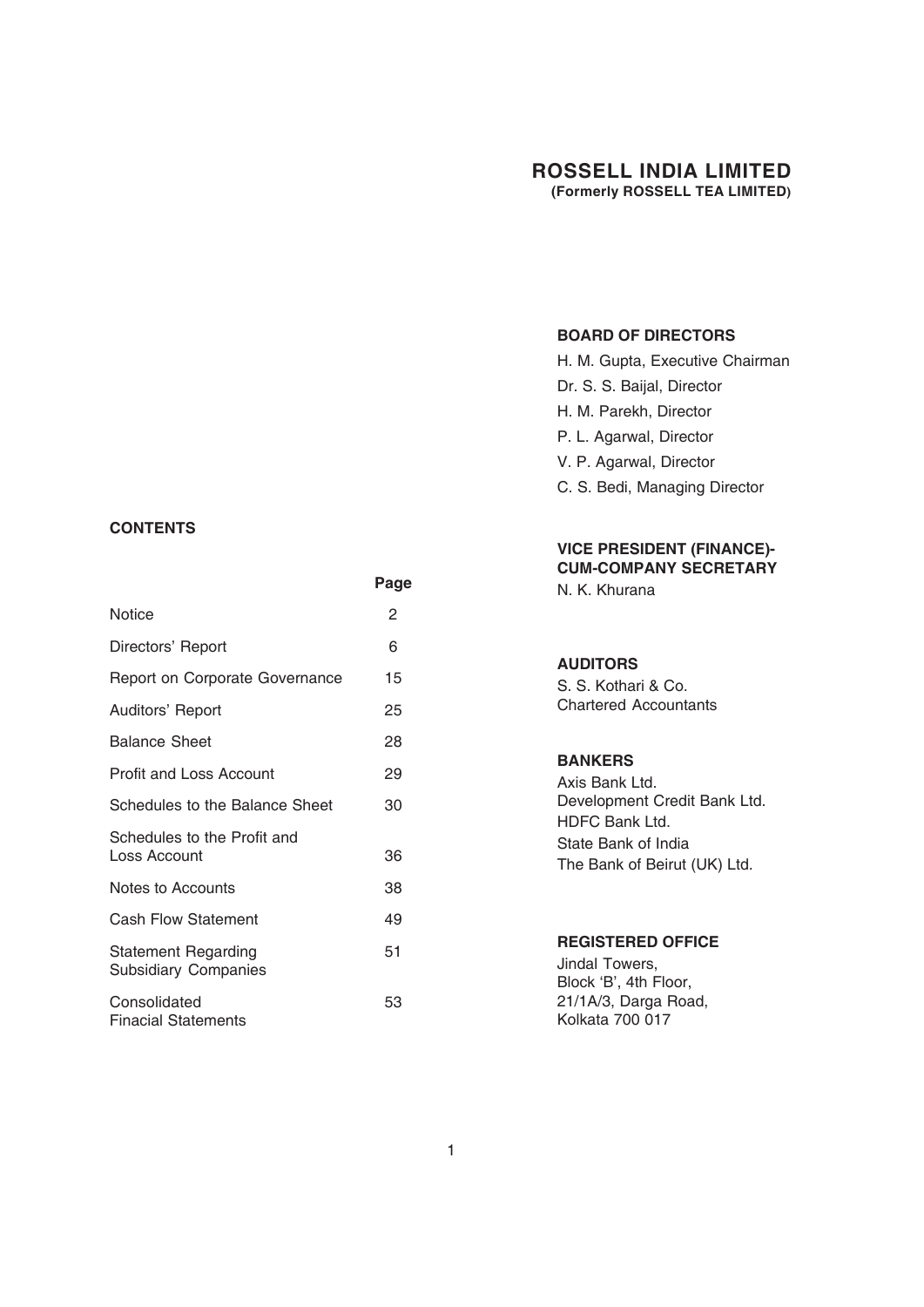#### **Notice to the Members**

Notice is hereby given that the Seventeenth Annual General Meeting of **Rossell India Limited** (Formerly Rossell Tea Limited), will be held on **Thursday**, **11th August, 2011** at **2.30 P.M**. at Kala Kunj, 48, Shakespeare Sarani, Kolkata 700 017, to transact the following business:

- 1. To receive, consider and adopt the Audited Accounts for the year ended 31st March 2011 and Reports of the Directors and Auditors thereon.
- 2. To declare Dividend on the Equity Shares for the year ended 31st March, 2011.
- 3. To appoint a Director in place of Dr. S. S. Baijal, who retires by rotation and being eligible, offers himself for re-appointment.
- 4. To appoint Auditors and to fix their remuneration.

#### **SPECIAL BUSINESS**

5. To consider and, if thought fit, to pass with or without modification(s), the following Special Resolution :

"RESOLVED THAT pursuant to the provisions of Sections 198, 309 and other applicable provisions, if any, of the Companies Act, 1956 and subject to such statutory permission(s) and approvals as may be required, authorisation be and is hereby accorded to payment of Commission to Non-Executive Directors not in the wholetime employment of the Company, made or to be made by the Board of Directors of the Company from time to time within the limit of 1% (one percent) of the net profits of the Company for a period of five financial years commencing 1st April 2007, calculated in the manner laid down in Section 309(5) of the said Act and distributed amongst such Directors in such proportion as the Board of Directors decided/may decide pursuant to Article 139 of the Articles of Association of the Company."

| By Order of the Board    |
|--------------------------|
|                          |
| N K Khurana              |
| Vice President (Finance) |
| -cum-Company Secretary   |
|                          |

#### **NOTES :**

- 1. **A Member entitled to attend and vote at the Meeting is entitled to appoint a Proxy to attend and vote on a Poll on his/her behalf. A Proxy need not be a Member of the Company. However, proxies in order to be effective must be received at the Registered Office of the Company not less than 48 hours before the Annual General Meeting.**
- 2. The Register of Members and Share Transfer Books of the Company will remain closed from 6th August, 2011 to 11th August, 2011 (both days inclusive) for the purpose of this Annual General Meeting.
- 3. The dividend on Equity Shares, if declared at the Meeting shall be paid to those Members whose names shall appear on the Company's Register of Members on 11th August, 2011 for Equity Shares held in physical form. In respect of the shares held in dematerialized form, the dividend will be paid to members whose names are furnished by National Securities Depository Limited and Central Depository Services (India) Limited as beneficial owners for the purpose.
- 4. Members who are holding shares in identical order of names in more than one Folio in physical form are requested to write to the Company/ the Registrars to consolidate their holdings in one Folio.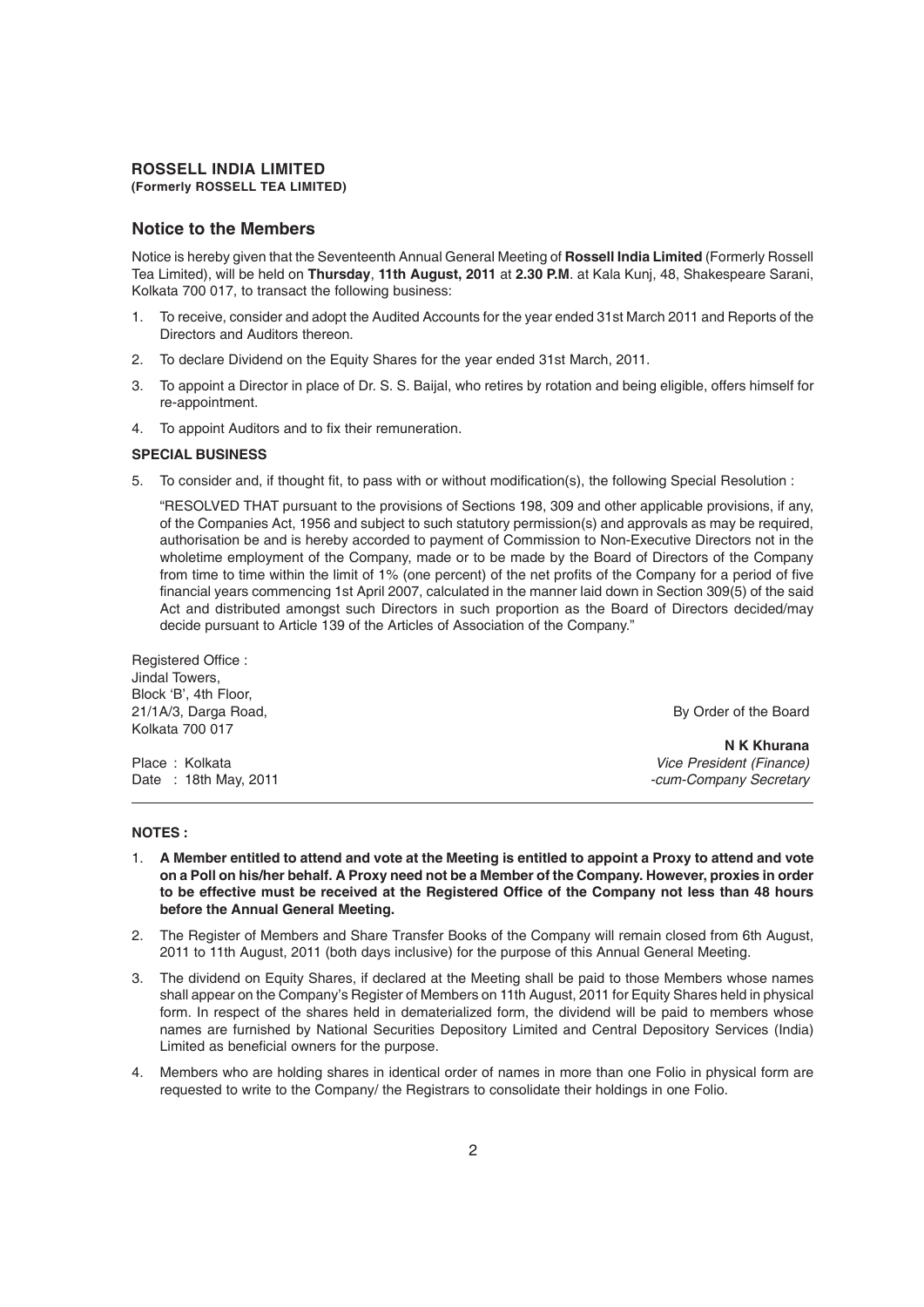- 5. Members/ Proxies should bring the Attendance Slip duly filled in for attending the Meeting.
- 6. Members are requested to quote their Registered Folio Numbers / Client ID Nos. in all correspondences with the Company or Company's Registrars and Share Transfer Agent, CB Management Services Private Limited, in case they still hold the Equity Shares in physical form.

#### 7. **Unpaid Dividend**

Those members, who have not so far encashed their Dividend Warrants from the year ended 31st March, 2008 onwards may immediately approach the Company for revalidation of such Dividend Warrants. Please note that pursuant to section 205A of the Companies Act, 1956, the Company is obliged to transfer any money lying in the Unpaid Dividend Accounts, which remain unpaid or unclaimed for a period of seven years from the date of transfer in such Unpaid Dividend Accounts to the credit of Investor Education and Protection Fund (the Fund) established by the Central Government. In accordance with Section 205C of the said Act, no claim shall lie against the Fund or the Company in respect of individual amounts of dividend remaining unclaimed and unpaid for a period of seven years from the dates they first became due for payment and no payment shall be made in respect of such claims.

#### 8. **Unclaimed Equity Shares**

Those members, who are holding Equity Shares of the Company in the Physical Form and have not received their new Share Certificates after sub-division of the Equity Shares of the Company , are requested to approach the Company's Registrars and Share Transfer Agents, C.B. Management Services Private Limited immediately, who has already sent a reminder to all such members on 3rd May, 2011, to claim the same with necessary documentary evidence. In terms of Clause 5A of the Listing Agreement (as amended), the said Registrars and Share Transfer Agents shall send another two reminders at the registered address of those members to collect their Share Certificates. In case of non receipt of any response, the Company shall transfer all such Equity Shares into one folio in the name of "Unclaimed Suspense Account". As and when any member claims the same, the Company shall after proper verification either credit such Equity Shares lying in the "Unclaimed Suspense Account" to the demat account of the member concerned or deliver the Physical Share Certificates after rematerializing the same at the option of the claimant.

9. The Members are requested to contact the Company's Registrars and Share Transfer Agents, **C.B. Management Services Private Limited** for all their queries, change of address, transfer requests, or any other matter relating to their shareholding in the Company as per their following contact details :

**P-22, Bondel Road, Kolkata – 700 019 Tel. : 033 - 40116700, 40116711, 40116718, 40116723 Fax: 033 - 22870263 Email ID: rta@cbmsl.com**

#### 10. **Dematerialisation of the Equity Shares of the Company**

The Equity Shares of the Company are compulsorily required to be held under DEMAT mode for Trading on the floor of the Stock Exchanges, where such Equity Shares are listed. These can be held in electronic form with any Depository Participant (DP) with whom the Members have their Depository Account. All the Members, holding Equity Shares of the Company in the physical form, are advised to get the same dematerialized. The Members may contact the Registrars and Share Transfer Agents of the Company at their address mentioned above in case of any query / difficulty in the matter or at the Registered Office of the Company.

#### 11. **Green Initiative in Corporate Governance**

In terms of Circular No.17/2011 dated April 21, 2011 and Circular No.18/2011 dated April 29, 2011, the Company proposes to send you from next Financial Year 2011-2012 onwards, all Communications including Notices of Meetings, Annual Reports and Financial Statements through Electronic Mode to the e-mail addresses, which would be made available to us by the Depositories and also which are registered and / or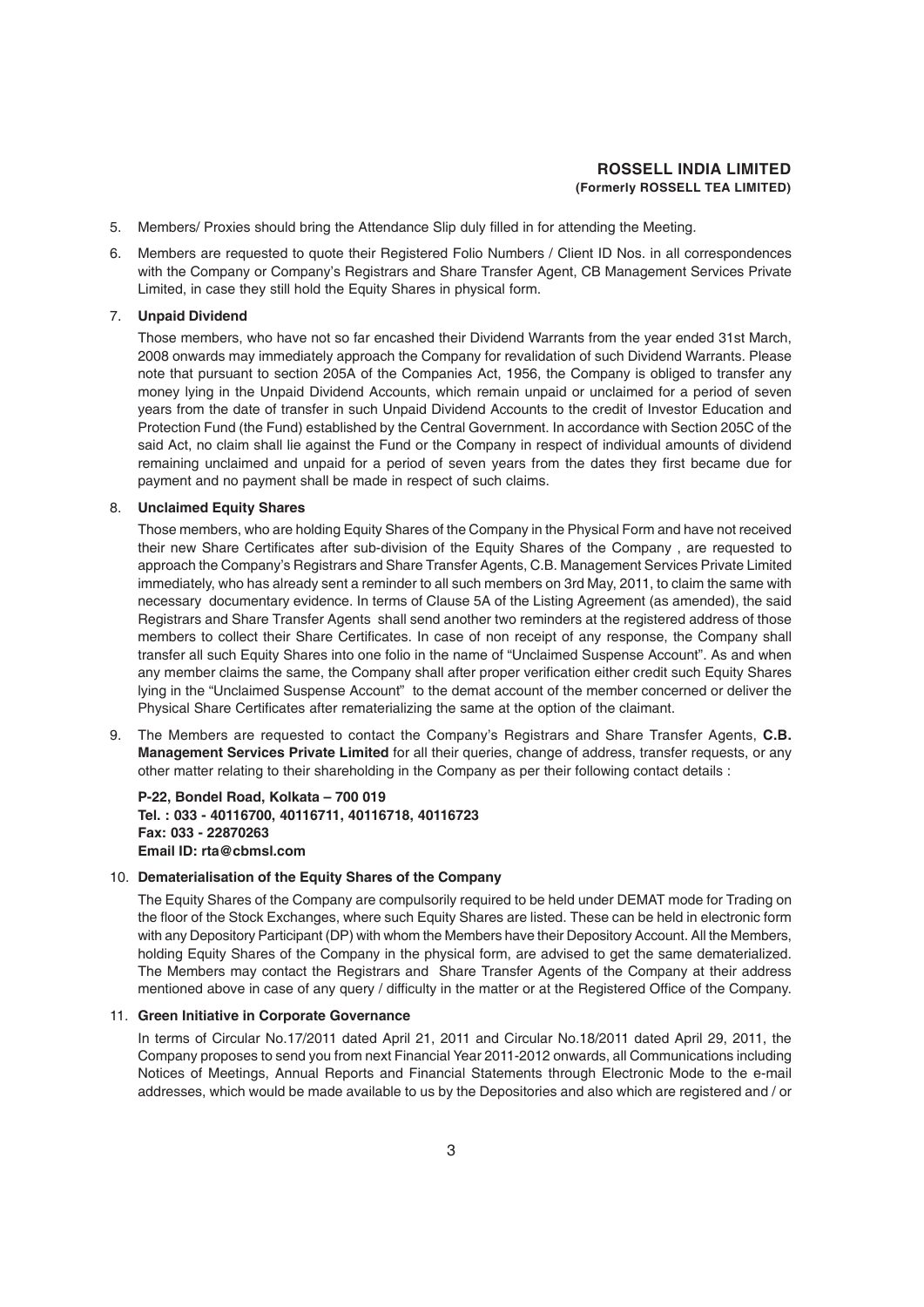otherwise available with the Company's Registrars and Share Transfer Agent, CB Management Services Private Limited from time to time. The full text of all such documents and communications will also be displayed at the website of the Company www.rosselltea.com.

We seek your kind co-operation and support in our Green Initiative and request you to register your e-mail id with your Depository Participants. The Members still holding the Equity Shares of the Company in physical form are requested to provide/update their e-mails id with the Company's Registrars and Share Transfer Agent at www.cbmsl.com/green.php or with the Company at corporate@rosselltea.com.

If at any time you so desire, you may receive all communications in Physical Form upon written request.

12. MEMBERS ARE REQUESTED TO BRING THEIR COPIES OF ANNUAL REPORT TO THE MEETING.

| By Order of the Board    |
|--------------------------|
|                          |
| N K Khurana              |
| Vice President (Finance) |
| -cum-Company Secretary   |
|                          |

#### **Explanatory Statement**

#### **[Pursuant to Section 173(2) of the Companies Act, 1956]**

Attached to the Notice convening the Seventeenth Annual General Meeting to be held on Thursday, 11th August, 2011.

#### **Item No. 5**

Registered Office :

The Non-Executive Directors have been in receipt of a Fee for attending the Meetings of the Board of Directors of the Company and also commission within a limit of 1% of the Net Profits for earlier periods when profits were available as authorised by the Members. However, keeping in view the valuable services rendered by them for the benefit of the Company, remuneration by way of Commission, up to a maximum of 1% of the Net Profits was resumed in respect of each of the Financial Years commencing 2007-2008, when profits became available.

In terms of Section 309(4) of the Companies Act, 1956 payment of such remuneration is required to be authorised by the Members by way of a Special Resolution which shall be in force for a period of 5 (five) years at a time. Your authorisation is, accordingly being sought for payment of such commission during the period mentioned in the Resolution.

The Board recommends the adoption of the proposed Special Resolution by the Members.

The Directors not in the whole time employment of the Company, namely, Dr. S.S. Baijal, Mr H.M. Parekh, Mr P.L. Agarwal and Mr V.P. Agarwal are concerned or interested in the Resolution to the extent of the amount of Commission as received/to be received by them.

Registered Office : Jindal Towers, Block 'B', 4th Floor, 21/1A/3, Darga Road, By Order of the Board Kolkata 700 017

**N K Khurana** Place : Kolkata *Vice President (Finance)* Date : 18th May, 2011 *-cum-Company Secretary*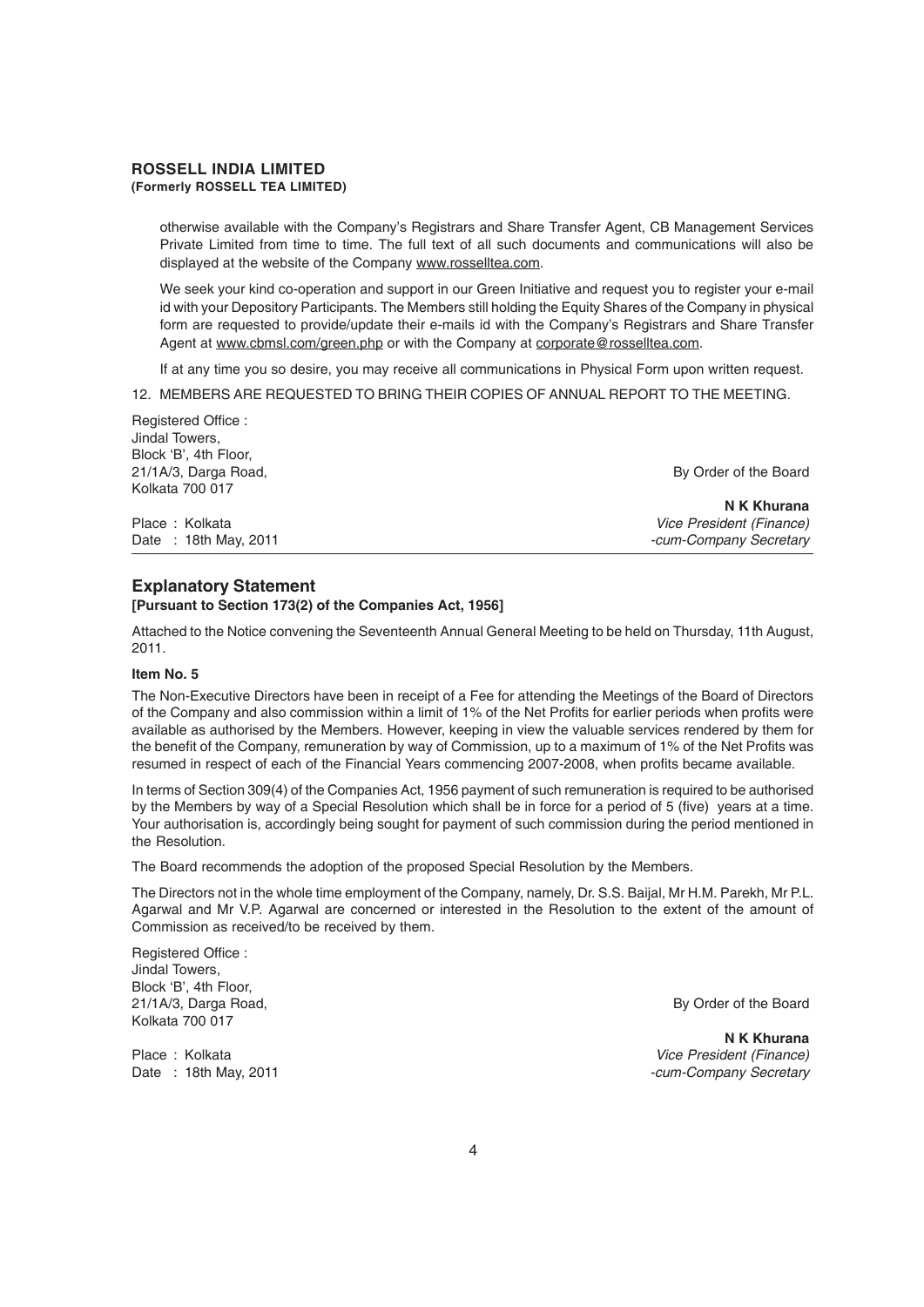#### **DETAILS OF DIRECTOR SEEKING RE-APPOINTMENT AT THE FORTHCOMING SEVENTEENTH ANNUAL GENERAL MEETING**

| <b>Name of the Director</b>                                                                       | Dr. S. S. Baijal                                                                                                                                                                                                                                                                                                                                                                                                                                                                                                 |
|---------------------------------------------------------------------------------------------------|------------------------------------------------------------------------------------------------------------------------------------------------------------------------------------------------------------------------------------------------------------------------------------------------------------------------------------------------------------------------------------------------------------------------------------------------------------------------------------------------------------------|
| Date of Birth                                                                                     | September 06, 1929                                                                                                                                                                                                                                                                                                                                                                                                                                                                                               |
| Date of Appointment                                                                               | July 14, 1994                                                                                                                                                                                                                                                                                                                                                                                                                                                                                                    |
| Qualifications                                                                                    | B.Sc.<br>M.Sc.<br>D.Phil. - Organic Chemistry                                                                                                                                                                                                                                                                                                                                                                                                                                                                    |
| Expertise in specific functional areas                                                            | Corporate Affairs and Management                                                                                                                                                                                                                                                                                                                                                                                                                                                                                 |
| List of Public Companies in which<br>Directorship is held                                         | <b>Atul Limited</b><br><b>DCM Shriram Consolidated Limited</b><br><b>DCM Shriram Credit &amp; Investments Limited</b><br>Rossell India Limited<br><b>BMG Enterprises Limited</b><br>Delhi Guest Houses Private Limited<br>Sigma Microsystems Private Limited<br><b>Rossell Aviation Private Limited</b>                                                                                                                                                                                                          |
| Chairman / Member of the<br>Committees of the Board of the<br>Companies on which he is a Director | <b>DCM Shriram Consolidated Limited</b><br>Audit Committee - Chairman<br>Remuneration Committee - Chairman<br>Investors/Shareholders' Grievance Committee - Member<br><b>Rossell India Limited</b><br>Audit Committee - Chairman<br>Remuneration Committee - Member<br><b>Atul Limited</b><br>Audit Committee - Chairman<br>Remuneration Committee - Member<br><b>BMG Enterprises Limited</b><br>Remuneration Committee - Member<br><b>Sigma Microsystems Private Limited</b><br>Remuneration Committee - Member |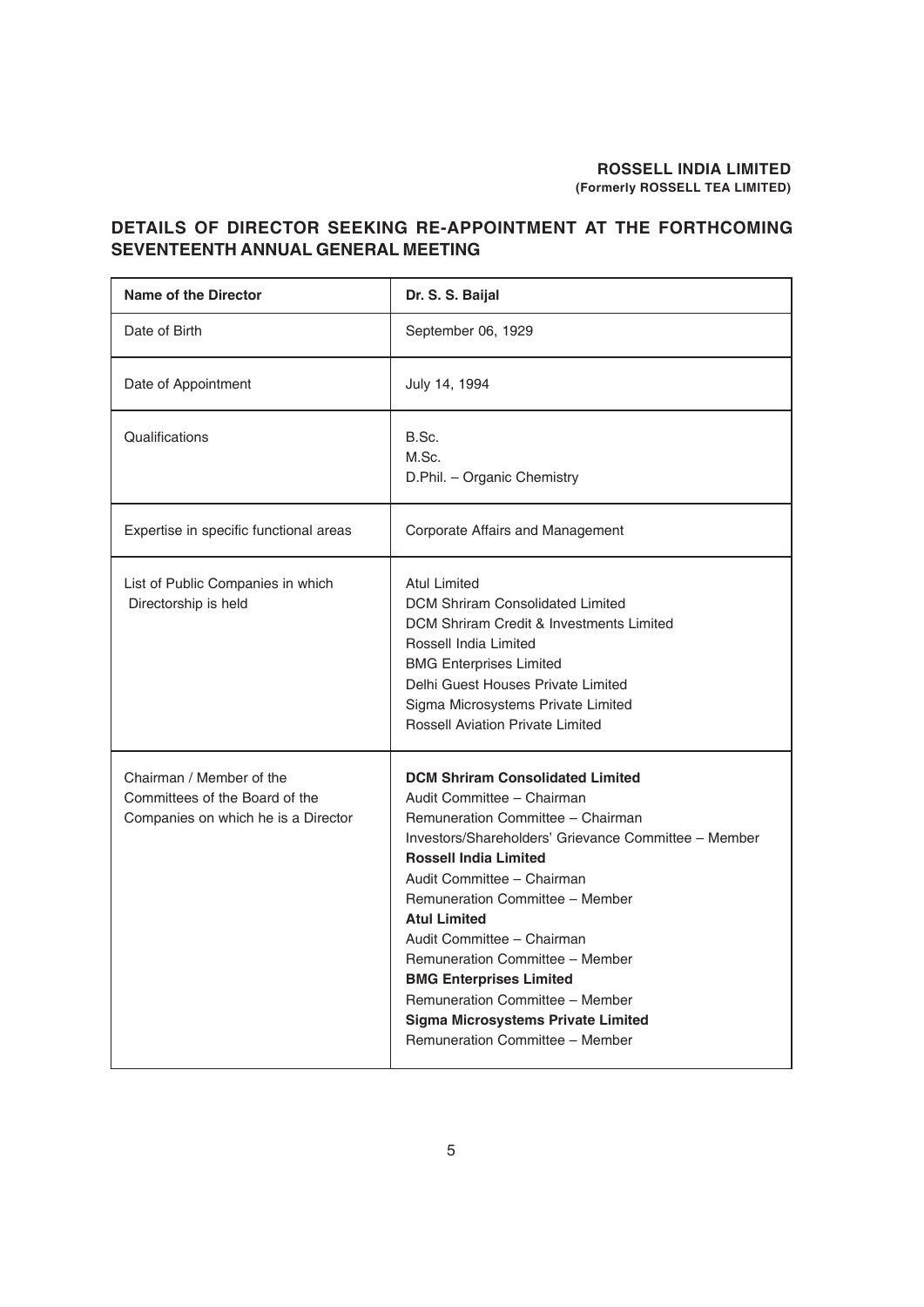#### **ROSSELL INDIA LIMITED**

**(Formerly ROSSELL TEA LIMITED)**

#### **Report of the Board of Directors for the year ended 31st March, 2011**

Your Directors have pleasure in presenting their Seventeenth Annual Report together with the Audited Accounts for the year ended 31st March, 2011.

#### **CHANGE OF NAME OF THE COMPANY**

As approved by you by way of Special Resolutions passed by Postal Ballot on 7th April, 2011, the name of the Company has been changed to ROSSELL INDIA LIMITED as per the Fresh Certificate of Incorporation consequent upon Change of Name dated 19th April, 2011 issued by the Assistant Registrar of Companies, West Bengal.

#### **SUB DIVISION OF EQUITY SHARES**

As approved by you by way of Ordinary Resolutions passed by Postal Ballot on 21st December, 2010, each Equity Share of Rs.10 each of the Company was sub divided into 5 Equity Shares of Rs. 2 each. The new Equity Shares were allotted on 22nd January, 2011.

#### **FINANCIAL RESULTS Year ended** Year ended **31.03.2011** 31.03.2010 **Rs. in Lacs** Rs. in Lacs **Profit before Interest and Depreciation 2,735.15** 2,890.37 Less: Interest (Net of subsidy) **138.34** 227.11 **Profit before Depreciation 2,596.81** 2,663.26 Less : Depreciation **180.10** 164.17 **Profit before Taxation** 2,416.71 2,499.09 Less : Provision for Current Taxation **1898 485.00** 500.00 Deferred Taxation adjustment **5.00** 68.00 **Profit after Taxation 1,926.71** 1,931.09 Add : Balance Brought Forward **1990 1214.75 474.11** 214.75 **Profit available for Appropriation 2,400.82** 2,145.84 Appropriated as under : General Reserve **1,800.00** 1,500.00 Dividend on Equity Shares -Interim Paid @ Nil (2010-10% on Equity Share Rs. 10 ) **-** 73.39 - Final proposed @ 20% (2010-10% on Equity Share Rs. 10 ) **146.79** 73.39 Tax on Dividend **24.38** 24.95 Balance Carried Forward **429.65** 474.11 **2,400.82** 2,145.84

#### **DIVIDEND**

Your Directors are pleased to recommend to the Members, for their approval, a dividend of Rs.0.40 per Equity Shares of Rs.2 each in the Company for the year ended 31st March, 2011.

#### **TURNOVER**

The gross turnover of your Company including the receipts for technical and support services was Rs.7,593.25 lac for the current year as against Rs. 7,646.41 lac in the previous year.

Own crop during the year was 39.66 lac kgs. as against 42.67 lac kgs. in the previous year. The total crop inclusive of bought leaf production was 40.03 lac kgs., as against 42.89 lac kgs. in the previous year. The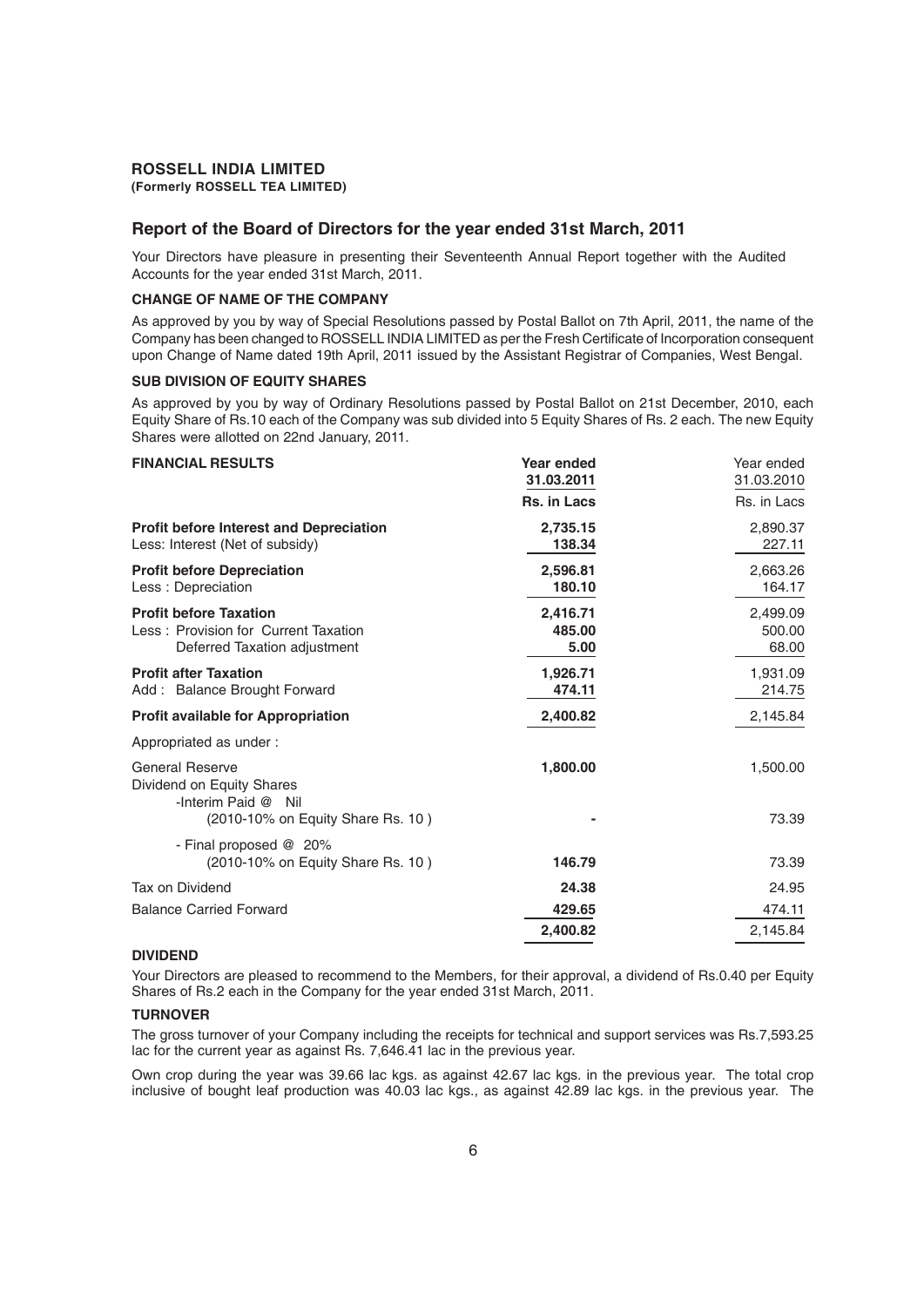decline in crop is attributable directly to very adverse weather conditions and severe pests infestation on the South Bank Estates during the year under review.

#### **PERFORMANCE**

#### **Rossell Tea**

The Directors view with great satisfaction your Company's performance for the year under review. Company achieved averages which were the highest in the industry and continued to retain its position as amongst the best quality producers of Orthodox Tea.

Company's average for its produce for the year 2010-11 was Rs. 170.45 per kg. as against Rs.159.68 per kg. registering an increase of 6.75%. The average for Assam stood at Rs.129.00 per kg. These averages reflect the effort and standards that go into making tea at Rossell.

Company continued to upgrade and modernize its assets and facilities. The Company's policy of uprooting and replanting to replace ageing bushes in the field continues to be an ongoing developmental policy with a long term perspective.

Inclement weather conditions followed by a widespread attack of helopeltis in June 2010 hit all Estates in Upper Assam. As with all other companies, this resulted in a loss of valuable second flush crop on all Estates located in the area. Company was able to overcome these negatives and this loss was minimized. Our continued policy of maximizing quality orthodox production, resulted in maintaining profitability almost at the same levels as the previous year inspite of 7.05% lower crop for the year and rising prices of all inputs and resultant inflationary pressures.

#### **Aviation Products and Services**

During the year 2010-11 the turnover of the company from Aviation Products and Services was Rs.835.89 lacs as against Rs.839.24 lacs in the year 2009-10.The profit before interest and tax was Rs.347.97 lacs as against Rs.446.74 lacs in the previous year.

Aerotech Services Division as per the long term agreements signed with multi national companies, continued providing product support services for their equipments fitted on various aircraft, helicopters and ships in India.

Vankesh Avionics Technologies is involved in design, development and production. It has continued with its main thrust areas, namely, harnessing and loom manufacture, testing and integration, systems integration, design and development of Automatic Test Equipment. Company has supplied equipments to various Public Sector Undertakings and various Defence Research & Development Organisations.

#### **PROSPECTS**

#### **Rossell Tea**

With pipeline stocks very tight and a cumulative shortage internally of over 80 million kgs, fuelled by rising consumption, the Indian market continues to be demand led. The shortfall in the global tea market eased significantly in 2010 on the back of large increase in production out of Kenya and Sri Lanka. On the domestic front in 2010, the Indian production was 966 million kgs. as against 979 million kgs. in 2009. Overall the prospects in 2011 reflect a strong market for CTC teas which we expect will sell strongly through the year at most satisfactory levels.

The orthodox teas have started season 2011 strongly. We look forward to the Government of India resolving the banking imbroglio for continued exports to Iran. Nonetheless a quality product will continue to sell well, be it CTC or Orthodox. Your directors view the year ahead with cautious optimism.

#### **Aviation Products and Services**

Against various defence and aviation contracts already signed between Ministry of Defence and foreign Original Equipment Manufacturers (OEMs), we envisage that from the second half of this year, these foreign companies will now start giving offset contracts to Indian companies.

#### **STAFF WELFARE AND SOCIAL ACTIVITIES**

The Company continues to espouse the principles of welfare, safety and health of its working force in a clean and congenial environment. Workers' health and well-being continues to be a priority with your Company. The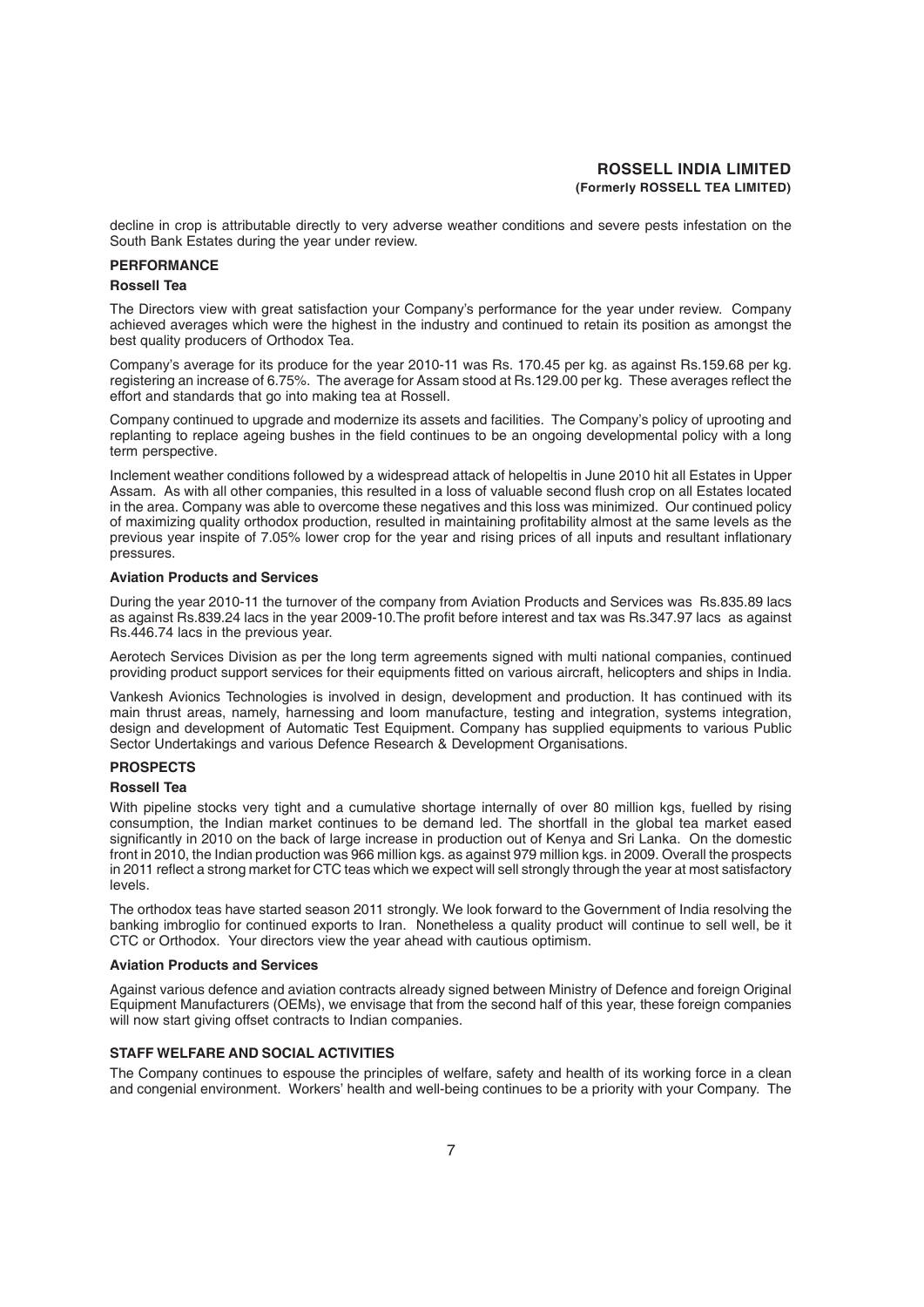## **ROSSELL INDIA LIMITED**

#### **(Formerly ROSSELL TEA LIMITED)**

infrastructure in the areas of welfare schemes, health, hygiene, education and a clean potable water supply continues to be strengthened. The sanitation initiative of the UNICEF has been taken forward very strongly in the year under review. Sanitation for all is a focus area with your Company.

Your Company is fully aware of its corporate social responsibilities and our emphasis in respect thereof is briefly enumerated below :

#### a. **Environment**

To adopt a holistic approach towards the protection of the environment, through sustainable pursuit of agriculture as also through good manufacturing practices. Awareness camps on the environment are held regularly on all estates.

#### b. **Education**

Well equipped schools for workers children at all Estates.

#### c. **Health**

- i. Clean potable water for the entire population where our Estates are located.
- ii. Well equipped hospital with trained and dedicated staff.
- iii. Regular monitoring of pre and post natal care for mother and child.
- iv. A sanitation scheme in partnership with UNICEF.
- v. Organizing camps for eye care, pulse polio and regular sterilization camps.
- vi. AIDS awareness.
- vii. At the grass root level mother's clubs to disseminate information on health, hygiene and alcoholism.
- viii. Vocational centers for knitting and tailoring.
- ix. Malaria prevention scheme.

#### **DIRECTORS' RESPONSIBILITY STATEMENT**

Pursuant to Section 217(2AA) of the Companies Act, 1956 (the Act), your Directors state and confirm the following:

- (i) That in preparation of the Company's Annual Accounts for the year ended 31st March, 2011 the applicable accounting standards have been followed and proper explanations have been provided for material departures, where applicable.
- (ii) That the Directors have selected such accounting policies and applied them consistently and made judgements and estimates that are reasonable and prudent so as to give a true and fair view of the state of affairs of the Company at the end of the financial year ended 31st March, 2011 and of the Profit of the Company for that financial year.
- (iii) That the Directors have taken proper and sufficient care for the maintenance of adequate accounting records in accordance with the provisions of the Act for safeguarding the assets of the Company and for preventing and detecting fraud and other irregularity.
- (iv) That the Directors have prepared the Annual Accounts for the year ended 31st March, 2011 on a going concern basis.

#### **CORPORATE GOVERNANCE**

Your Company is complying with the Corporate Governance Code as prescribed in Clause 49 (Revised) of the Listing Agreement with the Stock Exchanges. A separate report on Corporate Governance along with the Auditors' Certificate on its compliance is annexed to this report.

#### **DIRECTORS**

In accordance with the provisions of Article 150 of the Articles of Association of the Company, Dr. S.S. Baijal retires at the forthcoming Annual General Meeting, but being eligible offers himself for re-appointment.

#### **COMPANIES (DISCLOSURE OF PARTICULARS IN THE REPORT OF THE BOARD OF DIRECTORS) RULES, 1988**

Your Directors are pleased to provide the information required to be disclosed in accordance with Section 217(1)(e) of the Act, read with the above Rules, in Annexure I hereto forming part of the Report.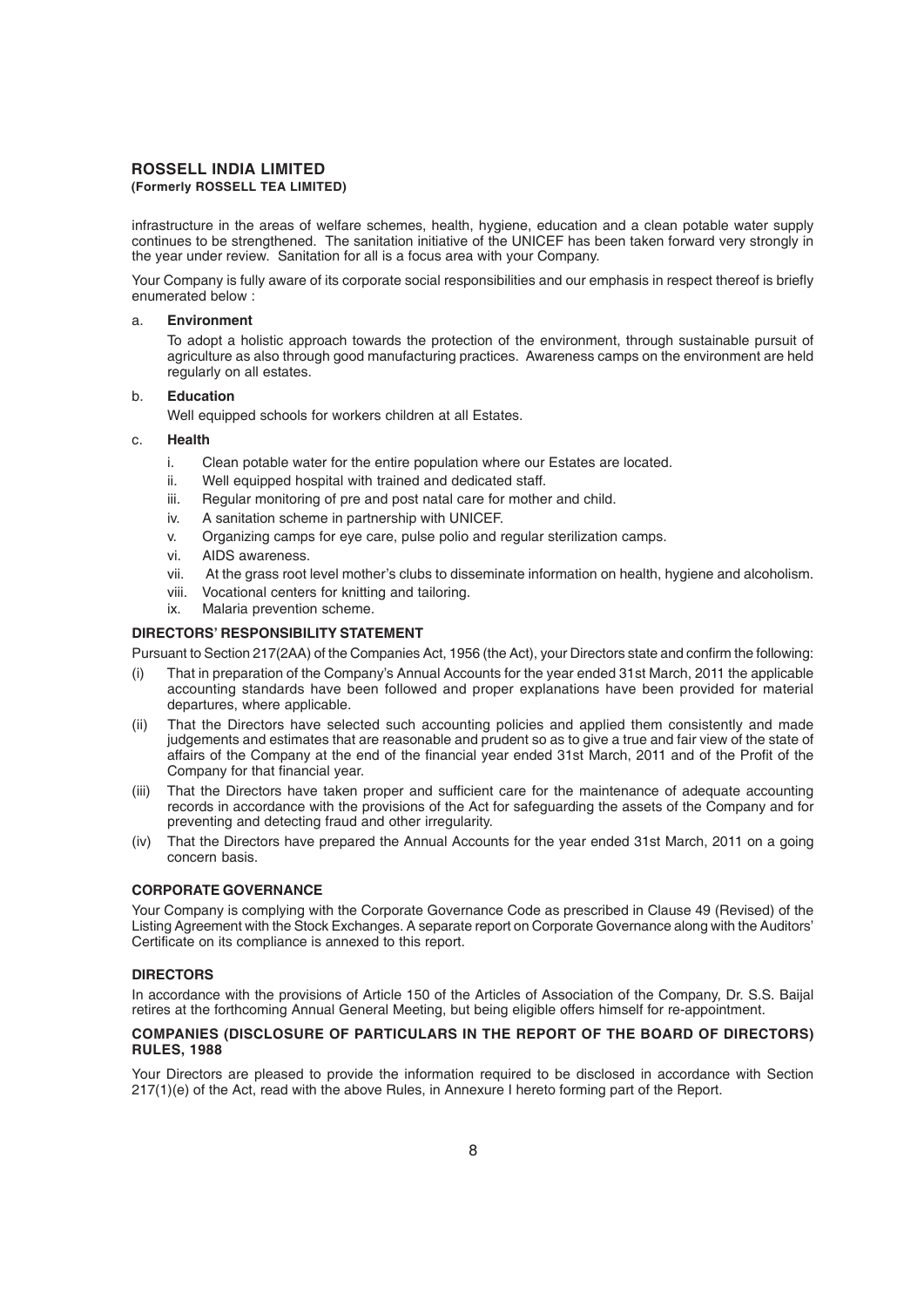#### **MANAGEMENT DISCUSSION AND ANALYSIS REPORT**

#### **(a) Industry Structure & Developments**

#### **Rossell Tea**

The all India production in season 2010 was 966 million kgs. as against 979 million kgs. in 2009 and 981 million kgs. in 2008. The lower crop in 2010 was largely due to poor cropping in the upper Assam area which experienced an unprecedented pest attack and inclement weather earlier in the season. Exports in 2010 were 193 million kgs, which included an import of 17.49 million kgs. for re-export.

There was pressure on pipeline stocks which depleted considerably, over 2009; leaving the market, once again, very strongly demand led. Whilst orthodox teas were higher on global cues, CTC prices improved due to increased domestic demand.

As has been the situation in the recent past the market continued to pay better, for quality teas. The differential in prices between good and plainer types widened considerably in 2010.

The Company's exports were higher by 1.22 lac kgs. over the previous year (+28.57%) and the turnover was Rs.160 lacs higher (+15.91%) over that in 2009.

#### **Aviation Products and Services**

The Government of India remains committed to encourage the participation of private companies in the defence sector. A new defence procurement procedure was announced in January, 2011 and like the previous procedures the Government has made it mandatory for 30% - 50% offset work to be executed in India against all contracts which are awarded to overseas companies valued above Rs. 300 crores. Offsets are now eligible against work to be done in defence, civil aviation and home land security.

Offset obligations have to be undertaken to the tune of over \$10 billion in the next few years, which provide a vast opportunity for the growth of private participation in the Indian defence sector.

The Company will continue to focus on this sector in a big way and address the increased potential for business. The Company is also looking for growth in this sector by way of strategic tie-ups with foreign OEMs. A new facility will be set up this year in Bangalore to enhance our capabilities.

#### **(b) Opportunities and Threats**

#### **Rossell Tea**

Reports worldwide and specifically in India clearly indicate a healthy increase in consumption. On a three years moving average, it is clear that world and Indian production of black tea is showing no significant upward movement. The opportunity before us lies in the fact that the market in the medium term will be demand led. At this time it is necessary to concentrate on production of quality teas, as despite the pipeline shortage in India, poorer teas are being discounted. This has been the experience of the last several years.

Your Company has continued to drive its vision of a quality product and this year was no exception. We are now recognized as a quality producer world wide, with this has come, improved brand equity.

With consumption of tea increasing worldwide there is need to position teas as a youthful and healthy beverage. With the Indian economy growing robustly there is an opportunity for value addition and thereby offer sophisticated choices to the consumer.

As an agricultural crop, tea cultivation is dependant on good growing conditions, climate change and general vagaries of nature do impact production and quality, as was the case in 2010; and these factors are not in our control. However sustainable agricultural practices can minimize the effects of droughts and floods to some extent.

The Middle East countries are large consumers of Indian tea and this market is growing. However with the current unrest in some of these countries there is some air of uncertainty. However your Company is more than optimistic that this is a temporary setback and will be put in order soon.

#### **Aviation Products and Services**

The offset policy and the huge outlay by the Government of India for the aerospace and defence segments create an enormous opportunity for business sustenance and growth. Increased interest by many foreign OEMs has resulted in opportunities for partnerships, technology tie-ups and even a few joint ventures. It is accepted by all that the Company which continues to build niche technological skill, services and product portfolios and which is focused on execution to time, quality and cost, will be the company that will emerge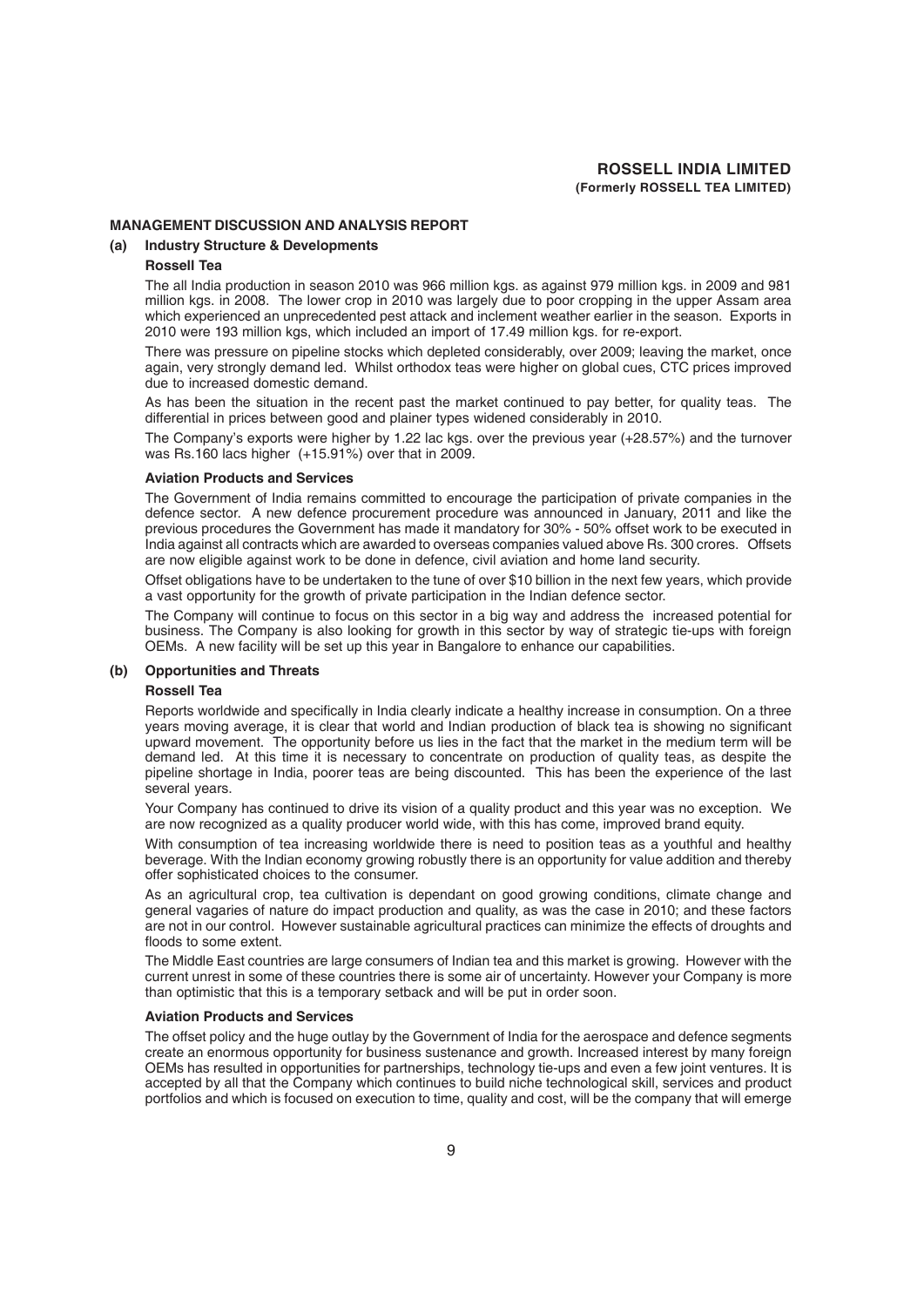# **ROSSELL INDIA LIMITED**

#### **(Formerly ROSSELL TEA LIMITED)**

successful. It is the endeavour of your Company to focus on these aspects of technical skill consolidation and operational effectiveness and efficiency in meeting enhanced competition.

All said and done, the fact remains that private participation is here to stay in this critical sector and your company will continue to pay increased attention to this sector. Risks and Rewards will continue to exist and will be an integral part of the playing field.

#### **(c) Segment wise Business Performance**

#### **Rossell Tea**

In keeping with our larger goal of increasing exports volumes, whilst also increasing the Company's footprint in newer markets, export continues to remain a focus area.

We were able to export a larger volume for the year, inspite of loss of large part of the high priced second flush crop on our South Bank Estates. The export for the year was 5.49 lac kgs. which was 13.85% of our total tea sales as against 4.27 lac kgs. in 2009 -10 and 3.62 lac kgs. in 2008-09. The turnover from exports in 2010-11 was Rs. 1,164 lac as against Rs. 1,004 lac in 2009-10 and Rs. 824 lac in 2008-09.

#### **Aviation Products and Services**

The Aviation business has contributed consistently towards the overall profitability of the company.

The total revenue was Rs.400.22 lacs in 2008-09, Rs. 857.16 lacs in 2009-10 and Rs.906.02 lacs in 2010- 11. The profit before interest and tax was Rs.87.54 lacs in 2008-09, Rs.446.74 lacs in 2009-10 and Rs.347.97 lacs in 2010-11.

#### **(d) Outlook**

#### **Rossell Tea**

The current world crop scenario shows a decrease of 27.1 million kgs. as against the same period last year. Kenya is much behind but crops are strong in Sri Lanka, Indian crops are at par with last year but the outlook in the next few months points to a higher production between June and August, 2011.

Within the domestic market the demand is largely CTC led and the market is expected to be buoyant. The caveat is that quality teas must be outturned, as medium to plainer types are likely to be discounted. Your Company continues to follow a strictly quality oriented path and there will be no change in this area.

In the coming year, the Tea Business of your Company will be under the entity "Rossell Tea" (Division of Rossell India Limited).

#### **Aviation Products and Services**

Aerotech Services Division continues to service long term agreements with foreign OEMs for providing product support services for their equipment fitted on various aircraft, helicopters and ships in India. We expect the product support services business to continuously grow.

In the coming year, we intend to restructure our Aviation business under one entity "Rossell Techsys" (Division of Rossell India Limited). We hope to do joint ventures or subcontract agreements with foreign companies in the coming year which will give a boost to your Company's aviation business.

#### **(e) Risk and Concerns**

#### **Rossell Tea**

In spite of the shortfall in the production from India, Kenya and Sri Lanka for the period January-March, 2011, the market has not yet reacted to the above shortfall as the stock position with most major buyers internationally is satisfactory. The political trouble in Libya, Syria, Egypt and Pakistan has seen lower imports into these countries. The present banking problem between India and Iran is also causing concern, which is evident from the buyers' subdued participation in the auctions, which has depressed the price levels particularly for the orthodox brokens grades in the recent past.

Your Company continues to follow a strictly quality oriented path and there will be no change in this area.

#### **Aviation Products and Services**

The risk on product services continues to be marginal. However, in the case of Vankesh avionics, much of the business comes via public sector undertakings. Inherent inertia in processes could lead to unwanted delays and associated spill over. The business acquisition process will continue to be through a tendering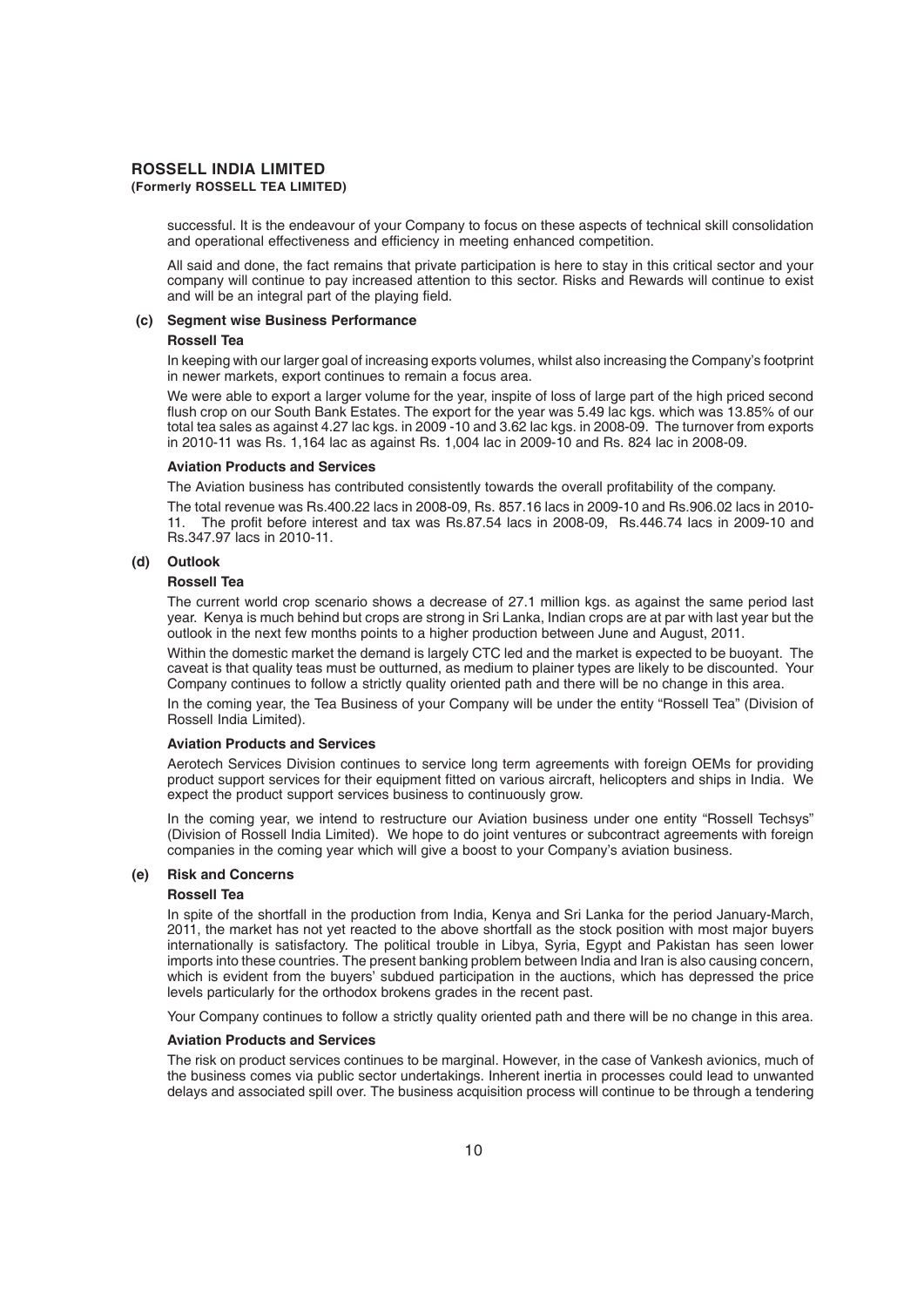process that will be fought fiercely. There will be increased pressure on competitiveness and delivery. Operational efficiency will be the watch word. Further, the sector being largely technology oriented will also need investment in infrastructure, human capital and in quality processes, which may have short to midterm impact on financial outlook.

#### **(f) Internal Control Systems and their adequacy**

Your Company has adequate Internal Control Systems at all levels of management and they are reviewed from time to time. The Internal Audit is carried out in-house as well as by firms of Chartered Accountants. The Audit Committee of the Board looks into Auditors' Review, which is deliberated upon and corrective action taken wherever required.

#### **(g) Financial and Operational Performance**

Along with the continual emphasis on quality upgradation, prudent management of costs has been the stated objective of your Company. In the year under review your Company has sustained its performance in spite of various odds. The operating profit before depreciation in respect of Rossell Tea for the year was Rs.2,228.53 lacs against Rs. 2,202.00 lacs of previous year.

With the enhanced products and human resources developing within the year, the focus remained to develop in-house products and skills which required capital investment. Hence the Aviation Products and Services business segment of the Company contributed Rs.368.28 lacs to the operating profit before depreciation, as against Rs. 461.26 lacs in the previous year.

The operating profit before depreciation for the Company is Rs.2,596.81 lacs as against Rs.2,663.26 lacs in the previous year. The financial base of your Company remains sound and we expect further improvement with better financial and operational performance in the future.

#### **(h) Human Resources Development**

#### **Rossell Tea**

Human resources are a valuable asset at the Corporate Office as also at the Tea Estates of your Company and attention is continuously paid to their development and well being. Industrial relations at all the Estates remain satisfactory, where your Company employs around 4,500 personnel on its roll.

#### **Aviation Products and Services**

There will be increased focus on human resources, training and retention in this sector. Your Company will have to not only match, but also exceed industry standard employment practices to attract and retain best in class talent pool to ensure that the Company maintains its competitive position with respect to execution.

#### **PERSONNEL**

Your Directors record their appreciation for contribution and co-operation of all the employees.

Particulars required to be furnished as per Section 217(2A) of the Act, read with the Companies (Particulars of Employees) Rules, 1975 (as amended) in respect of employees of the Company, who were in receipt of remuneration exceeding Rs.60.00 lacs per annum where employed for full year or Rs.5.00 lacs per month where employed for a part of the year, are given in Annexure II to this Report.

#### **AUDITORS**

M/s. S. S. Kothari & Co., Chartered Accountants, Auditors, retire at the forthcoming Annual General Meeting and being eligible offer themselves for re-appointment. The Audit Committee has recommended their appointment as Auditors of the Company.

For and on behalf of the Board

Date : 18th May, 2011 *Executive Chairman*

Place : Kolkata **H. M. Gupta**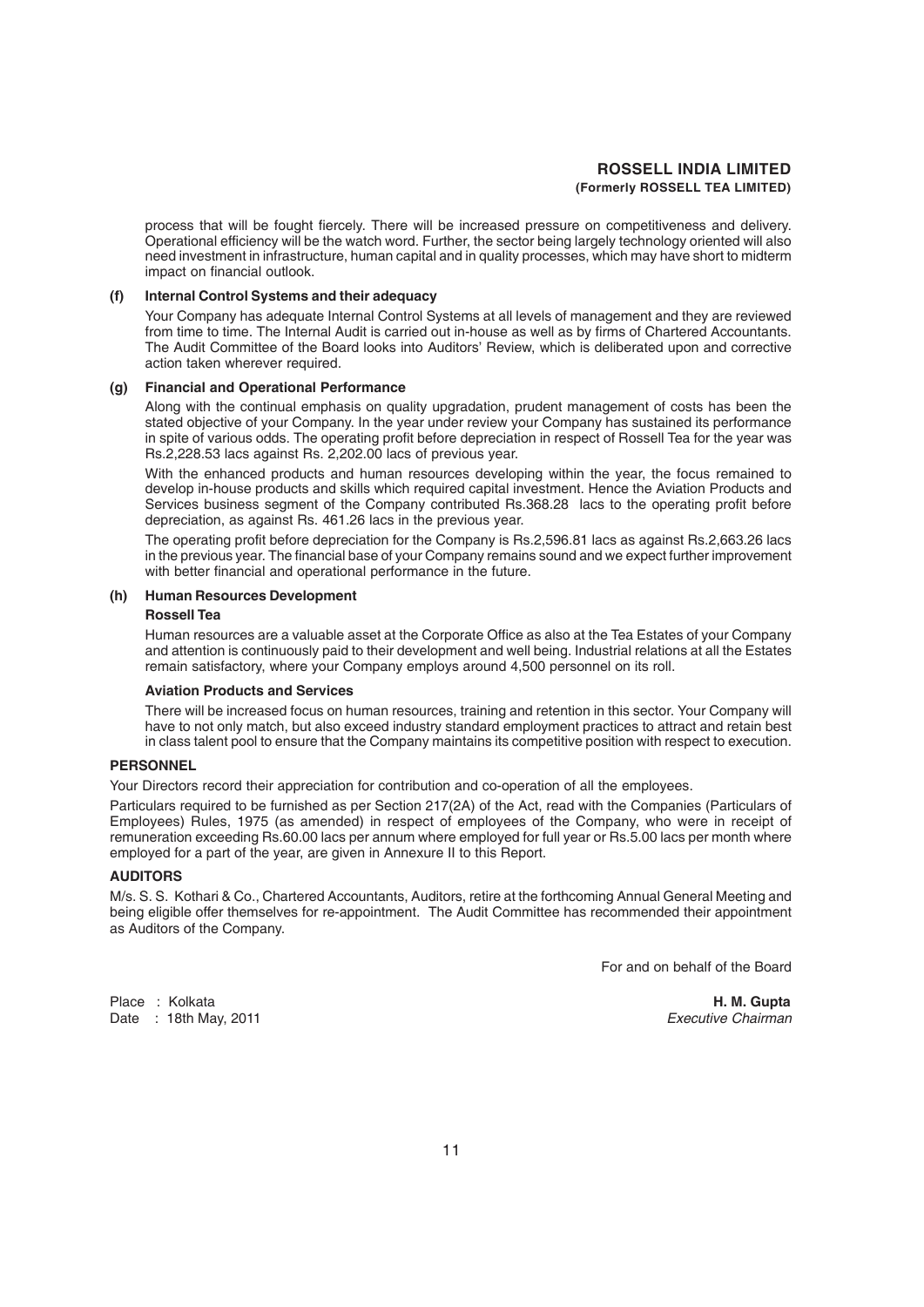## **ROSSELL INDIA LIMITED**

**(Formerly ROSSELL TEA LIMITED)**

#### **Annexure I to Directors' Report**

**Information pursuant to Section 217(1)(e) of the Companies Act, 1956 and forming part of the Directors' Report for the year ended 31st March, 2011**

#### **Particulars with respect to Conservation of Energy**

|    | Energy conservation measures taken                                                                                                            | Replacement of old and outdated equipments, wherever<br>required with energy efficient equipment giving higher output<br>with less energy consumption. |
|----|-----------------------------------------------------------------------------------------------------------------------------------------------|--------------------------------------------------------------------------------------------------------------------------------------------------------|
| 2. | Additional Investment and Proposals,<br>if any, being implemented for being<br>reduction of consumption of energy                             | Installation of energy saving equipment and modernisation<br>of Factories at the Estates is being done in a phased<br>manner.                          |
| 3. | Impact of measures at (1) and (2)<br>above for reduction of energy<br>consumption and consequent impact on<br>the cost of production of goods | Improvement of energy utilisation resulting in economy in cost.                                                                                        |

| ł |  |
|---|--|
|---|--|

| А. | 1.             |    | Electricity | <b>Power &amp; Fuel Consumption:</b>                                                                                | Year ended<br>31st March, 2011 31st March, 2010 | Year ended                       |
|----|----------------|----|-------------|---------------------------------------------------------------------------------------------------------------------|-------------------------------------------------|----------------------------------|
|    |                | a) |             | Purchased<br>Units (Kwh)<br>Total Amount (Rs.)<br>Rate/Unit (Rs.)                                                   | 17,49,358<br>1,33,13,406<br>7.61                | 18,57,281<br>1,37,88,206<br>7.42 |
|    |                | b) | i)          | Own Generation<br><b>Through Diesel Generator</b><br>Units (Kwh)<br>Unit/Ltr. of Diesel Oil<br>Fuel Cost/Unit (Rs.) | 4,72,384<br>2.62<br>14.59                       | 6,50,621<br>2.70<br>12.52        |
|    |                |    | ii)         | Through Natural Gas Generator<br>Units (Kwh)<br>Total Cost of Gas Consumed (Rs.)<br>Fuel Cost/ Unit (Rs.)           | 9,02,858<br>16,17,985<br>1.79                   | 10,12,987<br>16,96,390<br>1.67   |
|    | 2.             |    |             | <b>Natural Gas</b><br>Quantity (Scm)<br>Total Cost (Rs.)<br>Average Rate/Unit (Rs.)                                 | 22,18,272<br>1,08,73,178<br>4.90                | 21,36,488<br>67,49,778<br>3.16   |
|    | 3 <sub>1</sub> |    |             | Furnace Oil<br>Quantity (Ltr)<br>Total Amount (Rs.)<br>Average Rate/Unit (Rs.)                                      |                                                 | 18,155<br>6,55,032<br>36.08      |
|    | 4.             |    |             | Coal (Coke/Rom) for Tea Processing<br>Quantity (MT)<br>Total Cost (Rs.)<br>Average Rate/Unit (Rs.)                  | 1,865.58<br>82,73,241<br>4,435                  | 2,047.24<br>84,61,997<br>4,133   |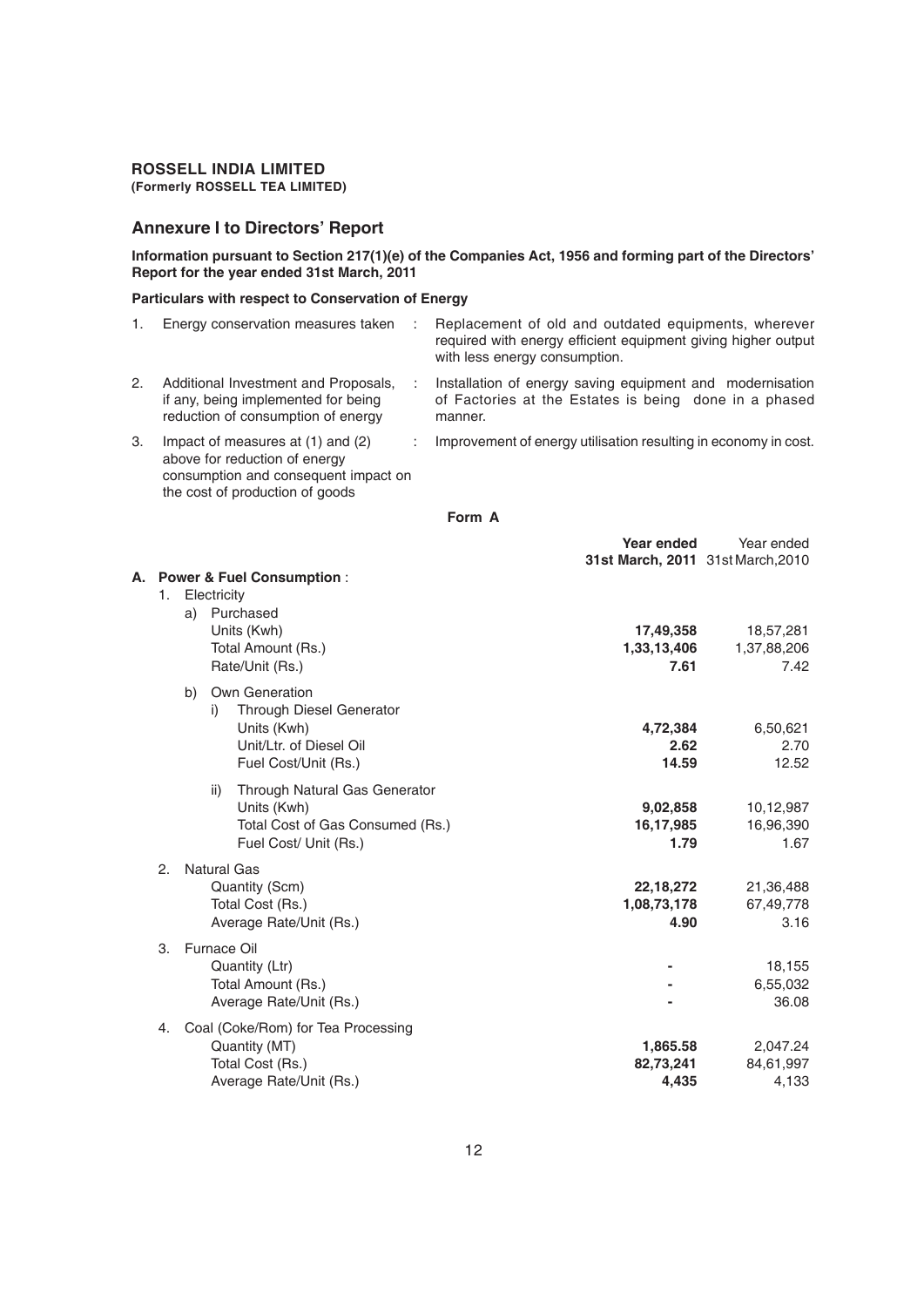|                      | B. Consumption per Unit of Production:<br>Production - Tea (Gross) Kgs.<br>Electricity (Kwh)<br>Natural Gas (Scm)<br>Furnace Oil (Ltr.)<br>Coal (Coke/Rom) (Kgs.)<br>Form B                                                                                                                                                                                                                   | 40,90,076<br>43,78,073<br>0.76<br>0.80<br>0.89<br>0.77<br>0.00<br>0.01<br>1.28<br>1.18                                                                                                                                                                   |  |
|----------------------|-----------------------------------------------------------------------------------------------------------------------------------------------------------------------------------------------------------------------------------------------------------------------------------------------------------------------------------------------------------------------------------------------|----------------------------------------------------------------------------------------------------------------------------------------------------------------------------------------------------------------------------------------------------------|--|
|                      | Research and Development (R & D)                                                                                                                                                                                                                                                                                                                                                              |                                                                                                                                                                                                                                                          |  |
| 1.<br>2.<br>З.<br>4. | Specific areas in which R&D is carried out by the Company<br>Benefits derived as a result of above<br>R&D<br>Future Plan of Action<br>Expenditure on R&D<br>Capital<br>(a)<br>Recurring<br>(b)<br>Total<br>(c)<br>Total R&D expenditure as percentage of total turnover<br>(d)                                                                                                                | The Company is a member of the Tea<br>Research Association, Kolkata which is<br>registered under Section 35(1)(ii) of the<br>Income Tax Act, 1961. A contribution of<br>Rs.6.98 lacs (2010-Rs. 5.06 lacs) was<br>made towards subscription for the year. |  |
| 1.                   | <b>Technology Absorption, Adaptation and Innovation</b><br>Efforts, in brief, made towards technology absorption,<br>adaptation and innovation                                                                                                                                                                                                                                                | In-house seminars, discussions with experts<br>and training programme were held for<br>innovative ideas of production and to update<br>the staff.                                                                                                        |  |
| 2.                   | Benefit derived as a result of the above efforts e.g. product<br>improvement, cost reduction, production development<br>import substitution etc.                                                                                                                                                                                                                                              | There has been an overall improvement in<br>productivity and economy in cost was<br>achieved.                                                                                                                                                            |  |
| 3.                   | In case of imported technology (imported during the last<br>5 years reckoned from the beginning of the Financial Year),<br>following information may be furnished<br>Technology imported<br>a)<br>b)<br>Year of import<br>Has technology been fully absorbed?<br>c)<br>If not fully absorbed, areas where<br>d)<br>this has not taken place, reasons<br>therefore, and future plans of action | Not Applicable                                                                                                                                                                                                                                           |  |

#### **Foreign Exchange Earnings and Outgo**

During the year under review, your Company exported a sizeable quantity of teas to various overseas markets. Besides, Receipts for Technical and Support Services were also received in Foreign Currency in Aerotech Services Division. The earnings in Foreign Exchange are given in Note 7.5 in Schedule 18 to the Accounts.

The foreign exchange outgo is given in Notes 7.4, 7.6 and 8 in Schedule 18 to the Accounts.

For and on behalf of the Board

Place : Kolkata **H. M. Gupta** Date : 18th May, 2011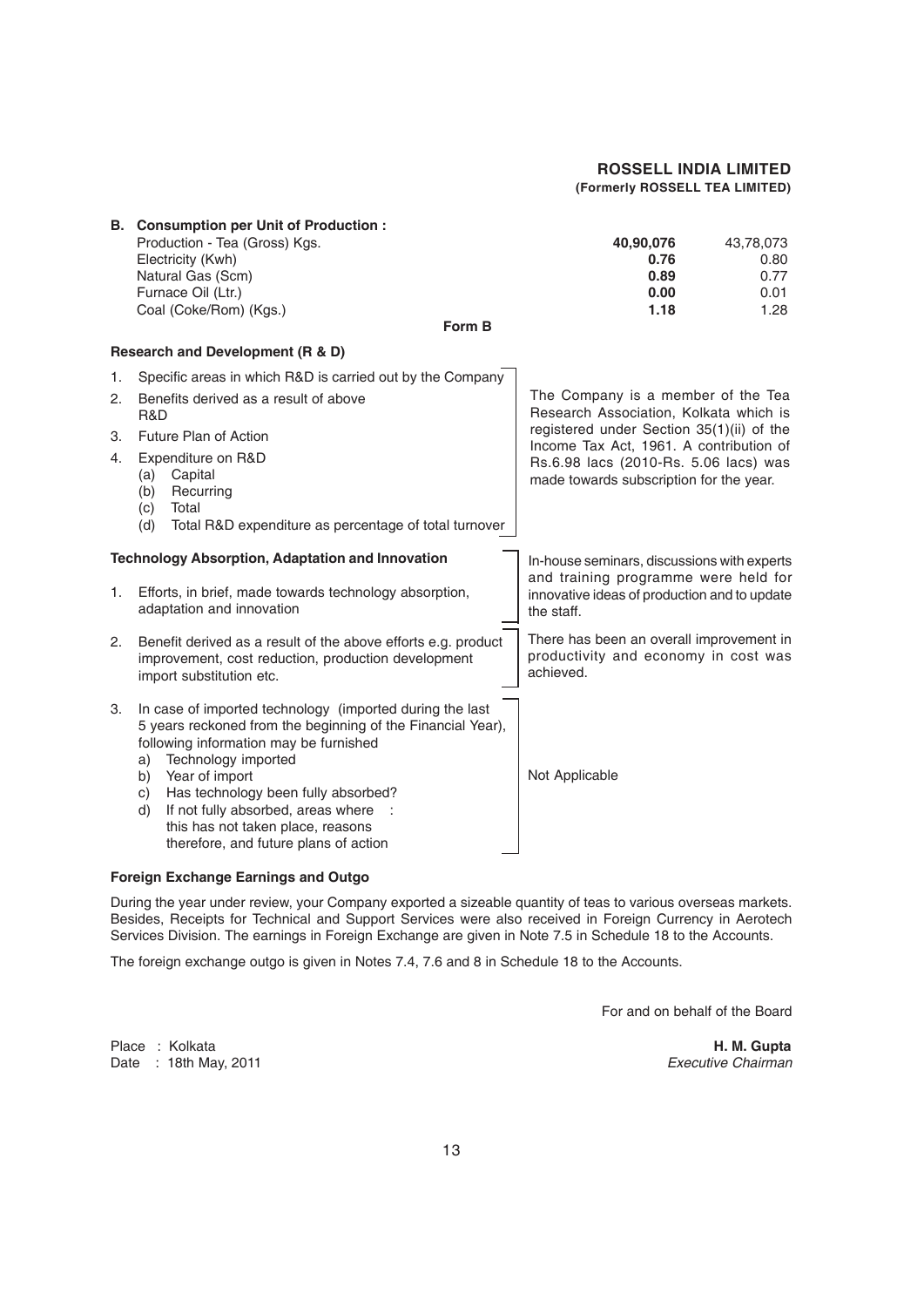#### **Annexure II to Directors' Report**

**Information under Section 217(2A) of the Companies Act, 1956 read with the Companies (Particulars of Employees) Rules, 1975 (as amended) and forming part of the Directors' Report for the year ended 31st March, 2011.**

#### **EMPLOYED FOR THE FULL YEAR**

| Name        | Age<br>(in<br>years) | Date of<br>commencement<br>of Employment | Designation<br>/ Nature of<br><b>Duties</b> | Gross<br>Remuneration<br>(Rs.) | Qualification | Last<br>Employment<br>held /<br>Designation                                                         | Experience<br>(in years) |
|-------------|----------------------|------------------------------------------|---------------------------------------------|--------------------------------|---------------|-----------------------------------------------------------------------------------------------------|--------------------------|
| H. M. Gupta | 57                   | 1st May, 1996                            | Executive<br>Chairman                       | 1,10,09,952                    | B. A. (Hons)  | <b>BMG</b><br>Enterprises<br>Limited -<br>Chairman &<br>Managing<br>Director (still)<br>continuing) | 36                       |

#### **Notes**

- 1. The Gross Remuneration comprises Salary, Commission, Monetary value or Income Tax valuation of Perquisites and the Company's contribution to Provident and Gratuity Funds.
- 2. The nature of employment is contractual and is subject to the rules and regulations of the Company in force from time to time.
- 3. Mr. H. M. Gupta is not a relative of any of the Director of the Company.

For and on behalf of the Board

Place : Kolkata **H. M. Gupta** Date : 18th May, 2011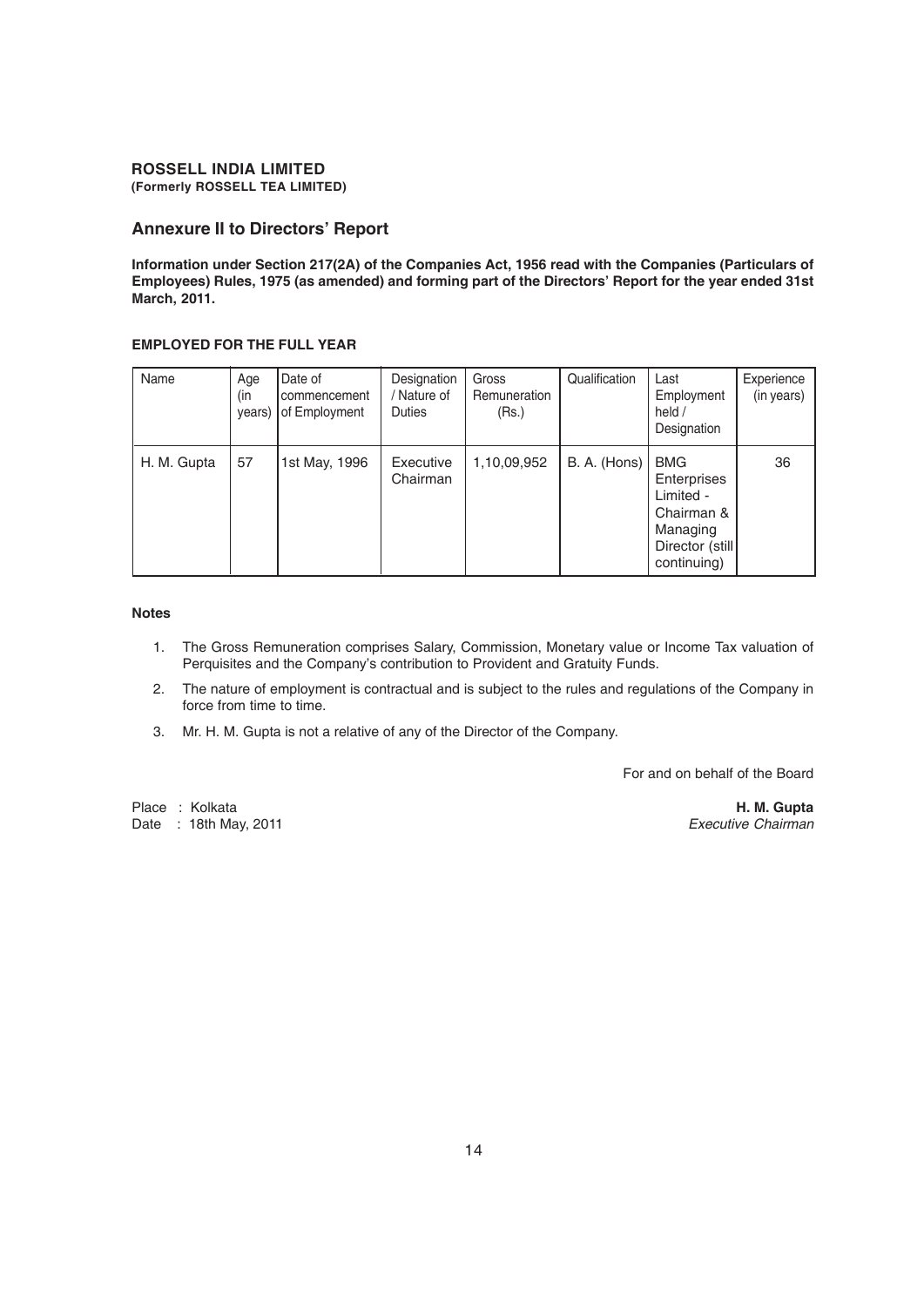#### **Annexure III to Directors' Report**

#### **REPORT ON CORPORATE GOVERNANCE**

#### **The Listing Agreement of the Stock Exchange in Clause 49 (Revised) has laid down a Code of Corporate Governance which the Company has complied with as follows :**

#### **1. Company's Philosophy on Code of Governance :**

Your Board of Directors unequivocally supports the principles of Corporate Governance. Your Company espouses the cause of long term success in all areas of its business and commits itself to achieving this by outstanding standards of productivity, quality and performance. It continues to evolve, learn and adapt for the common good of its stakeholders. Your Company is further committed to the well being of its employees and of the society that we live in, in general.

#### **2. Board of Directors – Composition :**

The Board is headed by Executive Chairman, Mr. H. M. Gupta and comprises of persons who are expert in their respective fields. At present, majority of the Directors on the Board are Non-Executive Independent Directors. Particulars as on 31st March, 2011 are given below :-

| <b>Director</b><br>Category |                           | <b>No. of Companies</b> |                           |        |
|-----------------------------|---------------------------|-------------------------|---------------------------|--------|
|                             |                           | Member                  | <b>Board Committees #</b> |        |
|                             |                           | of Board                | Chairman                  | Member |
| Mr. H. M. Gupta             | Executive Chairman        | 10                      |                           |        |
| Dr. S. S. Baijal            | Non-Executive-Independent | 8                       | 4                         | 5      |
| Mr. H. M. Parekh            | Non-Executive-Independent | 12                      |                           | 10     |
| Mr. P. L. Agarwal           | Non-Executive-Independent | 10                      | 2                         | 6      |
| Mr. V. P. Agarwal           | Non-Executive-Independent | 5                       |                           | 3      |
| Mr. C. S. Bedi              | <b>Managing Director</b>  |                         |                           |        |

# Audit, Shareholders' Grievance and Remuneration Committee.

#### **Board Meetings and Annual General Meeting (AGM) :**

During the year under review, 6 Board Meetings were held on 26.05.2010, 29.07.2010, 04.10.2010, 02.11.2010, 24.01.2011 and 16.02.2011.

The last AGM was held on 29.07.2010.

Details of attendance :

| <b>Director</b>   | No. of Board<br><b>Meetings Attended</b> | Whether attended<br><b>Last AGM</b> |
|-------------------|------------------------------------------|-------------------------------------|
| Mr. H. M. Gupta   |                                          | Yes                                 |
| Dr. S. S. Baijal  |                                          | Yes                                 |
| Mr. H. M. Parekh  |                                          | Yes                                 |
| Mr. P. L. Agarwal |                                          | No                                  |
| Mr. V. P. Agarwal |                                          | Yes                                 |
| Mr. C. S. Bedi    |                                          | Yes                                 |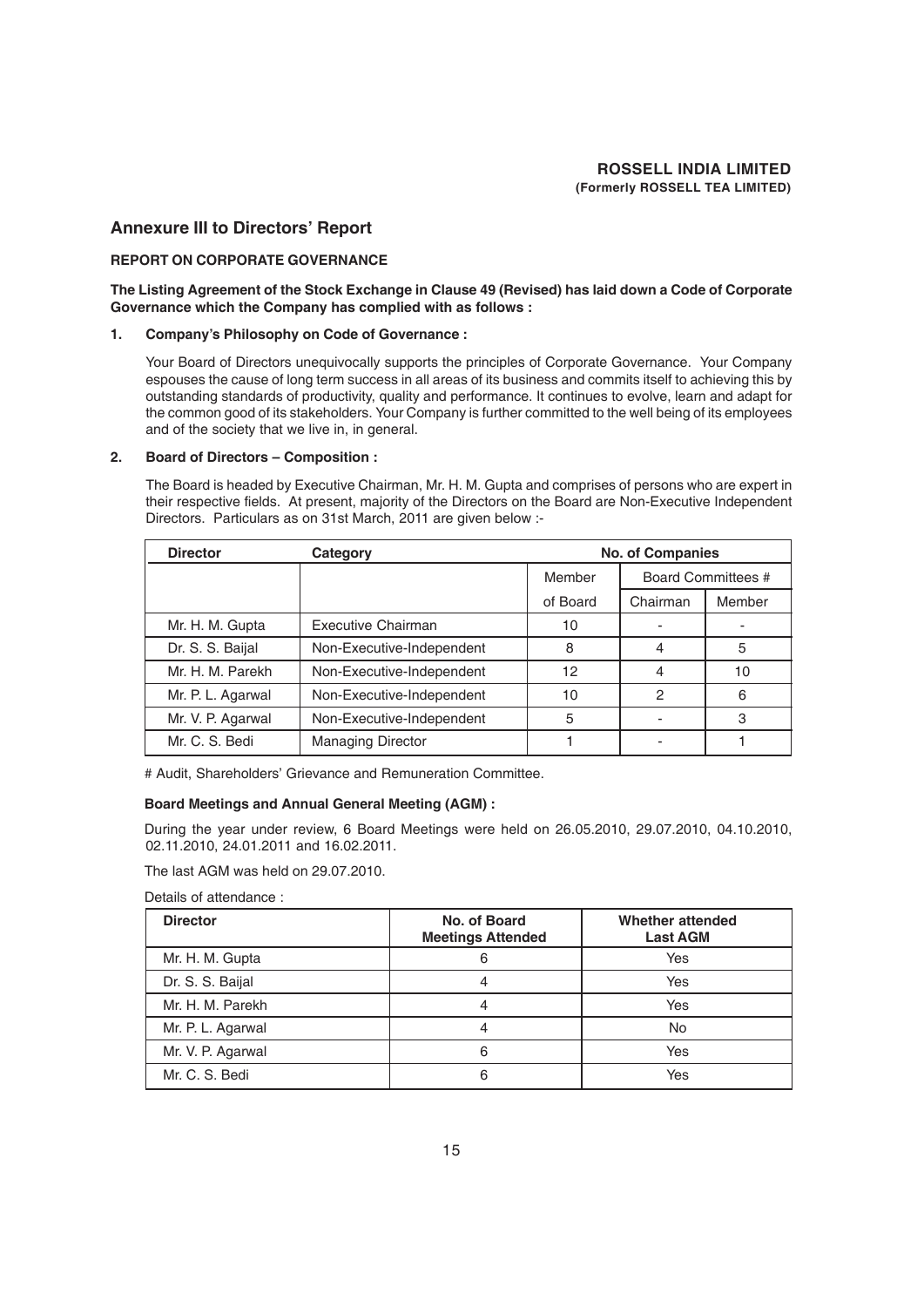## **3. Audit Committee :**

The Audit Committee consists of 3 Non-Executive Independent Directors. The Chairman of the Committee has in-depth knowledge in the areas of Finance and Accounts. The Committee has been meeting as and when required and at least once in every quarter of the Financial Year.

The terms of reference of the Audit Committee broadly covers the areas specified in Clause 49 of the Listing Agreement and Sec. 292A of the Companies Act, 1956 and briefly described below :

- 1. To oversee the Company's financial reporting process and the disclosure of its financial information to ensure that the financial statement is correct, sufficient and credible.
- 2. To recommend the appointment and removal of Statutory Auditors, Cost Auditors as well as Internal Auditors, fixation of audit fees and also approval for payment for any other services.
- 3. To review with management the annual financial statements before submission to the Board for approval, with particular reference, inter alia, to disclosure of related party transactions, qualifications in the draft audit report etc.
- 4. To review with management the quarterly financial statements before submission to the Board for taking the same on record.
- 5. To review with the management, statutory and internal auditors, the adequacy of internal control systems.
- 6. To review the adequacy of internal audit function at present being conducted in house as well as by a firm of Chartered Accountants and to discuss with them any significant findings and follow up thereon.
- 7. To review the Company's financial and risk management policies.
- 8. Discussion with statutory auditors before the audit commences about nature and scope of audit as well as post audit discussion to ascertain any area of concern.
- 9. To review the mandatory information with the Management.

During the year under review, 4 Meetings of the Audit Committee were held on 26.05.2010, 29.07.2010, 02.11.2010 and 24.01.2011.

The composition and attendance of the members at the Audit Committee Meetings are as follows :

| <b>Name</b>                | <b>No. of Audit Committee</b><br><b>Meetings Attended</b> |
|----------------------------|-----------------------------------------------------------|
| Dr. S. S. Baijal, Chairman |                                                           |
| Mr. H. M. Parekh           |                                                           |
| Mr. V. P. Agarwal          |                                                           |

The Vice President (Finance)-cum-Company Secretary acts as the Ex-Officio Secretary to the Committee. Statutory Auditors, Cost Auditors and Internal Auditors attend the Meeting whenever required. The Executive Chairman, Managing Director and other Senior Executives are also invited to attend and deliberate in the Meetings.

#### **4. Remuneration Committee :**

Based on the recommendation of the Remuneration Committee, the remuneration package of Managing Directors is decided by the Board within the statutory framework, subject to approval by the Members of the Company. The Remuneration Committee consists of Non-Executive Independent Directors, namely Mr. H. M. Parekh, Chairman, Dr. S.S. Baijal and Mr. P.L. Agarwal.

The broad terms of reference of the Remuneration Committee is to determine on behalf of the Board of Directors of the Company, the Company's policy on specific remuneration packages for Managing Director / Wholetime Director of the Company.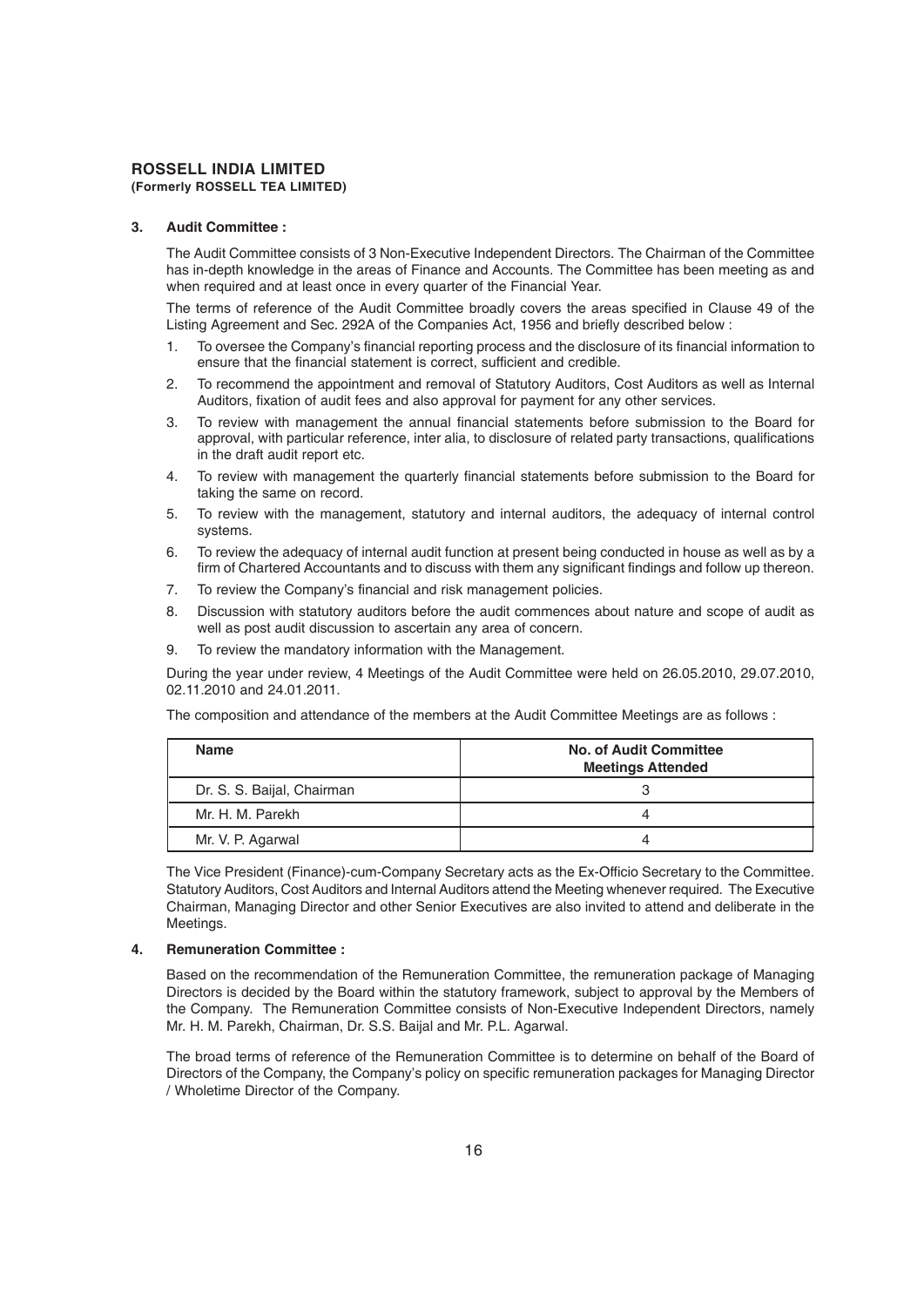$R<sub>1</sub>$ 

During the year under review, a Meeting of the Remuneration Committee was held on 26th May, 2010. Remuneration as per Terms of Service paid to Directors during the year 2010-2011 :

|                                     |                                    |           |                                                      |           | ns.          |
|-------------------------------------|------------------------------------|-----------|------------------------------------------------------|-----------|--------------|
| <b>Name of Directors</b>            | <b>Commission</b><br><b>Salary</b> |           | <b>Contribution</b><br>to P.F. and other Perquisites | Value of  | <b>Total</b> |
|                                     |                                    |           | <b>Funds</b>                                         |           |              |
| Mr. H. M. Gupta, Executive Chairman | 26,10,000                          | 68.23.369 | 3,13,200                                             | 12,63,383 | 1,10,09,952  |
| Mr. C. S. Bedi, Managing Director   | 17,40,000                          |           | 5,52,300                                             | 10,41,909 | 33,34,209    |

| 1)     | Mr. H. M. Gupta                                                                  | ÷ |                          |
|--------|----------------------------------------------------------------------------------|---|--------------------------|
|        | Service contract                                                                 |   | 01.05.2009 to 30.04.2012 |
|        | Notice period                                                                    |   | Three months             |
|        | Severance Fee                                                                    |   | Not Applicable           |
| $\sim$ | $\mathbf{M} \cdot \mathbf{A} \cdot \mathbf{A} \cdot \mathbf{B} \cdot \mathbf{B}$ |   |                          |

| 2) | Mr. C. S. Bedi   | ٠<br>ä. |                          |
|----|------------------|---------|--------------------------|
|    | Service contract |         | 01.10.2010 to 30.09.2013 |
|    | Notice period    |         | Three months             |
|    | Severance Fee    |         | Not Applicable           |
|    |                  |         |                          |

Sitting Fees and Commission paid/payable to the Non-Executive Directors during the year 2010-2011 and their shareholding in the Company are as under :

|                                          |                             |                          |              | Rs.               |                              |
|------------------------------------------|-----------------------------|--------------------------|--------------|-------------------|------------------------------|
| <b>Non-Executive</b><br><b>Directors</b> | <b>Board</b><br><b>Fees</b> | Committee<br><b>Fees</b> | <b>Total</b> | <b>Commission</b> | No. of<br><b>Shares held</b> |
| Dr. S.S. Baijal                          | 20,000                      | 10,000                   | 30,000       | 2,00,000          | 1,500                        |
| Mr. H. M. Parekh                         | 20,000                      | 37.500                   | 57.500       | 1,00,000          | -                            |
| Mr. P. L. Agarwal                        | 20,000                      | 2.500                    | 22,500       | 1,00,000          |                              |
| Mr. V. P. Agarwal                        | 30,000                      | 10,000                   | 40,000       | 1,00,000          |                              |

There are no stock option plans of the Company.

#### **5. Shareholders' Grievance and Share Transfer Committee :**

The Committee at present consists of 1 Non-Executive Independent Director and the Managing Director, namely-

| Mr. H. M. Parekh | - | Chairman (Non-Executive)   |
|------------------|---|----------------------------|
| Mr. C. S. Bedi   | - | Member (Managing Director) |

The Committee, which meets as and when required, met 13 times during the year.

| a) | No. of complaints received from Stock Exchange / SEBI | Nil |
|----|-------------------------------------------------------|-----|
| b) | No. of complaints not resolved / no action taken      | Nil |
| C) | No. of pending Share transfers as on 18th May, 2011   | Nil |

Name and designation of Compliance Officer :

Mr. N. K. Khurana, Vice President (Finance)-cum-Company Secretary

Shareholders' grievances are resolved expeditiously. There is no grievance pending as on date.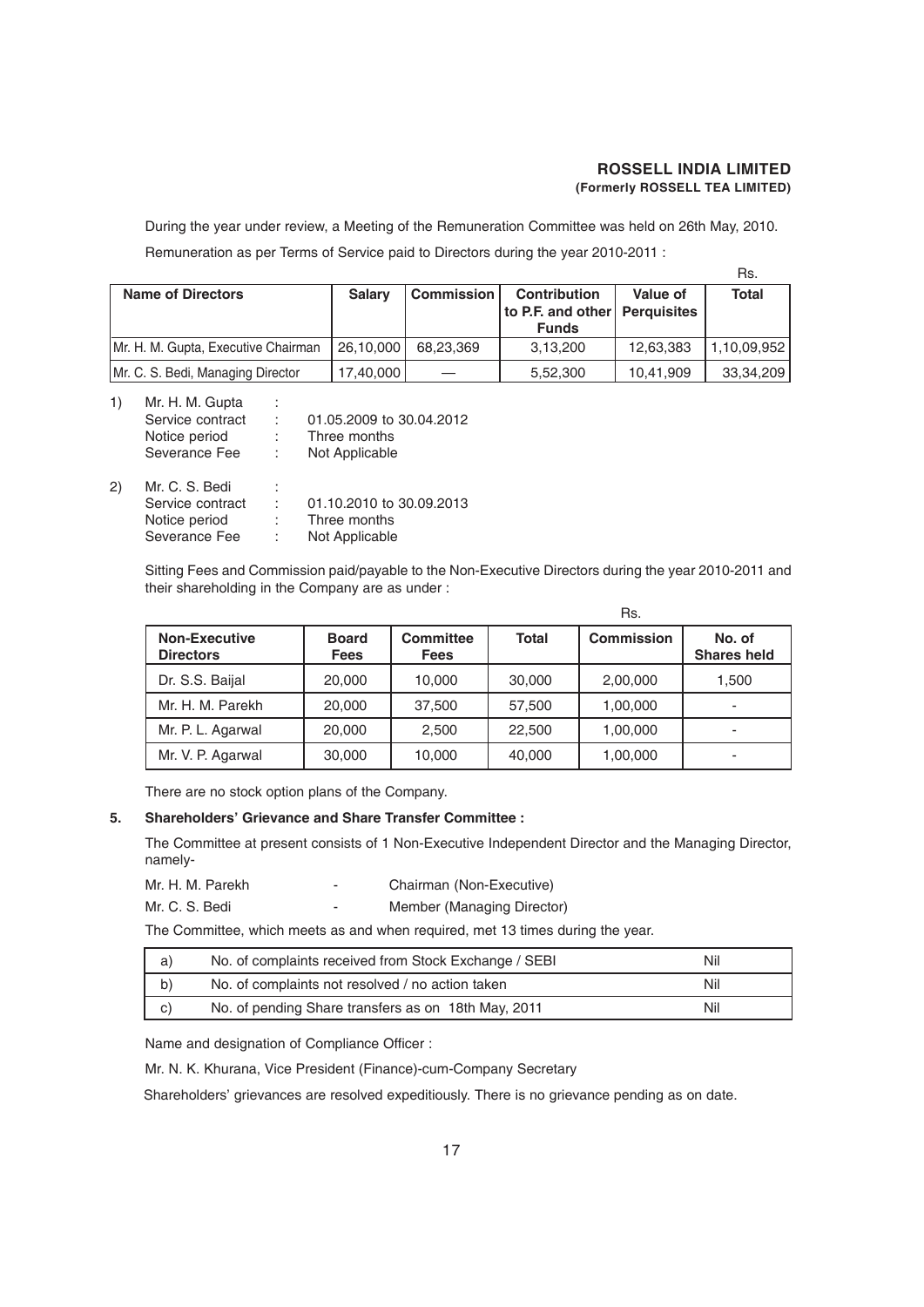#### **6. General Body Meetings :**

Location and time where last three AGMs were held :

| Date       | Location                                              | Time        |
|------------|-------------------------------------------------------|-------------|
| 28.07.2008 | Kala Kunj,<br>48, Shakespeare Sarani, Kolkata-700 017 | 3.00 p.m.   |
| 31.07.2009 | $-D0$ -                                               | 4.00 p.m.   |
| 29.07.2010 | Gyan Manch,<br>11, Pretoria Street, Kolkata - 700 071 | $3.30$ p.m. |

No resolution was passed with the use of Postal Ballots in the last Annual General Meeting.

The following Special Resolutions were passed in the Annual General Meetings held since the last three years :

- a) In the Annual General Meeting held on 28th July, 2008:- Approval of the Members obtained i) under Sections 198, 269, 309 and 310 of the Companies Act, 1956 for appointment of Mr. C. S. Bedi, as Managing Director for a period of three years from 1st October, 2007 to 30th September, 2010; ii) under Section 314 of the Companies Act, 1956 for appointment of Mr. Rishab Mohan Gupta being a relative of Mr. H. M. Gupta as Manager (Project) with effect from 1st January, 2008 and iii) under Section 81(1A) of the Companies Act, 1956 for issue and allotment of 10,25,000 Equity Shares of Rs.10 each at a price of Rs.100 per Equity Share to Foreign Institutional Investors on Preferential Allotment basis as per SEBI (Disclosure and Investor Protection) Guidelines, 2000.
- b) In the Annual General Meeting held on 31st July, 2009:- Approval of the Members obtained i) under Sections 198, 269, 309 and 310 of the Companies Act, 1956 for appointment of Mr. H. M. Gupta, as Executive Chairman for a period of three years from 1st May, 2009 to 30th April, 2012 and ii) under Section 314 and other application provisions of the Companies Act, 1956 for appointment of Mr. Rishab Mohan Gupta as General Manager (Projects) with effect from 1st August, 2009, subject to approval of the Central Government.
- c) In the Annual General Meeting held on 29th July, 2010:- Approval of the Members obtained under Sections 198, 269, 309 and 310 of the Companies Act, 1956 for re-appointment of Mr. C. S. Bedi, as Managing Director for a period of three years from 1st October, 2010 to 30th September, 2013.

The following Special / Ordinary Resolutions were passed by the Members through Postal Ballots during the year under review:

- a) By Special Resolutions passed by way of Postal Ballot on 6th December, 2010, the Object Clause of the Memorandum of Association of the Company was altered pursuant to the provisions of Section 17 of the Companies Act, 1956 and consent of the Members obtained under Section 149(2A) of the Companies Act, 1956 empowering the Board of Directors of the Company to commence and carry all or any of the activities as so newly inserted.
- b) By Ordinary Resolutions passed by way of Postal Ballot on 21st December, 2010, consent of the Members obtained pursuant to the provisions of Section 94 of the Companies Act, 1956, for subdivision of each Equity Share having the nominal value of Rs.10 each into the 5 Equity Shares having the nominal value of Rs.2 each.
- c) By Special Resolutions passed by way of Postal Ballot on 7th April, 2011, consent of the Members obtained pursuant to the provisions of Section 21 of the Companies Act, 1956, for change in the name of the Company from Rossell Tea Limited to ROSSELL INDIA LIMITED, subject to approval from the Central Government.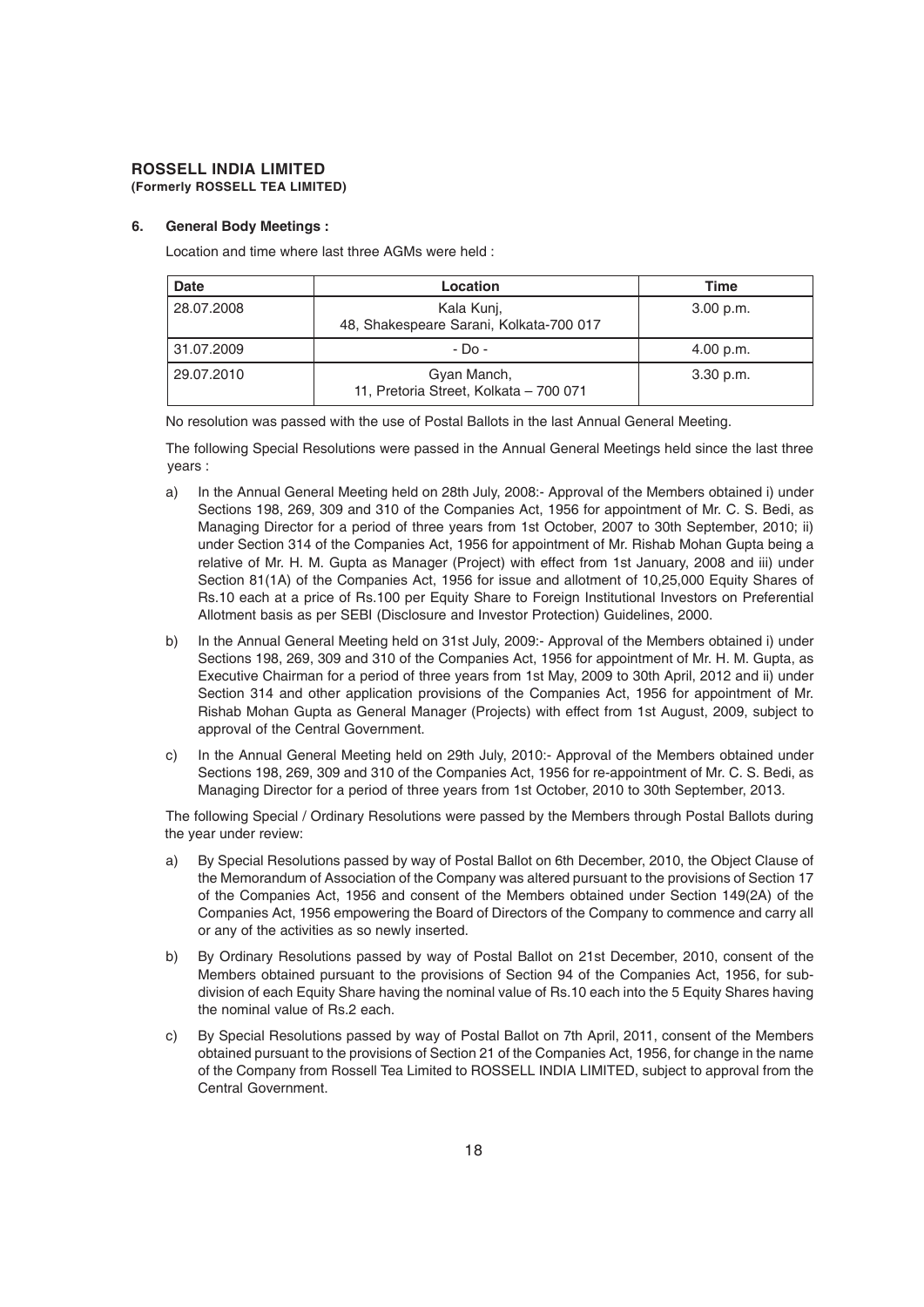#### **7. Other Disclosures :**

#### **A. Related party transactions :**

Disclosures on materially significant related party transactions: The Company has not entered into any transactions of material nature, with its promoters, the directors or the management, their subsidiaries or relatives etc. that may have potential conflict with the interest of the Company. The transactions undertaken during the year have been disclosed in Note 10 of Schedule 18 forming part of the Accounts for the year ended 31st March, 2011.

- **B.** No **penalties / strictures** have been imposed on the Company by Stock Exchange or SEBI or any statutory authority for non-compliance of any laws on any matter related to capital markets, during the last three years.
- **C. Non-Mandatory requirements :** The Company has not yet adopted the Whistle Blower Policy and other non-mandatory requirements. However, the employees of the Company have readily access to the members of the Audit Committee. The Remuneration Committee was formed on 3rd May, 2002 and has been functional since then as stated in Clause 4 above. There has been no qualification/ adverse remark by the Auditors in their Audit Report for the year.
- **D. Mandatory requirements :** The CEO and CFO placed the required certificate before the Board certifying, inter alia, the authenticity of the Financial Statements and Cash Flow Statement for the year ended 31st March, 2011. All other mandatory requirements have been duly complied with, to the extent applicable.

#### **E. Declaration of compliance with the Code of Conduct**

The Board has laid down a Code of Conduct for all Board Members and Senior Management of the Company on 25th April, 2005. All the Directors and Senior Management personnel affirm compliance with the said Code of Conduct on an annual basis. The Code of Conduct has been posted on the website of the Company, www.rosselltea.com.

#### **F. Code for Prevention of Insider Trading**

In accordance with Securities and Exchange Board of India (Prohibition of Insider Trading) Regulations, 1992 (as amended), the Company has formulated a Code of Conduct, termed as "Rossell Tea Ltd. Code of Conduct for prohibition of Insider Trading" in terms of the above regulations, with effect from 24th October, 2002. The Board has appointed Mr. N. K. Khurana, Vice President (Finance)-cum-Company Secretary, as the Compliance Officer under the Code responsible for its implementation under the supervision of Shareholders' Grievance and Share Transfer Committee.

#### **8. Means of Communication :**

- a) Quarterly results and the half-yearly results are published in leading newspapers such as Business Standard and/or The Economics Times (English) (all editions) and Aajkal (Bengali) (Kolkata).
- b) Company's Website: **www.rosselltea.com.** Results are also sent to the Stock Exchanges for display on their Websites.

#### Company's E-mail address: **corporate@rosselltea.com**

- c) Management discussion and Analysis Report are covered by the Directors' Report.
- d) No presentation was made to any Institutional Investor or Analyst during the year.

#### **9. General Shareholders' Information :**

**(a)** AGM date, time and venue : 11th August, 2011 at 2.30 P.M. Kala Kunj, 48, Shakespeare Sarani, Kolkata - 700 017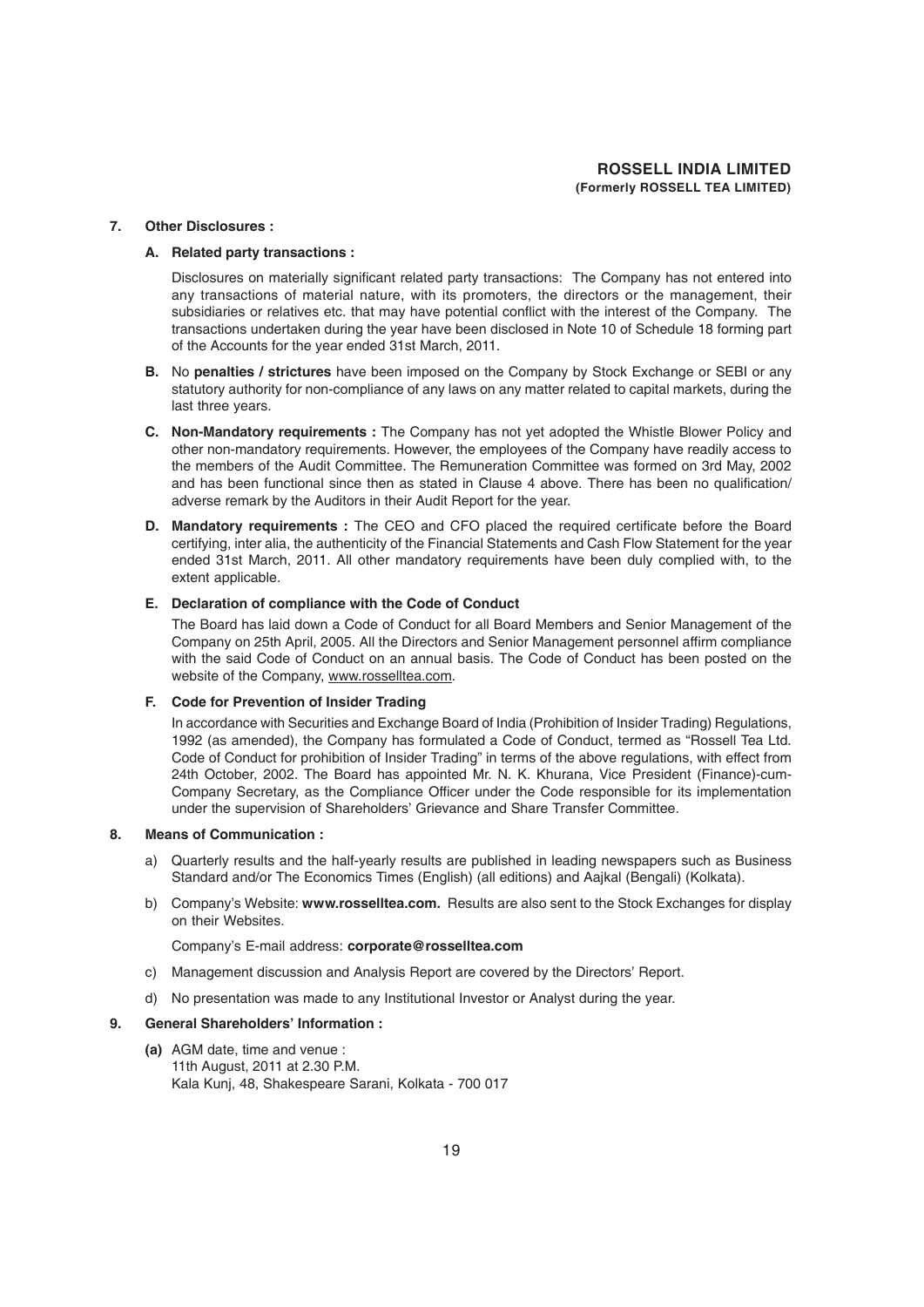**(b)** Financial calendar & Publication of Results : The Financial Year of the Company is April to March.

Publication of Results are as follows :

| <b>Period</b>                                                                              | <b>Approval by the Board of Directors</b> |
|--------------------------------------------------------------------------------------------|-------------------------------------------|
| 1st quarter ended 30th June, 2010                                                          | On 29.07.2010                             |
| 2nd quarter ended 30th September, 2010                                                     | On 02.11.2010                             |
| 1st Half: April - September, 2010                                                          | On 02.11.2010                             |
| 3rd quarter ended 31st December, 2010                                                      | On 24.01.2011                             |
| Final Audited Results for the Year including for the<br>4th quarter ended 31st March, 2011 | On 18.05.2011                             |

#### **(c) Book Closure period :**

6th August, 2011 to 11th August, 2011 (both days inclusive)

#### **(e) Listing on Stock Exchanges :**

The Company's securities are listed at :

| 1. | Bombay Stock Exchange Ltd.,<br>Phiroze Jeejeebhoy Towers,<br>Dalal Street, Mumbai - 400 001                            |
|----|------------------------------------------------------------------------------------------------------------------------|
| 2. | The Calcutta Stock Exchange Ltd.,<br>7, Lyons Range, Kolkata-700 001                                                   |
| З. | The Gauhati Stock Exchange Ltd.,<br>2nd Floor, Shine Towers,<br>S. J. Road, Arya Chowk, Rehabari,<br>Guwahati-781 008. |

Listing Fees as prescribed, have been paid to all the aforesaid Stock Exchanges upto the Financial Year 2011-2012.

#### **Scrip Code :**

| <b>Stock Exchange</b>            | <b>Scrip Code</b> |
|----------------------------------|-------------------|
| Bombay Stock Exchange Ltd.,      | 533168            |
| The Calcutta Stock Exchange Ltd. | 10028199          |
| The Gauhati Stock Exchange Ltd.  | GGL               |

#### **(f) Stock Price Data :**

There was no transaction of the Equity Shares of the Company at The Calcutta Stock Exchange Limited and The Gauhati Stock Exchange Limited during the year ended 31st March, 2011. The last trading took place on The Calcutta Stock Exchange on 26th February, 2003.

The Company's Equity Shares were admitted for Listing on Bombay Stock Exchange Limited on 16th March, 2010 and are being traded there regularly. The Month wise Stock Price Data for the period from 1st April, 2010 to 31st March, 2011 is given below, duly adjusted for sub-division of Equity Shares of the Company from the nominal value of Rs.10 each to the nominal value of Rs.2 each with effect from 22nd January, 2011: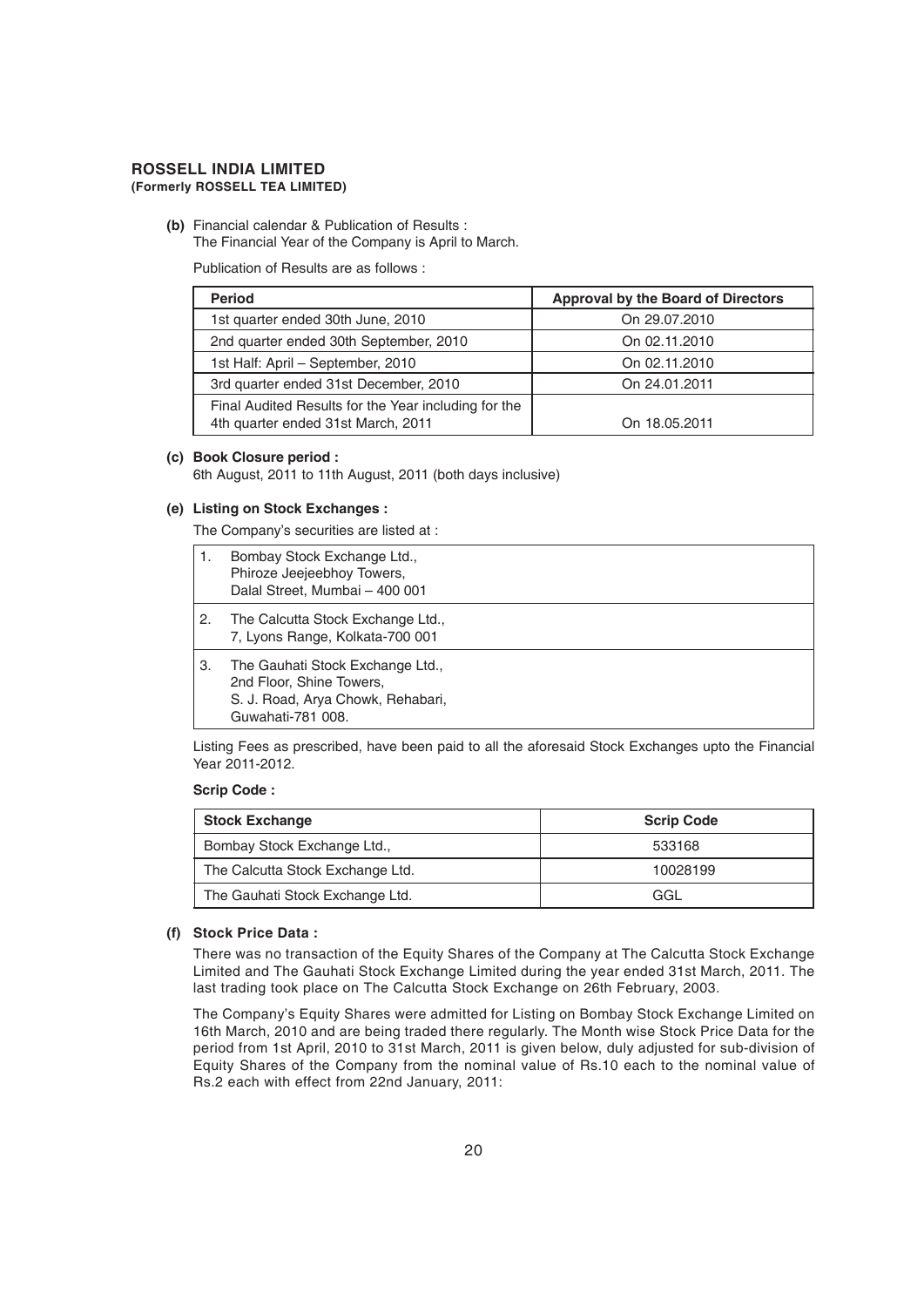| <b>Month</b>      | High   | Low    |
|-------------------|--------|--------|
| April, 2010       | 73.87  | 29.30  |
| May, 2010         | 77.56  | 50.00  |
| June, 2010        | 52.05  | 46.56  |
| <b>July, 2010</b> | 52.77  | 45.20  |
| August, 2010      | 53.85  | 48.77  |
| September, 2010   | 66.38  | 51.60  |
| October, 2010     | 163.50 | 66.27  |
| November, 2010    | 189.15 | 118.17 |
| December, 2010    | 120.66 | 82.82  |
| January, 2011     | 108.09 | 72.10  |
| February, 2011    | 69.30  | 49.75  |
| March, 2011       | 59.70  | 49.65  |

#### **(g) Share Transfer System:**

The Company's Equity Shares are compulsorily traded in the demat form with effect from 29th January, 2001 for all categories of shareholders. All transfers are routed through the respective Accounts maintained with the Depository Participants (DPs) of the Investor.

# **New Code No. allotted by NSDL/CDSL:** (ISIN) INE 847C01020

( after Sub- division in to Equity Shares of nominal value of Rs. 2 each)

Existing holders in physical mode are advised to open a Depository Account prior to any transaction.

#### **(h) Registrars and Share Transfer Agents :**

CB Management Services Private Limited, Kolkata are acting as the Registrars and Share Transfer Agents, including Depository Registrars for the Equity Shares of the Company.

#### **(i) Dematerialization of Shares :**

As on 31st March, 2011, 3,56,87,129 Nos. of Equity Shares, representing 97.2495% of the Equity Capital have been dematerialised.

#### **(j) (i) Distribution of shareholding as on 31st March, 2011**

| Range (No. of shares) | No. of Shareholders | $\%$   | No. of Shares held | $\%$   |
|-----------------------|---------------------|--------|--------------------|--------|
| 1 to 500              | 5,670               | 90.26  | 8,88,446           | 2.42   |
| 501 to 1000           | 383                 | 6.10   | 2,64,329           | 0.72   |
| 1001 to 2000          | 87                  | 1.38   | 1,21,715           | 0.33   |
| 2001 to 3000          | 45                  | 0.72   | 1,15,524           | 0.32   |
| 3001 to 4000          | 9                   | 0.14   | 33,416             | 0.09   |
| 4001 to 5000          | 12                  | 0.19   | 57,325             | 0.16   |
| 5001 to 10000         | 24                  | 0.38   | 1,91,236           | 0.52   |
| 10001 & higher        | 52                  | 0.83   | 3,50,24,484        | 95.44  |
| TOTAL                 | 6,282               | 100.00 | 3,66,96,475        | 100.00 |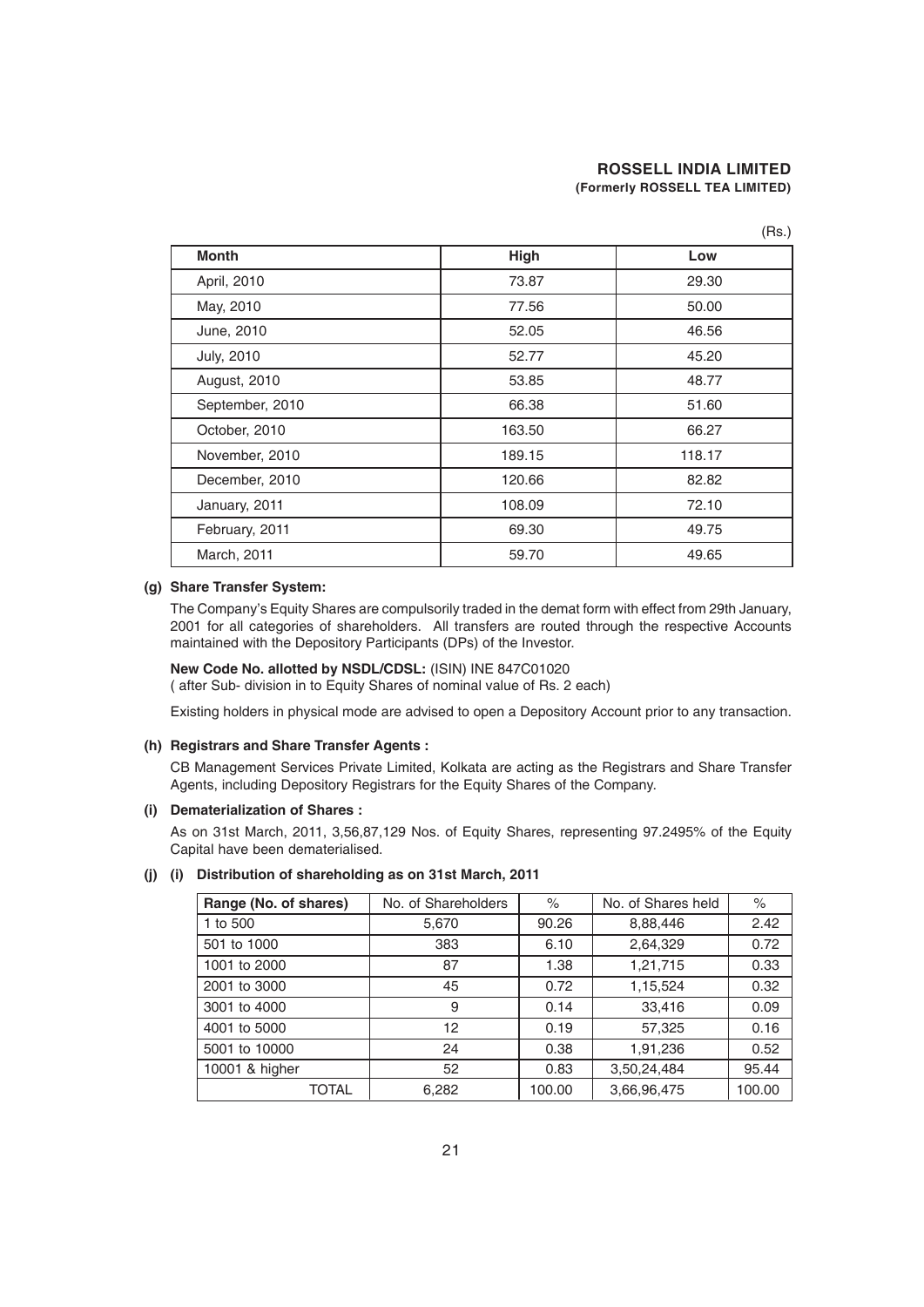# **ROSSELL INDIA LIMITED**

**(Formerly ROSSELL TEA LIMITED)**

#### **(ii) Shareholding pattern as at 31st March, 2011**

| Category                        | No. of<br><b>Shareholders</b> | No. of<br><b>Shares held</b> | % to Equity<br><b>Share Capital</b> |
|---------------------------------|-------------------------------|------------------------------|-------------------------------------|
| Non-Resident Individuals        | 15                            | 1,845                        | 0.01                                |
| Foreign Institutional Investors | 2                             | 51,20,000                    | 13.95                               |
| Financial Institutions *        | 7                             | 1,260                        | 0.00                                |
| Mutual Funds & UTI              | 2                             | 1,50,010                     | 0.41                                |
| Directors & their relatives     | 6                             | 22,96,920                    | 6.26                                |
| Resident Individuals            | 6,065                         | 33,30,116                    | 9.07                                |
| <b>Nationalised Banks</b>       | 2                             | 90.150                       | 0.25                                |
| <b>Other Bodies Corporate</b>   | 183                           | 2,57,06,174                  | 70.05                               |
| Total                           | 6,282                         | 3,66,96,475                  | 100.00                              |

\* FI includes Insurance Company and other Banks.

#### **(K) Plant Locations:**

The Company owns five Tea Estates in Assam, as given below as on date. Each Estate has its own well-equipped Factory for processing of Black Tea :

| Dist. Dibrugarh | Dist. Tinsukia | Dist. Nalbari | Dist. Golaghat |
|-----------------|----------------|---------------|----------------|
| Dikom, Romai    | Nokhroy        | Nagrijuli     | Bokakhat       |

Note: Particulars of Area under Tea, Crop & Yield are given later in the Report.

#### **(l) Address for correspondence :**

#### **Registrars and Share Transfer Agents including Depository Registrar**

CB Management Services Private Limited, P-22, Bondel Road, Kolkata-700 019 Tel: (033) 40116700 / 40116711 / 40116718 / 40116720 Fax: (033) 2287-0263 E-Mail: rta@cbmsl.com

#### **Compliance Officer**

Mr. N. K. Khurana Vice President (Finance)-cum- Company Secretary, Rossell India Limited, (Formerly Rossell Tea Limited) Jindal Towers, Block 'B', 4th Floor, 21/1A/3, Darga Road, Kolkata- 700 017 Tel: (033) 2287-4794/2290-3035 Fax: (033) 2287-5269 E-mail: nk.khurana@rosselltea.com

For and on behalf of the Board

Place : Kolkata **H. M. Gupta** Date : 18th May, 2011 **Executive Chairman**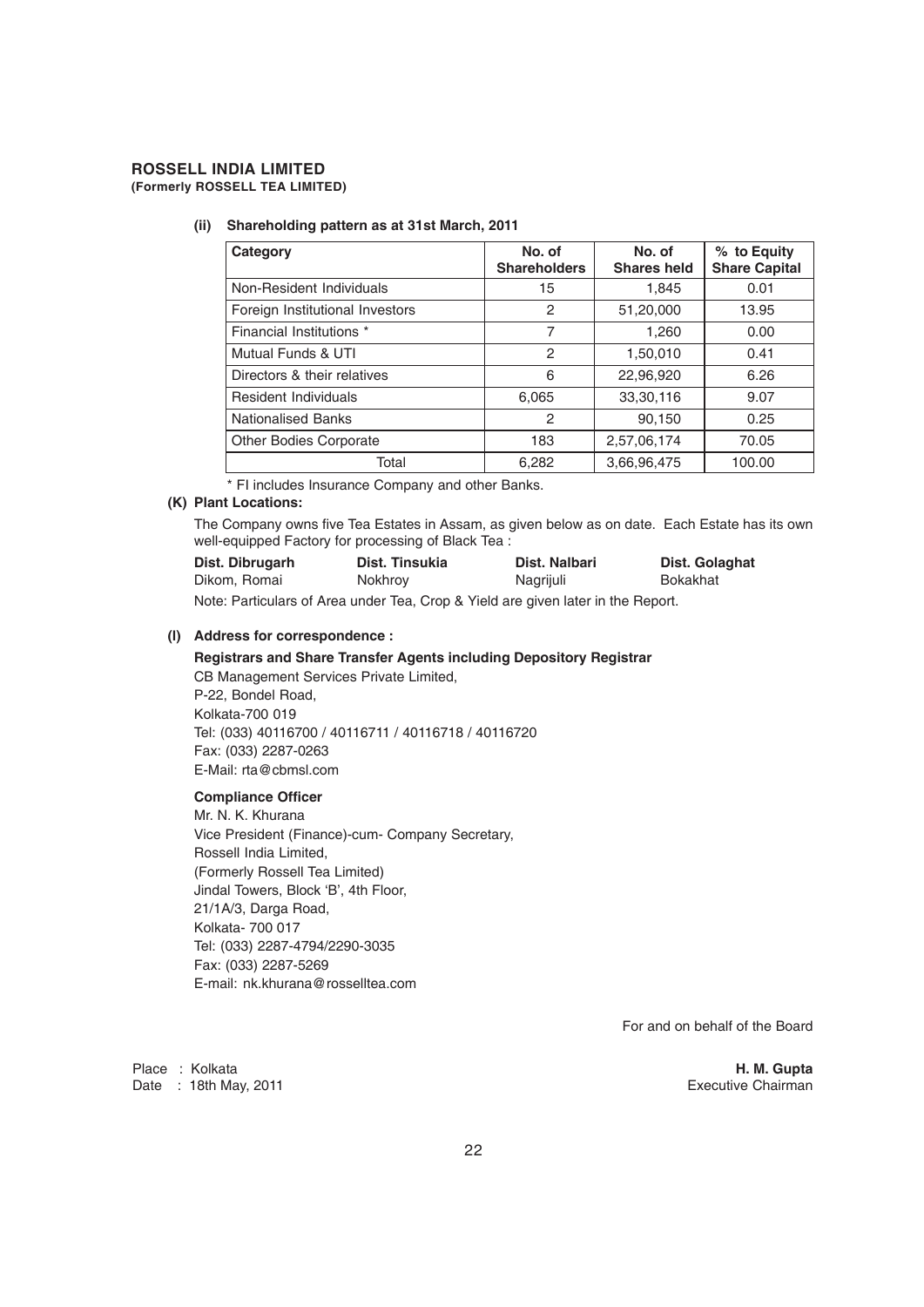#### **AUDITORS' CERTIFICATE ON COMPLIANCE WITH THE CONDITIONS OF CORPORATE GOVERNANCE**

#### **TO THE MEMBERS OF ROSSELL INDIA LIMITED (Formerly ROSSELL TEA LIMITED)**

We have examined the compliance of conditions of Corporate Governance by Rossell India Limited (Formerly Rossell Tea Limited) for the year ended 31st March, 2011 as stipulated in Clause 49 (Revised) of the Listing Agreement of the said Company with Stock Exchanges.

The compliance of conditions of Corporate Governance is the responsibility of the Management. Our examination was limited to procedures and implementation thereof, adopted by the Company for ensuring the compliance of the conditions of the Corporate Governance. It is neither an audit nor an expression of opinion on the financial statements of the Company.

In our opinion and to the best of our information and according to the explanations given to us, we certify that the Company has complied with the conditions of the Corporate Governance as stipulated in the above mentioned Listing Agreement.

As required by the Guidance Note issued by the Institute of Chartered Accountants of India, we have to state that no investor grievance is pending for a period exceeding one month against the Company as per the records maintained by the Shareholders' Grievance and Share Transfer Committee.

We further state that such compliance is neither an assurance as to the future viability of the Company nor the efficiency or effectiveness with which the Management has conducted the affairs of the Company.

> For **S. S. Kothari & Co.** *Chartered Accountants (Registration No. 302034E)*

Place : Kolkata **R. K. Roy Chaudhury** Date : 18th May, 2011 *Partner* 

*Membership No.8816*

#### **Declaration**

It is hereby declared that the Company has obtained affirmation from all members of the Board and Senior Management that they have complied with the Code of Conduct for Directors and Senior Management of the Company for the year 2010-2011 and shall comply with such Code during the year 2011-2012.

Date : 18th May, 2011 *Chief Executive Officer*

Place : Kolkata **H. M. Gupta**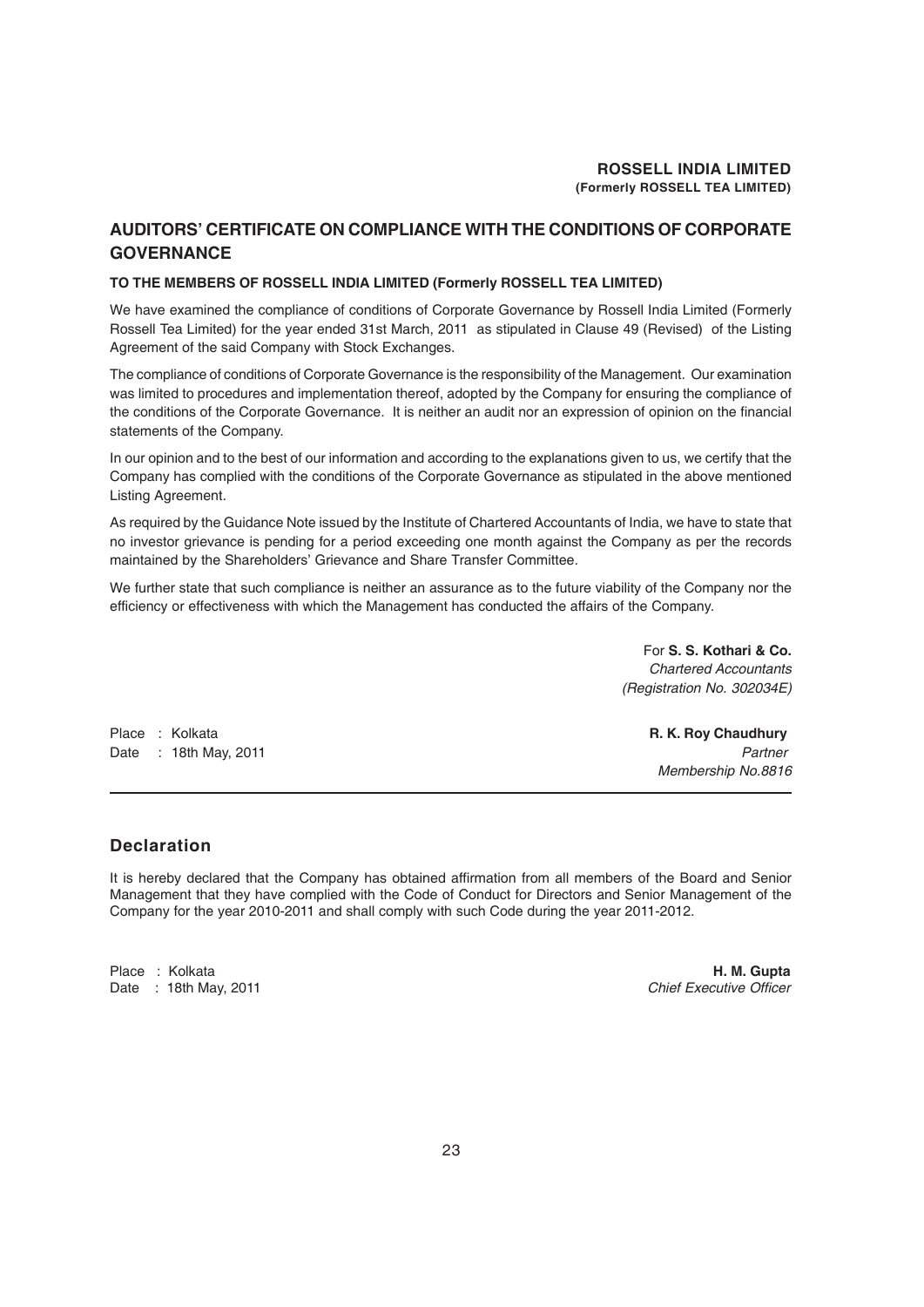#### **CEO and CFO Certification**

The Board of Directors Rossell India Ltd. Jindal Towers, Block 'B', 4th Floor, 21/1A/3, Darga Road, Kolkata – 700 017

Dear Sirs,

We hereby certify to the Board that:

- a) We have reviewed Financial Statements and Cash Flow Statement for the year ended 31st March, 2011 and that to the best of our knowledge and belief :
	- (i) these statements do not contain any materially untrue statement or omit any material factor or contain statements that might be misleading;
	- (ii) these statements together present a true and fair view of the Company's affairs and are in compliance with existing accounting standards, applicable laws and regulations;
- b) There are to the best of our knowledge and belief, no transactions entered into by the Company during the year which are fraudulent, illegal or violative of the Company's code of conduct.
- c) We accept responsibility for establishing and maintaining internal controls and that we have evaluated the effectiveness of the internal control systems of the Company and we have disclosed to the auditors and the Audit Committee, deficiencies in the design or operation of internal controls, if any, of which we are aware and the steps we have taken or propose to take to rectify these deficiencies.
- d) We have indicated to the auditors and the Audit Committee significant changes in internal control, if any during the year.

Yours faithfully,

**H. M Gupta** *Chief Executive Officer*

Place : Kolkata **N. K. Khurana N. K. Khurana N. K. Khurana** Date : 18th May, 2011 *Chief Finance Officer*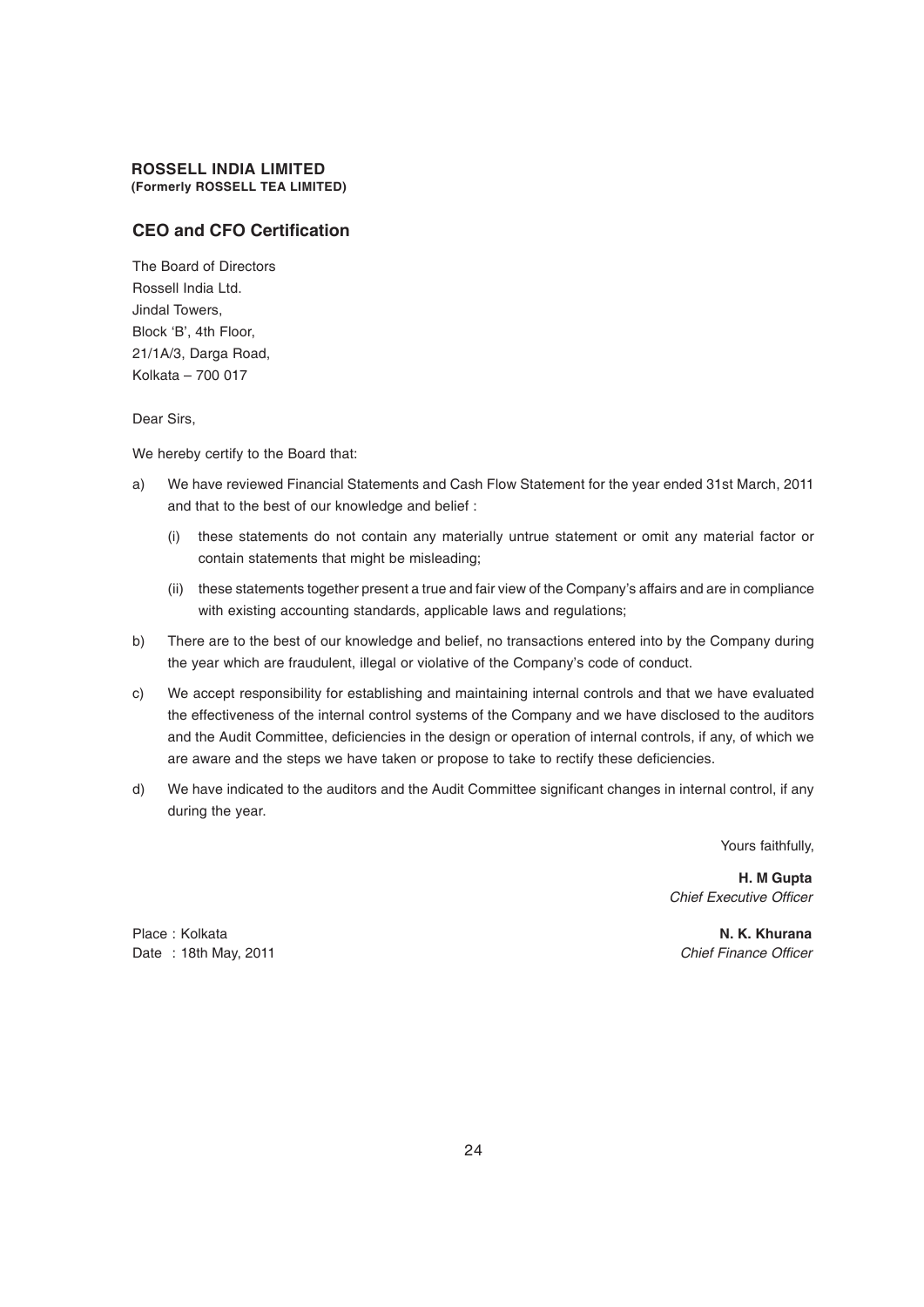#### **Auditors' Report**

#### **To the Members of Rossell India Limited (Formerly Rossell Tea Limited)**

We have audited the attached Balance Sheet of Rossell India Limited (Formerly Rossell Tea Limited) as at 31st March, 2011, the Profit and Loss Account and Cash Flow Statement of the Company for the year ended on that date. These financial statements are the responsibility of the Company's management. Our responsibility is to express an opinion on these financial statements based on our audit.

We conducted our audit in accordance with auditing standards generally accepted in India. Those standards require that we plan and perform the audit to obtain reasonable assurance about whether the financial statements are free of material misstatement. An audit includes, examining on a test basis, evidence supporting the amounts and disclosures in the financial statements. An audit also includes assessing the accounting principles used and significant estimates made by management, as well as evaluating the overall financial statement presentation. We believe that our audit provides a reasonable basis of our opinion.

We report that :

- 1. We have obtained all the information and explanations which to the best of our knowledge and belief were necessary for the purpose of our audit.
- 2. In our opinion proper books of accounts as required by law have been kept by the Company so far as appears from our examination of books.
- 3. The Balance Sheet and Profit and Loss Account dealt with by this Report are in agreement with the books of account.
- 4. In our opinion, the Balance Sheet as at 31st March, 2011 and Profit and Loss Account for the year ended on that date comply with the accounting standards referred to in sub-section (3C) of Section 211 of the Companies Act, 1956.
- 5. On the basis of the written representations received from the directors and taken on record by the Board of Directors, we report that none of the directors is disqualified as on 31st March, 2011 from being appointed as a director in terms of clause (g) of sub-section (1) of Section 274 of the Companies Act, 1956.
- 6. In our opinion and to the best of our information and according to the explanations given to us, the said accounts, read together with the Notes thereon give the information required by the Companies Act, 1956 in the manner so required and give a true and fair view :
	- (a) in the case of the Balance Sheet of the state of affairs of the Company as at 31st March, 2011,
	- (b) in the case of the Profit and Loss Account of the profit for the year ended on that date and
	- (c) In the case of the Cash Flow Statement of the cash flows for the year ended on that date.
- 7. As required by the Companies (Auditor's Report) Order, 2003 as amended by the Companies (Auditor's Report) (Amendment) Order, 2004 issued by the Government of India under Section 227(4A) of the Companies Act, 1956 (the Act) and on the basis of such checks as we considered appropriate, we further state that :
	- i. (a) The Company has maintained proper records to show full particulars, including quantitative details and situation of its Fixed Assets.
		- (b) As explained to us, these fixed assets have been physically verified by the management during the year which in our opinion is reasonable having regard to size of the Company and nature of its business. No material discrepancies were noticed on such verification as compared to book records.
		- (c) Substantial part of the Fixed Assets have not been disposed off during the year.
	- ii. (a) The inventory excluding materials in transit and those lying with third parties have been physically verified by the management during the year, at reasonable intervals.
		- (b) In our opinion, the procedures of physical verification of inventories followed by the management are reasonable and adequate in relation to the size of the Company and nature of its business.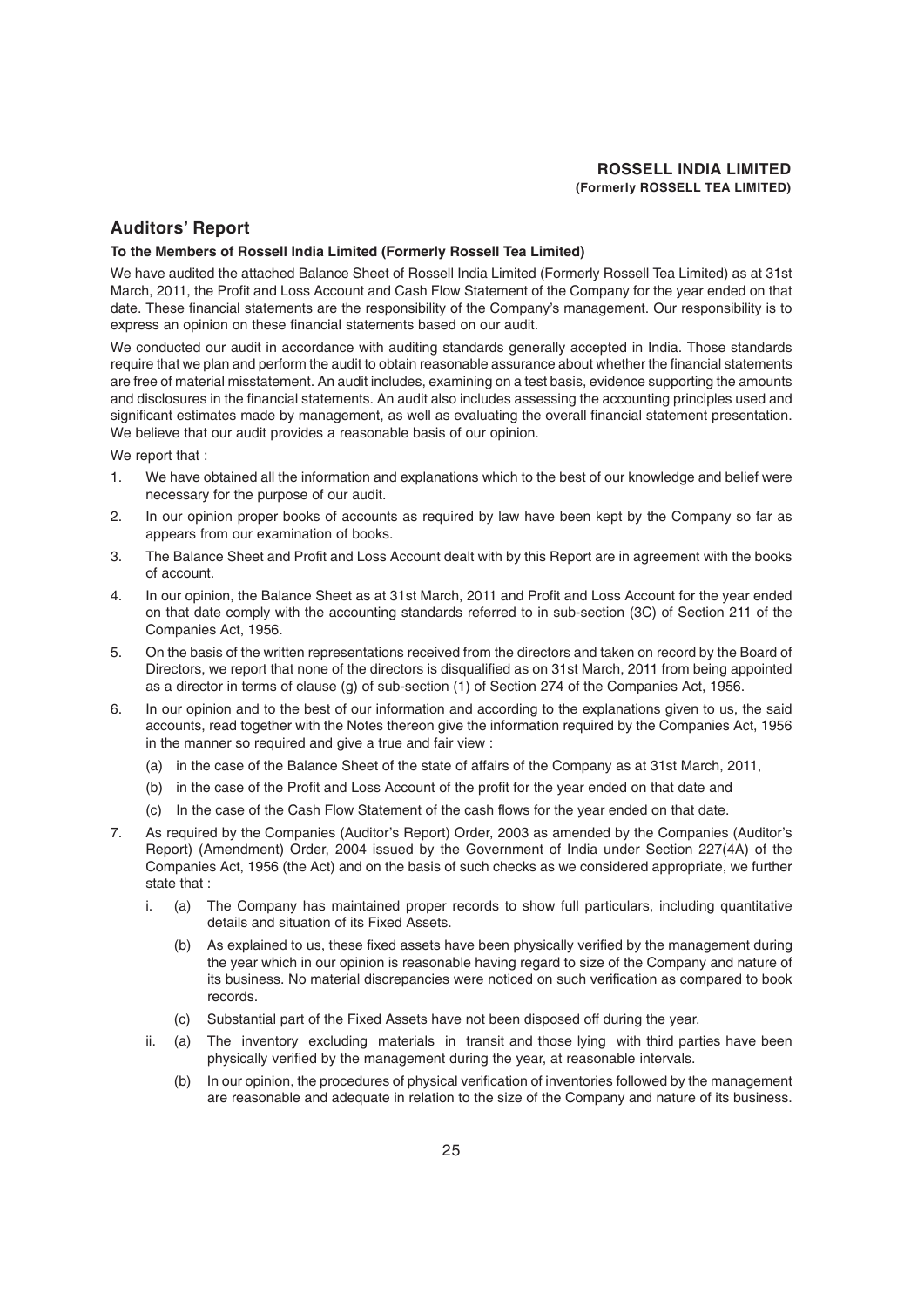- (c) The Company is maintaining proper record of inventory. The discrepancies noticed on verification of stocks as compared to book records were not material and these have been properly dealt with in the books of account.
- iii. (a) The Company has not granted during the year any loans secured or unsecured to any company, firm or other parties covered in the register maintained under Section 301 of the Companies Act, 1956, except to a Subsidiary Company, to whom an unsecured loan to the tune of Rs.22.10 lacs has been granted and the year end balance of the said loan is also Rs.247.10 lacs. The maximum amount due at any time during the year in respect of said loan amounts to Rs.268.00 lacs.
	- (b) The Rate of Interest and other terms and conditions of such unsecured loan in our opinion are not prima facie pre-judicial to the Interest of the Company.
	- (c) There is no stipulation with regard to repayment of principal, which is payable on demand. The Interest thereon is generally being paid on quarterly basis.
	- (d) Therefore, no overdue amount has arisen as no demand for repayment of the principal has been made by the Company.
	- (e) The Company has taken unsecured loans from three other Companies and from the Chairman and the Managing Director covered in the Register maintained under Section 301 of the Companies Act, 1956. The year end balance of loan taken from such parties was Rs.46.00 lacs and the maximum amount involved during the year was Rs.1,544.10 lacs.
	- (f) The rate of interest and terms and conditions on which unsecured loans have been taken from Companies covered in the Register maintained under Section 301 of the Companies Act, 1956 are, in our opinion, not prima facie prejudicial to the interest of the Company.
	- (g) There is no stipulation with regard to repayment of principal and payment of interest on unsecured loans. However, the Company is paying interest amount generally on quarterly / monthly basis.
- iv. In our opinion and according to the explanations given, internal control procedures for the purchase of inventory and fixed assets and for the sale of goods and services are commensurate with the size of the Company and nature of its business. During the course of audit, we have not noticed any continuing failure to correct the major weaknesses in internal control system.
- v. (a) According to the information and explanations given to us, the particulars of contract or arrangement referred to in Section 301 of the Companies Act, 1956 have been so entered in the Register maintained under that section.
	- (b) In our opinion and according to the information and explanations given to us, the transactions made in pursuance of contracts or arrangements entered in the register maintained under Section 301 of the Companies Act, 1956 and exceeding the value of rupees five lakhs in respect of any party during the year have been made at prices which are reasonable having regard to prevailing market prices at the relevant time.
- vi. In our opinion and according to the information and explanations given to us, the Company has not accepted Deposits from the Public within the meaning of Section 58A and Section 58AA of the Companies Act, 1956 and the Rules framed thereunder.
- vii. The Internal Audit system in existence is commensurate with the size of the Company and nature of its business.
- viii. The Central Government has prescribed for the maintenance of cost records under Clause (d) of subsec. (1) of Sec.209 of the Companies Act, 1956. We have broadly reviewed the records and Accounts maintained by the Company. We are of the opinion that prima facie the prescribed accounts and records have been maintained. We have not, however, made a detailed examination of such records.
- ix. (a) According to the information and explanation given to us and on the basis of records of the Company examined by us, we are of the opinion that the Company is regular in depositing with appropriate authorities undisputed statutory dues including provident fund, investor education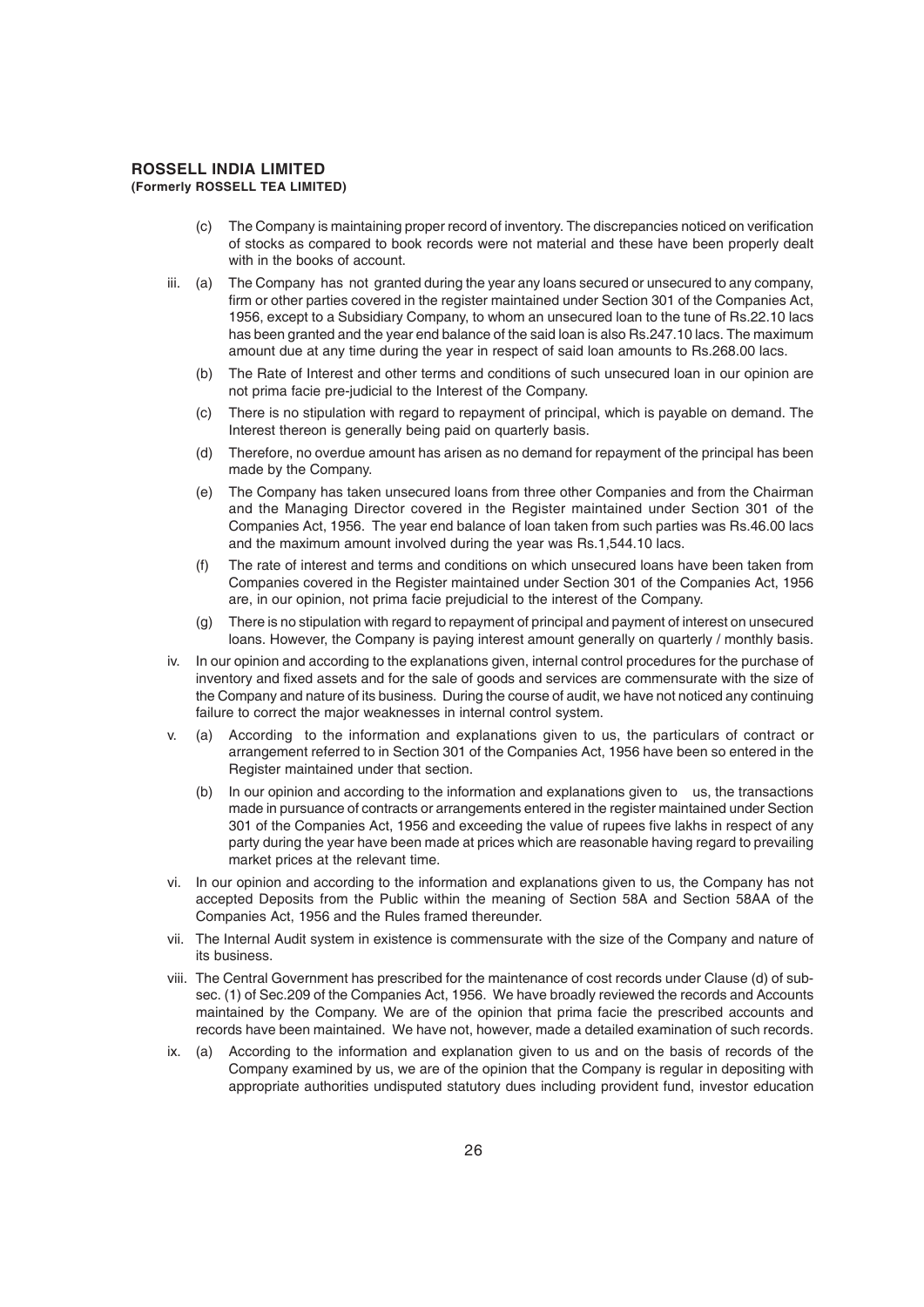protection fund, employees' state insurance, income tax, sales tax, wealth tax, service tax, custom duty, excise duty, cess and other material statutory dues applicable to it.

There is no arrears outstanding statutory dues as at the last day of the financial year for a period of more than 6 months from the date they became payable.

- (b) According to the information and explanation given and records examined by us, there are no dues of customs duty, wealth tax, service tax, excise duty and cess, which have not been deposited on account of any dispute except for Central Sales Tax in Assam. The details are as follows :
	- Appeal before the Assam Board of Revenue, Assam for Rs.474.78 lacs on account of rejection of 'F' Forms furnished under Central Sales Tax, 1956 in respect of the year 2003-2004.
- x. The Company has no accumulated losses at the end of the Financial Year. The Company has not incurred cash losses during the financial year covered by our report or in the immediately preceding financial year.
- xi. According to the information and explanations given and on the basis of records examined by us, we are of the opinion that the Company has not defaulted in repayment of dues to any bank. The Company has not taken loan from any financial institution or raised any money through issue of Debentures.
- xii. The Company has not granted loans and advances on the basis of Security by way of pledge of shares, debentures and other securities.
- xiii. In our opinion, the Company is not a chit fund or a *nidhi* / mutual benefit fund/society. Therefore, provisions of special statute applicable to chit fund or a nidhi or mutual benefit fund / society are not applicable to the Company.
- xiv. In our opinion, the Company is not dealing in or trading in shares, securities, debentures and other investments.
- xv. The Company has given guarantee for non-fund based facilities provided to a Subsidiary Company by a Bank. Terms and conditions of such guarantee primafacie are not prejudicial to the interest of the Company.
- xvi. According to information and explanations given to us and on overall basis, in our opinion the term loans taken have been applied for the purpose for which they were obtained.
- xvii. According to the information and explanations given to us and on an overall examination of the Balance Sheet of the Company, we report that no funds raised on short-term basis have been used for longterm investment.
- xviii. During the year no preferential allotment of shares has been made by the Company to parties / companies contained in the Register maintained under Section 301 of the Companies Act, 1956.
- xix. During the period covered by our audit, the Company has not issued any debentures.
- xx. The Company has not raised money by Public Issue during the year.
- xxi. During the course of examination of the books and records of the Company, carried out in accordance with the generally accepted practices and according to the information and explanation given to us, we have neither come across any instance of fraud on or by the Company noticed or reported during the year nor we have been informed of any such case by the management.

For **S. S. Kothari & Co.** Chartered Accountants *(Registration No.302034E)*

**R. K. Roy Chaudhury** Place : Kolkata *Partner* Date : 18th May, 2011 **Membership No. 8816**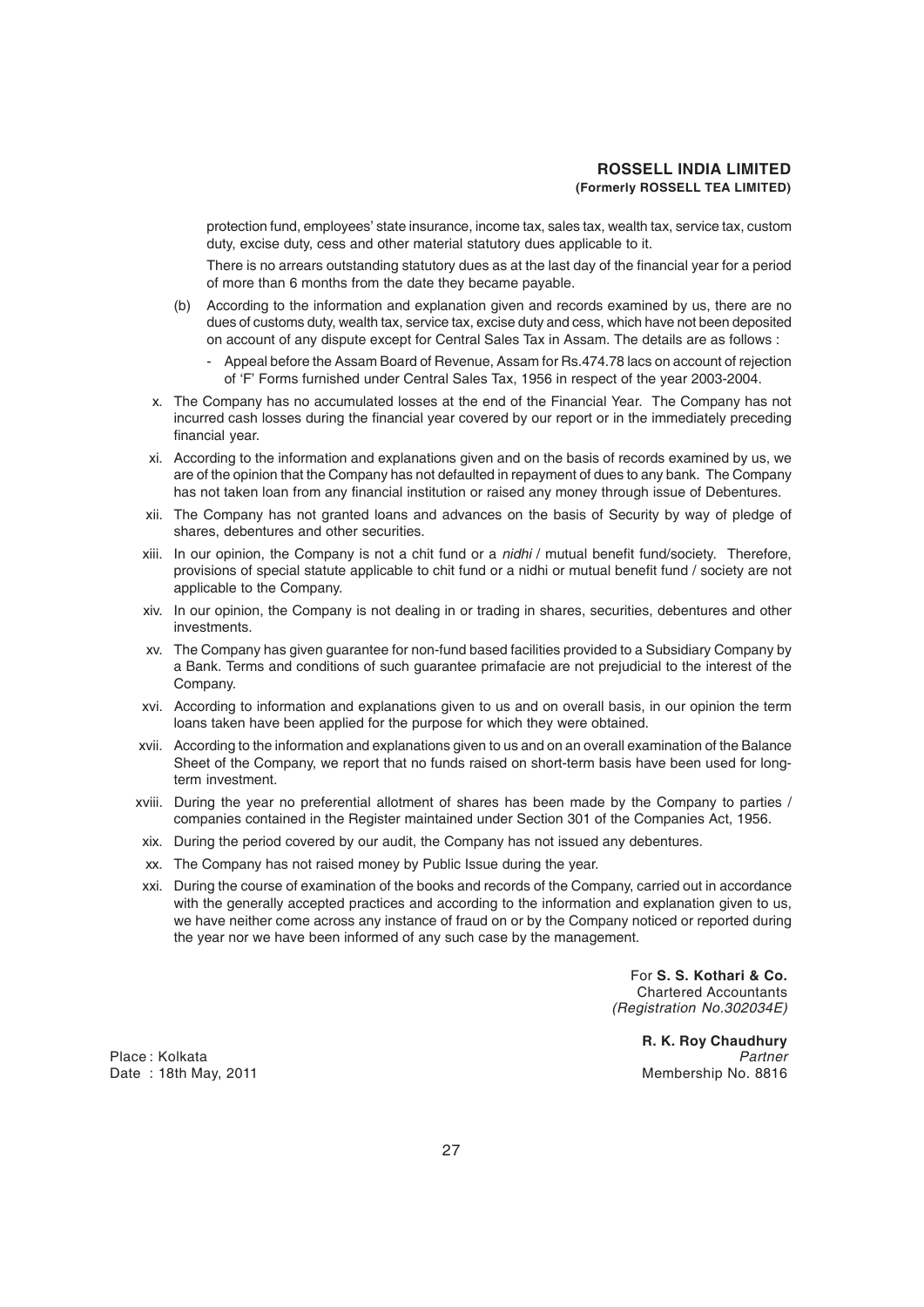# **ROSSELL INDIA LIMITED**

**(Formerly ROSSELL TEA LIMITED)**

#### **Balance Sheet as at 31st March, 2011**

| Dalahte Sheet as at Stist Marth, Zui I                                                            |                   |              |                             |              |                             |
|---------------------------------------------------------------------------------------------------|-------------------|--------------|-----------------------------|--------------|-----------------------------|
|                                                                                                   |                   |              | As at 31.03.2011            |              | As at 31.03.2010            |
| <b>SOURCES OF FUNDS</b>                                                                           | <b>Schedule</b>   |              | Rs.                         |              | Rs.                         |
| <b>Shareholders' Funds</b>                                                                        |                   |              |                             |              |                             |
| Capital                                                                                           | 1                 |              | 7,33,92,950                 |              | 7,33,92,950                 |
| Reserves and Surplus                                                                              | $\overline{2}$    |              | 1,43,58,59,761              |              | 1,26,73,78,006              |
|                                                                                                   |                   |              | 1,50,92,52,711              |              | 1,34,07,70,956              |
| <b>Loan Funds</b>                                                                                 |                   |              |                             |              |                             |
| <b>Secured Loans</b>                                                                              | 3                 |              | 13,02,63,171                |              | 15,28,81,421                |
| <b>Unsecured Loans</b>                                                                            | 4                 |              | 46,00,000                   |              | 11,84,31,086                |
|                                                                                                   |                   |              | 13,48,63,171                |              | 27, 13, 12, 507             |
| <b>Deferred Tax Liability (Net)</b>                                                               |                   |              | 52,00,000                   |              | 47,00,000                   |
| <b>TOTAL</b>                                                                                      |                   |              | 1,64,93,15,882              |              | 1,61,67,83,463              |
| <b>APPLICATION OF FUNDS</b>                                                                       |                   |              |                             |              |                             |
| <b>Fixed Assets</b>                                                                               | 5                 |              |                             |              |                             |
| Gross Block                                                                                       |                   |              | 1,26,88,10,019              |              | 1,24,91,76,349              |
| Less: Depreciation                                                                                |                   |              | 15,24,32,894                |              | 12,73,60,793                |
| Net Block<br>Capital Work-in-Progress                                                             |                   |              | 1,11,63,77,125<br>15,41,606 |              | 1,12,18,15,556<br>29,04,039 |
|                                                                                                   |                   |              | 1,11,79,18,731              |              | 1,12,47,19,595              |
|                                                                                                   |                   |              |                             |              |                             |
| <b>Investments</b>                                                                                | 6                 |              | 35,64,63,654                |              | 34,81,61,614                |
| <b>Current Assets, Loans</b>                                                                      |                   |              |                             |              |                             |
| and Advances                                                                                      |                   |              |                             |              |                             |
| Inventories                                                                                       | 7                 | 3,56,81,001  |                             | 2,41,37,277  |                             |
| <b>Sundry Debtors</b>                                                                             | 8                 | 2,71,32,967  |                             | 40,36,645    |                             |
| Cash and Bank Balances                                                                            | 9                 | 3,91,14,859  |                             | 7,16,30,242  |                             |
| <b>Other Current Assets</b>                                                                       | 10                | 2,34,33,520  |                             | 2,30,15,662  |                             |
| Loans and Advances                                                                                | 11                | 14,30,66,316 |                             | 12,13,63,212 |                             |
|                                                                                                   |                   | 26,84,28,663 |                             | 24,41,83,038 |                             |
| <b>Less: Current Liabilities</b>                                                                  |                   |              |                             |              |                             |
| and Provisions                                                                                    |                   |              |                             |              |                             |
| <b>Current Liabilities</b>                                                                        | $12 \overline{ }$ | 7,15,96,418  |                             | 8,68,08,382  |                             |
| Provisions                                                                                        | 13                | 2,18,98,748  |                             | 1,34,72,402  |                             |
|                                                                                                   |                   | 9,34,95,166  |                             | 10,02,80,784 |                             |
| <b>Net Current Assets</b>                                                                         |                   |              | 17,49,33,497                |              | 14,39,02,254                |
| <b>TOTAL</b>                                                                                      |                   |              | 1,64,93,15,882              |              | 1,61,67,83,463              |
| <b>Notes on Accounts</b>                                                                          | 18                |              |                             |              |                             |
| Schedules 1 to 13 and Schedule 18 referred to<br>above form an integral part of the Balance Sheet |                   |              |                             |              |                             |
| In terms of our Report of even date                                                               |                   |              |                             |              |                             |

For S. S. Kothari & Co. *Chartered Accountants (Registration No. 302034E)* R. K. Roy Chaudhury H. M. Gupta Dr. S. S. Baijal<br>
Partner Farekh Executive Chairman H. M. Parekh *Partner Executive Chairman* H. M. Parekh *Vice President (Finance)-* Place : Kolkata **C.S.Bedi** C.S.Bedi V. P. Agarwal Date : 18th May, 2011 *Managing Director Directors*

P. L. Agarwal *Cum- Company Secretary*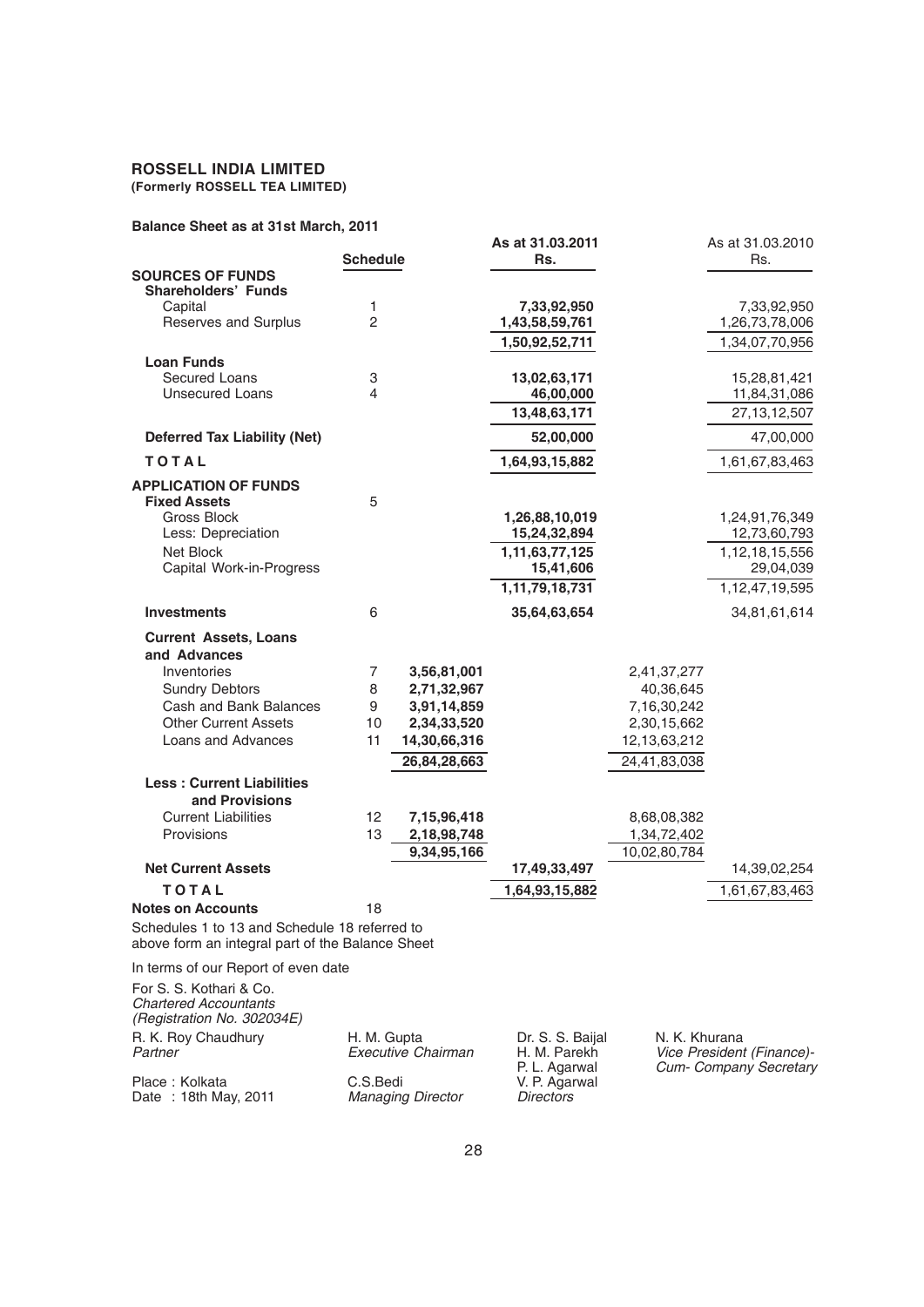#### **2010-2011** 2009-2010 Schedule **Rs. Rs. Rs.** Rs. Rs. **INCOME** Sales **68,25,18,483** 68,20,43,010 Receipts for Technical and Support Services **7,68,06,899** 8,25,98,240 Other Income 14 **2,85,72,166** 2,20,64,687 **78,78,97,548** 78,67,05,937 **EXPENDITURE** (Increase)/Decrease in Stock 15 **(61,12,255)** (48,23,580) Expenses 16 **52,04,95,109** 50,24,92,210 Interest 17 **1,38,34,350** 2,27,10,919 Depreciation **2,50,82,069** Less : Depreciation on amount added on revaluation (Note 2) **70,72,277 1,80,09,792** 1,64,17,164 **54,62,26,996** 53,67,96,713 **PROFIT BEFORE TAXATION 24,16,70,552** 24,99,09,224 Provision for Current Taxation **4,85,00,000** 5,00,000<br>Deferred Taxation Adjustment (Note 11) **4,85,00.000** 5,00.000 68.00.000 Deferred Taxation Adjustment (Note 11) **5,00,000** 68,00,000 **PROFIT AFTER TAXATION 19,26,70,552** 19,31,09,224 Balance brought forward **4,74,11,172** 2,14,75,164 **PROFIT AVAILABLE FOR APPROPRIATION 24,00,81,724** 21,45,84,388 **APPROPRIATION** Transfer to General Reserve **18,00,00,000** 15,00,00,000 Dividend on Equity Shares Interim Paid **-** 73,39,295 Final Proposed **1,46,78,590** 73,39,295 Tax on Dividend **24,37,930** 24,94,626 Balance carried forward **4,29,65,204** 4,74,11,172  **24,00,81,724** 21,45,84,388 **Earnings per Equity Share (Basic and Diluted) 5.25** 5.26 **Notes on Accounts** 18

#### **Profit and Loss Account for the year ended 31st March, 2011**

Schedules 14 to18 referred to above form an integral part of the Profit and Loss Account

In terms of our Report of even date

| For S. S. Kothari & Co.      |                          |                  |                              |
|------------------------------|--------------------------|------------------|------------------------------|
| <b>Chartered Accountants</b> |                          |                  |                              |
| (Registration No. 302034E)   |                          |                  |                              |
| R. K. Roy Chaudhury          | H. M. Gupta              | Dr. S. S. Baijal | N. K. Khurana                |
| Partner                      | Executive Chairman       | H. M. Parekh     | Vice President (Finance)-    |
|                              |                          | P. L. Agarwal    | <b>Cum-Company Secretary</b> |
| Place: Kolkata               | C.S.Bedi                 | V. P. Agarwal    |                              |
| Date: 18th May, 2011         | <b>Managing Director</b> | <b>Directors</b> |                              |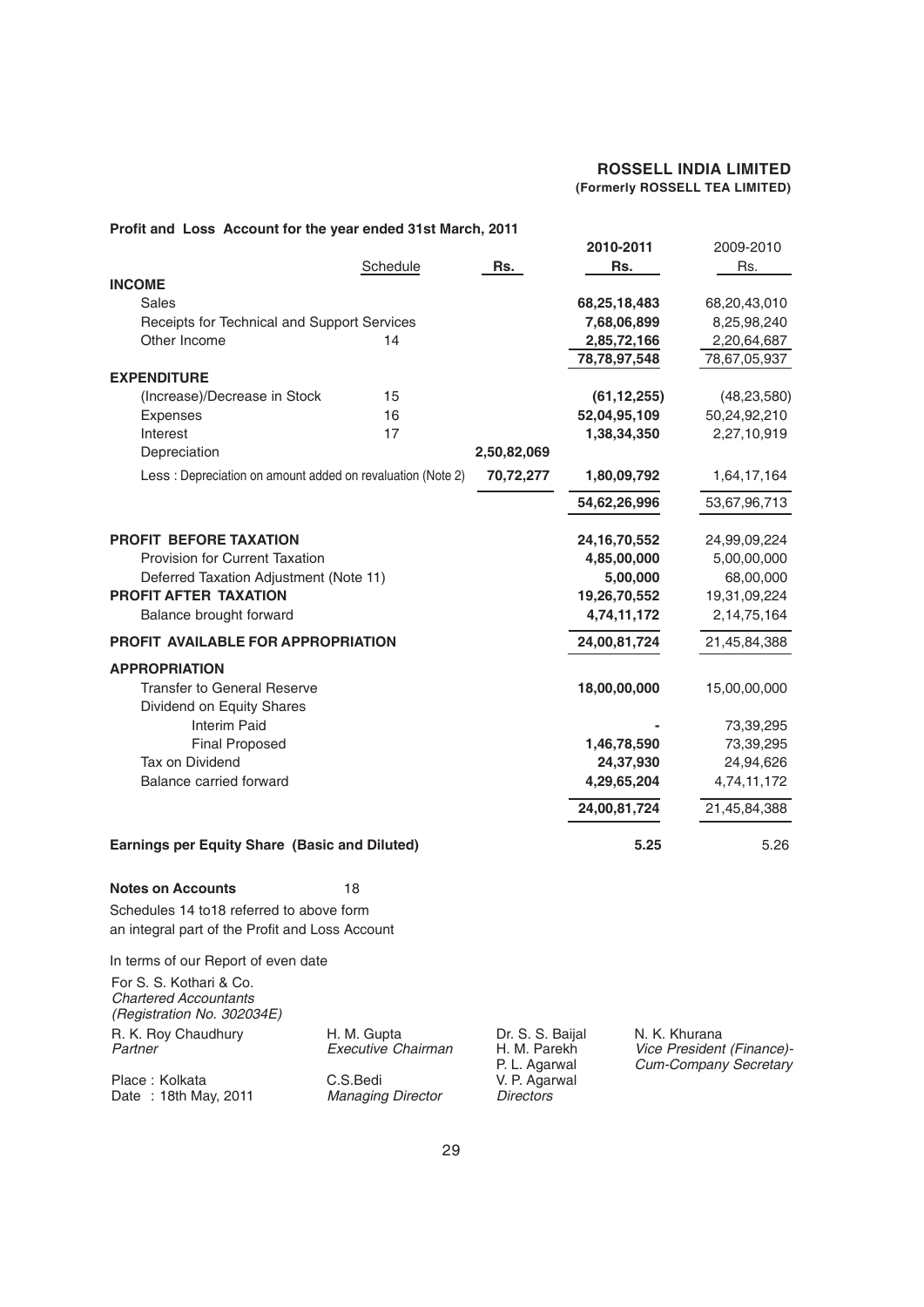#### **Schedules to the Balance Sheet**

|                                                                                                                                                        | As at 31.03.2011<br>Rs. | As at 31.03.2010<br>Rs. |
|--------------------------------------------------------------------------------------------------------------------------------------------------------|-------------------------|-------------------------|
| <b>SCHEDULE 1</b>                                                                                                                                      |                         |                         |
| <b>CAPITAL</b>                                                                                                                                         |                         |                         |
| <b>Authorised</b><br>4,50,00,000 Equity Shares of Rs. 2 each<br>(2010 - 90,00,000 Equity Shares of Rs. 10 each)                                        | 9,00,00,000             | 9,00,00,000             |
| <b>Issued and Subscribed</b><br>3,66,96,475 Equity Shares of Rs. 2 each fully paid up<br>(2010 - 73,39,295 Equity Shares of Rs. 10 each fully paid up) | 7.33.92.950             | 7.33.92.950             |

Notes :

- 1. Of the above 1,51,78,585 Equity Shares of Rs. 2 each (2010-30,35,717 Equity Shares of Rs.10 each) were issued for consideration other than cash and 88,88,890 Equity Shares of Rs. 2 each (2010-17,77,778 Equity Shares of Rs. 10 each) were issued by way of conversion of 4,00,000 9% Redeemable Preference Shares of Rs. 100 each.
- 2. Of the above 2,31,63,795 Equity Shares of Rs. 2 each (2010-46,52,509 Equity Shares of Rs. 10 each) are held by BMG Enterprises Ltd., the Holding Company.

#### **SCHEDULE 2**

#### **RESERVES AND SURPLUS**

| <b>Securities Premium Account</b><br>Balance as per last Account | 26,09,54,823   | 26,09,54,823    |
|------------------------------------------------------------------|----------------|-----------------|
| <b>Capital Reserve</b>                                           |                |                 |
| Balance as per last Account                                      | 2,25,45,443    | 2,25,45,443     |
| <b>Revaluation Reserve</b>                                       |                |                 |
| Balance as per last account                                      | 52,99,64,389   | 53, 31, 20, 237 |
| Less: Withdrawal on account of depreciation on                   |                |                 |
| incremental amounts upon revaluation (Note 2)                    | 70,72,277      | 31,55,848       |
|                                                                  | 52,28,92,112   | 52,99,64,389    |
| <b>General Reserve</b>                                           |                |                 |
| Balance as per last Account                                      | 40,65,02,179   | 25,65,02,179    |
| Add: Transfer from Profit and Loss Account                       | 18,00,00,000   | 15,00,00,000    |
|                                                                  | 58,65,02,179   | 40,65,02,179    |
| <b>Surplus in Profit and Loss Account</b>                        | 4,29,65,204    | 4,74,11,172     |
|                                                                  | 1,43,58,59,761 | 1,26,73,78,006  |
|                                                                  |                |                 |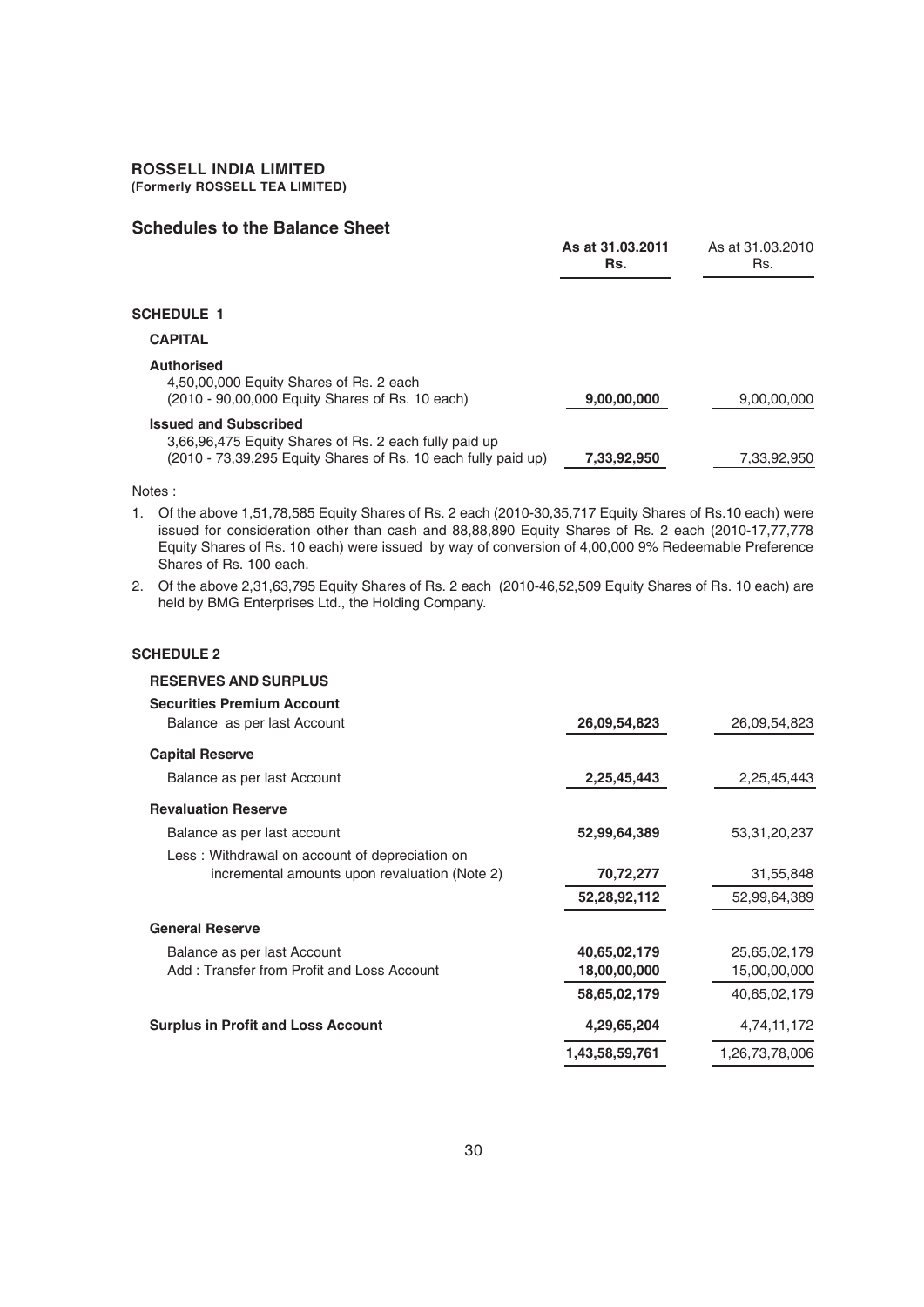| <b>SCHEDULE 3</b>                                                                                                                                                                                                                            | As at 31.03.2011<br>Rs. | As at 31.03.2010<br>Rs.                 |
|----------------------------------------------------------------------------------------------------------------------------------------------------------------------------------------------------------------------------------------------|-------------------------|-----------------------------------------|
| <b>SECURED LOANS</b>                                                                                                                                                                                                                         |                         |                                         |
| <b>From Banks</b><br><b>Foreign Currency Term Loan</b>                                                                                                                                                                                       |                         |                                         |
| <b>External Commercial Borrowing from</b><br>The Bank of Beirut (U.K.) Ltd.<br>[ Secured by equitable mortgage of Dikom T.E.<br>pari passu with State Bank of India]                                                                         |                         | 4,51,40,000                             |
| <b>Rupee Term Loan</b><br>Term Loan from HDFC Bank Ltd.<br>[Secured by hypothecation of tea crop and movable assets<br>of Nokhroy, Nagrijuli and Romai T.Es.and collaterally secured<br>by equitable mortage of Nokhroy T.E. and Romai T.E.] | 10,00,00,000            | 9,00,00,000                             |
| Car Loan from HDFC Bank Ltd<br>(Secured by hypothecation of Motor Car financed by them)                                                                                                                                                      |                         | 41,22,097                               |
| <b>Cash Credit Accounts</b><br><b>HDFC Bank Ltd.</b><br>Secured by hypothecation of tea crop and movable assets<br>of Nokhroy, Nagrijuli and Romai T.Es.and collaterally secured<br>by equitable mortage of Nokhroy T.E. and Romai T.E.]     | 62,30,217               | 41,34,230                               |
| State Bank Of India<br>[Secured by hypothecation of tea crop and movable assets of<br>Dikom T.E. and collaterally secured by equitable mortage of<br>Dikom T.E. pari passu with The Bank of Beirut (U.K.) Ltd.]                              | 6,449                   | 71,11,982                               |
| <b>Axis Bank Limited</b><br>[Secured by hypothecation of tea crop and movable assets of<br>Bokakhat T.E.and collaterally secured by equitable mortgage of<br>Bokakhat T.E. ]                                                                 | 39,58,192               | 23,73,112                               |
| Development Credit Bank Limited<br>[Secured by hypothecation of tea crop and movable<br>assets of Dikom T.E.]                                                                                                                                | 2,00,68,313             |                                         |
|                                                                                                                                                                                                                                              | 13,02,63,171            | 15,28,81,421                            |
| <b>SCHEDULE 4</b>                                                                                                                                                                                                                            |                         |                                         |
| <b>UNSECURED LOANS</b>                                                                                                                                                                                                                       |                         |                                         |
| Intercorporate Deposits<br>Loan from Managing Director (Executive Chairman)<br>Interest accrued and due thereon                                                                                                                              | 14,50,000<br>31,50,000  | 3,92,60,307<br>7,76,35,000<br>15,35,779 |
|                                                                                                                                                                                                                                              | 46,00,000               | 11,84,31,086                            |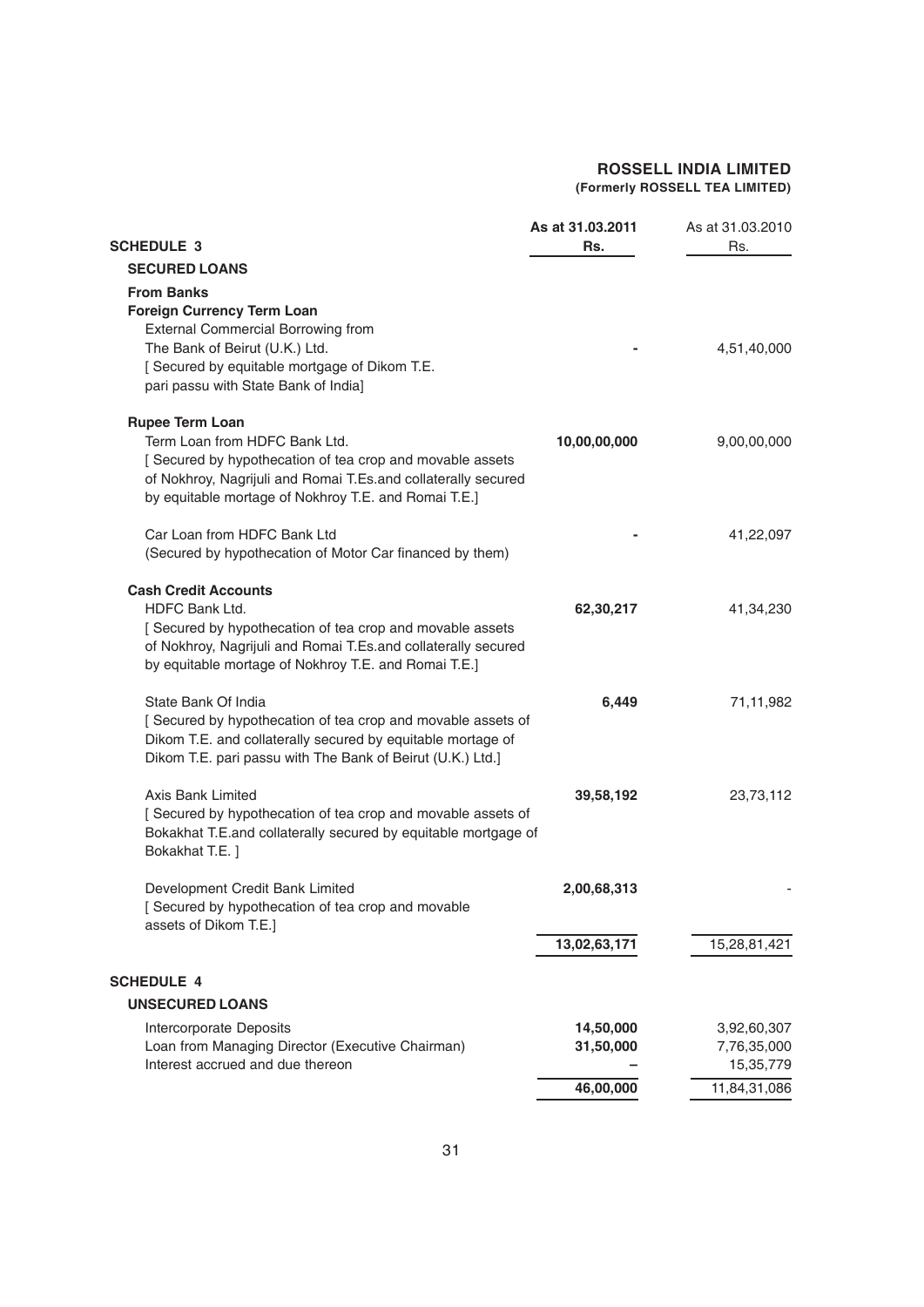ROSSELL INDIA LIMITED<br>(Formerly ROSSELL TEA LIMITED) **(Formerly ROSSELL TEA LIMITED)ROSSELL INDIA LIMITED**

# SCHEDULE-5 **SCHEDULE - 5**

# FIXED ASSETS **FIXED ASSETS**

|                             |                    |             | <b>GROSS BLOCK</b> |                |              | DEPRECIATION |                       |             |                                            | NET BLOCK    |
|-----------------------------|--------------------|-------------|--------------------|----------------|--------------|--------------|-----------------------|-------------|--------------------------------------------|--------------|
| Particulars                 | Cost /Revalued     | Additions   | Disposal           | Cost /Revalued |              | Additions    | Written back          |             |                                            |              |
|                             | As at              | During the  | During the         | As at          | As at        |              | for the / Adjustments | As at       | As at                                      | As at        |
|                             | 31.03.2010         | Year        | Year               | 31.03.2011     | 31.03.2010   | Year         | during the            | 31.03.2011  | 31.03.2011                                 | 31.03.2010   |
|                             |                    |             |                    |                |              |              | Year                  |             |                                            |              |
|                             | œ.                 | ൙           | ൙                  | œ.             | ൙            | œ            | ൙                     | œ           | æ                                          | æ            |
| Land and Planted Teas       | 252<br>66,55,99,   | 1,73,130    |                    | 66,57,72,382   |              |              |                       |             | 66,57,72,382                               | 66,55,99,252 |
| <b>Buildings</b>            | 29,51,06,298       | 39,19,225   |                    | 29,90,25,523   | 2,82,80,553  | 60,69,756    |                       | 3,43,50,309 | 26,46,75,214                               | 26,68,25,745 |
| Plant and Machinery         | 21,99,18,341       | 56,43,553   | 11,72,020          | 22,43,89,874   | 7,37,38,244  | 1,29,68,800  | ı                     | 8,67,07,044 | 13,76,82,830                               | 14,61,80,097 |
| Furniture and Fittings      | 50<br>1,63,00,     | 1,06,624    |                    | 1,64,06,774    | 59,63,409    | 10,29,301    | I                     | 69,92,710   | 94,14,064                                  | 1,03,36,741  |
| Vehicles                    | 3,72,27,174        | 83,62,899   |                    | 4,55,90,073    | ,39,55,878   | 34,94,663    |                       | 1,74,50,541 | 2,81,39,532                                | 2,32,71,296  |
| Office and Other Equipments | 34<br>1,50,25,1    | 26,26,959   | 26,700             | 1,76,25,393    | 54,22,709    | 15, 19, 546  | 9,965                 | 69,32,290   | 1,06,93,103                                | 96,02,425    |
| Total                       | 1,24,91,76,349     | 2,08,32,390 | 11,98,720          | 1,26,88,10,019 | 12,73,60,793 | 2,50,82,066  | 9,965                 |             | 15,24,32,894 1,11,63,77,125 1,12,18,15,556 |              |
| Previous Year               | 1, 18, 88, 03, 271 | 6,09,70,908 | 5,97,830           | 1,24,91,76,349 | 10,78,27,627 | 1,95,73,012  | 39,846                |             | 12,73,60,793 1,12,18,15,556                |              |
|                             |                    |             |                    |                |              |              |                       |             |                                            |              |

Note: Disposal during the year under Plant and Machinery represents Rs. 11,72,020 (2010 - Rs. 4,83,260) received from Tea Board towards Subsidy against Fixed Assets added during earlier years. Note : Disposal during the year under Plant and Machinery represents Rs. 11,72,020 (2010 - Rs. 4,83,260) received from Tea Board towards Subsidy against Fixed Assets added during earlier years.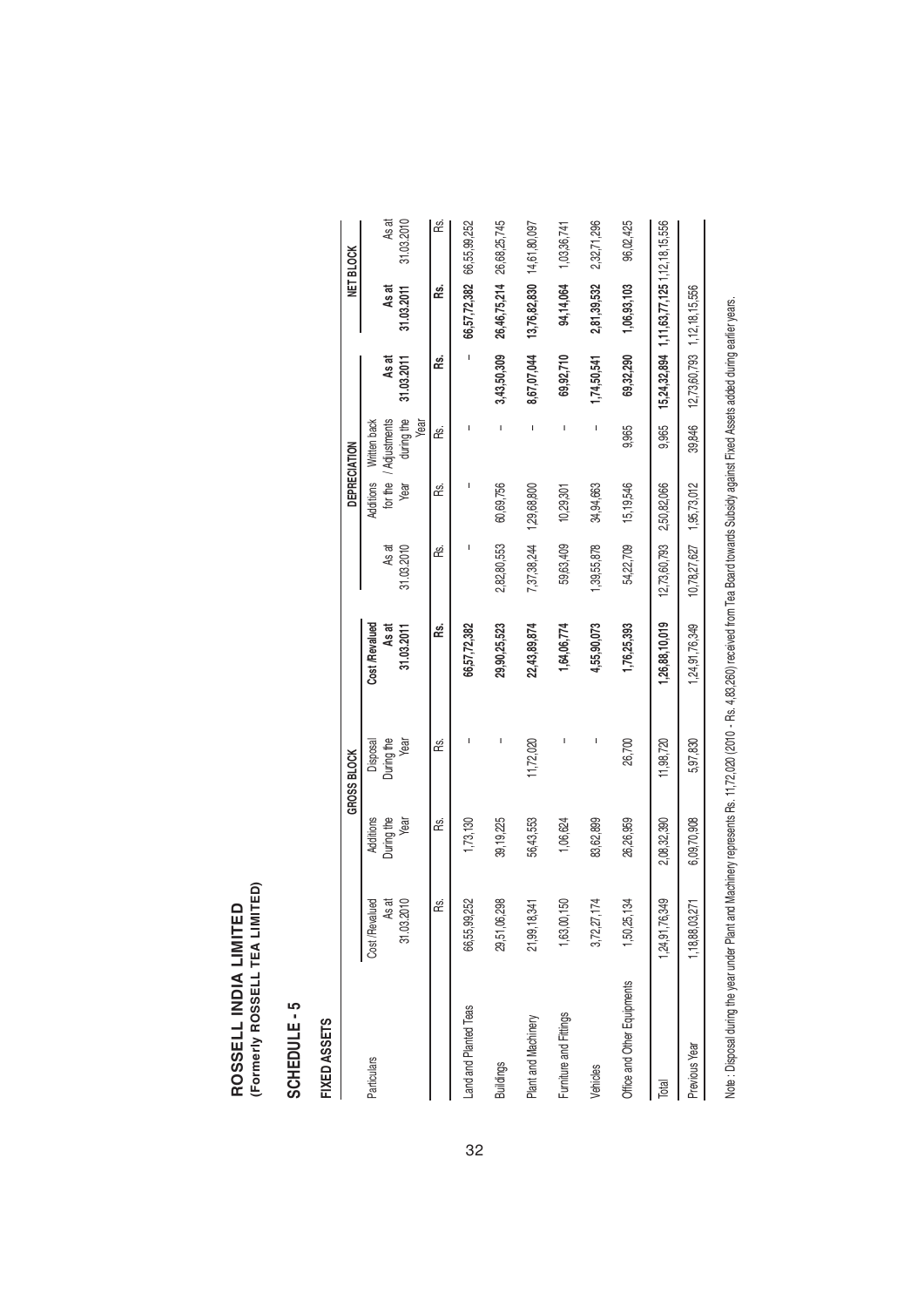| <b>SCHEDULE 6</b>                                                                                                                    |                                              | As at 31.03.2011 | As at 31.03.2010 |
|--------------------------------------------------------------------------------------------------------------------------------------|----------------------------------------------|------------------|------------------|
| <b>INVESTMENTS</b><br><b>At Cost</b><br><b>Long Term Investments</b>                                                                 |                                              | Rs.              | Rs.              |
| <b>Trade Investments: Unquoted</b><br>In Shares, Debentures or Bonds                                                                 |                                              |                  |                  |
| Sigma Microsystems Private Limited (Subsidiary Company)<br>562,500 (2010 -562,500) Equity Shares of                                  |                                              |                  |                  |
| Rs. 10 each fully paid up                                                                                                            |                                              | 2,25,56,251      | 2,25,56,251      |
| Rossell Aviation Private Limited (Subsidiary Company)<br>10,000 (2010 -10,000) Equity Shares of Rs. 10 each fully paid up            |                                              | 1,00,250         | 1,00,250         |
| 50,000 (2010- 50,000) Equity Shares of Rs.10 each<br>fully paid up of Assam Hospitals Limited                                        |                                              | 5,00,000         | 5,00,000         |
| 99,962 (2010- 99,962) Equity Shares of Rs.1 each                                                                                     |                                              |                  |                  |
| fully paid up of Celsia Hotels Private Limited<br>1,444,500 (2010- 1,444,500) Equity Shares of Rs.1 each                             |                                              | 15,01,27,962     | 15,01,27,962     |
| fully paid up of PSK Resorts & Hotels Private Limited                                                                                |                                              | 3,90,01,500      | 3,90,01,500      |
| 1,050,150 (2010-840,150) Equity Shares of Rs.1 each<br>fully paid of Hyacinth Hotels Private Limited                                 |                                              | 10,50,15,000     | 8,40,15,000      |
| 361,007 (2010-360,907) Equity Shares of Singapore \$1 each<br>fully paid up of RV Enterprizes Pte. Ltd.                              |                                              | 1,20,04,532      | 1,20,01,177      |
| 400,000 (2010- 400,000) Non-Cumulative Redeemable Preference<br>Shares of US Dollar 1 each fully paid up of RV Enterprizes Pte. Ltd. |                                              | 1,83,48,000      | 1,83,48,000      |
| <b>Other Investments: Unquoted</b>                                                                                                   |                                              |                  |                  |
| In Shares, Debentures or Bonds<br>500 (2010-500) 5.50% Non-Convertible Redeemable Taxable Bonds                                      |                                              |                  |                  |
| Series of Rs. 10,000 each of Rural Electrification Corporation Ltd.                                                                  |                                              |                  | 50,00,000        |
| <b>In Units</b>                                                                                                                      |                                              |                  |                  |
| Face value Rs.10 each                                                                                                                |                                              |                  |                  |
| 150,000 (2010-150,000) Sundaram BNP Paribas                                                                                          | <b>Energy Opportunities</b><br>Fund-Dividend | 15,00,000        | 15,00,000        |
| <b>Other Investments: Quoted</b>                                                                                                     |                                              |                  |                  |
| In Shares, Debentures or Bonds                                                                                                       |                                              |                  |                  |
| Fully Paid Equity Shares of Rs.10 each<br>13,840 (2010-13,840) Mysore Petro Chemicals Limited                                        |                                              | 7,49,793         | 7,49,793         |
| Nil<br>(2010-1,844) HDFC Bank Ltd.                                                                                                   |                                              |                  | 29,28,327        |
| 1,250<br>(2010-1,250) ICICI Bank Ltd.                                                                                                |                                              | 9,39,024         | 9,39,024         |
| (2010-7,000) Power Grid Corporation of India Ltd.<br>7,000                                                                           |                                              | 9,04,890         | 9,04,890         |
| Nil<br>(2010-2,000) Infrastructure Development Finance Co. Ltd.                                                                      |                                              |                  | 2,76,272         |
| 2,972<br>(2010-5,472) NTPC Ltd.                                                                                                      |                                              | 6,83,635         | 12,58,701        |
| Nil<br>$(2010-100)$<br>State Bank of India                                                                                           |                                              |                  | 1,67,137         |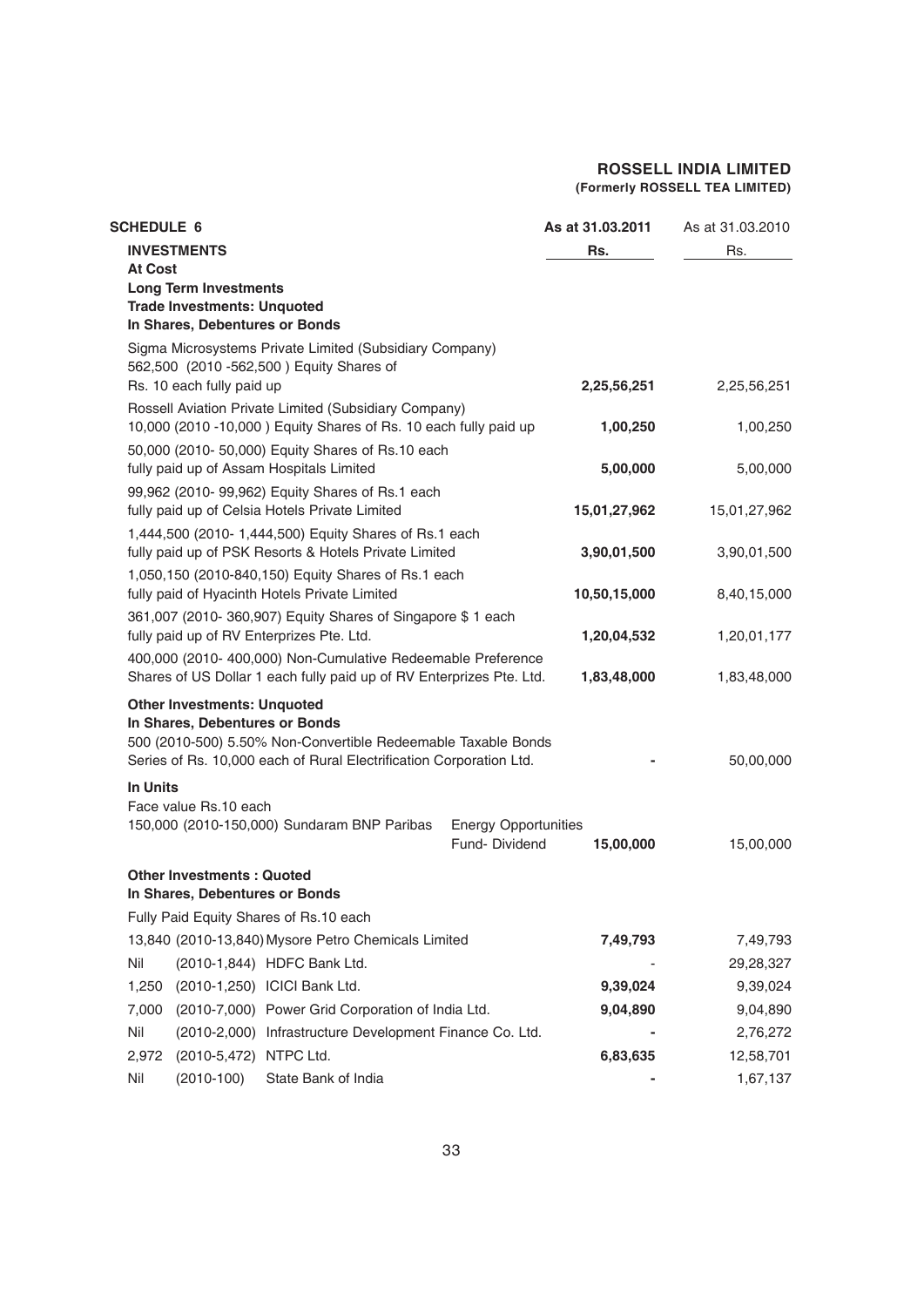|                                                               | As at 31.03.2011<br>Rs. | As at 31.03.2010<br>Rs. |
|---------------------------------------------------------------|-------------------------|-------------------------|
| CESC Ltd.<br>$(2010-849)$<br>849                              | 2,75,883                | 2,75,883                |
| 552<br>Gujrat Narmada Fertiliser Ltd.<br>$(2010 - 552)$       | 82,999                  | 82,999                  |
| Rallis India Ltd.<br>357<br>$(2010 - 238)$                    | 98,808                  | 98,808                  |
| (2010-3,309) PTC India Ltd.<br>3,309                          | 3,42,496                | 3,42,496                |
| 221<br>$(2010 - 221)$<br>United Spirits Ltd.                  | 1,93,829                | 1,93,829                |
| 390<br>Aditya Birla Nuvo Ltd.<br>$(2010-390)$                 | 3,48,271                | 3,48,271                |
| 181<br>$(2010-181)$<br>GAIL (India) Ltd.                      | 56,894                  | 56,894                  |
| (2010-1,000) Indian Oil Corporation Ltd.<br>1,000             | 2,90,695                | 2,90,695                |
| Nil<br>Oil & Natural Gas Corporation Ltd.<br>$(2010-180)$     |                         | 1,98,209                |
| 50<br>(2010- Nil)<br>Agre Developers Ltd.                     |                         |                         |
| Fully Paid Equity Shares of Rs.5 each                         |                         |                         |
| (2010-2,138) Network 18 Media & Investments Ltd.<br>2,138     | 7,10,792                | 7,10,792                |
| 720<br>$(2010-Nil)$<br>Oil & Natural Gas Corporation Ltd.     | 1,98,209                |                         |
| 800<br>$(2010 - 800)$<br>Bharti Airtel Ltd.                   | 3,38,296                | 3,38,296                |
| Fully Paid Equity Shares of Rs.2 each                         |                         |                         |
| (2010-7,500) GMR Infrasturcture Ltd.<br>1,000                 | 89,760                  | 6,73,200                |
| Nil<br>(2010-4,500) Jaiprakash Associates Ltd.                |                         | 10,26,540               |
| Nil<br>(2010-1,200) Larsen & Toubra Ltd.                      |                         | 18,36,456               |
| Nil<br>$(2010 - 700)$<br>Punj Lloyd Ltd.                      |                         | 3,08,077                |
| (2010-1,018) Pantaloon Retail (India) Ltd.<br>1,018           | 3,07,652                | 3,07,652                |
| (2010-2,546) Gujarat Mineral Development Corpn. Ltd<br>2,546  | 2,52,008                | 2,52,008                |
| Fully Paid Equity Shares of Rs.1 each                         |                         |                         |
| 1,476<br>(2010-1,476) Godrej Industries Ltd.                  | 2,35,930                | 2,35,930                |
| (2010-3,131) ITC Ltd<br>6,262                                 | 6,24,604                | 6,24,604                |
| (2010- 5,425) Mercator Lines Ltd.<br>5,425                    | 3,09,880                | 3,09,880                |
|                                                               | 35,71,87,843            | 34,88,85,803            |
| Less: Provision for diminution in the value of<br>Investments | 7,24,189                | 7,24,189                |
|                                                               | 35,64,63,654            | 34,81,61,614            |
| <b>Aggregate Book value (Net of Provisions)</b>               |                         |                         |
| Quoted Investments                                            | 73,10,159               | 1,57,35,662             |
| <b>Unquoted Investments</b>                                   | 34,91,53,495            | 33,24,25,952            |
|                                                               | 35,64,63,654            | 34,81,61,614            |
| Market Value of Quoted Investments                            | 79,73,082               | 1,57,35,959             |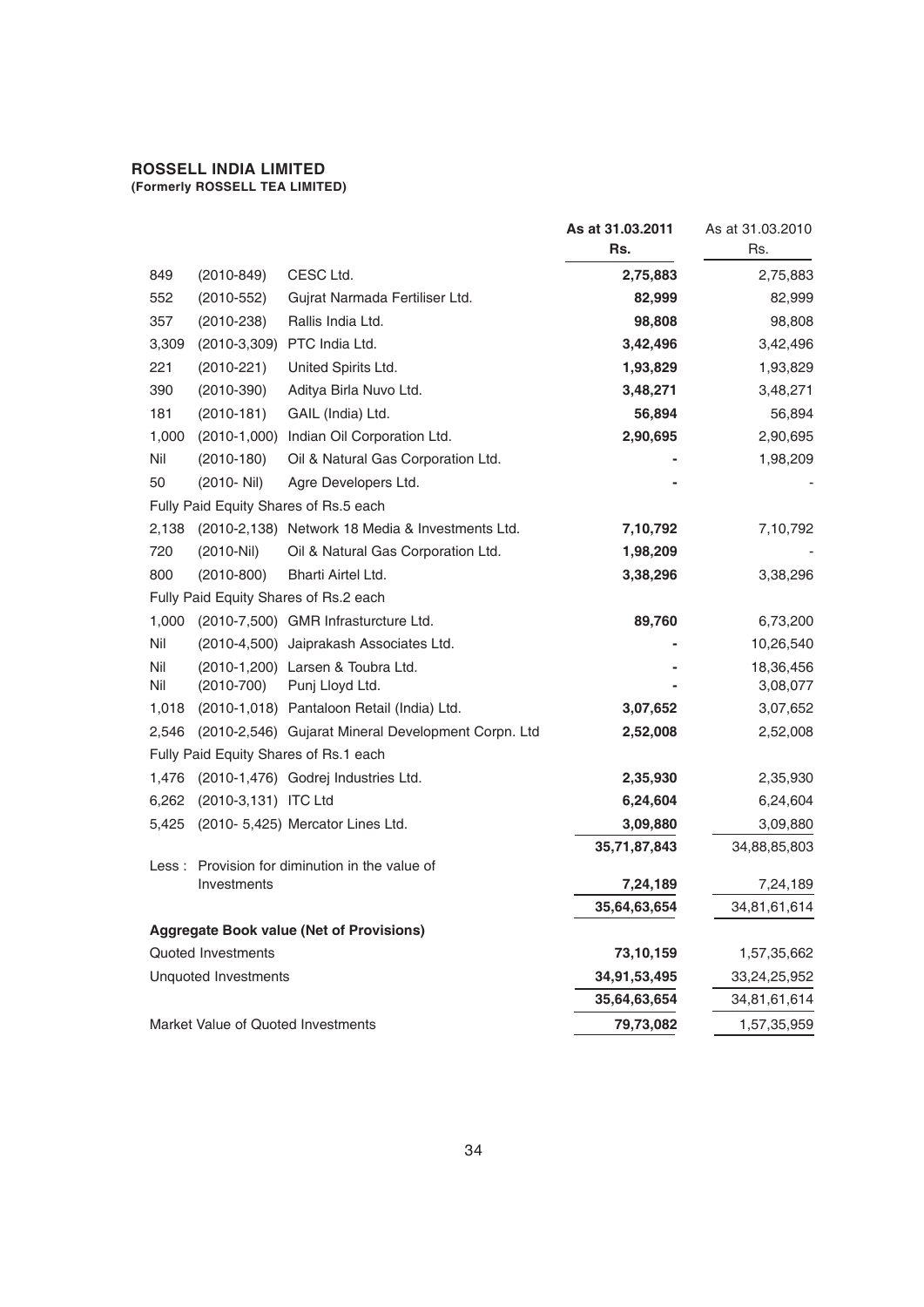| <b>SCHEDULE 7</b>                                      | As at 31.03.2011 | As at 31.03.2010 |
|--------------------------------------------------------|------------------|------------------|
| <b>INVENTORIES</b>                                     | Rs.              | Rs.              |
| Stock of Tea at lower of cost and net realisable value | 1,57,65,211      | 1,03,40,460      |
| Stock of Stores & Spares at or under cost              | 1,65,95,939      | 1,17,71,332      |
| Stock of Raw Materials at cost                         | 7,62,347         | 1,55,485         |
| Work-in-progress at works cost                         | 25,57,504        | 18,70,000        |
|                                                        | 3,56,81,001      | 2,41,37,277      |
| <b>SCHEDULE 8</b>                                      |                  |                  |
| <b>SUNDRY DEBTORS</b>                                  |                  |                  |
| Unsecured, Considered Good                             |                  |                  |
| Debts outstanding for a period exceeding               |                  |                  |
| six months                                             | 6,27,783         | 15,77,171        |
| <b>Other Debts</b>                                     | 2,65,05,184      | 24,59,474        |
|                                                        | 2,71,32,967      | 40,36,645        |
| <b>SCHEDULE 9</b>                                      |                  |                  |
| <b>CASH AND BANK BALANCES</b>                          |                  |                  |
| Cash in Hand                                           | 6,56,334         | 9,21,239         |
| <b>With Scheduled Banks</b>                            |                  |                  |
| on Current Accounts                                    | 28,07,812        | 50,14,715        |
| on Fixed Deposit Accounts                              | 3,50,00,000      |                  |
| on EEFC Account in USD                                 | 37               | 38               |
| on EEFC Account in Euro                                | 80,605           | 6,53,58,642      |
| on EEFC Account in GBP                                 |                  | 66,605           |
| on Margin Money Account                                | 2,18,653         |                  |
| on Unpaid Dividend Accounts                            | 3,51,418         | 2,69,003         |
|                                                        | 3,91,14,859      | 7,16,30,242      |
| <b>SCHEDULE 10</b>                                     |                  |                  |
| <b>OTHER CURRENT ASSETS</b>                            |                  |                  |
| Interest Accrued on Deposits                           | 44,05,294        | 26,48,532        |
| <b>Other Receivables</b>                               | 1,90,28,226      | 2,03,67,130      |
|                                                        | 2,34,33,520      | 2,30,15,662      |
| <b>SCHEDULE 11</b>                                     |                  |                  |
| <b>LOANS &amp; ADVANCES</b>                            |                  |                  |
| Unsecured, Considered Good                             |                  |                  |
| <b>Advances for Capital Assets</b>                     | 2,93,41,677      | 2,44,70,139      |
| Intercorporate Deposits                                | 3,47,10,000      | 2,58,00,000      |
| Advances recoverable in cash or in kind or             |                  |                  |
| for value to be received                               | 1,25,62,704      | 2,55,95,168      |
| Deposits                                               | 6,64,51,935      | 4,54,97,905      |
|                                                        | 14,30,66,316     | 12, 13, 63, 212  |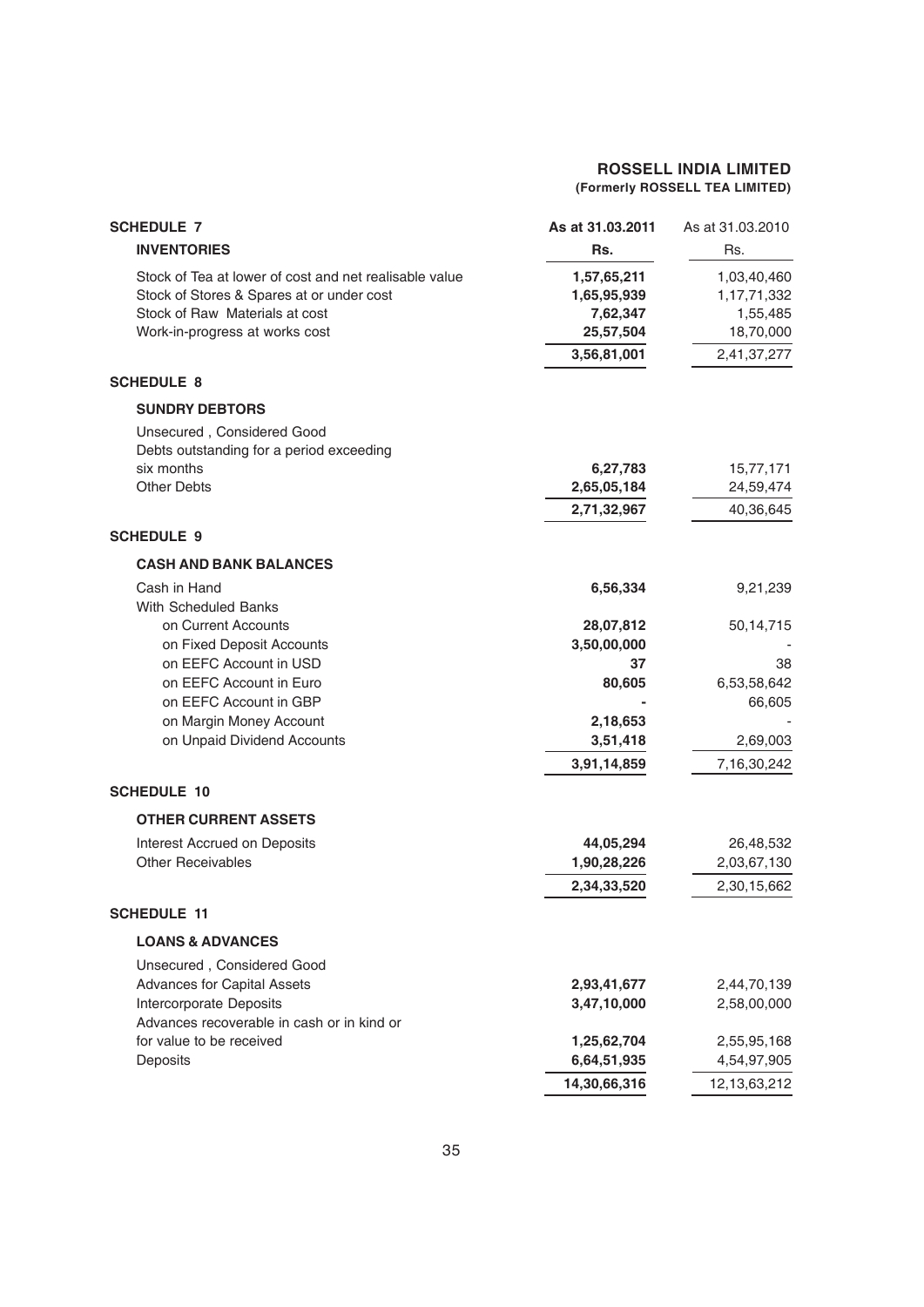#### **ROSSELL INDIA LIMITED**

**(Formerly ROSSELL TEA LIMITED)**

| <b>SCHEDULE 12</b><br><b>CURRENT LIABILITIES</b>                                                        |           | As at 31.03.2011<br>Rs.                            | As at 31.03.2010<br>Rs.                            |
|---------------------------------------------------------------------------------------------------------|-----------|----------------------------------------------------|----------------------------------------------------|
| <b>Sundry Creditors</b><br><b>Other Liabilities</b><br>Interest Accrued but not Due<br>Unpaid Dividend* |           | 1,34,27,431<br>5,72,05,322<br>6,12,247<br>3,51,418 | 1,94,84,684<br>6,65,01,521<br>5,53,175<br>2,69,002 |
| * Investor Education and Protection Fund shall be<br>credited by this Amount, when due.                 |           | 7,15,96,418                                        | 8,68,08,382                                        |
| <b>SCHEDULE 13</b>                                                                                      |           |                                                    |                                                    |
| <b>PROVISIONS</b>                                                                                       |           |                                                    |                                                    |
| Provision for Taxation (Net)                                                                            |           | 47,82,228                                          | 48,85,794                                          |
| Proposed Dividend                                                                                       |           | 1,46,78,590                                        | 73,39,295                                          |
| Tax on Dividend                                                                                         |           | 24,37,930                                          | 12,47,313                                          |
|                                                                                                         |           | 2,18,98,748                                        | 1,34,72,402                                        |
| <b>Schedules to the Profit and Loss Account</b>                                                         |           | 2010-2011                                          | 2009-2010                                          |
|                                                                                                         | Rs.       | Rs.                                                | Rs.                                                |
| <b>SCHEDULE 14</b>                                                                                      |           |                                                    |                                                    |
| <b>OTHER INCOME</b>                                                                                     |           |                                                    |                                                    |
| Interest                                                                                                |           |                                                    |                                                    |
| On Intercorporate Deposits<br>[Tax deducted at source Rs.332,512 {2010-Rs.405,169}]                     | 33,25,122 |                                                    | 30, 37, 811                                        |
| On Other Deposits and Bonds<br>[Tax deducted at source Rs.273,593 {2010-Rs.193,360}]                    | 27,72,827 |                                                    | 22,08,595                                          |
| On Fixed Deposits with Banks<br>[Tax deducted at source Rs. 58,698 {2010- Nil}]                         | 5,86,986  | 66,84,935                                          |                                                    |
| <b>Dividend</b>                                                                                         |           | 2,19,520                                           | 1,58,510                                           |
| Gain on Exchange (Net)                                                                                  |           | 33,84,595                                          | 2,57,217                                           |
| Subsidy - Replanting                                                                                    |           | 11,83,648                                          | 9,88,706                                           |
| Tea Board Orthodox Subsidy Scheme                                                                       |           | 89,45,698                                          | 87, 13, 732                                        |
| Sale of DEPB Licence                                                                                    |           | 70,42,229                                          | 55,84,095                                          |
| Profit on Sale of Investments (Net)                                                                     |           | 3,56,586                                           |                                                    |
| <b>Sundry Receipts</b>                                                                                  |           | 7,54,955                                           | 11,16,021                                          |
|                                                                                                         |           | 2,85,72,166                                        | 2,20,64,687                                        |
| <b>SCHEDULE 15</b>                                                                                      |           |                                                    |                                                    |
| (INCREASE)/DECREASE IN STOCK                                                                            |           |                                                    |                                                    |
| Opening Stock Of Tea/Work-in-Progress                                                                   |           | 1,22,10,460                                        | 73,86,880                                          |
| Less: Closing Stock Of Tea/Work-in-Progress                                                             |           | 1,83,22,715                                        | 1,22,10,460                                        |
|                                                                                                         |           | (61, 12, 255)                                      | (48, 23, 580)                                      |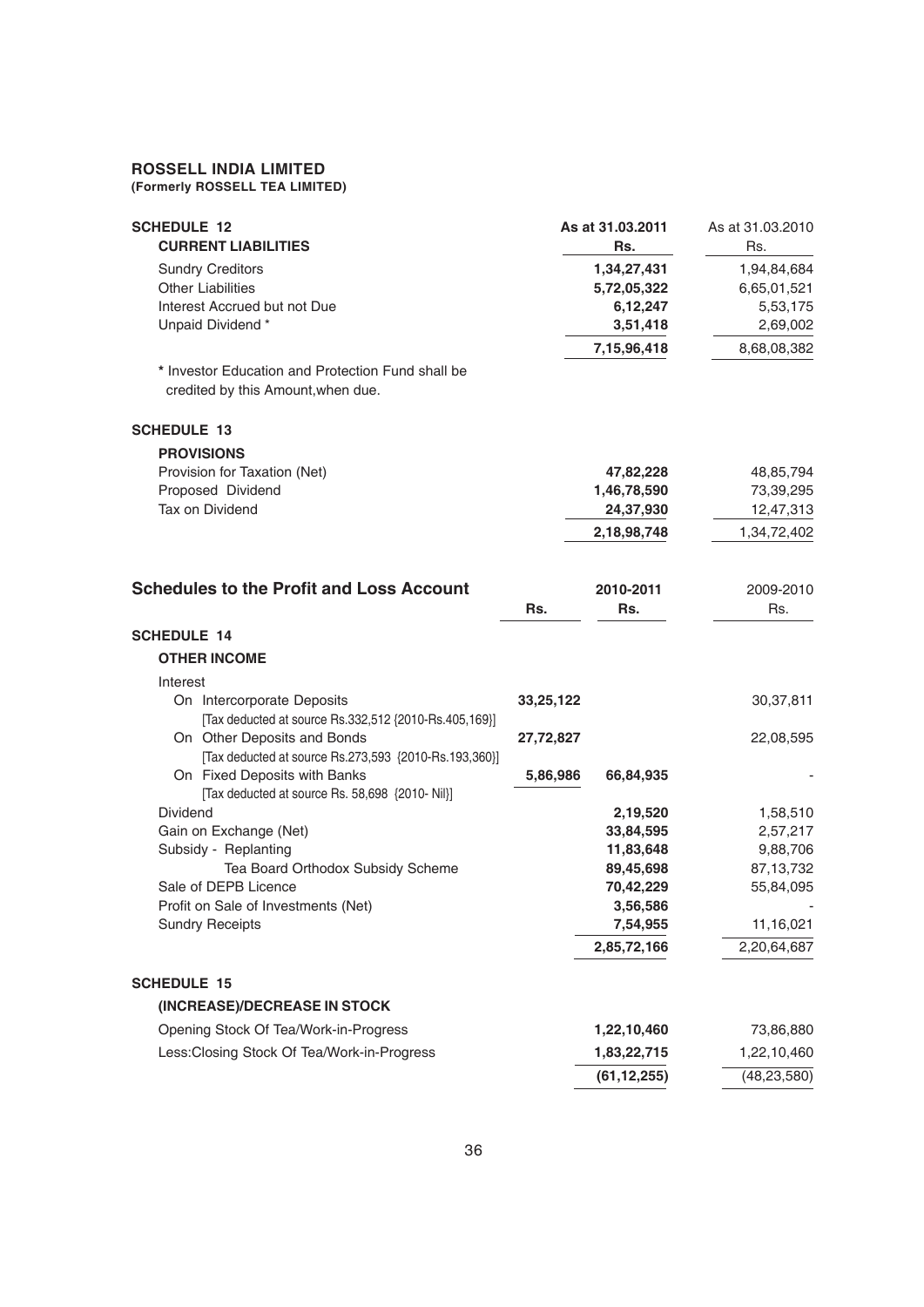| <b>SCHEDULE 16</b>                        | 2010-2011    | 2009-2010    |
|-------------------------------------------|--------------|--------------|
| <b>EXPENSES</b>                           | Rs.          | Rs.          |
| Payment and benefits to employees         |              |              |
| Salaries, Wages and Bonus                 | 22,25,53,118 | 19,72,71,393 |
| Contribution to Provident and other Funds | 2,35,89,280  | 2,98,76,006  |
| Workmen and Staff Welfare                 | 2,79,25,433  | 2,76,78,764  |
|                                           | 27,40,67,831 | 25,48,26,163 |
| <b>Other Expenses</b>                     |              |              |
| Consumption of Stores and Spare Parts     | 7,24,51,434  | 7,18,89,450  |
| Purchase of Green Leaf                    | 24,85,655    | 14,31,493    |
| <b>Consumption of Raw Materials</b>       | 58,08,997    | 8,03,857     |
| Power and Fuel                            | 4,70,83,691  | 4,49,06,631  |
| <b>Tea Cess</b>                           | 12,52,688    | 13,38,992    |
| Cess on Green Leaf                        | 68,70,146    | 59,58,246    |
| Rent                                      | 53,68,051    | 77,98,120    |
| Rates and Taxes (Note 6.5)                | 22,47,682    | 11,59,841    |
| Repairs to Building                       | 78,65,437    | 1,75,48,028  |
| Repairs to Machinery                      | 1,20,96,681  | 1,34,35,606  |
| Other Repairs and Maintenance             | 13,80,963    | 35,01,429    |
| <b>Vehicles Maintenance</b>               | 57,54,830    | 43,56,256    |
| Transportation                            | 1,12,84,467  | 1,12,30,633  |
| Shipment Charges                          | 20,45,200    | 15,48,231    |
| Warehousing and Selling Expenses          | 1,20,34,378  | 1,08,62,254  |
| <b>Brokerage</b>                          | 53,89,346    | 51,21,521    |
| <b>Commission on Sales</b>                | 31,45,408    | 38,24,729    |
| Insurance                                 | 18,35,742    | 12,98,313    |
| Directors' Fee & Commission               | 6,50,000     | 6,45,500     |
| Auditors' Remunaration                    | 3,55,102     | 3,12,840     |
| <b>Travelling and Conveyance</b>          | 1,17,55,794  | 1,15,19,119  |
| Miscellaneous Expenses                    | 2,72,50,617  | 2,58,00,579  |
| Loss on Sale of Investments               |              | 13,23,099    |
| Loss on Disposal of Fixed Asset (Net)     | 14,969       | 51,280       |
|                                           | 24,64,27,278 | 24,76,66,047 |
|                                           | 52,04,95,109 | 50,24,92,210 |
| <b>SCHEDULE 17</b>                        |              |              |
| <b>INTEREST</b>                           |              |              |
| On Bank Overdraft                         | 9,23,458     | 31,71,860    |
| On Term Loans to Banks                    | 67, 19, 335  | 98,51,357    |
| On Intercorporate Deposits                | 24,92,711    | 49,75,819    |
| On Unsecured Loan from Managing           |              |              |
| Director (Executive Chairman)             | 48,21,392    | 57,32,282    |
|                                           | 1,49,56,896  | 2,37,31,318  |
| Less : Interest Subsidy                   | 11,22,546    | 10,20,399    |
|                                           | 1,38,34,350  | 2,27,10,919  |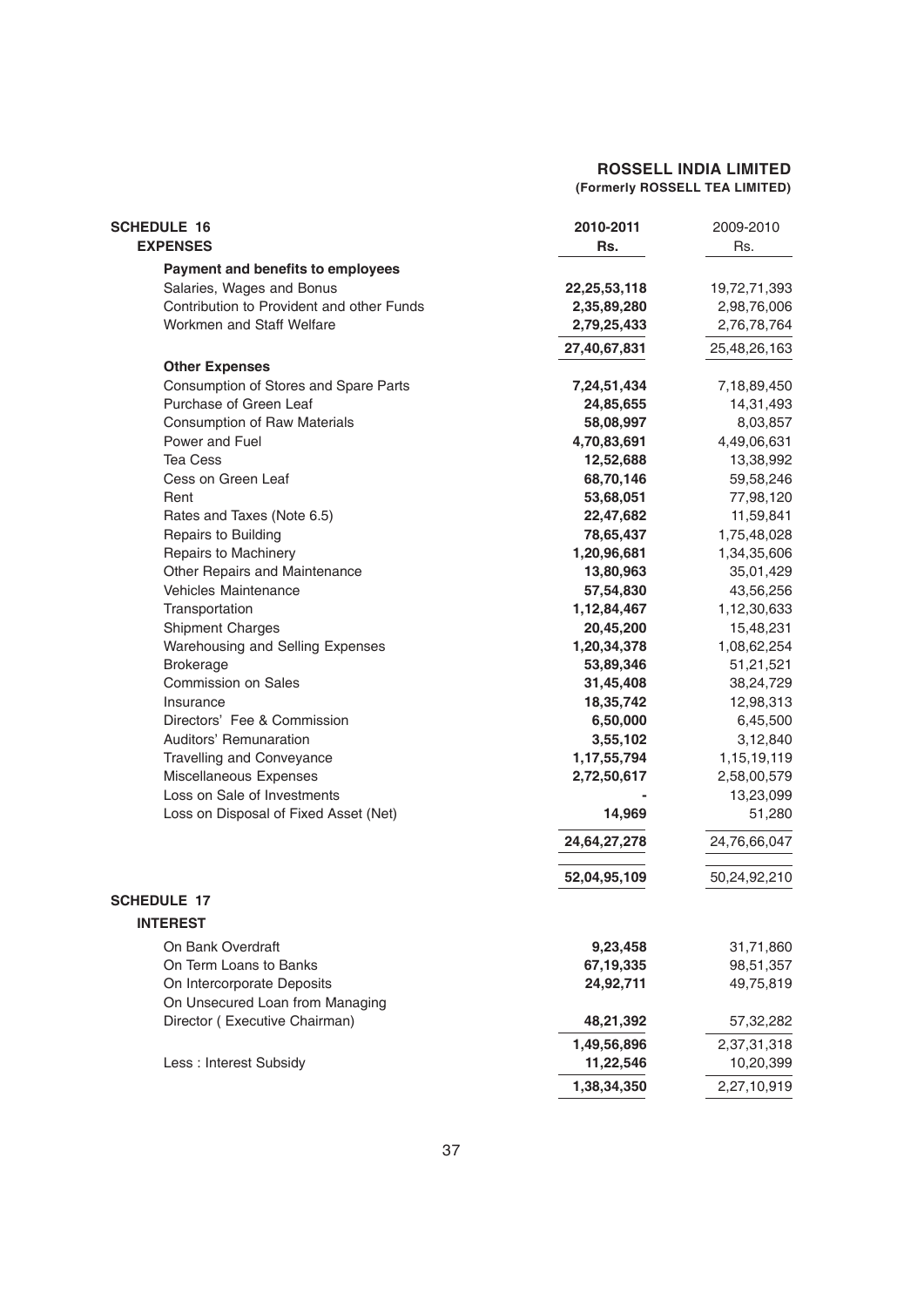#### **SCHEDULE 18**

#### **NOTES FORMING PART OF THE ACCOUNTS FOR THE YEAR ENDED 31ST MARCH, 2011**

#### **1. Significant Accounting Policies**

#### **1.1 Basis of Accounting**

The financial statements have been prepared in accordance with historical cost concept.

#### **1.2 Fixed Assets**

Fixed Assets are stated at cost of acquisition, net of subsidy received, where applicable together with resultant write up due to revaluation and depreciated on straight line method at the rates specified in Schedule XIV of the Companies Act, 1956.

The cost of Extension Planting on cultivable land including cost of development is capitalised. However, cost of upkeep and maintenance of the areas still not matured for plucking and cost of replanting in existing areas are charged to revenue.

Profit or Loss on disposal of Fixed Assets is recognized in the Profit and Loss Account.

Any Impairment Loss is recognized, if and when the carrying value of Fixed Assets of a cash generating unit exceeds its market value or value in use, whichever is higher as per Accounting Standard, AS-28, Impairment of Assets, issued by the Institute of Chartered Accountants of India.

#### **1.3 Foreign Currency Transaction**

Foreign Currency Transactions are converted and accounted for at the rates prevailing on the dates of transaction. Year-end current assets (Monetary Items) and liabilities are restated at the year-end exchange rate and resultant net gain or loss is adjusted in the Profit and Loss Account as prescribed by Accounting Standard-11, Accounting for the Effect of Changes in Foreign Exchange Rates, issued by the Institute of Chartered Accountants of India.

#### **1.4 Investments**

Investments are stated at cost of acquisition and treated as long term investments. Provision is made in case of permanent diminution in value of Investments.

Profit and Loss on sale of investments are recognized in the Profit and Loss Account for the year.

#### **1.5 Inventories**

Stock of Tea is valued at lower of cost and net realisable value and that of stores and spares is valued at or under cost.

Stock of Raw Materials and Work-in-progress have been valued at respective cost.

#### **1.6 Staff Benefits**

- a) The Company operates Defined Contribution Schemes namely, Provident Fund and Superannuation Fund for certain classes of employees. Monthly contribution is made to these funds which are fully funded and administered by Trustees and are independent of Company's finance. Contributions are recognized in Profit and Loss Account on an accrual basis. The shortfall between the interest distributed to the Members of the Provident Fund in terms of the provision of the relevant Trust Deed and interest that could be distributed out of the surplus of the fund, is also being recognized in Profit and Loss Account in the year to which the shortfall relates.
- b) Defined Benefit Plans like Gratuity and Pension Schemes (frozen as on 31st March, 2002) are also maintained by the Company. The Company contributes to these funds on the basis of an actuarial valuation at the end of each year. Actuarial gains and losses are recognized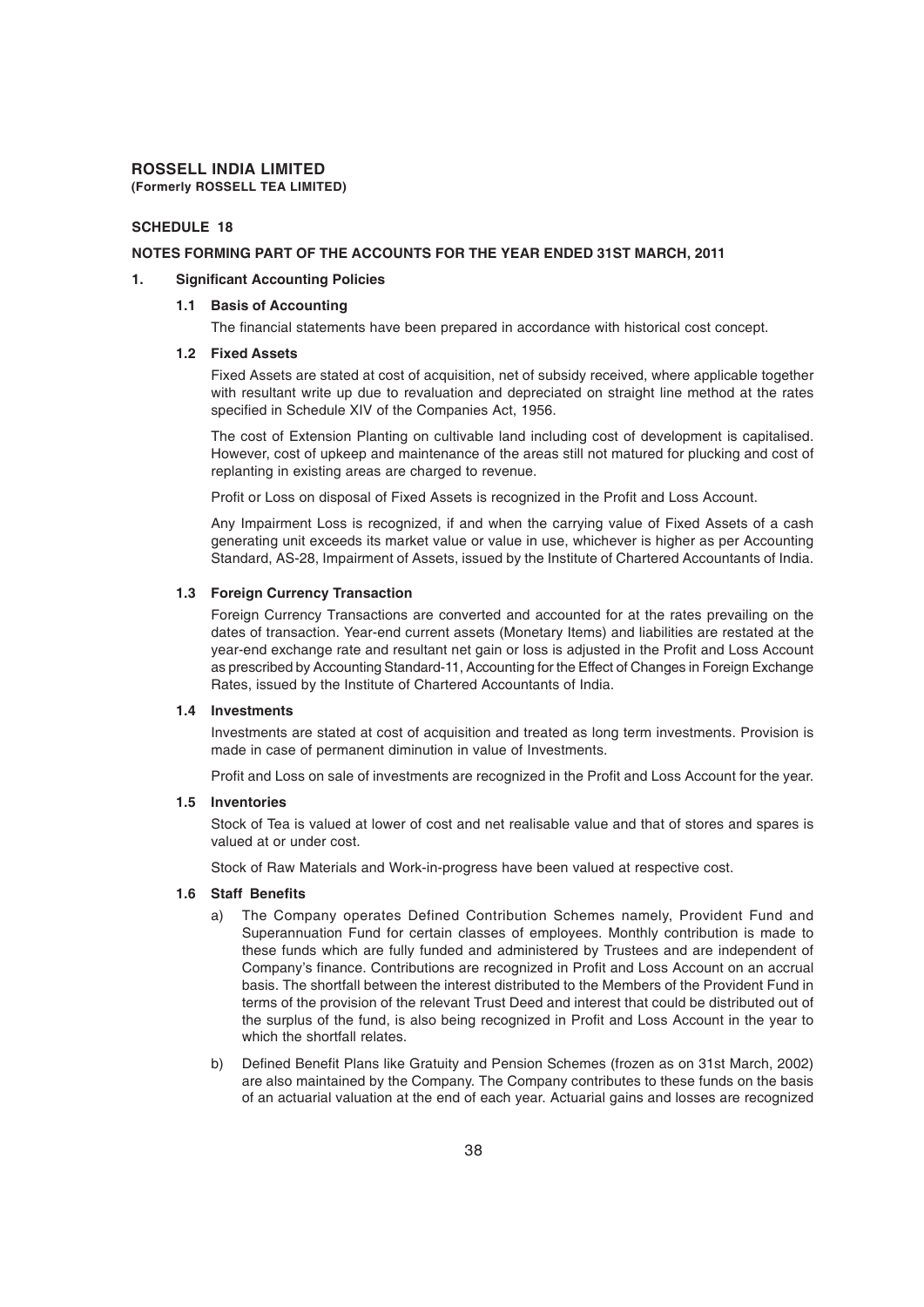in the Profit and Loss Account. The Company also recognizes in the Profit and Loss Account gains or losses on curtailment or settlement of a defined benefit plan as and when the curtailment or settlement occurs. Both the pension funds and gratuity fund are administered by the Trustees and are independent of Company's finance.

c) Leave encashment liability for certain eligible employees, as determined on the basis of an actuarial valuation, is provided for at the end of each year, except where the same is actually ascertained and paid/provided for and charge is recognized in the Profit and Loss Account.

#### **1.7 Borrowing Cost**

Borrowing cost is recognized as an expense to the extent, the same has been incurred for the year, unless such cost is directly attributable to the acquisition, construction or production of a qualifying asset and capitalised as part of the cost of that asset as prescribed by Accounting Standard-16, Borrowing Cost, issued by the Institute of Chartered Accountants of India. Subsidy receivable on this account is adjusted with expense for the year, in which the claim of the Company for such subsidy gets admitted.

#### **1.8 Revenue Recognition**

Items of income and expenditure are recognized on accrual and prudent basis.

#### **1.9 Sales**

Sales represent the invoice/ account sales value of finished goods supplied, net of Sales Tax/ Value Added Tax and inclusive of insurance claims received for damage/shortage of finished goods.

#### **1.10 Replanting Subsidy**

Replanting Subsidy is recognized as income in the Profit and Loss Account in the year of receipt on prudent basis.

#### **1.11 Taxes on Income**

Current Tax is determined as the amount of tax payable in respect of taxable income for the period based on applicable tax rates and laws.

Provisions for Deferred Taxation is made at the current rate of taxation, on all timing difference, being the difference between taxable income and accounting income that originate in one period and is capable of reversal in one or more subsequent periods. Deferred Tax Asset/ Deferred Tax Liability is reviewed at each Balance Sheet date to reassess realization.

**2.** Based on the Valuation Report submitted by Professional Valuer appointed for the purpose, Land and Planted Teas, Buildings and certain items of Plant and Machinery of the Company were revalued as at 31st March, 2008 on the then current cost basis and adjusted for depreciation element as applicable. The resultant increase in net book value on such revaluation amounting to Rs. 53,65,54,617 was added to cost with corresponding credit to Revaluation Reserve as at 31st March, 2008, as under :

Rs.

|                        | ns.             |
|------------------------|-----------------|
| 1. Plantations         | 31.50.99.780    |
| 2. Buildings           | 17, 11, 26, 644 |
| 3. Plant and Machinery | 5.03.28.193     |
| Total:                 | 53,65,54,617    |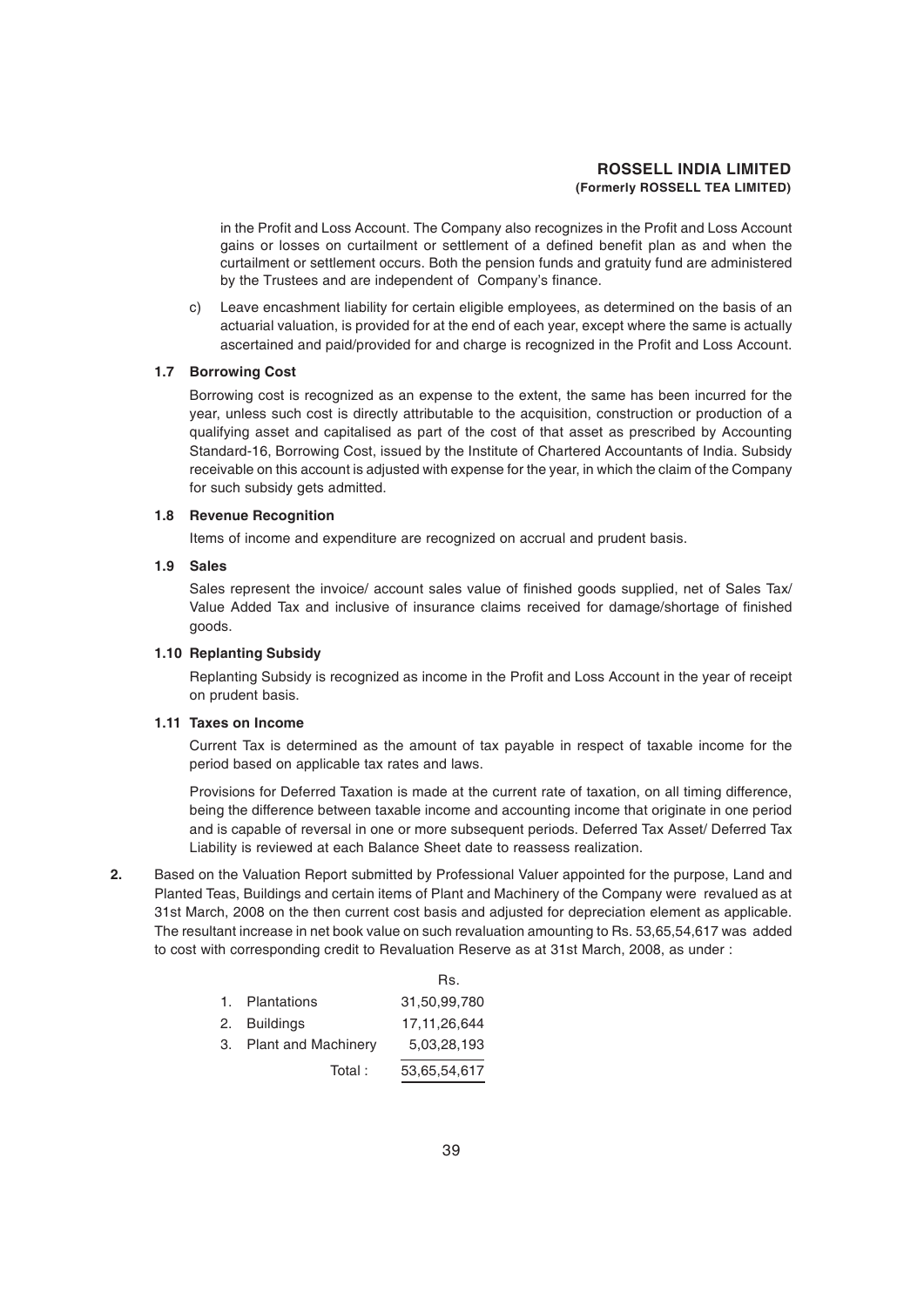Depreciation on the aforesaid revalued Fixed Assets has also been provided on the amounts added on revaluation as per straight line method at the rates specified in Schedule XIV of the Companies Act, 1956 and withdrawn from Revaluation Reserve amounting to Rs.70,72,277 (2010- Rs. 31,55,848) during the year. (Schedule 2).

- **3.1. T**he name of the Company has been changed to ROSSELL INDIA LIMITED with effect from 19th April, 2011.
- **3.2.** Each Equity Shares of the Company having nominal value of Rs.10 each was sub-divided into 5 Equity Shares of Rs.2 each on and from 22nd January, 2011.
- **4.1** Estimated amount of contracts remaining to be executed on Capital Account and not provided (net of advance) for **Rs. 4,25,54,000** ( 2010 - Rs.2,42,52,000).
- **4.2** Estimated amount of Contingent Liabilities not provided for in respect of **(a)** West Bengal Sales Tax and Central Sales Tax (West Bengal) – **Nil** (2010- 15,75,867) (b) Central Sales Tax (Assam) – **Rs. 4,74,78,644** (2010- Rs. 4,74,78,644) (c) Income Tax **Rs. Nil** (2010-18,25,850) (d) Land Revenue, Local Rates and Surcharge payable in respect of Bokakhat T.E. – **Rs. 18,48,584** ( 2010- Nil).
- **4.3** The Company has provided a Corporate Guarantee to HDFC Bank Limited, Kolkata for securing the Non Fund Based Working Capital facilities to Sigma Microsystems Private Limited, Subsidiary Company to the extent of **Rs.90,00,000** (2010- Rs. 90,00,000).
- **5.1** Inter Corporate Deposits include paid to Sigma Microsystems Private Limited, Subsidiary Company **Rs. 2,47,10,000 (**2010 – Rs.2,58,00,000) and interest receivable thereon **Rs**. **18,14,353** (2010- Rs. 6,46,834).
- **5.2** Deposits include the balances with (a) NABARD deposited under the Tea Development Account Scheme, 1990 **Rs.3,73,06,345** (2010- Rs.3,86,15,445) (b) Assam Financial Corporation under Plantation Development Fund Scheme, 1994 **Rs. 2,12,01,000** (2010 - Rs. 1,000)
- **6.1** Auditors' Remuneration

|                                  | 2010-2011 | 2009-2010 |
|----------------------------------|-----------|-----------|
|                                  | Rs.       | Rs        |
| <b>Audit Fees</b>                | 1,98,540  | 1,98,540  |
| <b>Tax Audit Fees</b>            | 27,575    | 22,060    |
| For Certification Job            | 1,22,987  | 88,240    |
| <b>Reimbursement of Expenses</b> | 6,000     | 4,000     |
|                                  | 3,55,102  | 3.12.840  |

**6.2** The total remuneration paid/payable to Executive Chairman and Managing Director and charged in these accounts under various heads :

|                                           | 2010-2011<br>Rs. | 2009-2010<br><b>Rs</b> |
|-------------------------------------------|------------------|------------------------|
| Salary                                    | 43,50,000        | 29,65,000              |
| Commission                                | 68,23,369        | 83,66,240              |
| Contribution to Provident and other Funds | 8,65,500         | 9,25,550               |
| Cost of benefits                          | 23,05,292        | 15,33,202              |
|                                           | 1,43,44,161      | 1,37,89,992            |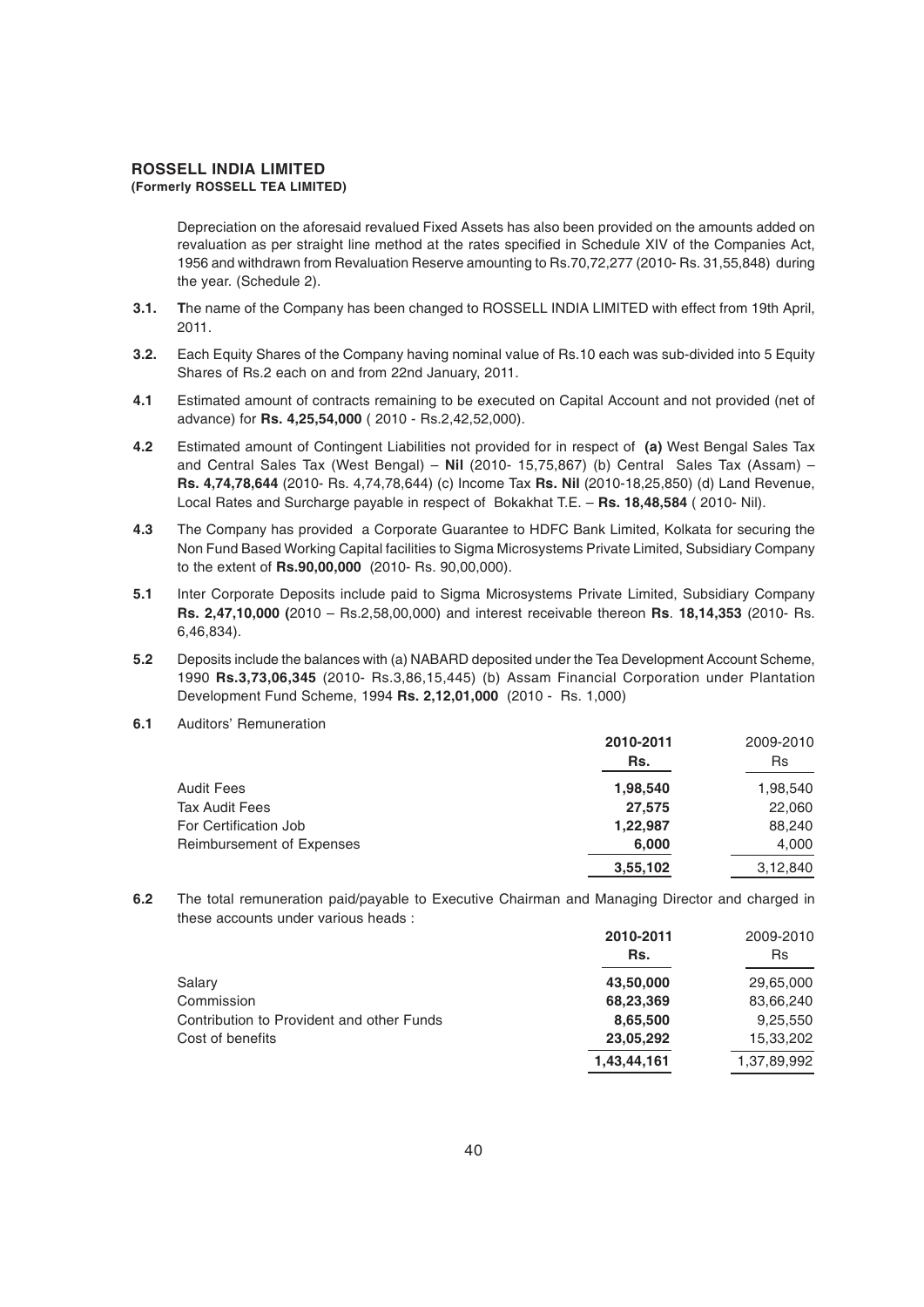**6.3** Computation of Profit under Section 198 read with Section 309 of the Companies Act, 1956 for the year ended 31st March, 2011

|                                                       | Rs.         | Rs.             |
|-------------------------------------------------------|-------------|-----------------|
| Profit before Taxation as per Profit and Loss Account |             | 24, 16, 70, 552 |
| Add: Managerial Remuneration                          | 1,43,44,161 |                 |
| Directors' Fees and Commission                        | 6,50,000    |                 |
| Depreciation                                          | 1,80,09,792 | 3,30,03,953     |
|                                                       |             | 27,46,74,505    |
| Less:                                                 |             |                 |
| Depreciation under Section 350                        | 1,80,09,792 | 1,80,09,792     |
|                                                       |             | 25,66,64,713    |
| Commission Payable to                                 |             |                 |
| (a) Executive Chairman @ 5% thereof                   | 1,28,33,236 |                 |
| Limited to                                            |             | 68,23,369       |
| (b) Non-Executive Directors @ 1% thereof *            | 25,66,647   |                 |
| Limited to                                            |             | 5,00,000        |
|                                                       |             |                 |

\*Subject to approval by the Members of the Company

- **6.4** Miscellaneous Expenses include Audit Fees payable to Cost Auditors, M/s Shome & Banerjee, Cost Accountants appointed for the Financial Year 2010-2011 as per approval letter no. 52/197/ CAB/2006 dated 7th July, 2010 **Rs. 71,695** (2009-2010 Rs. 71,695). The Cost Audit Report for the Financial Year 2009-2010 was due for filing on 27th September, 2010 and the same was uploaded with MCA on 21st September, 2010.
- **6.5** Rates and Taxes include arrear consent fee paid to Pollution Control Board, Assam under Water (Prevention and Control of Pollution) Act, 1974 and Air (Prevention and Control of Pollution) Act, 1984 **Rs. 8,79,045** ( 2010- Rs. 7,78,900) pursuant to demands raised during the year in respect of Tea Estates in Assam.
- **7.** The relevant information pursuant to the provisions of Paragraphs 3 and 4 of Part II of Schedule VI to the Companies Act, 1956 is given below :

#### **7.1 Rossell Tea Division – Black Tea**

|       |                                                                                                                   | 2010-2011                                            | 2009-2010                                            |
|-------|-------------------------------------------------------------------------------------------------------------------|------------------------------------------------------|------------------------------------------------------|
| 7.1.1 | <b>Licensed Capacity</b><br>Installed Capacity (Kgs.)<br>(As estimated by the Management)                         | <b>Not Applicable</b><br>50,00,000                   | Not Applicable<br>50,00,000                          |
|       | 7.1.2 Saleable Production (Kgs.)                                                                                  | 40,03,132                                            | 42,89,237                                            |
|       | 7.1.3 Opening Stock (Kgs.)<br>- Value (Rs.)                                                                       | 1,08,911<br>1,03,40,640                              | 82.793<br>72,76,881                                  |
|       | Sales (including claims, damages<br>Samples etc.) (Kgs.)<br>- Value (Rs.)<br>Closing Stock (Kgs)<br>- Value (Rs.) | 39,64,541<br>67,57,36,406<br>1,47,502<br>1,57,65,211 | 42,63,119<br>68,07,17,227<br>1,08,911<br>1,03,40,460 |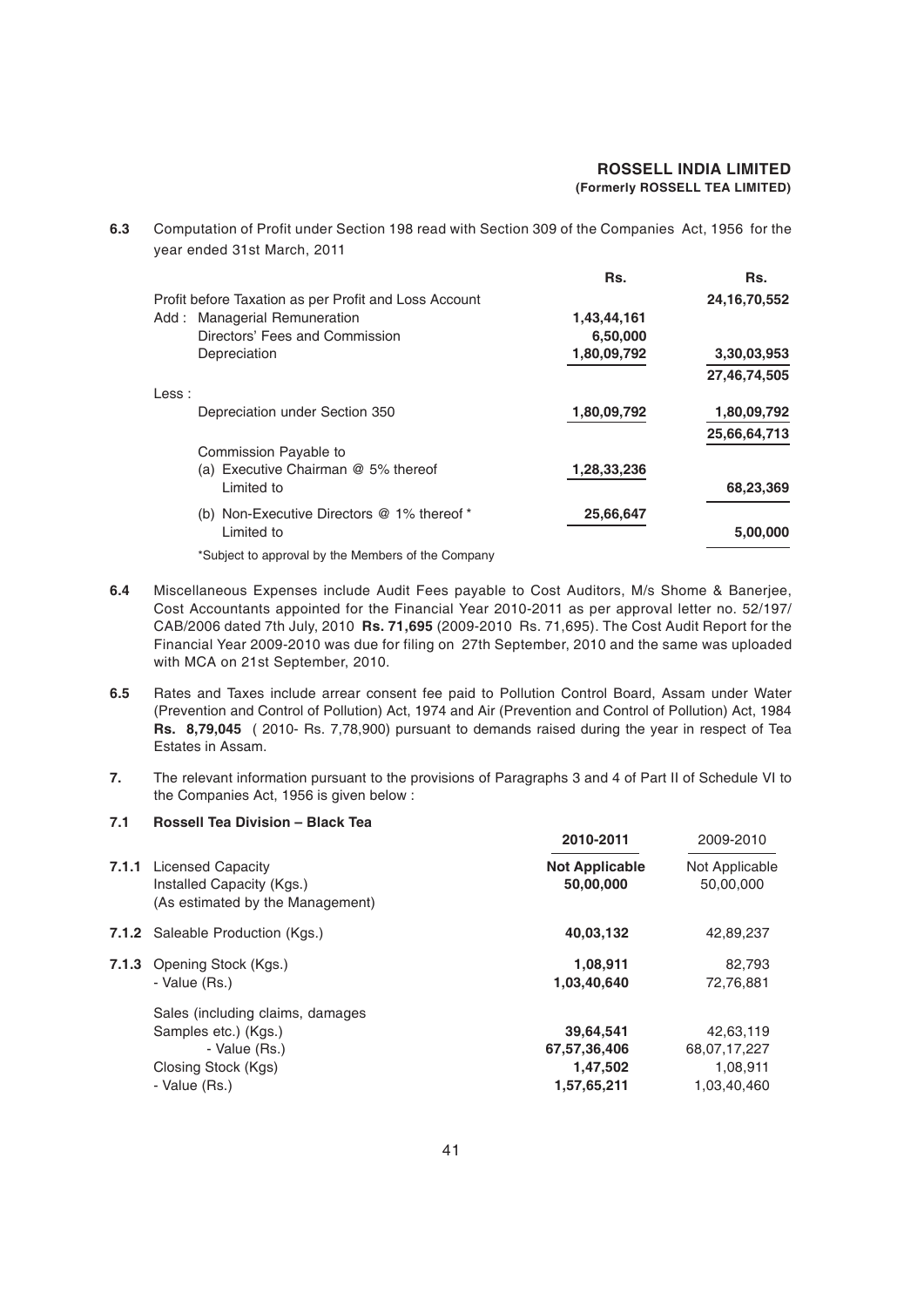#### **2010-2011** 2009-2010 **7.1.4** (i) Raw Materials Consumed (Green Leaf) (Indigenous) (Kgs) **1,71,50,625** 1,85,09,274 (Own cultivation)<br>- Value (Rs.) Not required to be Not required to be **disclosed** disclosed (ii) Raw Materials Purchased and Consumed (Green Leaf) (Indigenous) (kgs.) **1,61,270** 97,326 - Value (Rs.) **24,85,655** 14,31,493 **7.2 Vankesh Avionics Technologies Division - Manufacturing, Design and Development of Avionics, Aviation and Electronic Equipments. 7.2.1** Licensed Capacity **Not Applicable** Not Applicable Installed Capacity **Not Ascertainable** Not Ascertainable **7.2.2** Saleable Production **254 Units** 366 Nos. **312 Mtrs.** 670 Mtrs. **1.224 Hrs** Nil **7.2.3** Opening and Closing Stock of Finished Products - Value (Rs.) **Nil** Nil Sales **254 Units** 366 Nos. **312 Mtrs.** 670 Mtrs. **1,224 Hrs.** Nil - Value (Rs.) **67,82,077** 13,25,783 Closing Stock (Raw Materials) - Value (Rs.) **7,62,347** 1,55,485 Closing Work-in-Progress - Value (Rs.) **25,57,504** 18,70,000 **7.2.4.** Raw Materials Consumed (Indigenous) - Value (Rs.) **58,08,997** 8,03,857 Note : In view of numerous items it is not possible to provide for the required quantitative information. **7.3** Stores and Spares Consumed and debited to various heads of Account in the Profit and Loss Account (Indigenous) (Rs.) **10,07,83,647** 10,55,26,712 **7.4** Expenditure in Foreign Currency (Rs.) Foreign Travel **25,06,001** 47,54,520 Commission on Sales **26,49,605** 18,04,847 Subscription **27,732** Interest on Foreign Currency Term Loan (Net of TDS) **6,23,455** 8,87,864 Reimbursement of Legal Fee and Services Charges on Foreign Currency Term Loan (Net of TDS) **1,48,667**

**7.5** Earnings in Foreign Currency (Rs.) F.O.B. Value of Export Sales **11,65,30,232** 9,89,94,147 Receipts for Technical and Support Services **7,68,06,899** 7,07,98,440

**10,02,426 10,02,426** 

Consultancy Fee (Net of TDS and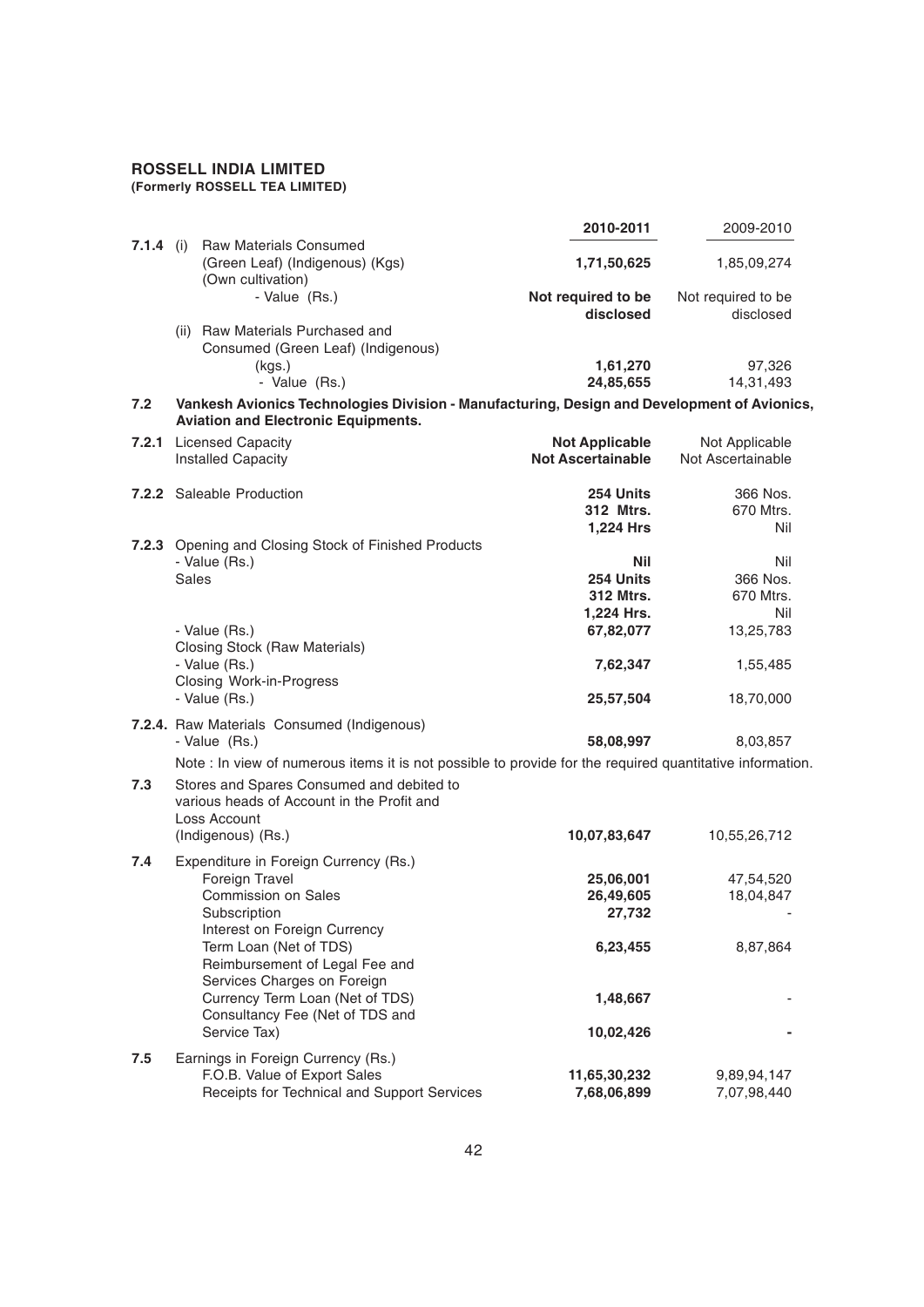|     |                                                                                                                                                                                                             | 2010-2011 | 2009-2010                                         |
|-----|-------------------------------------------------------------------------------------------------------------------------------------------------------------------------------------------------------------|-----------|---------------------------------------------------|
| 7.6 | Value of Imports calculated on C.I.F. Basis: (Rs.)<br>Capital Goods<br><b>Raw Materials</b>                                                                                                                 | 14,35,786 | 46,36,558<br>28,479                               |
| 8.  | Remittance in Foreign Currency<br>on account of Dividend:<br>Amount (Rs.)<br>Number of Non-Resident Shareholders<br>Number of Shares held by the Non-Resident<br>Shareholders on which the Dividend was due |           | 2,75,000<br>1,10,000                              |
|     | Year to which the Dividend relates                                                                                                                                                                          |           | Year ended<br>31st March, 2009<br>$-$ Rs.1,65,000 |
|     |                                                                                                                                                                                                             |           | 31st March, 2010<br>(Interim-Rs.1,10,000)         |

#### **9. Segment Information for the year ended 31st March, 2011**

- **1. Business Segments :** In terms of AS-17- Segment Reporting issued by the Institute of Chartered Accountants of India, the Company has following Business Segments as Primary Segment for disclosure.
	- A. Cultivation, Manufacture and Sale of Tea
	- B. Aviation Products and Services

| 2. | Revenue:                                                            | 2010-2011<br>Rs. | 2009-2010<br>Rs. |
|----|---------------------------------------------------------------------|------------------|------------------|
|    | Cultivation, Manufacture and Sale of Tea<br>Α.                      | 69,72,95,808     | 70,27,38,337     |
|    | <b>B.</b><br><b>Aviation Products and Services</b>                  | 9,06,01,740      | 8,57,16,136      |
|    |                                                                     | 78,78,97,548     | 78,84,54,473     |
|    | Inter Segment Revenue<br>Less :                                     |                  | 17,48,536        |
|    | <b>Total Revenue</b>                                                | 78,78,97,548     | 78,67,05,937     |
| 3. | <b>Results</b>                                                      |                  |                  |
|    | Cultivation, Manufacture and Sale of Tea<br>А.                      | 22,07,07,432     | 22,79,46,109     |
|    | <b>Aviation Products and Services</b><br>В.                         | 3,47,97,470      | 4,46,74,034      |
|    |                                                                     | 25,55,04,902     | 27,26,20,143     |
|    | Less:<br>Un-allocated expenses, net<br>i)<br>of un-allocated Income |                  |                  |
|    | Interest Net of subsidy<br>ii)                                      | 138,34,350       | 2,27,10,919      |
|    | <b>Profit before Taxation</b>                                       | 24, 16, 70, 552  | 24,99,09,224     |
| 4. | <b>Segment Assets</b>                                               |                  |                  |
|    | Cultivation, Manufacture and Sale of Tea<br>А.                      | 1,59,95,38,590   | 1,57,06,72,817   |
|    | <b>B.</b><br><b>Aviation Products and Services</b>                  | 14,32,72,456     | 14,63,91,431     |
|    |                                                                     | 1,74,28,11,046   | 1,71,70,64,248   |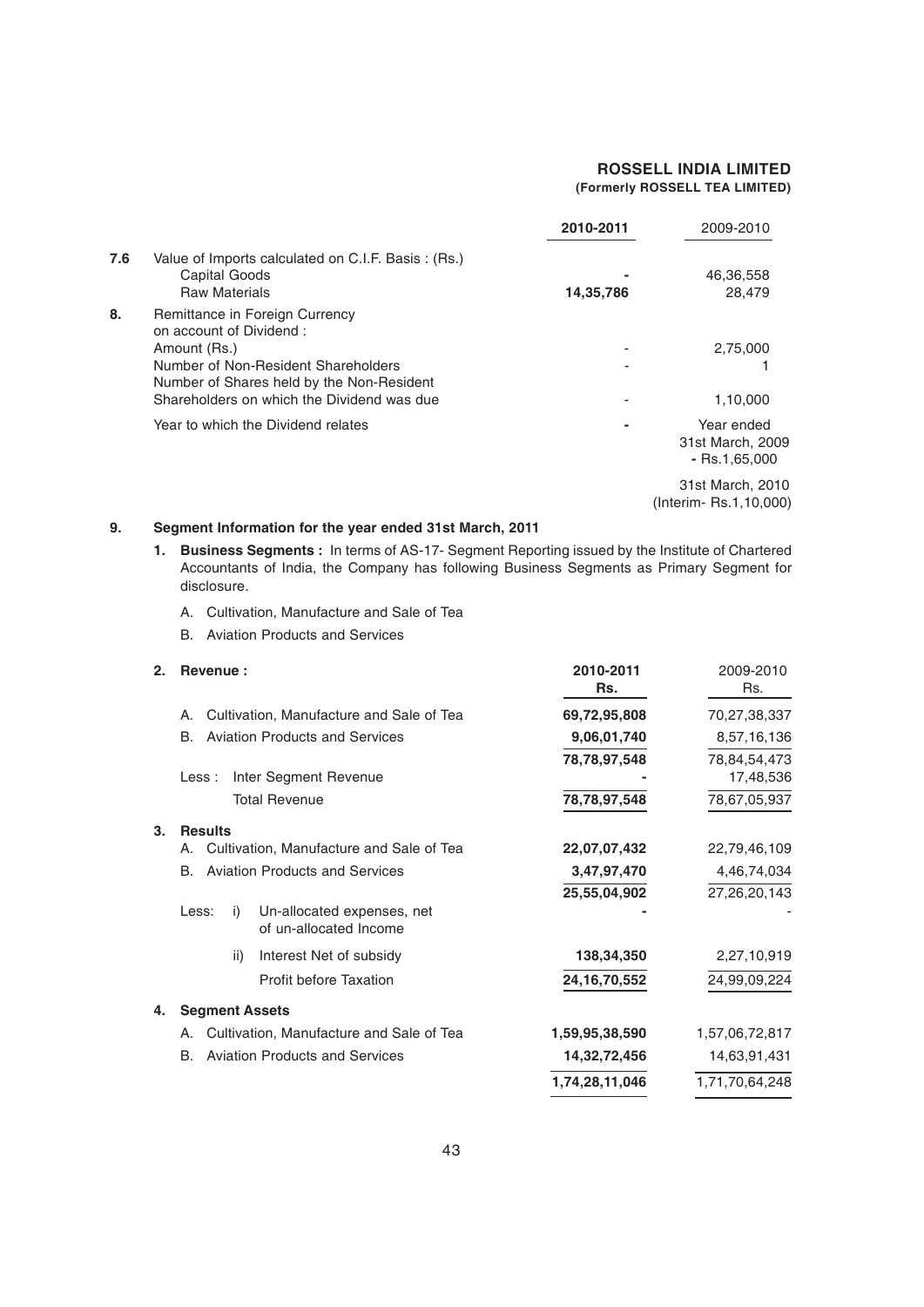#### **ROSSELL INDIA LIMITED**

#### **(Formerly ROSSELL TEA LIMITED)**

|    |                                                                                               | 2010-2011<br>Rs.                          | 2009-2010<br>Rs.                          |
|----|-----------------------------------------------------------------------------------------------|-------------------------------------------|-------------------------------------------|
| 5. | <b>Segment Liabilities</b>                                                                    |                                           |                                           |
|    | Cultivation, Manufacture and Sale of Tea<br>А.<br><b>Aviation Products and Services</b><br>В. | 22,84,81,584<br>50,76,754<br>23,35,58,338 | 36,82,33,202<br>80,60,089<br>37,62,93,291 |
| 6. | <b>Capital Expenditure</b>                                                                    |                                           |                                           |
|    | Cultivation, Manufacture and Sale of Tea<br>А.<br><b>Aviation Products and Services</b><br>В. | 1,39,45,834<br>68,86,556<br>2,08,32,390   | 4,61,71,203<br>1,07,77,212<br>5,69,48,415 |
| 7. | Depreciation (Net of Adjustment with Revaluation Reserve)                                     |                                           |                                           |
|    | Cultivation, Manufacture and Sale of Tea<br>А.                                                | 1,59,20,985                               | 1,47,63,762                               |
|    | В.<br><b>Aviation Products and Services</b>                                                   | 20,88,807                                 | 16,53,403                                 |
|    |                                                                                               | 1,80,09,792                               | 1.64.17.165                               |

**<sup>10.</sup>** The following are the Related Party transactions undertaken by the Company during this accounting period in terms of AS-18 - Related Party Disclosures issued by the Institute of Chartered Accountants of India :

#### **a) Name of related party and nature of relationship :**

| <b>Enterprises where Control Exists</b>                         | $\sim$                   | Sigma Microsystems Private Limited, Subsidiary Company                                            |
|-----------------------------------------------------------------|--------------------------|---------------------------------------------------------------------------------------------------|
|                                                                 |                          | Rossell Aviation Private Limited, Subsidiary Company<br>(Fully Owned)                             |
| Key Management Personnel                                        |                          | - Mr. H.M. Gupta, Executive Chairman                                                              |
|                                                                 |                          | Mr. C.S. Bedi, Managing Director                                                                  |
| <b>Holding Company</b>                                          | ۰                        | <b>BMG Enterprises Limited</b>                                                                    |
| Enterprises over which the Key<br>Management Personnel or their |                          |                                                                                                   |
| relatives have significant influence                            | $\overline{\phantom{a}}$ | <b>BMG Investments Private Limited</b><br>Harvin Estates Private Limited<br><b>BMG Foundation</b> |
|                                                                 |                          |                                                                                                   |

#### **b) Particulars of transactions during the year ended 31st March, 2011**

| Nature of transaction<br><b>With Enterprises where Control exists</b>                                                          | 2010-2011<br>Rs. | 2009-2010<br>Rs. |
|--------------------------------------------------------------------------------------------------------------------------------|------------------|------------------|
| Net decrease in Inter Corporate<br>1.<br>Deposit                                                                               | 10,90,000        |                  |
| Net increase in Inter Corporate<br>2.<br>Deposit                                                                               |                  | 1,67,90,000      |
| Interest received / receivable on<br>З.<br>Inter Corporate Deposit                                                             | 30,72,754        | 17.80.786        |
| A Corporate Guarantee of Rs. 90,00,000<br>4.<br>provided during the year 2009-2010 is still<br>in force as per Note 4.3 above. |                  |                  |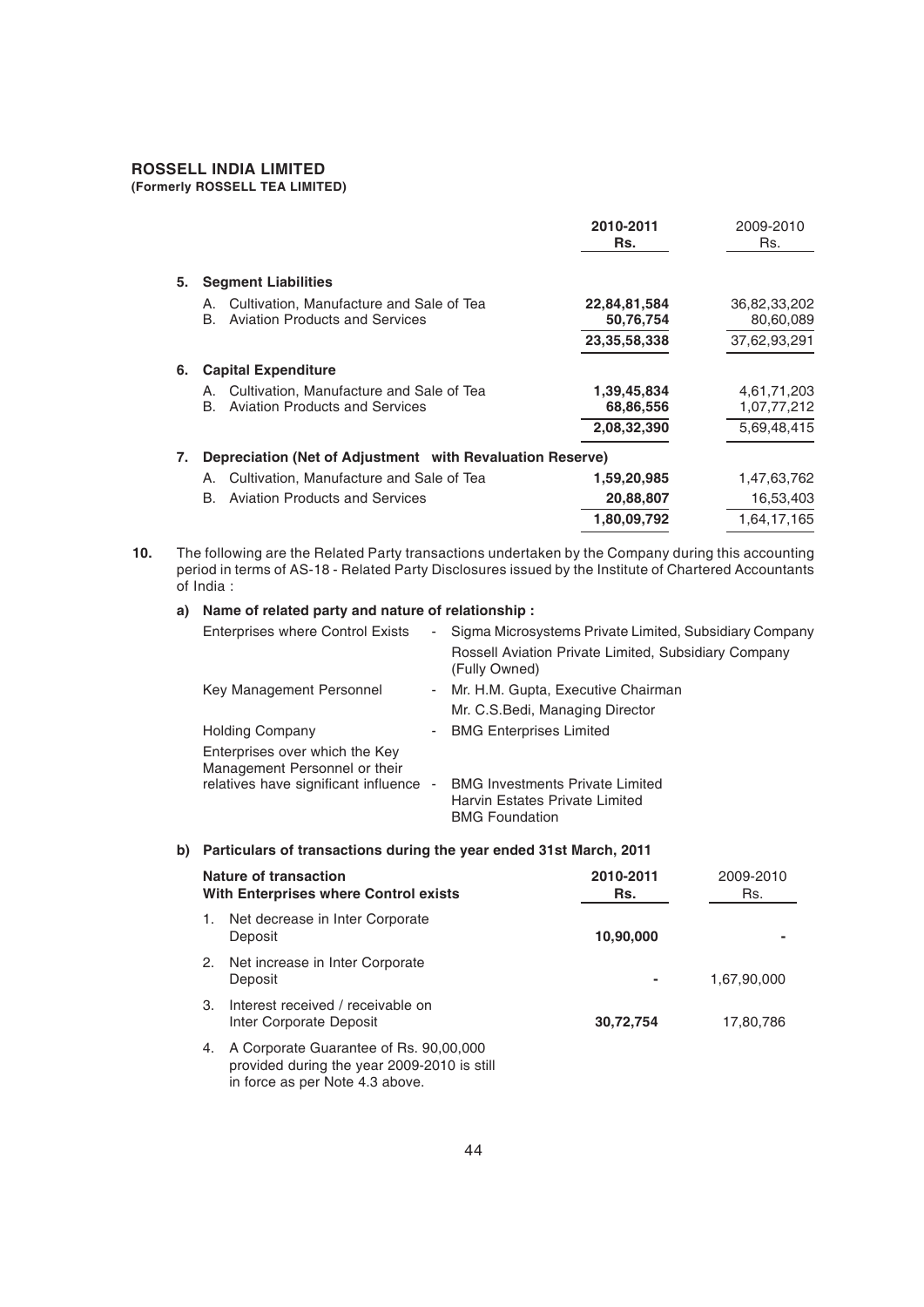|    |                                                        | 2010-2011   | 2009-2010   |
|----|--------------------------------------------------------|-------------|-------------|
|    |                                                        | Rs.         | Rs.         |
|    | Key Management Personnel and relatives                 |             |             |
| 1. | Dividend Paid                                          | 7,46,957    | 18,67,392   |
| 2. | Unsecured Loan taken (Net)                             |             | 5,46,85,000 |
| З. | Unsecured Loan repaid (Net)                            | 7,44,85,000 |             |
| 4. | Interest paid on Unsecured Loans taken                 | 48,21,392   | 57,32,282   |
| 5. | Rent for Residential Accommodation                     | 4,20,000    | 4,20,000    |
| 6. | <b>Remuneration Paid</b>                               | 1,43,44,161 | 1,37,89,992 |
| 7. | Remuneration Paid to relative                          | 14,80,000   | 9,40,885    |
|    | <b>Holding Company</b>                                 |             |             |
| 1. | Dividend Paid                                          | 46,52,509   | 1,16,31,273 |
| 2. | Net increase in Inter Corporate Deposit                |             | 1,08,50,000 |
| 3. | Net decrease in Inter Corporate Deposit                | 3,04,60,307 |             |
| 4. | Interest paid / payable on Inter Corporate Deposit     | 18,43,708   | 41,84,848   |
|    | Enterprises where significant influence is Exercisable |             |             |
| 1. | Dividend Paid                                          | 95,979      | 2,39,948    |
| 2. | Rent Paid for Office Space                             | 6,00,000    | 6,00,000    |
| З. | Rent paid for Residential Accommodation                | 6,00,000    | 4,40,000    |
| 4. | Net decrease in Inter Corporate Deposit                | 73,50,000   | 24,75,000   |
| 5. | Interest paid / payable on Inter Corporate Deposit     | 6,49,003    | 7,90,971    |
| 6. | Contributions made for charitable purpose              | 7,50,000    |             |

**11.** The Company adopted the Accounting Standard AS-22 – Accounting for taxes on Income, in earlier years and recognized Deferred Tax Liability (Net) amounting to Rs. 47,00,000 as on 31st March, 2010. During the year, a review with respect to the carrying amount of Deferred Tax Liability was done and the same was enhanced to Rs. 52,00,000 as on 31st March, 2011. Thus, an amount of Rs. 5,00,000 was provided towards Deferred Taxation Adjustment in the Profit and Loss Account for the year ended 31st March, 2011. The Components of Deferred Tax Liability are as under :

|                                                                         | 2010-2011<br>Rs. | 2009-2010<br>Rs. |
|-------------------------------------------------------------------------|------------------|------------------|
| <b>Deferred Tax Liability</b><br>Depreciation as per Books and Tax Laws | 52,00,000        | 64.00.000        |
| <b>Deferred Tax Assets</b><br><b>Employees' Benefits</b>                | $\blacksquare$   | 17,00,000        |
| Deferred Tax Liability (Net)                                            | 52,00,000        | 47,00,000        |

**12.** The Company has the following subsidiary companies as on 31st March, 2011: (a) Sigma Microsystems Private Limited (Extent of interest – 56.25%) and (b) Rossell Aviation Private Limited (Extent of interest – 100%). Accordingly, the Consolidated Financial Statement has been prepared separately in accordance with Accounting Standard AS-21 containing the required information for each of the aforesaid subsidiaries in terms of General Circular No. 2/2011 issued by the Government of India, Ministry of Corporate Affairs under Ref No. 5/12/2007-CL-III . As required in the said General Circular, the Board of Directors of the Company has by a Resolution adopted on 18th May, 2011 (a) given their consent for not attaching the annual accounts of the aforesaid two subsidiaries in respect of their Financial Year 2010-2011 with these financial statements and (b) have undertaken on behalf of the Company that the annual accounts of the subsidiaries companies and the related detailed information shall be made available to the shareholders of the Company and that of subsidiary companies seeking such information at any point of time. The annual accounts of these subsidiary companies shall be kept for inspection by any shareholders at the Registered Office of the Company at Kolkata as well as at the Registered Office of the subsidiary companies concerned.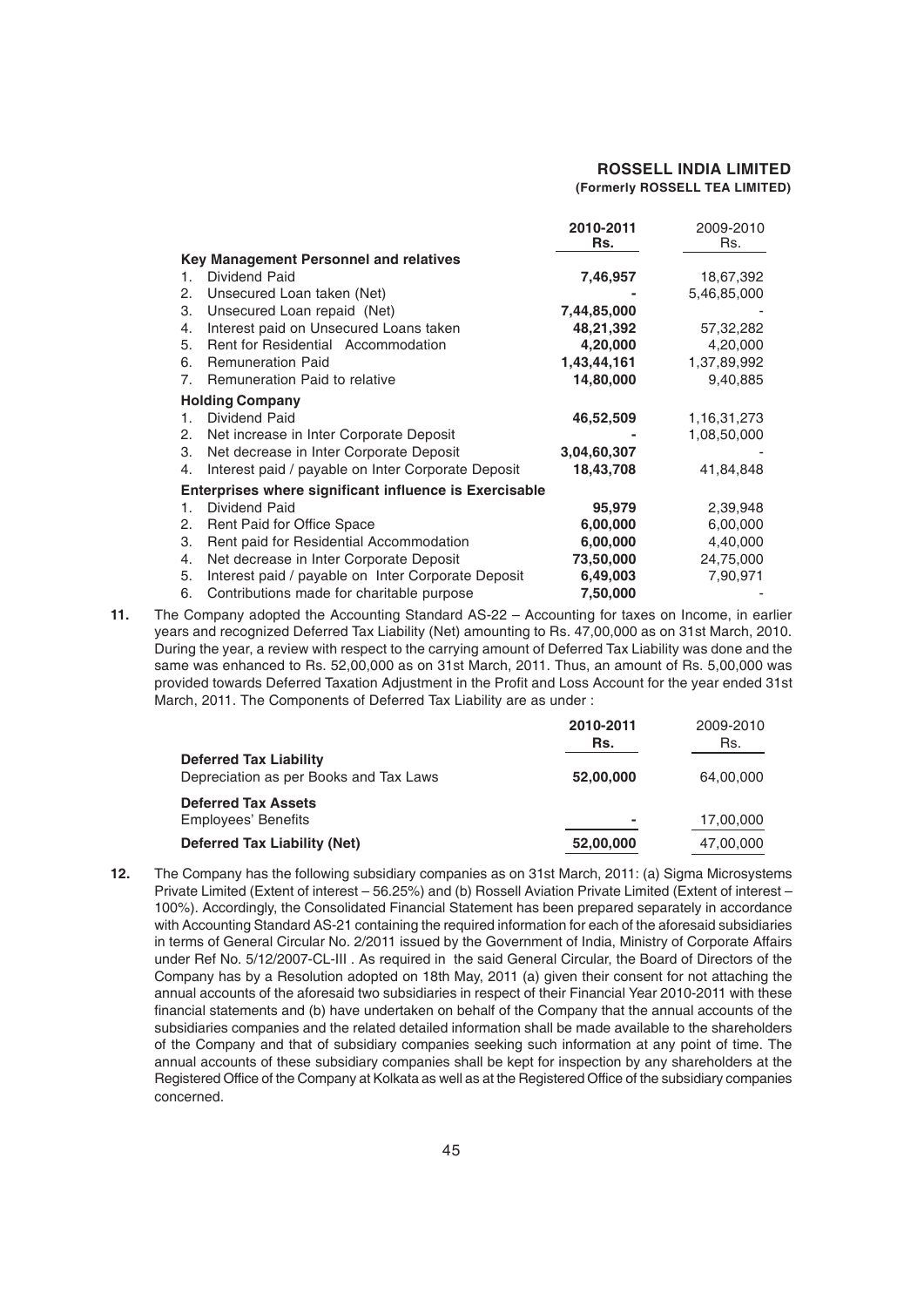#### **13. Defined Benefit Plans**

In compliance with AS-15 (Revised) - Employee Benefits issued by the Institute of Chartered Accountants of India, an Actuarial Valuations were carried out in respect of Defined Benefit Schemes namely Pension, Gratuity and Leave Encashment as on 31st March, 2011. Thus, the amount recognised in the financial statements in respect of these Schemes as per Actuarial Valuation as on March 31, 2011 are as under :

|                                                                                                                                                                                 | <b>Pension - Funded</b>            |                                         |                                         | <b>Gratuity - Funded</b>                    |                                   | <b>Leave Encashment</b><br>- Non Funded                |
|---------------------------------------------------------------------------------------------------------------------------------------------------------------------------------|------------------------------------|-----------------------------------------|-----------------------------------------|---------------------------------------------|-----------------------------------|--------------------------------------------------------|
|                                                                                                                                                                                 | 2010-2011                          | 2009-2010                               | 2010-2011                               | 2009-2010                                   | 2010-2011                         | 2009-2010                                              |
| <b>Components of Employer Expense</b><br>L                                                                                                                                      |                                    |                                         |                                         |                                             |                                   |                                                        |
| 1 Current Service Cost<br>2 Interest Cost<br>3 Expected Return on Plan Assets<br>4 Curtailment Cost/(Credit)                                                                    | 6,28,875<br>(5,86,178)             | 6,02,000<br>(4, 42, 000)                | 36,97,901<br>47,21,726<br>(46, 48, 715) | 46,96,420<br>1,01,24,583<br>(33, 40, 278)   | 4,05,275<br>1,22,762              | 3,84,000<br>1,22,000                                   |
| 5 Settlement Cost/(Credit)<br>6 Past Service Cost<br>7 Actuarial Losses/(Gains)<br>8 Total expense to be recognised in the                                                      | (5, 11, 928)                       | (7, 14, 000)<br>7,67,000                | 7,72,000<br>(24, 27, 701)               | (12, 54, 147)                               | 2,81,297                          | (70,000)                                               |
| <b>Statement of Profit and Loss Account</b><br>9 Total expense actually recongnised in the                                                                                      | (4,69,231)                         | 2,13,000                                | 21,15,211                               | 1,02,26,578                                 | 8,09,334                          | 4,36,000                                               |
| <b>Statement of Profit and Loss Account</b>                                                                                                                                     |                                    | 2,13,000                                | 20,44,174                               | 1,02,26,578                                 | 8,09,334                          | 4,36,000                                               |
| The Pension and Gratuity Expenses have been recognised in "Contribution to Provident and Other<br>Funds" and Leave Encashment in "Salaries, Wages and Bonus" under Schedule 16. |                                    |                                         |                                         |                                             |                                   |                                                        |
| Il Net Asset/(Liability) recognised in Balance Sheet                                                                                                                            |                                    |                                         |                                         |                                             |                                   |                                                        |
| 1 Present Value of Defined Benefit Obligation<br>2 Fair Value on Plan Assets<br>3 Status [Surplus/(Deficit)]<br>4 Unrecognised Past Service Cost                                | 85,82,000<br>90,52,691<br>4,70,691 | 83,85,000<br>72,44,940<br>(11, 40, 060) | 6,71,23,000<br>6,71,60,180<br>37,180    | 6,61,30,098<br>6,20,30,757<br>(40, 99, 341) | 21,83,000                         | 19,00,000<br>$(21, 83, 000)$ (19,00,000)               |
| 5 Net Asset/(Liability) to be recognized in Balance<br>Sheet (Pending Funding with the Trustees)*<br>6 Net Asset/(Liability) actually recognized in<br><b>Balance Sheet</b>     | 4,70,691                           | (11, 40, 060)<br>(11, 41, 520)          | 37,180                                  | (40, 99, 341)<br>(40, 99, 341)              |                                   | $(21,83,000)$ (19,00,000)<br>$(21,83,000)$ (19,00,000) |
| * Includes Funding due for transition Period                                                                                                                                    |                                    |                                         |                                         |                                             |                                   |                                                        |
|                                                                                                                                                                                 |                                    | (11, 41, 520)                           |                                         | (42,07,558)                                 |                                   |                                                        |
| $\ensuremath{\mathsf{III}}\xspace$<br><b>Change in Defined Benefit Obligations (DBO)</b>                                                                                        |                                    |                                         |                                         |                                             |                                   |                                                        |
| 1 Present Value of DBO at the Beginning of the Year<br>2 Current Service Cost<br>3 Interest Cost                                                                                | 83,85,000<br>6,28,875              | 82,38,000<br>6,02,000                   | 6,61,30,098<br>36,97,901<br>47,21,726   | 5,88,21,646<br>46,96,120<br>1,01,24,583     | 19,00,000<br>4,05,275<br>1,22,762 | 18,02,000<br>3,84,000<br>1,22,000                      |
| 4 Curtailment Cost/(Credit)<br>5 Settlement Cost/(Credit)<br>6 Plan Amendments                                                                                                  |                                    | (7, 14, 000)                            | 7,72,000                                |                                             |                                   |                                                        |
| 7 Acquisitions<br>8 Actuarial (Gains)/Losses<br>9 Benefits Paid                                                                                                                 | (4, 31, 875)                       | 6,77,000<br>(4, 18, 000)                | (18,51,214)<br>(63, 47, 511)            | (16, 16, 356)<br>(58, 95, 895)              | 2,81,297<br>(5, 26, 334)          | (70,000)<br>(3,38,000)                                 |
| 10 Present Value of DBO at the End of the Year                                                                                                                                  | 85,82,000                          | 83,85,000                               | 6,71,23,000                             | 6,61,30,098                                 | 21,83,000                         | 19,00,000                                              |

(Rs.)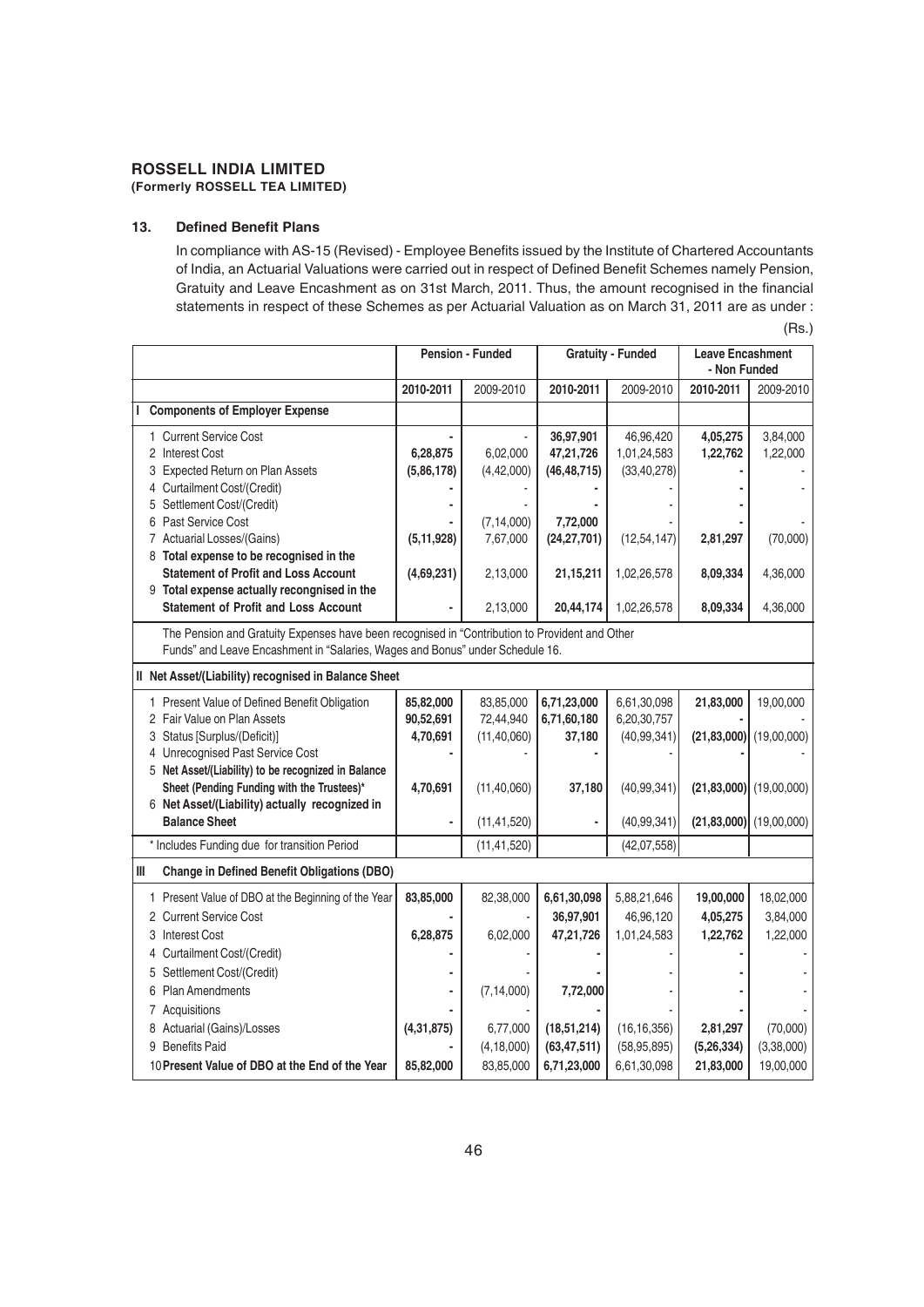| IV Change in Fair Value of Assets                                  |           |              |               |               |                |                |
|--------------------------------------------------------------------|-----------|--------------|---------------|---------------|----------------|----------------|
| Plan Assets at the Beginning of the Year                           | 72,44,940 | 50,96,000    | 6,20,30,757   | 5,12,50,938   |                |                |
| <b>Acquisition Adjustment</b>                                      |           |              |               |               |                |                |
| Actual Return on Plan Assets                                       | 5,86,178  | 4,42,000     | 46,48,715     | 33,40,278     |                |                |
| Actuarial Gains/(Losses)                                           | 80,053    | (90,000)     | 5,76,487      | (3,62,209)    |                |                |
| <b>Actual Company Contribution</b>                                 | 11,41,520 | 22,14,940    | 62,51,732     | 1,36,97,645   |                |                |
| <b>Benefits Paid</b><br>6                                          |           | (4, 18, 000) | (63, 47, 511) | (58, 95, 895) | 3,38,000       | 3,38,000       |
| Plan Assets at the End of the Year                                 | 90,52,691 | 72,44,940    | 6,71,60,180   | 6,20,30,757   |                |                |
| V Principal Actuarial Assumptions used (common for all valuations) |           |              |               |               |                |                |
| Discount Rate (%)                                                  |           |              |               |               | 8.00           | 7.50           |
| Expected Return on Plan Assets (%)                                 |           |              |               |               | 7.50           | 7.50           |
| <b>Expected Salary increase rates</b>                              |           |              |               |               | 5.00           | 5.00           |
| Mortality rates<br>4                                               |           |              |               |               | LICI (1994-96) | LICI (1994-96) |
| VI Major Category of Plan Assets as a % of the Total Plan Assets   |           |              |               |               |                |                |
| Government Securities/Special Deposit with RBI                     | 44.30     | 43.08        | 53.37         | 54.21         |                |                |
| <b>PSU Bonds</b><br>2                                              | 29.38     | 31.78        | 32.93         | 32.46         |                |                |
| Insurance Companies                                                | 20.80     | 15.81        | 9.16          | 4.77          |                |                |
| 4 Cash and Cash Equivalents                                        | 5.52      | 9.33         | 4.54          | 8.56          |                |                |

#### **VII Basis used to determine the Expected Rate of Return on Plan Assets**

The expected rate of return on plan assets is based on the actuarial expectation of the average long term rate of return expected on investment of the fund with the Trustees, assuming that these are generally held to maturity, along with the estimated incremental investments to be made during the year.

#### **14. Earnings per Equity Share**

Earnings per Equity Share as per Accounting Standard AS-20, Earnings per Share issued by the Institute of Chartered Accountants of India, has been computed as under :

|                                                          | 2010-2011    | 2009-2010      |
|----------------------------------------------------------|--------------|----------------|
|                                                          | Rs.          | Rs.            |
| (a) Profit after Taxation                                | 19,26,70,552 | 19,31,09,224   |
| (b) Weighted average number of Equity Shares outstanding | 3,66,96,475  | $3.66.96.475*$ |
| (c) Earnings per Share of Rs. 2 each                     | 5.25         | $5.26*$        |

\* Adjusted for sub-division of each Equity Share of Rs. 10 into 5 Equity Shares of Rs. 2 each.

#### **15. Micro and Medium Scale business entities :**

On the basis of information available with the Company, there are no Micro, Small and Medium Enterprises, within the meaning of Micro, Small and Medium Enterprises Development Act, 2006, to whom the Company owes dues, which are outstanding for more than 45 days as at 31st March, 2011.

#### **16.** Previous year's figures have been rearranged wherever necessary.

|                      | H. M. Gupta<br>Executive Chairman | Dr. S. S. Baijal<br>H. M. Parekh | N. K. Khurana<br>Vice President (Finance)- |
|----------------------|-----------------------------------|----------------------------------|--------------------------------------------|
|                      |                                   | P. L. Agarwal                    | <b>Cum-Company Secretary</b>               |
| Place: Kolkata       | C.S.Bedi                          | V. P. Agarwal                    |                                            |
| Date: 18th May, 2011 | <b>Managing Director</b>          | <b>Directors</b>                 |                                            |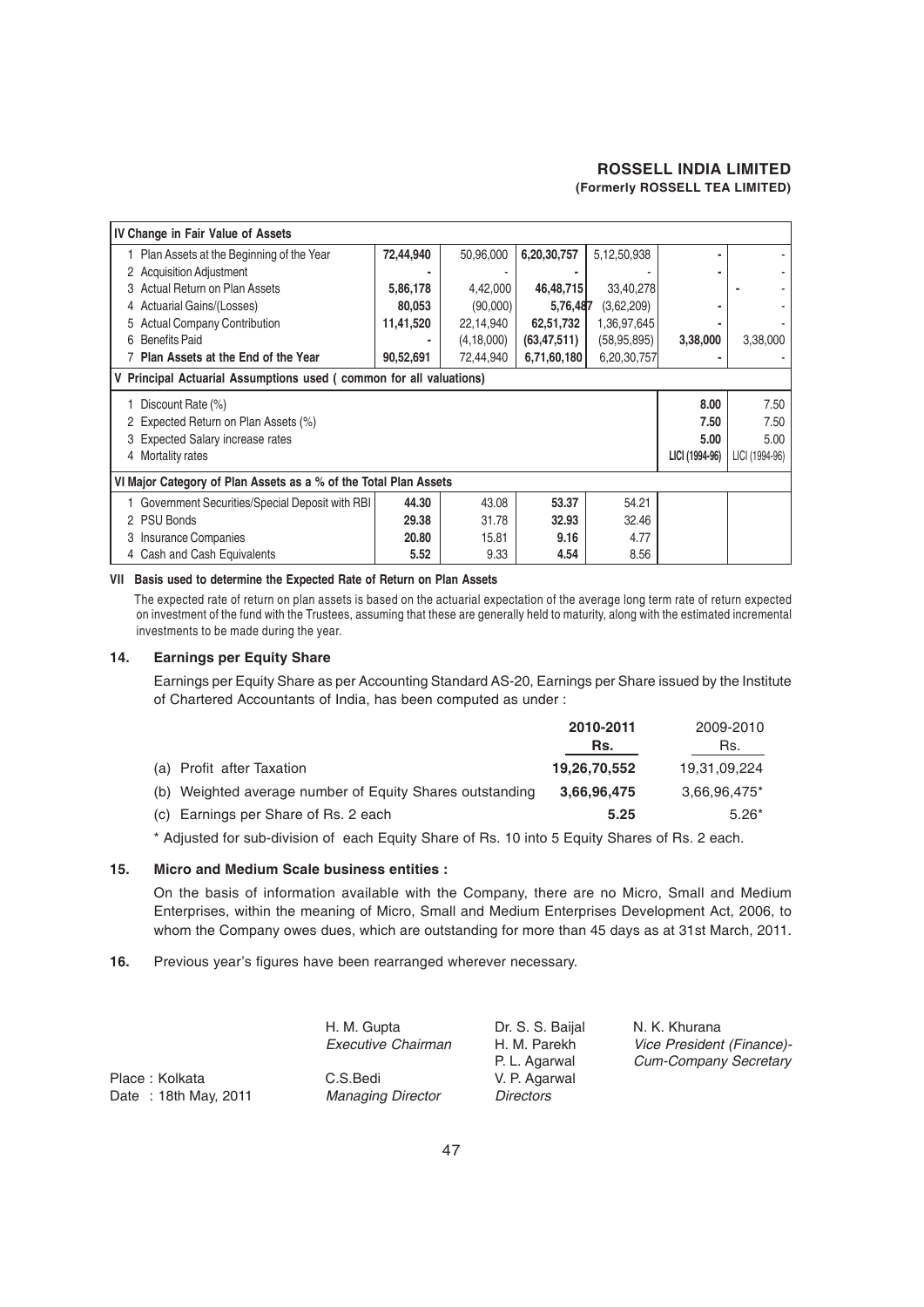## **ROSSELL INDIA LIMITED**

**(Formerly ROSSELL TEA LIMITED)**

#### **Information pursuant to Part IV of Schedule VI of the Companies Act, 1956 BALANCE SHEET ABSTRACT AND COMPANY'S GENERAL BUSINESS PROFILE**

| I.   | <b>Registration Details</b>                                                               |                                      |                                   |                                                    |  |  |  |
|------|-------------------------------------------------------------------------------------------|--------------------------------------|-----------------------------------|----------------------------------------------------|--|--|--|
|      | Registration No.                                                                          | L01132WB1994PLC063513                | <b>State Code</b>                 | 21                                                 |  |  |  |
|      | <b>Balance Sheet Date</b>                                                                 | 31.03.2011                           |                                   |                                                    |  |  |  |
| Ш.   | Capital raised during the year (Amount in Rs.'000)                                        |                                      |                                   |                                                    |  |  |  |
|      | Public Issue                                                                              | Nil                                  | <b>Rights Issue</b>               | Nil                                                |  |  |  |
|      | Bonus Issue                                                                               | Nil                                  | <b>Private Placement</b>          | Nil                                                |  |  |  |
| III. | Position of Mobilization and Deployment of Funds (Amount in Rs. '000)                     |                                      |                                   |                                                    |  |  |  |
|      | <b>Total Liabilities</b>                                                                  |                                      | <b>Total Assets</b>               |                                                    |  |  |  |
|      | <b>Source of Funds</b>                                                                    | 17,42,811                            | <b>Application of Funds</b>       | 17,42,811                                          |  |  |  |
|      | Paid-up Capital                                                                           | 73,393                               | <b>Net Fixed Assets</b>           | 11,17,919                                          |  |  |  |
|      | Reserves and Surplus                                                                      | 14,35,860                            | Investments                       | 3,56,463                                           |  |  |  |
|      | <b>Secured Loans</b>                                                                      | 1,30,263                             | Current Assets,                   |                                                    |  |  |  |
|      | <b>Unsecured Loans</b>                                                                    | 4,600                                | Loans and Advances                | 2,68,429                                           |  |  |  |
|      | <b>Current Liabilities</b>                                                                |                                      |                                   |                                                    |  |  |  |
|      | and Provisions                                                                            | 93,495                               |                                   |                                                    |  |  |  |
|      | <b>Deferred Taxation</b>                                                                  |                                      |                                   |                                                    |  |  |  |
|      | Liability                                                                                 | 5,200                                |                                   |                                                    |  |  |  |
| IV.  | Performance of the Company (Amount in Rs. '000)                                           |                                      |                                   |                                                    |  |  |  |
|      | Turnover                                                                                  | 7,59,326                             |                                   |                                                    |  |  |  |
|      | Other Income                                                                              | 28,572                               |                                   |                                                    |  |  |  |
|      | <b>Total Expenditure</b>                                                                  | 5,46,227                             |                                   |                                                    |  |  |  |
|      | Profit Before Tax                                                                         | 2,41,671                             |                                   |                                                    |  |  |  |
|      | <b>Profit After Tax</b>                                                                   | 1,92,671                             |                                   |                                                    |  |  |  |
|      | Earnings per Share (in Rs.)                                                               | 5.25                                 |                                   |                                                    |  |  |  |
|      | Dividend Rate (%)                                                                         | 20.00                                |                                   |                                                    |  |  |  |
| V.   | Generic names of three principal products/services of the Company (as per monetary terms) |                                      |                                   |                                                    |  |  |  |
|      | <b>Product Description</b>                                                                |                                      | Item Code No. (ITC Code)          |                                                    |  |  |  |
|      | <b>Black Tea</b>                                                                          |                                      | 09.02                             |                                                    |  |  |  |
|      | Aviation related Support and Services<br>Design and Development of Avionic Equipments     |                                      |                                   |                                                    |  |  |  |
|      |                                                                                           | H. M. Gupta                          | Dr. S. S. Baijal                  | N. K. Khurana                                      |  |  |  |
|      |                                                                                           | <b>Executive Chairman</b>            | H. M. Parekh<br>P. L. Agarwal     | Vice President (Finance)-<br>Cum-Company Secretary |  |  |  |
|      | Place: Kolkata<br>Date: 18th May, 2011                                                    | C.S.Bedi<br><b>Managing Director</b> | V. P. Agarwal<br><b>Directors</b> |                                                    |  |  |  |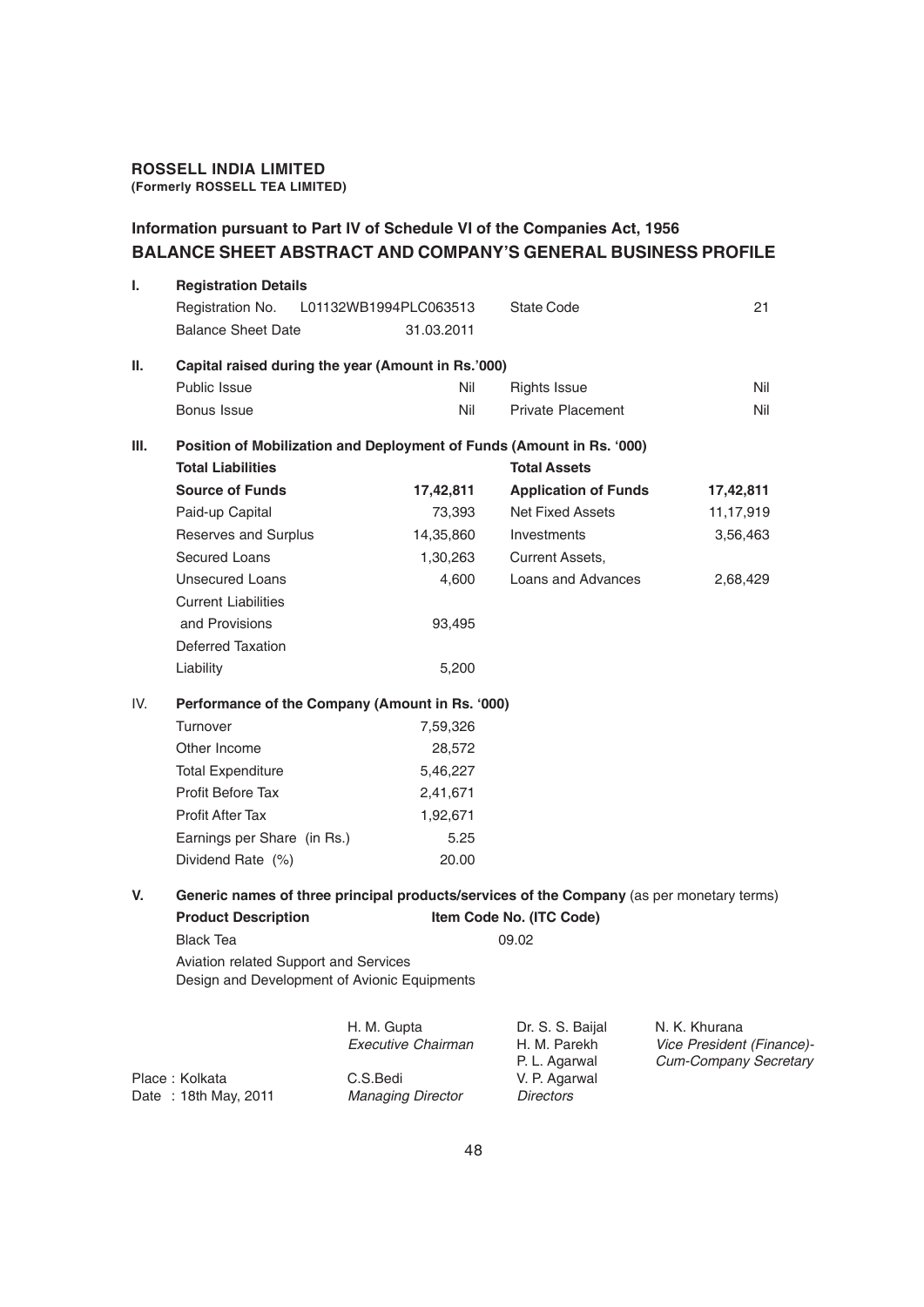#### **Cash Flow Statement for the year ended 31st March, 2011**

|                                                 |                  | 2010-2011        | 2009-2010     |                   |
|-------------------------------------------------|------------------|------------------|---------------|-------------------|
|                                                 | Rs.              | Rs.              | Rs.           | Rs.               |
| A. Cash Flow from Operating Activities          |                  |                  |               |                   |
| Profit before Tax and Extraordinary items       |                  | 24, 16, 70, 552  |               | 24,99,09,224      |
| Adjustment for:                                 |                  |                  |               |                   |
| Depreciation                                    | 1,80,09,792      |                  | 1,64,17,164   |                   |
| Interest (Net)                                  | 1,38,34,350      |                  | 2,27,10,919   |                   |
| Loss on Disposal of Fixed Assets (Net)          | 14,969           |                  | 51,280        |                   |
| Unrealised Loss (Gain) on Exchange              |                  |                  | (58, 10, 000) |                   |
| Loss (Profit) on sale of Investments            | (3, 56, 586)     |                  | 13,23,099     |                   |
|                                                 |                  | 3, 15, 02, 525   |               | 3,46,92,462       |
|                                                 |                  | 27,31,73,077     |               | 28,46,01,686      |
| Items Considered in Investing Activity:         |                  |                  |               |                   |
| Interest on Deposits etc.                       | (66, 84, 935)    |                  | (52, 46, 406) |                   |
| Dividend                                        | (2, 19, 520)     |                  | (1,58,510)    |                   |
|                                                 |                  | (69, 04, 455)    |               | (54, 04, 916)     |
| Operating Profit before Working Capital Changes |                  | 26,62,68,622     |               | 27,91,96,770      |
| Adjustment for:                                 |                  |                  |               |                   |
| <b>Current Assets</b>                           | (5, 18, 89, 470) |                  | (2,52,87,168) |                   |
| <b>Current Liabilities</b>                      | (1,52,11,964)    |                  | 1,72,95,256   |                   |
|                                                 |                  | (6,71,01,434)    |               | (79, 91, 912)     |
| Cash Generated from Operations                  |                  | 19,91,67,188     |               | 27, 12, 04, 858   |
| <b>Interest Paid</b>                            | (1, 38, 34, 350) |                  | (2,27,10,919) |                   |
| Direct Taxes (Net of refund)                    | (4,86,03,566)    |                  | (5,05,16,472) |                   |
|                                                 |                  | (6, 24, 37, 916) |               | (7,32,27,391)     |
| Cash Flow before Extraordinary Items            |                  | 13,67,29,272     |               | 19,79,77,467      |
| <b>Extraordinary Items</b>                      |                  |                  |               |                   |
| <b>Net Cash Flow from Operating Activities</b>  |                  | 13,67,29,272     |               | 19,79,77,467      |
| <b>B.</b> Cash Flow from Investing Activities   |                  |                  |               |                   |
| Purchase of Fixed Assets including              |                  |                  |               |                   |
| <b>Advances for Capital Assets</b>              |                  | (2,43,41,495)    |               | (5,86,32,812)     |
| Sale of Fixed Assets (including Subsidy         |                  |                  |               |                   |
| received from Tea Board)                        |                  | 11,73,782        |               | 5,06,704          |
| Sale of Investments (Net)                       |                  | 1,30,57,902      |               | 3,10,23,074       |
| Purchase of Investments                         |                  | (2, 10, 03, 355) |               | (15, 31, 56, 186) |
| <b>Interest Received</b>                        |                  | 66,84,935        |               | 52,46,406         |
| Dividend Received                               |                  | 2,19,520         |               | 1,58,510          |
| <b>Net Cash Flow from Investing Activities</b>  |                  | (2, 42, 08, 711) |               | (17, 48, 54, 304) |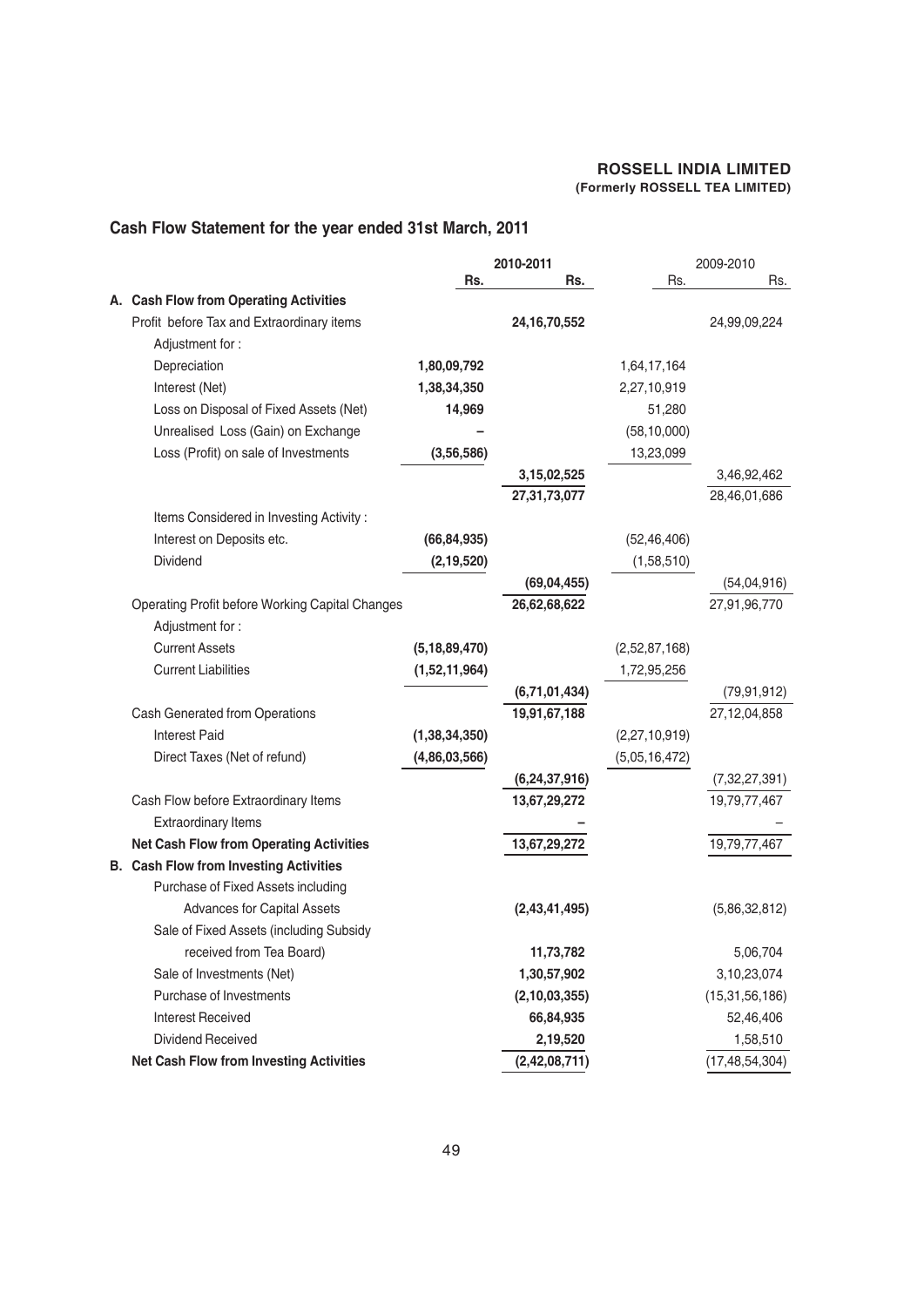#### **ROSSELL INDIA LIMITED**

#### **(Formerly ROSSELL TEA LIMITED)**

|                                                                 | 2010-2011     |                   | 2009-2010        |                  |
|-----------------------------------------------------------------|---------------|-------------------|------------------|------------------|
|                                                                 | Rs.           | Rs.               | Rs.              | Rs.              |
| C. Cash Flow from Financing Activities                          |               |                   |                  |                  |
| Intercorporate deposits(ICD) (repaid) /taken                    |               |                   |                  |                  |
| including interest accrued thereon                              |               | (11, 38, 31, 086) |                  | 6,84,99,105      |
| Repayment of External Commercial Borrowings                     |               | (4,51,40,000)     |                  |                  |
| Repayment of Short/Medium Term Loans                            |               |                   |                  |                  |
| from Banks (Net)                                                |               | (41, 22, 097)     |                  | (1,78,98,015)    |
| Proceeds of Short Term Loan from Bank (Net)                     |               | 2,66,43,847       |                  | 1,14,24,301      |
| Dividend Paid and Tax thereon                                   |               |                   |                  |                  |
| - Dividend 2008-2009                                            |               |                   | (1, 28, 79, 913) |                  |
| - Interim Dividend 2009-2010                                    |               |                   | (85, 86, 608)    |                  |
| - Final Dividend 2009-2010                                      | (85, 86, 608) | (85, 86, 608)     |                  | (2, 14, 66, 521) |
| <b>Net Cash Flow from Financing Activities</b>                  |               | (14, 50, 35, 944) |                  | 4,05,58,870      |
| Net Increase in Cash and Cash Equivalents (A+B+C)               |               | (3,25,15,383)     |                  | 6,36,82,033      |
| Cash and Cash Equivalents as at 31.03.2010<br>(Opening Balance) |               | 7,16,30,242       |                  | 79,48,209        |
| Cash and Cash Equivalents as at 31.03.2011<br>(Closing Balance) |               | 3,91,14,859       |                  | 7,16,30,242      |

Note : The above Statement has been prepared under the Indirect Method as given in Accounting Standard on Cash Flow Statement (AS - 3) issued by the Institute of Chartered Accountants of India.

In terms of our Report of even date

For S. S. Kothari & Co.

| H. M. Gupta              | Dr. S. S. Baijal              | N. K. Khurana                                             |
|--------------------------|-------------------------------|-----------------------------------------------------------|
| Executive Chairman       | H. M. Parekh<br>P. L. Agarwal | Vice President (Finance)-<br><b>Cum-Company Secretary</b> |
| C.S.Bedi                 | V. P. Agarwal                 |                                                           |
| <b>Managing Director</b> | <b>Directors</b>              |                                                           |
|                          |                               |                                                           |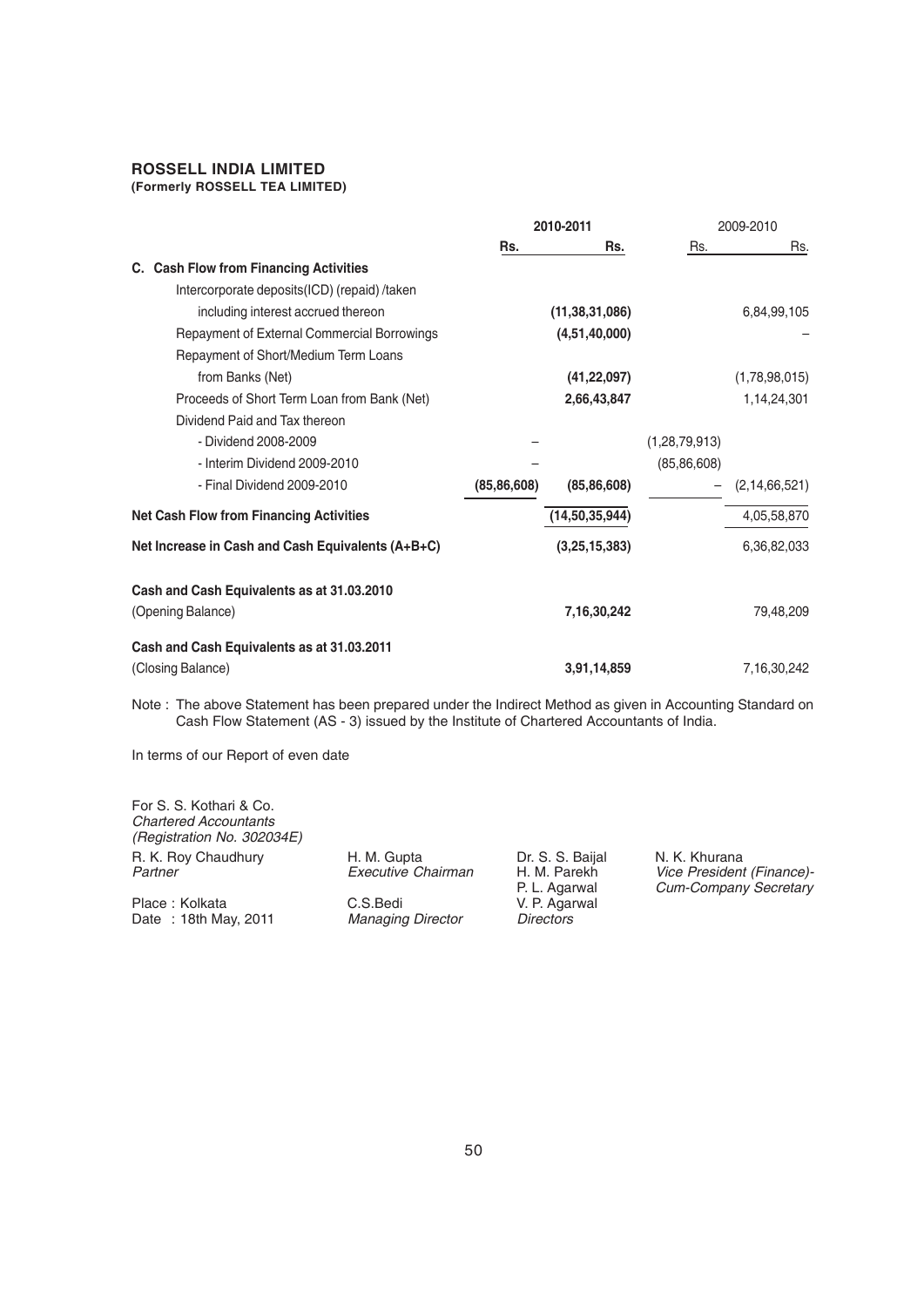|     |                             | <b>Statement Regarding Subsidiary Companies</b>                                                                                                                                                                 |                                      |     |                                                  |                                                                            |
|-----|-----------------------------|-----------------------------------------------------------------------------------------------------------------------------------------------------------------------------------------------------------------|--------------------------------------|-----|--------------------------------------------------|----------------------------------------------------------------------------|
|     |                             | Pursuant to Section 212 of the Companies Act, 1956                                                                                                                                                              |                                      |     |                                                  |                                                                            |
| i)  |                             | <b>Sigma Microsystems Private Limited</b>                                                                                                                                                                       |                                      |     |                                                  |                                                                            |
| (A) |                             | The Financial Year of the Subsidiary                                                                                                                                                                            |                                      |     |                                                  |                                                                            |
|     |                             | Company ended on                                                                                                                                                                                                |                                      | ÷   | 31st March, 2011                                 |                                                                            |
| (B) | Holding Company's Interest  |                                                                                                                                                                                                                 |                                      |     |                                                  |                                                                            |
|     | (a)                         | Number and face value                                                                                                                                                                                           |                                      |     |                                                  | 5,62,500 Equity Shares of Rs.10 each fully paid                            |
|     |                             | (b) Extent of holding                                                                                                                                                                                           |                                      |     | 56.25%                                           |                                                                            |
| (C) |                             | Net aggregate amount of Subsidiary's<br>Profit (Loss), so far as it concerns Members<br>of the Holding Company and not dealt with<br>in the Holding Company's Accounts:                                         |                                      |     |                                                  |                                                                            |
|     | i)                          | for the Subsidiary's financial year<br>ended 31st March, 2011                                                                                                                                                   |                                      |     | (Rs. 76,18,780)                                  |                                                                            |
|     | ii)                         | for its previous financial year                                                                                                                                                                                 |                                      | ÷   | (Rs. 34,00,171)                                  |                                                                            |
| (D) | i)                          | Net aggregate amount of Subsidiary's<br>Profit (Loss), so far as it concerns Members<br>of the Holding Company and dealt with<br>in the Holding Company's Accounts:<br>for the Subsidiary's financial           |                                      |     |                                                  |                                                                            |
|     |                             | year ended 31st March, 2011                                                                                                                                                                                     |                                      |     | Nil                                              |                                                                            |
|     | ii)                         | for its previous financial year                                                                                                                                                                                 |                                      |     | Nil                                              |                                                                            |
| ii) |                             | <b>Rossell Aviation Private Limited</b>                                                                                                                                                                         |                                      |     |                                                  |                                                                            |
| (A) |                             | The Financial Year of the Subsidiary                                                                                                                                                                            |                                      |     |                                                  |                                                                            |
|     |                             | Company ended on                                                                                                                                                                                                |                                      | ÷   | 31st March, 2011                                 |                                                                            |
| (B) |                             | Holding Company's Interest                                                                                                                                                                                      |                                      |     |                                                  |                                                                            |
|     | (a)                         | Number and face value                                                                                                                                                                                           |                                      |     |                                                  | 10,000 Equity Shares of Rs.10 each fully paid                              |
|     | (b)                         | Extent of holding                                                                                                                                                                                               |                                      |     | 100%                                             |                                                                            |
| (C) | i)                          | Net aggregate amount of Subsidiary's<br>Profit (Loss), so far as it concerns Members<br>of the Holding Company and not dealt with<br>in the Holding Company's Accounts :<br>for the Subsidiary's financial year |                                      |     |                                                  |                                                                            |
|     |                             | ended 31st March, 2011                                                                                                                                                                                          |                                      | ÷   | (Rs. 20,870)                                     |                                                                            |
|     | ii)                         | for its previous financial year                                                                                                                                                                                 |                                      |     | (Rs. 16,474)                                     |                                                                            |
| (D) | i)                          | Net aggregate amount of Subsidiary's<br>Profit (Loss), so far as it concerns Members<br>of the Holding Company and dealt with<br>in the Holding Company's Accounts :<br>for the Subsidiary's financial          |                                      |     |                                                  |                                                                            |
|     | year ended 31st March, 2011 |                                                                                                                                                                                                                 |                                      | Nil |                                                  |                                                                            |
|     | ii)                         | for its previous financial year                                                                                                                                                                                 |                                      | t   | Nil                                              |                                                                            |
|     |                             |                                                                                                                                                                                                                 | H. M. Gupta<br>Executive Chairman    |     | Dr. S. S Baijal<br>H. M. Parekh<br>P. L. Agarwal | N. K. Khurana<br>Vice President (Finance)-<br><b>Cum-Company Secretary</b> |
|     |                             | Place: Kolkata<br>Date: 18th May, 2011                                                                                                                                                                          | C.S.Bedi<br><b>Managing Director</b> |     | V. P. Agarwal<br><b>Directors</b>                |                                                                            |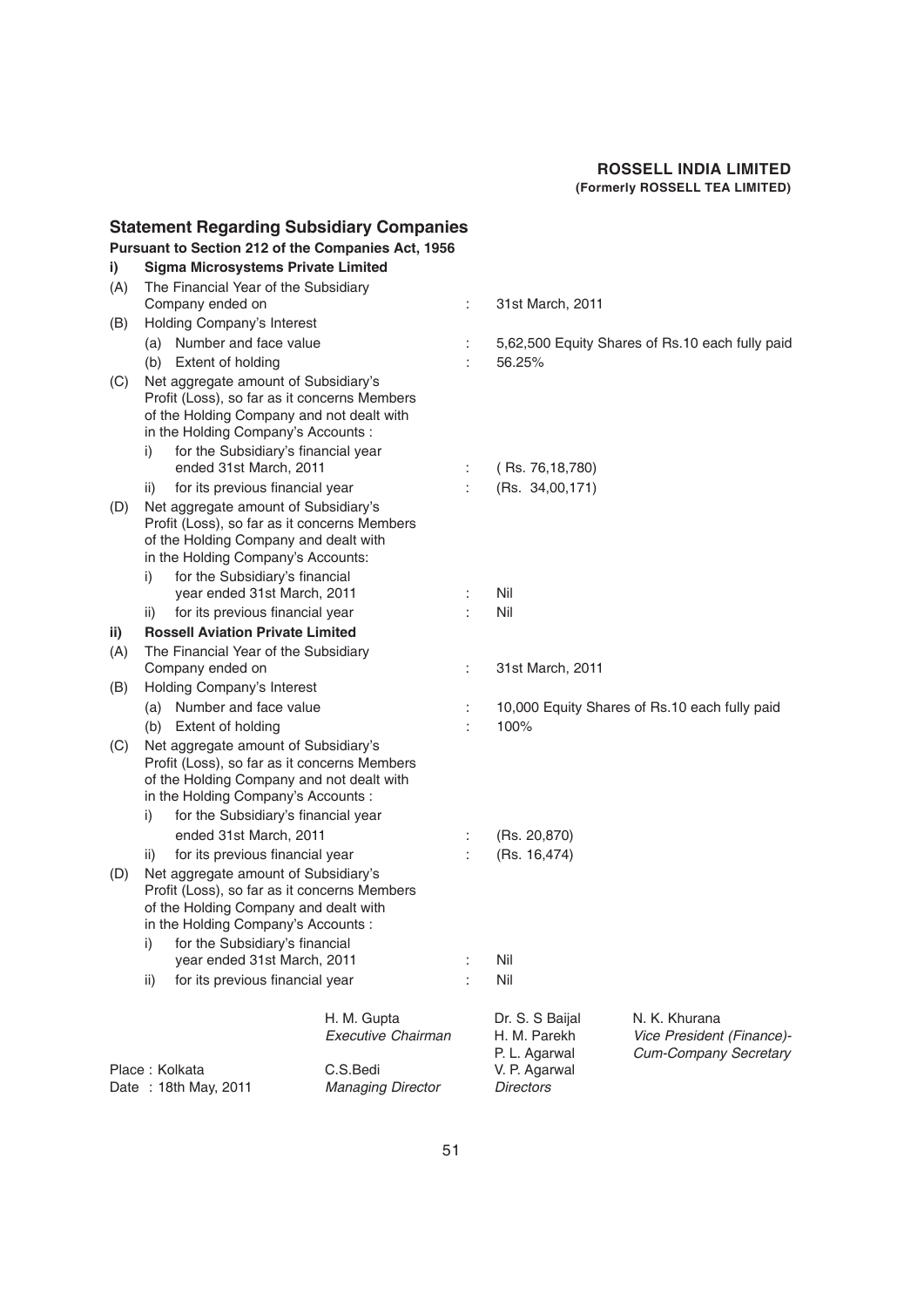#### **Report of the Auditors to the Board of Directors of Rossell India Limited, (Formerly Rossell Tea Limited)**

We have audited the attached Consolidated Balance Sheet of Rossell India Limited (Formerly Rossell Tea Limited) and its subsidiaries, Sigma Microsystems Private Limited and Rossell Aviation Private Limited as at 31st March 2011, Consolidated Profit and Loss Account and Consolidated Cash Flow Statement for the year ended on that date, annexed thereto. These Consolidated Financial Statements are the responsibility of Rossell India Limited's management. Our responsibility is to express an opinion on these Consolidated Financial Statements based on our audit.

We conducted our audit in accordance with the auditing standards generally accepted in India. Those Standards require that we plan and perform the audit to obtain reasonable assurance about whether the financial statements are prepared, in all material respects, in accordance with an identified financial reporting framework and are free of material misstatements. An audit also includes assessing the accounting principles used and significant estimates made by management, as well as evaluating the overall financial statement presentation. We believe that our audit provides a reasonable basis for our opinion.

We have not audited the financial statements of subsidiaries, Sigma Microsystems Private Limited and Rossell Aviation Private Limited whose financial statements reflect total assets of Rs.304.96 lacs as at 31st March 2011 and total revenues of Rs.267.19 lacs for the year ended on that date as considered in the Consolidated Financial Statements. These Financial Statements have been audited by other auditors, whose reports have been furnished to us, and our opinion, in so far as it relates to the amounts included in respect of these subsidiaries, is based solely on the report of the other auditors.

We report that the Consolidated Financial Statements have been prepared by the Company in accordance with the requirements of Accounting Standard 21, Consolidated Financial Statements, issued by the Institute of Chartered Accountants of India and on the basis of the separate audited financial statements of Rossell India Limited and its subsidiaries, included in the Consolidated Financial Statements.

On the basis of the information and explanations given to us and on consideration of the separate audit report on individual audited financial statements of Rossell India Limited and its aforesaid subsidiaries, in our opinion, the Consolidated Financial Statements give a true and fair view in conformity with the accounting principles generally accepted in India.

- (a) in the case of the Consolidated Balance Sheet, of the consolidated state of affairs of Rossell India Limited (Formerly Rossell Tea Limited) and its subsidiaries as at 31st March, 2011,
- (b) in the case of the Consolidated Profit and Loss Account, of the consolidated results (profit) of operations of Rossell India Limited (Formerly Rossell Tea Limited) and its subsidiaries for the year ended on that date.
- (c) in the case of the Consolidated Cash Flow Statement of the cash flows for the year ended on that date.

For **S. S. Kothari & Co.** Chartered Accountants *(Registration No. 302034E)*

Date : 18th May, 2011 **Manual Properties and Contract Contract Contract Contract Contract Contract Contract Contract Contract Contract Contract Contract Contract Contract Contract Contract Contract Contract Contract Contra** 

**R. K. Roy Chaudhury** Place : Kolkata *Partner*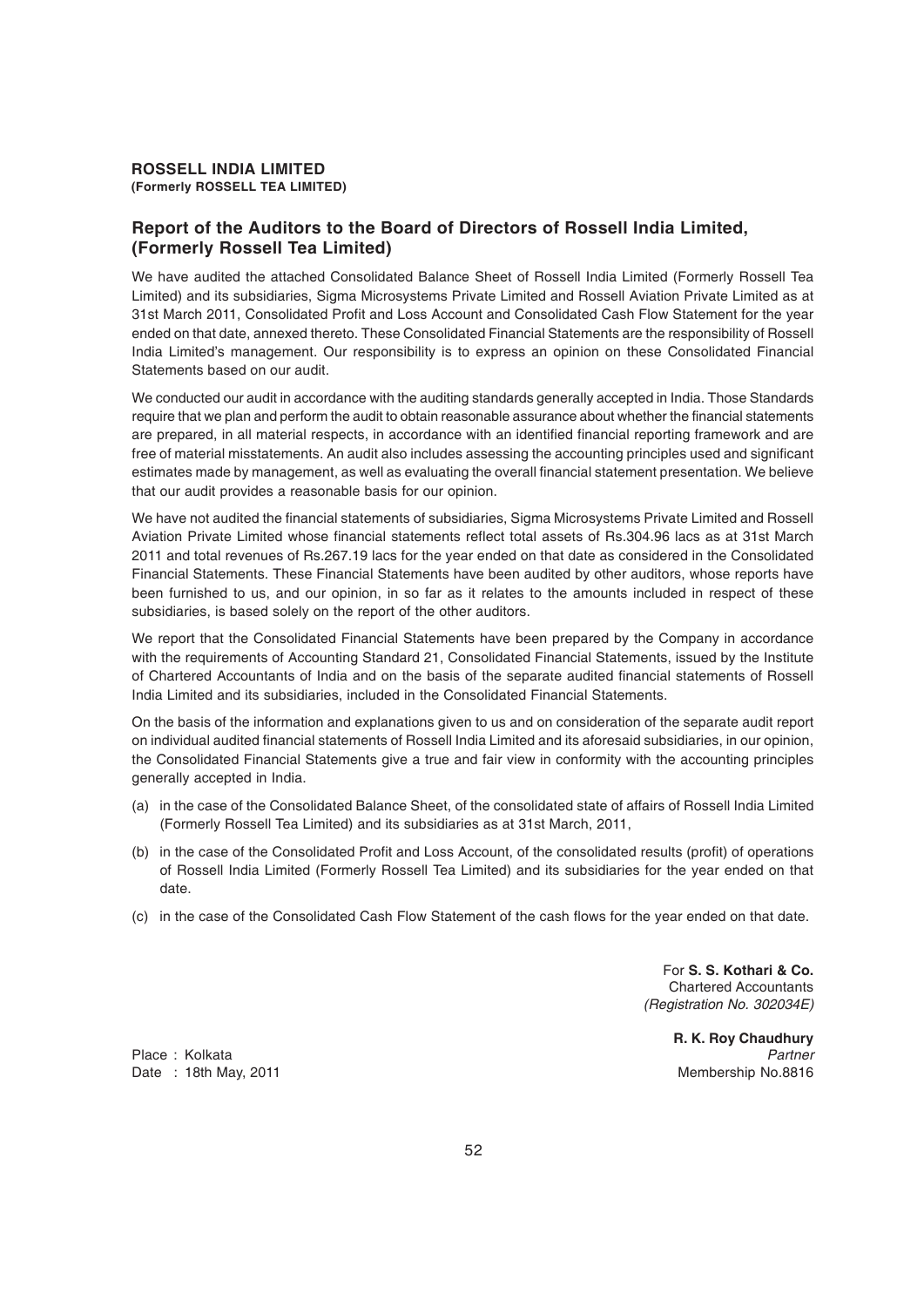#### **Consolidated Balance Sheet as at 31st March, 2011 As on 31.03.2011** As on 31.03.2010<br>**As Participal Res.** Res. Rs. Rs. Schedule **Rs. Rs.** Rs. Rs. Rs. Rs. **SOURCES OF FUNDS Shareholders' Funds** Capital 1 **7,33,92,950** 7,33,92,950 Reserves and Surplus 2 **1,42,06,08,172** 1,26,39,61,360 **1,49,40,01,122** 1,33,73,54,310 **Loan Funds** Secured Loans 3 **13,02,63,171** 15,28,81,421 Unsecured Loans **4 1,39,69,155 12,89,06,954 14,42,32,326** 28,17,88,375 **Minority Interest 17,30,422 Deferred Tax Liability (Net)** 55,11,388 51,08,194 **TOTAL** 1,64,37,44,836 1,62,59,81,301 **APPLICATION OF FUNDS Fixed Assets** 5 Gross Block **1,28,00,00,190** 1,25,86,79,115 Less: Depreciation **15,85,03,640** 13,23,52,375 Net Block **1,12,14,96,550** 1,12,14,96,550 15,41,606 29,04,039 Capital Work-in-Progress **Capital Work-in-Progress 1,12,30,38,156** 1,12,92,30,779<br>**1,69,31,501** 1.69.31.501 **Goodwill 1,69,31,501** 1,69,31,501 **Investments** 6 **33,38,07,153** 32,55,05,113 **Current Assets, Loans and Advances** Inventories 7 **4,65,01,522** 3,92,80,523 Sundry Debtors **8 3,98,01,212 2,65,65,305** Cash and Bank Balances 9 **3,99,82,371** 7,34,25,039 Other Current Assets 10 **2,21,65,760** 2,23,68,828 Loans and Advances **11 11,93,58,276** 9,83,46,958<br>**26,78,09,141** 25,99,86,653 **26,78,09,141** 25,99,86,653 **Less: Current Liabilities and Provisions** Current Liabilities 12 **7,60,00,073** 9,22,41,298 Provisions 13 **2,18,98,748** 1,34,89,153 **9,78,98,821** 10,57,30,451 **Net Current Assets 16,99,10,320** 15,42,56,202 **Miscellaneous Expenditure** Preliminery Expenses **57,706** 57,706 **T O T A L 1,64,37,44,836** 1,62,59,81,301 **Notes on Consolidated Accounts** 18 Schedules 1 to 13 and Schedule 18 referred to above form an integral part of the Balance Sheet In terms of our Report of even date For S. S. Kothari & Co. *Chartered Accountants*

*(Registration No. 302034E)* R. K. Roy Chaudhury H. M. Gupta Dr. S. S. Baijal N. K. Khurana<br>Partner Fxecutive Chairman H. M. Parekh Vice President Place : Kolkata **C.S.Bedi** V. P. Agarwal Date : 18th May, 2011 *Managing Director Directors*

*Partner Executive Chairman* H. M. Parekh *Vice President (Finance)-* P. L. Agarwal *Cum-Company Secretary*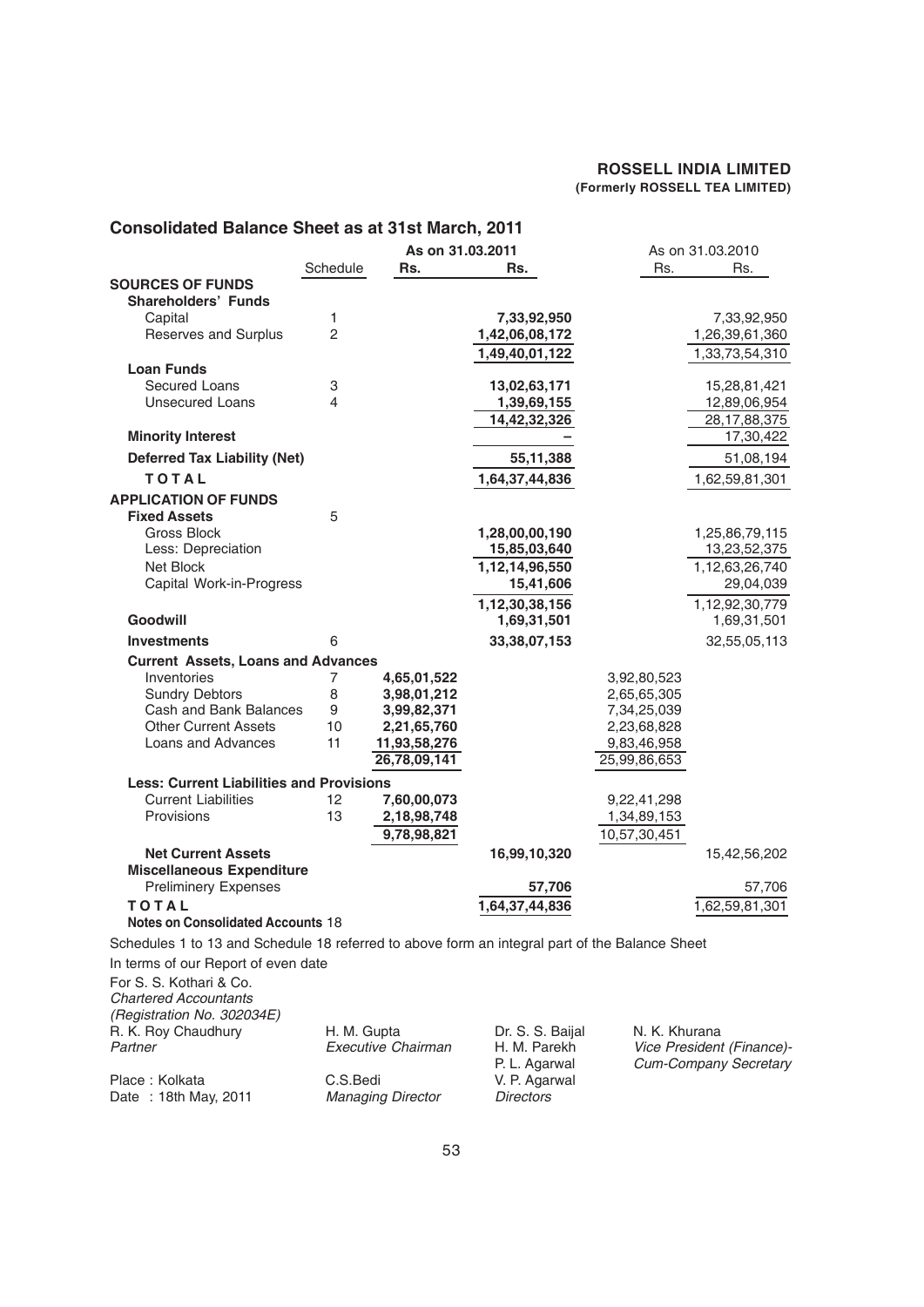# **Consolidated Profit and Loss Account for the year ended 31st March, 2011**<br>2009-2010

|                                                                | Schedule | 2010-2011<br>Rs.          | 2009-2010<br>Rs.          |
|----------------------------------------------------------------|----------|---------------------------|---------------------------|
| <b>INCOME</b>                                                  |          |                           |                           |
| Sales<br>Less: Excise Duty                                     |          | 71,18,67,461<br>26,69,433 | 71,67,75,347<br>20,09,165 |
|                                                                |          | 70,91,98,028              | 71,47,66,182              |
| Receipts for Technical and Support Services                    |          | 7,68,06,899               | 8,25,98,240               |
| Other Income                                                   | 14       | 2,55,39,431               | 2,07,57,164               |
|                                                                |          | 81, 15, 44, 358           | 81,81,21,586              |
| <b>EXPENDITURE</b>                                             |          |                           |                           |
| (Increase) Decrease in Stock                                   | 15       | (18, 11, 991)             | (45, 68, 782)             |
| <b>Expenses</b>                                                | 16       | 55,22,06,455              | 54,00,58,870              |
| Interest                                                       | 17       | 1,40,53,797               | 2,34,92,738               |
| Depreciation                                                   |          | 1,91,04,467               | 1,70,35,852               |
|                                                                |          | 58, 35, 52, 728           | 57,60,18,678              |
| <b>PROFIT BEFORE TAXATION</b>                                  |          | 22,79,91,630              | 24,21,02,908              |
|                                                                |          |                           |                           |
| Provision for Current Taxation<br>Deferred Taxation Adjustment |          | 4,84,83,249<br>4,03,194   | 5,00,00,000<br>67,94,079  |
|                                                                |          |                           |                           |
| PROFIT AFTER TAXATION                                          |          | 17,91,05,187              | 18,53,08,829              |
| Balance brought forward                                        |          | 4,39,94,526               | 2,24,50,947               |
| <b>Transfer from Minority Interest</b>                         |          | 17,30,422                 | 34,07,966                 |
| PROFIT AVAILABLE FOR APPROPRIATION                             |          | 22,48,30,135              | 21, 11, 67, 742           |
| <b>APPROPRIATION</b>                                           |          |                           |                           |
| <b>Transfer to General Reserve</b>                             |          | 18,00,00,000              | 15,00,00,000              |
| Dividend on Equity Shares                                      |          |                           |                           |
| - Interim                                                      |          |                           | 73,39,295                 |
| - Final                                                        |          | 1,46,78,590               | 73,39,295                 |
| Tax on Dividend                                                |          | 24,37,930                 | 24,94,626                 |
| Balance carried forward                                        |          | 2,77,13,615               | 4,39,94,526               |
|                                                                |          | 22,48,30,135              | 21, 11, 67, 742           |
| <b>Basic and Diluted Earnings per Equity Share</b>             |          | 4.93                      | 5.14                      |
|                                                                |          |                           |                           |

#### **Notes on Consolidated Accounts** 18

Schedules 14 to18 referred to above form an integral part of the Profit and Loss Account

In terms of our Report of even date

| For S. S. Kothari & Co.<br><b>Chartered Accountants</b><br>(Registration No. 302034E)<br>R. K. Roy Chaudhury<br>Partner | H. M. Gupta<br>Executive Chairman | Dr. S. S. Baijal<br>H. M. Parekh<br>P. L. Agarwal | N. K. Khurana<br>Vice President (Finance)-<br><b>Cum-Company Secretary</b> |
|-------------------------------------------------------------------------------------------------------------------------|-----------------------------------|---------------------------------------------------|----------------------------------------------------------------------------|
| Place: Kolkata                                                                                                          | C.S.Bedi                          | V. P. Agarwal                                     |                                                                            |
| Date: 18th May, 2011                                                                                                    | <b>Managing Director</b>          | <b>Directors</b>                                  |                                                                            |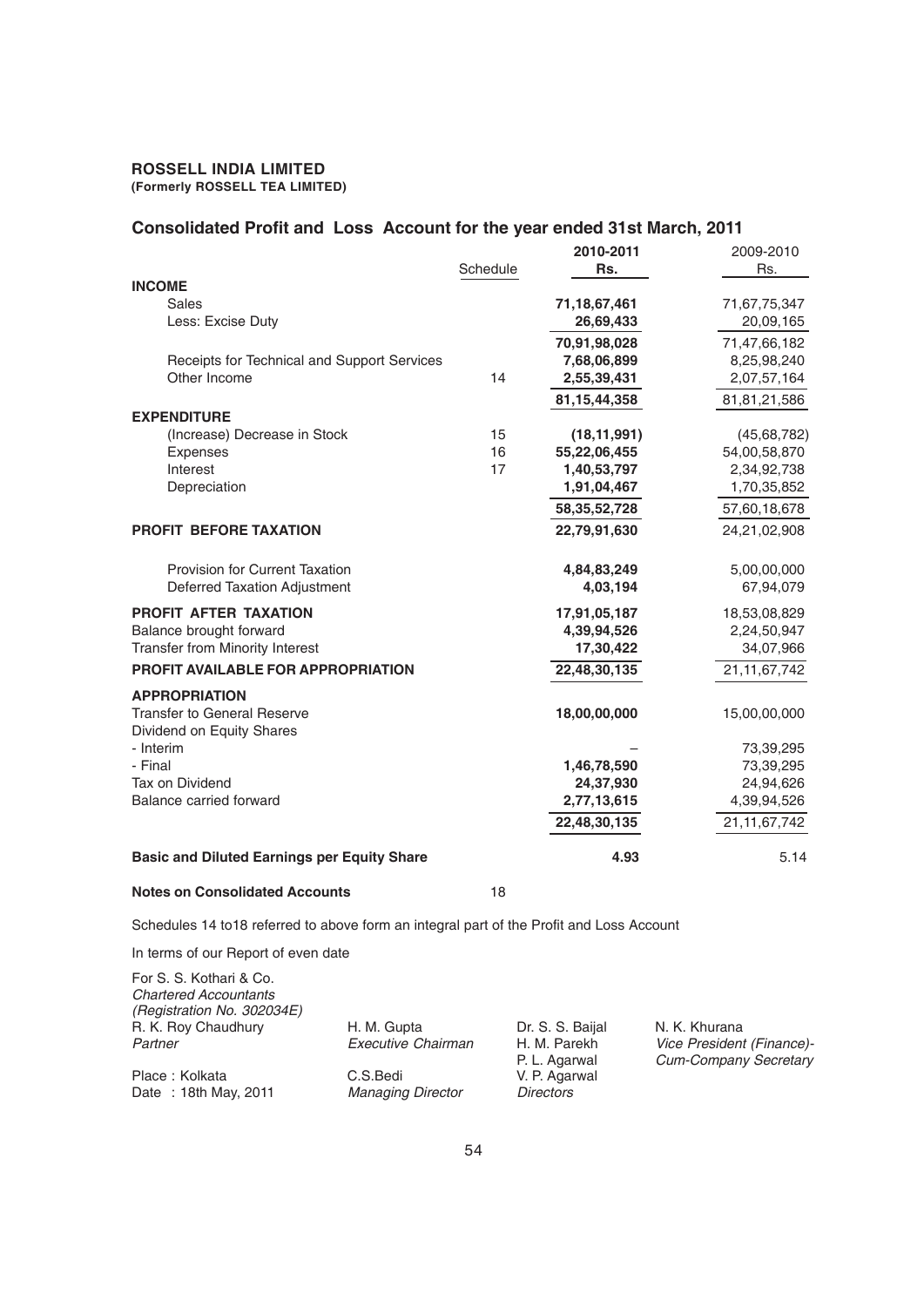#### **Schedules to the Consolidated Balance Sheet as at 31.03.2011**

|                                                                                                               | As on 31.03.2011<br>Rs. | As on 31.03.2010<br>Rs. |
|---------------------------------------------------------------------------------------------------------------|-------------------------|-------------------------|
| <b>SCHEDULE 1</b>                                                                                             |                         |                         |
| <b>CAPITAL</b>                                                                                                |                         |                         |
| <b>Authorised</b><br>4,50,00,000 Equity Shares of Rs.2 each<br>(2010 - 90,00,000 Equity Shares of Rs.10 each) | 9,00,00,000             | 9,00,00,000             |
| <b>Issued and Subscribed</b><br>3,66,96,475 Equity Shares of Rs.2 each fully paid up                          |                         |                         |
| $(2010 - 73.39.295$ Equity Shares of Rs.10 each fully paid up)                                                | 7,33,92,950             | 7,33,92,950             |

#### **Notes :**

- 1. Of the above 1,51,78,585 Equity Shares of Rs. 2 each (2010-30,35,717 Equity Shares of Rs. 10 each ) were Issued for consideration other than cash and 88,88,890 Equity Shares of Rs. 2 each (2010-17,77,778 Equity Shares of Rs. 10 each ) were issued by way of conversion of 4,00,000 9% Redeemable Preference Shares of Rs. 100 each.
- 2. Of the above 2,31,63,795 Equity Shares of Rs. 2 each (2010-46,52,509 Equity Shares of Rs. 10 each) are held by BMG Enterprises Ltd., the Holding Company.

#### **SCHEDULE 2**

| <b>RESERVES AND SURPLUS</b>                    |                |                 |
|------------------------------------------------|----------------|-----------------|
| <b>Securities Premium Account</b>              |                |                 |
| Balance as per last Account                    | 26,09,54,823   | 26,09,54,823    |
| <b>Capital Reserve</b>                         |                |                 |
| Balance as per last Account                    | 2,25,45,443    | 2,25,45,443     |
| <b>Revaluation Reserve</b>                     |                |                 |
| Balance as per last account                    | 52,99,64,389   | 53, 31, 20, 237 |
| Less: Withdrawal on account of depreciation on |                |                 |
| incremental amounts upon revaluation           | 70,72,277      | 31,55,848       |
|                                                | 52,28,92,112   | 52,99,64,389    |
| <b>General Reserve</b>                         |                |                 |
| Balance as per last Account                    | 40,65,02,179   | 25,65,02,179    |
| Add: Transfer from Profit and Loss Account     | 18,00,00,000   | 15,00,00,000    |
|                                                | 58,65,02,179   | 40,65,02,179    |
| <b>Surplus in Profit and Loss Account</b>      | 2,77,13,615    | 4,39,94,526     |
|                                                | 1,42,06,08,172 | 1,26,39,61,360  |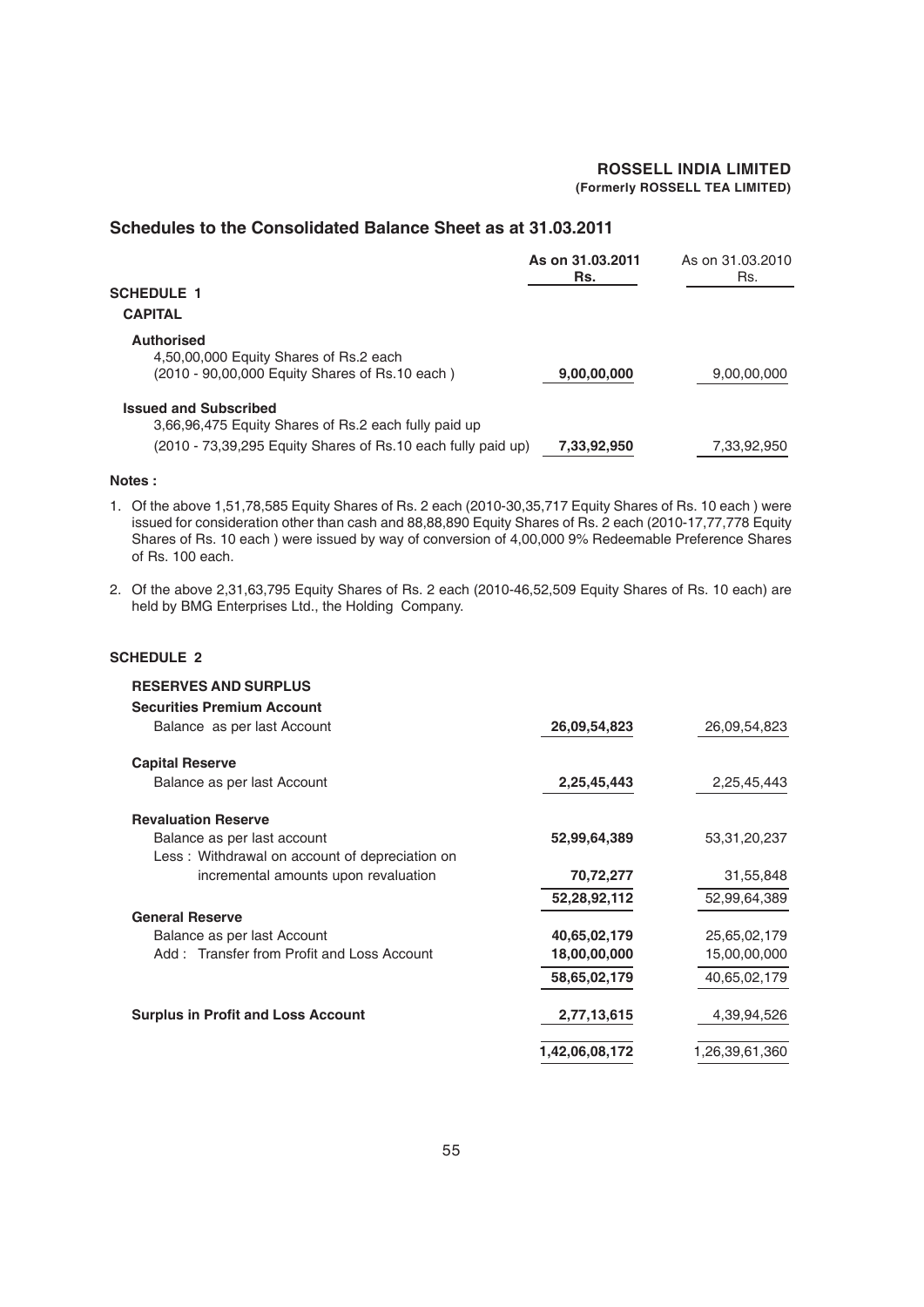#### **ROSSELL INDIA LIMITED**

**(Formerly ROSSELL TEA LIMITED)**

| SCHEDULE 3                                                                                                                                                                                                            | As on 31.03.2011<br>Rs.             | As on 31.03.2010<br>Rs.                                |
|-----------------------------------------------------------------------------------------------------------------------------------------------------------------------------------------------------------------------|-------------------------------------|--------------------------------------------------------|
| <b>SECURED LOANS</b>                                                                                                                                                                                                  |                                     |                                                        |
| <b>From Banks</b>                                                                                                                                                                                                     |                                     |                                                        |
| <b>Foreign Currency Term Loan</b>                                                                                                                                                                                     |                                     |                                                        |
| <b>External Commercial Borrowing from</b><br>The Bank of Beirut (U.K.) Ltd.<br>[ Secured by equitable mortgage of Dikom T.E.<br>pari passu with State Bank of India ]                                                 |                                     | 4,51,40,000                                            |
| <b>Rupee Term Loan</b>                                                                                                                                                                                                |                                     |                                                        |
| Term Loan from HDFC Bank Ltd.<br>[Secured by hypothecation of tea crop and<br>movable assets of Nokhroy, Nagrijuli and Romai T.Es.and<br>collaterally secured by equitable mortage<br>of Nokhroy T.E. and Romai T.E.] | 10,00,00,000                        | 9,00,00,000                                            |
| Car Loan from HDFC Bank Ltd<br>[Secured by hypothecation of Motor Cars financed by them]                                                                                                                              |                                     | 41,22,097                                              |
| <b>Cash Credit Accounts</b>                                                                                                                                                                                           |                                     |                                                        |
| <b>HDFC Bank Ltd.</b><br>[Secured by hypothecation of tea crop and<br>movable assets of Nokhroy, Nagrijuli and Romai T.Es.and<br>collaterally secured by equitable mortage<br>of Nokhroy T.E. and Romai T.E.]         | 62,30,217                           | 41,34,230                                              |
| State Bank Of India<br>[Secured by hypothecation of tea crop<br>and movable assets of Dikom T.E.<br>and collaterally secured by equitable mortage of<br>Dikom T.E. pari passu with The Bank of Beirut (U.K.) Ltd.]    | 6,449                               | 71,11,982                                              |
| Axis Bank Limited<br>[Secured by hypothecation of tea crop<br>and movable assets of Bokakhat T.E. and collaterally<br>secured by equitable mortgage of Bokakhat T. E. ]                                               | 39,58,192                           | 23,73,112                                              |
| Development Credit Bank Limited<br>[ Secured by hypothecation of tea crop<br>and movable assets of Dikom T.E. ]                                                                                                       | 2,00,68,313                         |                                                        |
|                                                                                                                                                                                                                       | 13,02,63,171                        | 15,28,81,421                                           |
| <b>SCHEDULE 4</b>                                                                                                                                                                                                     |                                     |                                                        |
| <b>UNSECURED LOANS</b>                                                                                                                                                                                                |                                     |                                                        |
| <b>Intercorporate Deposits</b><br>Loan from Managing Director (Executive Chairman)<br>Loan from Directors of Subsidiary<br>Interest accrued and due thereon                                                           | 14,50,000<br>31,50,000<br>93,69,155 | 3,92,60,307<br>7,76,35,000<br>1,04,75,868<br>15,35,779 |
|                                                                                                                                                                                                                       | 1,39,69,155                         | 12,89,06,954                                           |
|                                                                                                                                                                                                                       |                                     |                                                        |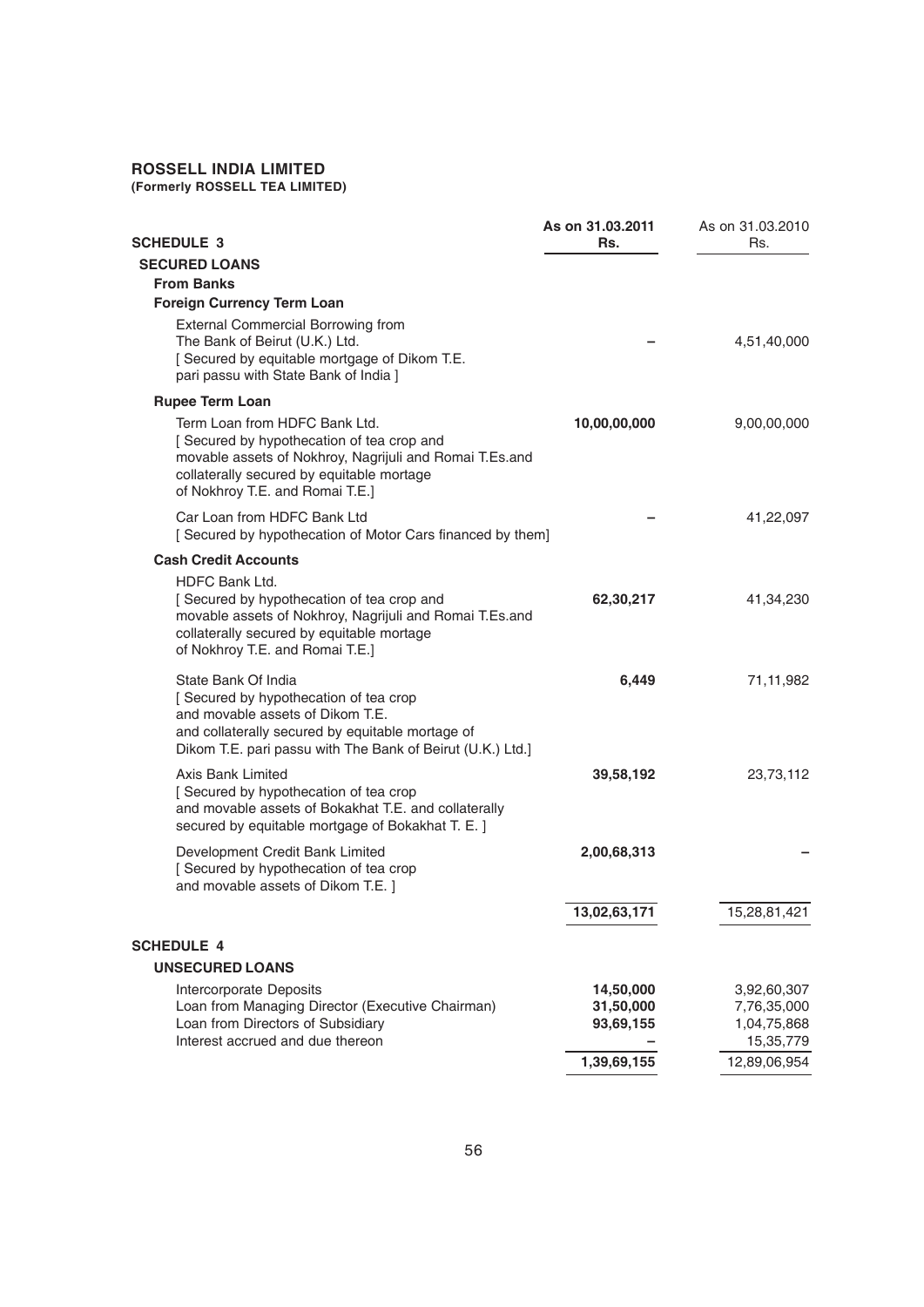# ROSSELL INDIA LIMITED **ROSSELL INDIA LIMITED**

# SCHEDULE<sub>5</sub> **SCHEDULE 5**

# FIXED ASSETS **FIXED ASSETS**

|                                                                                                                                                                                                                                |                    |             | GROSS BLOCK |                |              |             | DEPRECIATION       |              | NET BLOCK      |                |
|--------------------------------------------------------------------------------------------------------------------------------------------------------------------------------------------------------------------------------|--------------------|-------------|-------------|----------------|--------------|-------------|--------------------|--------------|----------------|----------------|
| <b>Particulars</b>                                                                                                                                                                                                             | Cost /Revalued     | Additions   | Disposal    | Cost/Revalued  |              | Addition    | Written back       |              |                |                |
|                                                                                                                                                                                                                                | as at              | During the  | During the  | as at          | As at        | for the     | Adjustments        | As at        | As at          | As at          |
|                                                                                                                                                                                                                                | 31.03.2010         | Year        | Year        | 31.03.2011     | 31.03.2010   | Year        | during the<br>Year | 31.03.2011   | 31.03.2011     | 31.03.2010     |
|                                                                                                                                                                                                                                | œ                  | æ           | æ           | œ.             | æ            | œ.          | æ                  | æ            | æ              | æ              |
| Land & Planted Teas                                                                                                                                                                                                            | 66,55,99,252       | 1,73,130    |             | 66,57,72,382   |              | ı           |                    |              | 66,57,72,382   | 66,55,99,252   |
| <b>Buildings</b>                                                                                                                                                                                                               | 29,51,06,298       | 39, 19, 225 |             | 29,90,25,523   | 2,82,80,553  | 60,69,756   |                    | 3,43,50,309  | 26,46,75,214   | 26,68,25,745   |
| Plant and Machinery                                                                                                                                                                                                            | 22,28,16,647       | 68,18,013   | 11,72,020   | 22,84,62,640   | 7,44,82,006  | 1,32,07,510 | I                  | 8,76,89,516  | 14,07,73,124   | 14,83,34,641   |
| Furniture and Fittings                                                                                                                                                                                                         | 1,74,63,523        | 1,06,624    |             | 1,75,70,147    | 63,18,810    | 11,02,943   |                    | 74,21,753    | 1,01,48,394    | 1, 11, 44, 713 |
| Vehicles                                                                                                                                                                                                                       | 3,78,96,941        | 83,62,899   | I           | 4,62,59,840    | 1,41,18,674  | 35,58,291   |                    | 1,76,76,965  | 2,85,82,875    | 2,37,78,267    |
| Office and Other Equipment                                                                                                                                                                                                     | 1,97,96,454        | 32,32,154   | 1,18,950    | 2,29,09,658    | 91,52,332    | 22,38,241   | 25,476             | 1,13,65,097  | 1,15,44,561    | 1,06,44,122    |
|                                                                                                                                                                                                                                | 1,25,86,79,115     | 2,26,12,045 | 12,90,970   | 1,28,00,00,190 | 13,23,52,375 | 2,61,76,741 | 25,476             | 15,85,03,640 | 1,12,14,96,550 | 1,12,63,26,740 |
| Previous Year                                                                                                                                                                                                                  | 1, 19, 77, 40, 727 | 6,15,36,218 | 5,97,830    | 1,25,86,79,115 | 11,22,00,521 | 2,01,91,700 | 39,846             | 13,23,52,375 | 1,12,63,26,740 |                |
| National direction and plant part of 1946 home part of 1960 000 000 000 000 000 000 000 000 mp. De Team De Team De Team De Team De Alexandro direction de China direction and provide the collection of De 11 and De 11 and De |                    |             |             |                |              |             |                    |              |                |                |

 $\ddot{\phantom{a}}$  $\sim$ 

> Note: Usposal during the year under Viening Vraphens Hs. 11,72,020 (2010-Hs. 4,83,200) received from lea Board towards subsidy against Pixed Assets added during earlier years. Note: Disposal during the year under Plant and Machinery represents Rs.11,72,020 (2010-Rs. 4,83,260) received from Tea Board towards subsidy against Fixed Assets added during earlier years.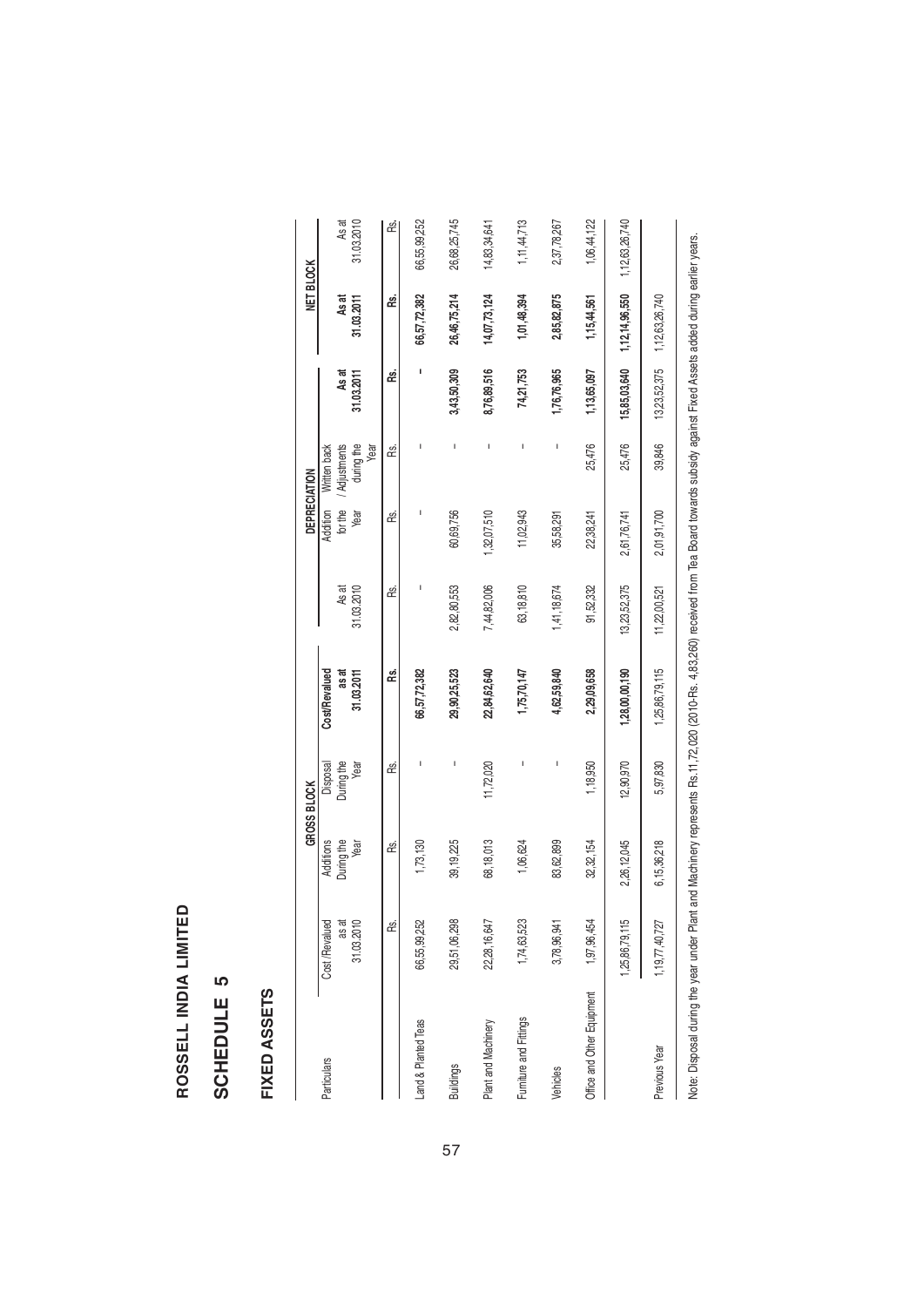#### **ROSSELL INDIA LIMITED**

**(Formerly ROSSELL TEA LIMITED)**

| <b>SCHEDULE 6</b><br><b>INVESTMENTS</b>                | As on 31.03.2011<br>Rs. | As on 31,03,2010<br>Rs. |
|--------------------------------------------------------|-------------------------|-------------------------|
| <b>At Cost</b>                                         |                         |                         |
| <b>Long Term Investments</b>                           |                         |                         |
| <b>Trade Investments: Unquoted</b>                     |                         |                         |
| In Shares, Debentures or Bonds                         | 32,49,96,994            | 30,39,93,639            |
| <b>Other Investments: Unquoted</b>                     |                         |                         |
| In Shares, Debentures or Bonds                         |                         | 50,00,000               |
| In Units                                               | 15,00,000               | 15,00,000               |
| <b>Other Investments: Quoted</b>                       |                         |                         |
| In Shares, Debentures or Bonds                         | 80,34,348               | 1,57,35,663             |
|                                                        | 33,45,31,342            | 32,62,29,302            |
| Less: Provision for diminution in the value of         |                         |                         |
| Investments                                            | 7,24,189                | 7,24,189                |
|                                                        | 33, 38, 07, 153         | 32,55,05,113            |
| <b>Aggregate Book value (Net of Provisions)</b>        |                         |                         |
| Quoted Investments                                     | 73,10,159               | 1,50,11,474             |
| <b>Unquoted Investments</b>                            | 32,64,96,994            | 31,04,93,639            |
|                                                        | 33, 38, 07, 153         | 32,55,05,113            |
| Market Value of Quoted Investments                     | 79,73,082               | 1,57,35,959             |
| <b>SCHEDULE 7</b>                                      |                         |                         |
| <b>INVENTORIES</b>                                     |                         |                         |
| Stock of Raw Materials at cost                         | 83,10,547               | 77,26,146               |
| Stock of Work-in-Progress at works cost                | 58,29,825               | 94,42,585               |
| Stock of Tea at lower of cost and net realisable value | 1,57,65,211             | 1,03,40,460             |
| Stock of Stores and Spares at or under cost            | 1,65,95,939             | 1,17,71,332             |
|                                                        | 4,65,01,522             | 3,92,80,523             |
| <b>SCHEDULE 8</b>                                      |                         |                         |
| <b>SUNDRY DEBTORS</b>                                  |                         |                         |
| Unsecured, Considered Good                             |                         |                         |
| Debts outstanding for a period exceeding six months    | 16,74,436               | 61,44,762               |
| <b>Other Debts</b>                                     | 3,81,26,776             | 2,04,20,543             |
|                                                        | 3,98,01,212             | 2,65,65,305             |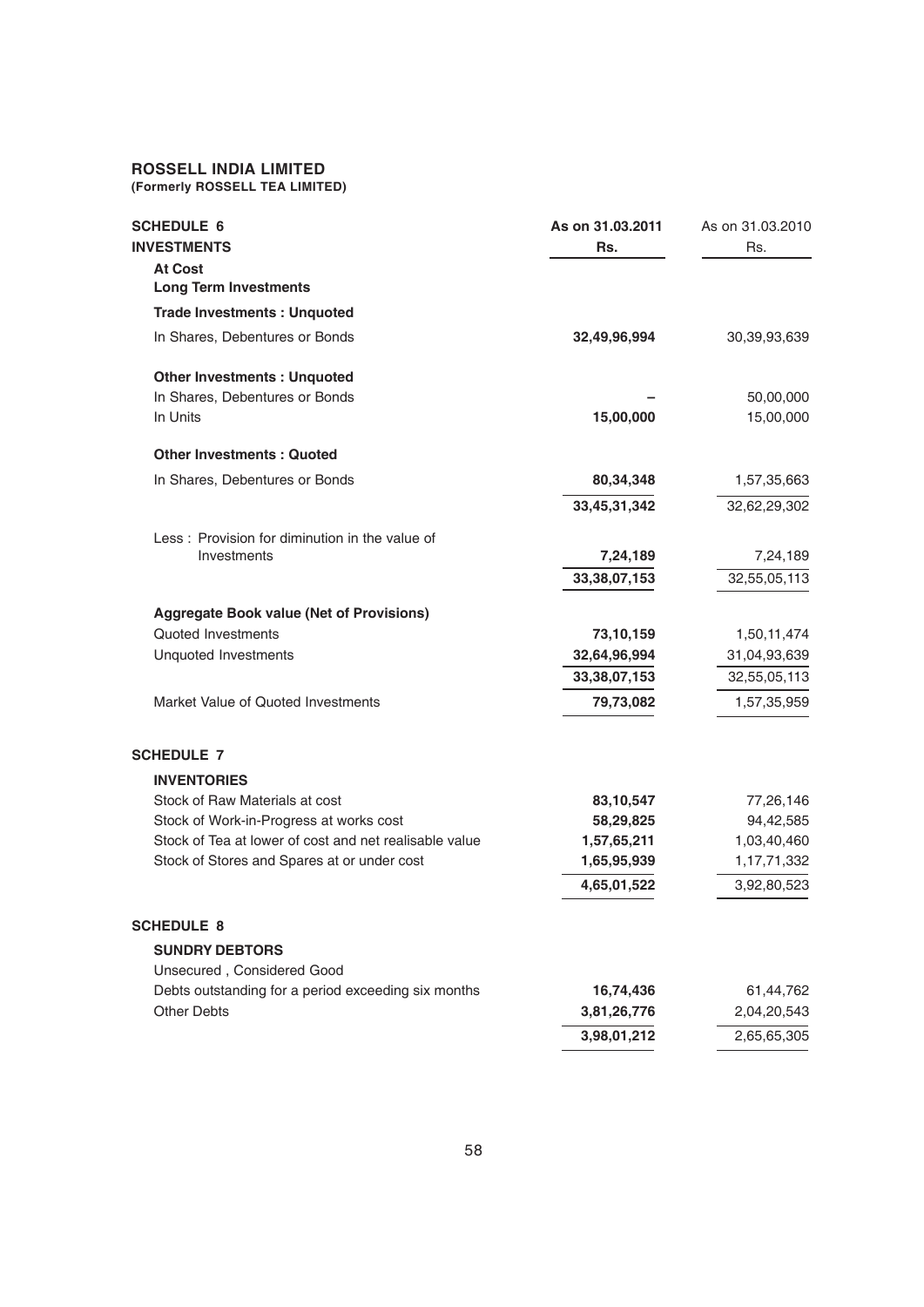|                                            | As on 31.03.2011 | As on 31.03.2010 |
|--------------------------------------------|------------------|------------------|
| <b>SCHEDULE 9</b>                          | Rs.              | Rs.              |
| <b>CASH AND BANK BALANCES</b>              |                  |                  |
| Cash in Hand                               | 6,88,825         | 10,36,521        |
| With Scheduled Banks                       |                  |                  |
| on Current Accounts                        | 30,27,305        | 60,75,700        |
| on Fixed Deposit Accounts                  | 3,50,00,000      |                  |
| on EEFC Account in USD                     | 37               | 38               |
| on EEFC Account in Euro                    | 80,605           | 6,53,58,642      |
| on EEFC Account in Pound                   |                  | 66,605           |
| on Margin Money Account                    | 8,34,181         | 6,18,530         |
| on Unpaid Dividend Accounts                | 3,51,418         | 2,69,003         |
|                                            | 3,99,82,371      | 7,34,25,039      |
| <b>SCHEDULE 10</b>                         |                  |                  |
| <b>OTHER CURRENT ASSETS</b>                |                  |                  |
| <b>Interest Accrued on Deposits</b>        | 31, 37, 534      | 20,01,698        |
| <b>Other Receivables</b>                   | 1,90,28,226      | 2,03,67,130      |
|                                            | 2,21,65,760      | 2,23,68,828      |
| <b>SCHEDULE 11</b>                         |                  |                  |
| <b>LOANS AND ADVANCES</b>                  |                  |                  |
| Unsecured, Considered Good                 |                  |                  |
| Advances for Capital Assets                | 2,93,41,677      | 2,44,70,139      |
| Intercorporate Deposits                    | 1,00,00,000      |                  |
| Advances recoverable in cash or in kind or |                  |                  |
| for value to be received                   | 1,30,03,809      | 2,83,78,914      |
| Deposits                                   | 6,70,12,790      | 4,54,97,905      |
|                                            | 11,93,58,276     | 9,83,46,958      |
| <b>SCHEDULE 12</b>                         |                  |                  |
| <b>CURRENT LIABILITIES</b>                 |                  |                  |
| <b>Sundry Creditors</b>                    | 1,39,65,094      | 1,99,56,333      |
| <b>Other Liabilities</b>                   | 6,10,71,314      | 7,14,62,788      |
| Interest Accrued but not Due               | 6,12,247         | 5,53,175         |
| <b>Unpaid Dividend</b>                     | 3,51,418         | 2,69,002         |
|                                            | 7,60,00,073      | 9,22,41,298      |
| <b>SCHEDULE 13</b>                         |                  |                  |
| <b>PROVISIONS</b>                          |                  |                  |
| Provision for Taxation (Net)               | 47,82,228        | 49,02,545        |
| Proposed Dividend                          | 1,46,78,590      | 73,39,295        |
| Tax on Dividend                            | 24,37,930        | 12,47,313        |
|                                            | 2,18,98,748      | 1,34,89,153      |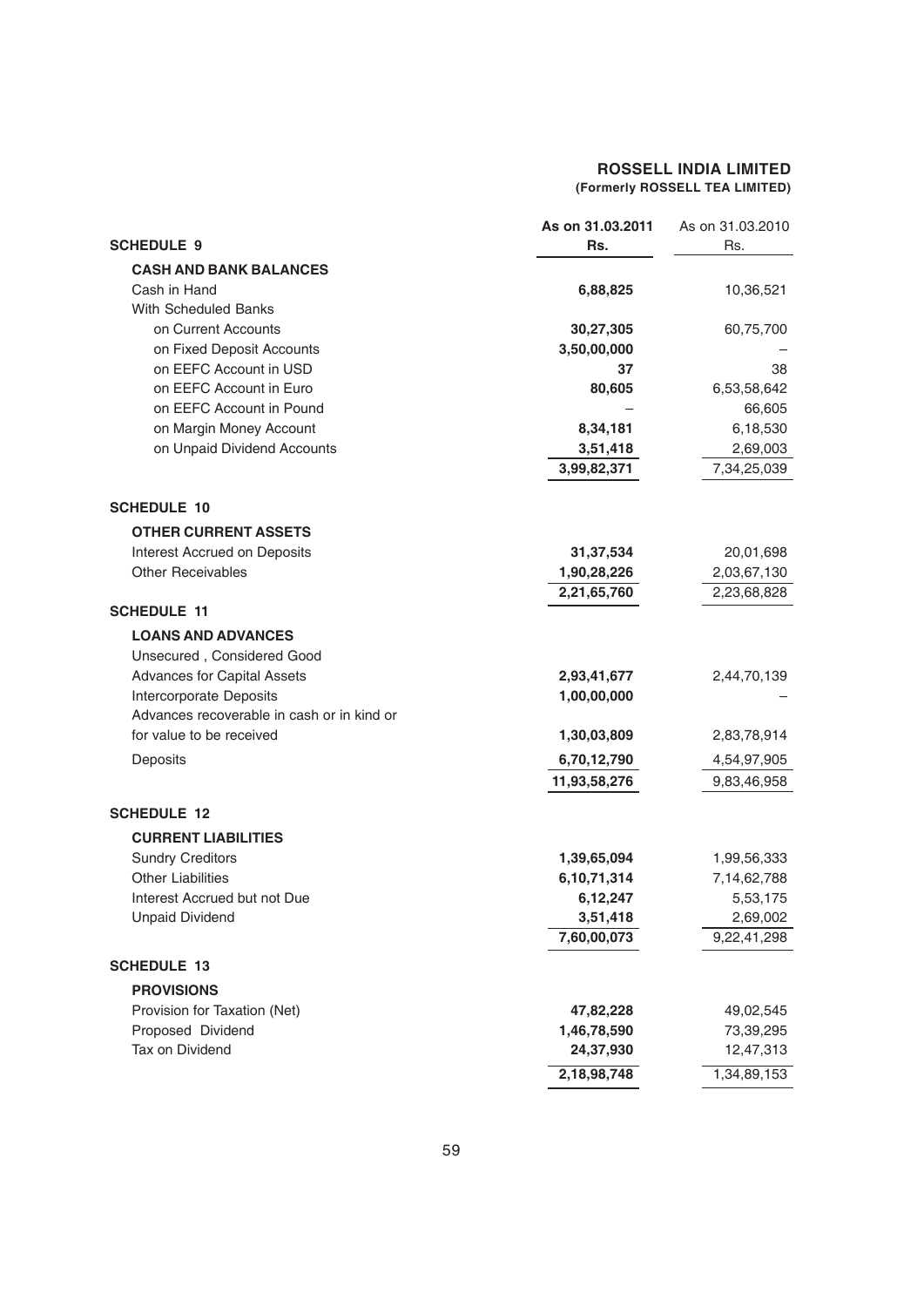| Schedules to the Consolidated Profit and Loss Account |               |               |
|-------------------------------------------------------|---------------|---------------|
|                                                       | 2010-2011     | 2009-2010     |
|                                                       | Rs.           | Rs.           |
| <b>SCHEDULE 14</b>                                    |               |               |
| <b>OTHER INCOME</b><br>Interest                       |               |               |
|                                                       |               |               |
| On Intercorporate Deposits                            | 2,52,368      | 30,37,811     |
| On Other Deposits and Bonds                           | 27,72,827     | 5, 11, 235    |
| On Fixed Deposits with Banks                          | 6,27,005      |               |
| Dividend                                              | 2,19,520      | 1,58,510      |
| Gain on Exchange (Net)                                | 33,84,595     | 2,57,217      |
| Subsidy - Replanting                                  | 11,83,648     | 9,88,706      |
| Tea Board Orthodox Subsidy Scheme                     | 89,45,698     | 87, 13, 732   |
| Sale of DEPB Licence                                  | 70,42,229     | 55,84,095     |
| Profit on Sale of Investments (Net)                   | 3,56,586      |               |
| <b>Sundry Receipts</b>                                | 754,955       | 14,88,602     |
| Liabilities no Longer Required written back           |               | 17,256        |
|                                                       | 2,55,39,431   | 2,07,57,164   |
| <b>SCHEDULE 15</b>                                    |               |               |
| (INCREASE)/DECREASE IN STOCK                          |               |               |
| Opening Stock of Tea/ Work-in-progress                | 1,97,83,045   | 1,52,14,263   |
| Less: Closing Stock of Tea/Work-in-progress           | 2,15,95,036   | 1,97,83,045   |
|                                                       | (18, 11, 991) | (45, 68, 782) |
| <b>SCHEDULE 16</b>                                    |               |               |
| <b>EXPENSES</b>                                       |               |               |
| <b>Payment and benefits to Employees</b>              |               |               |
| Salaries, Wages and Bonus                             |               |               |
| Contribution to Provident and other Funds             | 23,51,67,450  | 20,95,85,202  |
|                                                       | 2,41,59,509   | 3,04,28,873   |
| Workmen and Staff Welfare                             | 2,82,31,868   | 2,80,63,743   |
|                                                       | 28,75,58,827  | 26,80,77,818  |
| <b>Other Expenses</b>                                 |               |               |
| Consumption of Stores and Spare Parts                 | 7,24,51,434   | 7,18,89,450   |
| Consumption of Raw Materials                          | 1,51,18,161   | 1,90,13,903   |
| Purchase of Green Leaf                                | 24,85,655     | 14,31,493     |
| Job work                                              | 12,24,280     | 3,67,708      |
| Power and Fuel                                        | 4,74,07,282   | 4,52,41,328   |
| <b>Tea Cess</b>                                       | 12,52,688     | 13,38,992     |
| Cess on Green Leaf                                    | 68,70,146     | 59,58,246     |
| Rent                                                  | 59,22,551     | 83,43,120     |
| Rates and Taxes                                       | 23,27,090     | 11,95,370     |

# **Schedules to the Consolidated Profit and Loss Account**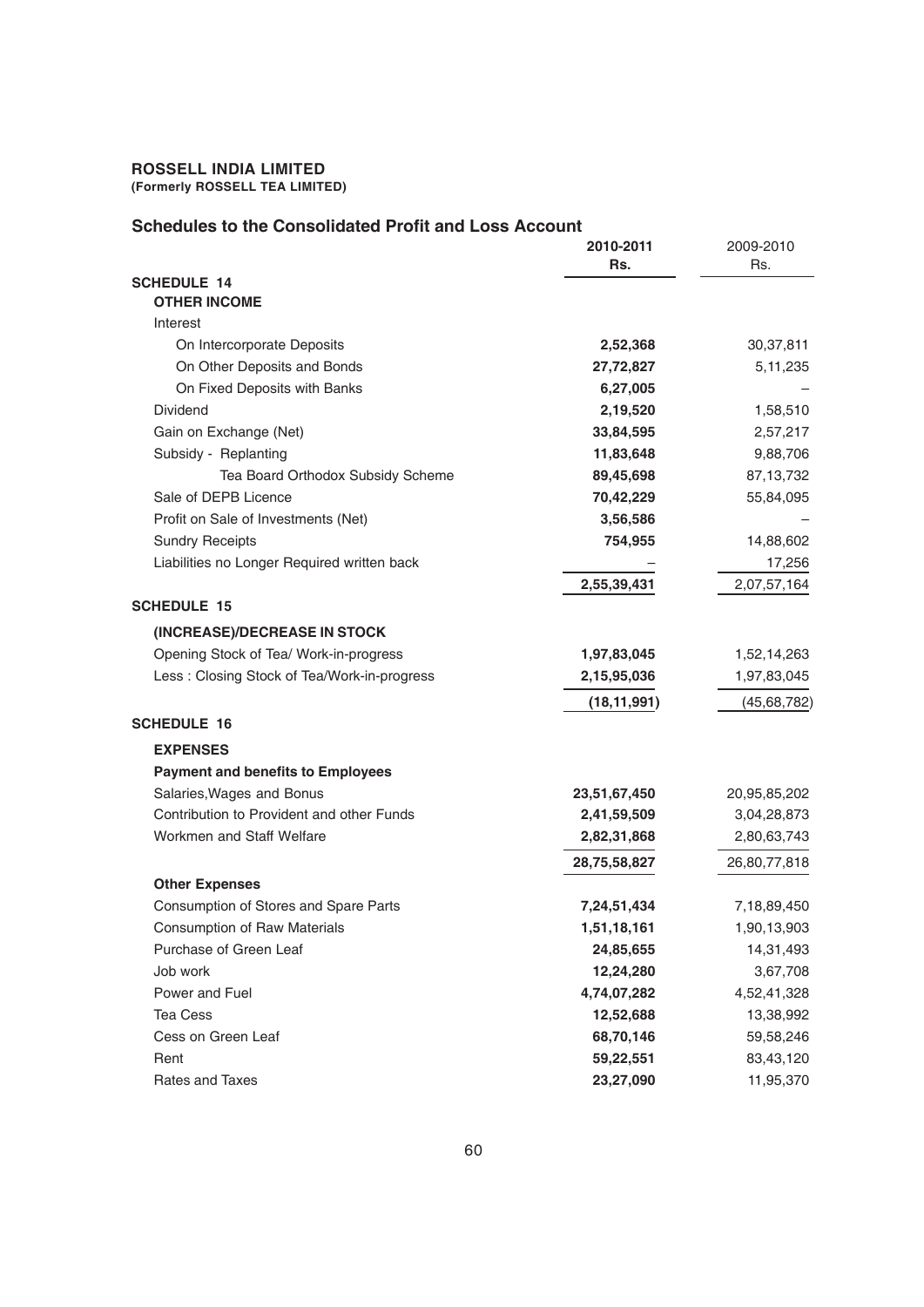| <b>SCHEDULE 16 (Contd.)</b>            | 2010-2011<br>Rs. | 2009-2010<br>Rs. |
|----------------------------------------|------------------|------------------|
| Repairs to Building                    | 79,99,158        | 1,77,24,285      |
| Repairs to Machinery                   | 1,22,09,346      | 1,35,67,803      |
| Other Repairs and Maintenance          | 17,35,451        | 37, 31, 978      |
| <b>Vehicles Maintenance</b>            | 59,33,495        | 45,32,422        |
| Transportation                         | 1,12,84,467      | 1,12,30,633      |
| Shipment Charges                       | 20,45,200        | 15,48,231        |
| Warehousing and Selling Expenses       | 1,22,07,865      | 1,10,30,870      |
| <b>Brokerage</b>                       | 53,89,346        | 51,21,521        |
| <b>Commission on Sales</b>             | 31,45,408        | 38,30,874        |
| Late Delivery Charges                  | 24,66,465        | 2,91,310         |
| Insurance                              | 18,80,043        | 13,41,249        |
| Directors' Fee and Commission          | 6,50,000         | 6,45,500         |
| Auditors' Remunaration                 | 4,10,617         | 3,68,355         |
| <b>Travelling and Conveyance</b>       | 1,29,24,294      | 1,28,76,761      |
| Miscellaneous Expenses                 | 2,92,62,526      | 2,79,85,271      |
| Loss on Sale of Investments (Net)      |                  | 13,23,099        |
| Loss on Disposal of Fixed Assets (Net) | 44,660           | 51,280           |
|                                        | 26,46,47,628     | 27, 19, 81, 052  |
|                                        | 55,22,06,455     | 54,00,58,870     |
| <b>SCHEDULE 17</b>                     |                  |                  |
| <b>INTEREST</b>                        |                  |                  |
| On Bank Overdraft                      | 9,23,458         | 36,92,379        |
| On Term Loans to Banks                 | 67,19,335        | 98,51,357        |
| On Intercorporate Deposits             | 24,92,711        | 49,75,819        |
| On Unsecured Loan from Managing        |                  |                  |
| Director (Executive Chairman)          | 48,21,392        | 57,32,282        |
| <b>Others</b>                          | 2,19,447         | 2,61,300         |
|                                        | 1,51,76,343      | 2,45,13,137      |
| Less : Interest Subsidy                | 11,22,546        | 10,20,399        |
|                                        | 1,40,53,797      | 2,34,92,738      |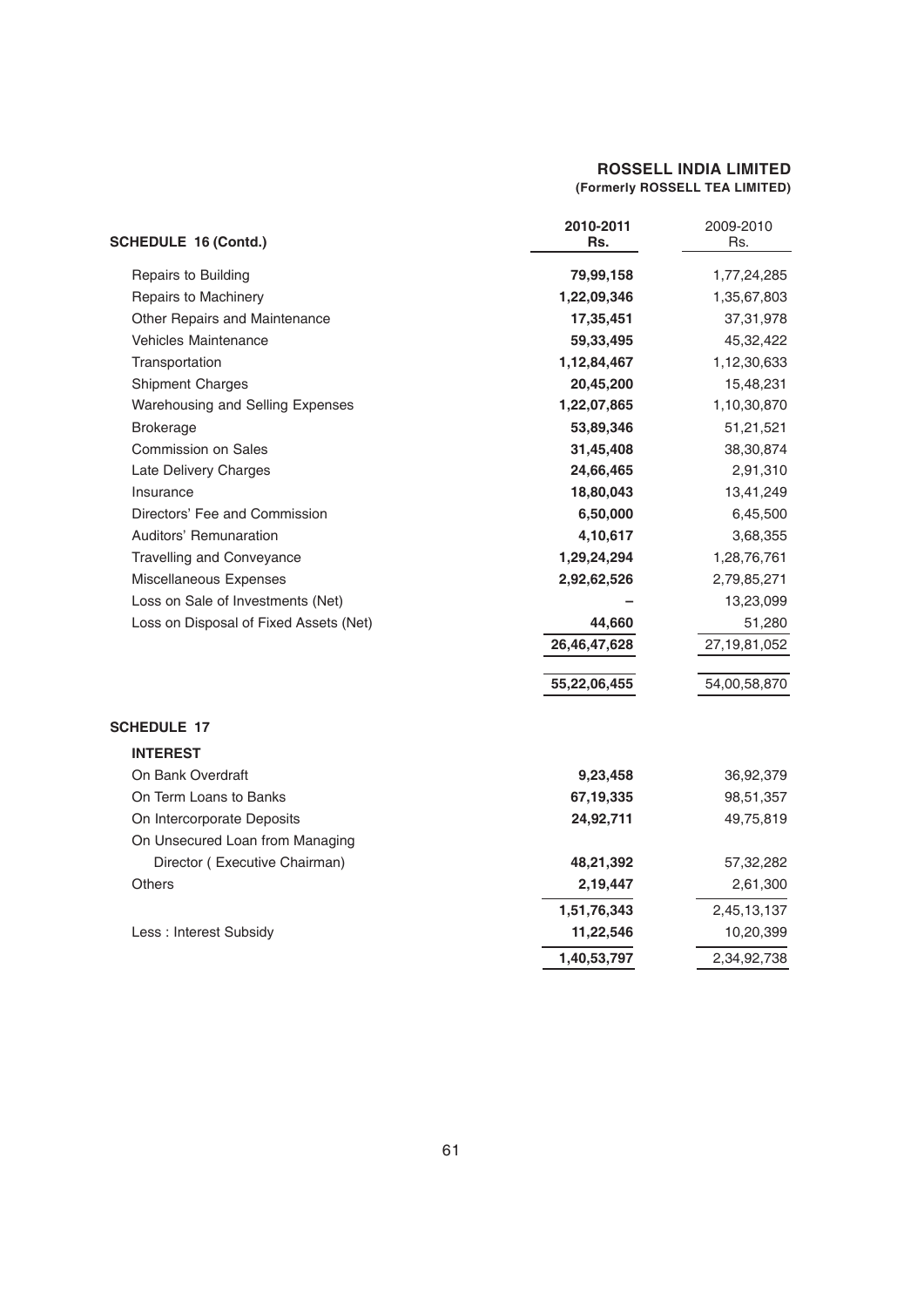#### **SCHEDULE – 18**

#### **NOTES ON CONSOLIDATED ACCOUNTS**

#### **1. Basis of Preparation of Accounts**

The accompanying financial statements have been prepared to comply, in all material aspects, with applicable statutory/ regulatory provisions, accounting standards and generally accepted accounting principles and practices prevailing in India.

#### **2. Consolidation Procedure**

- 2.1 Consolidated financial statements of the Group, comprising Rossell India Limited (Parent) and its Subsidiaries, Sigma Microsystems Private Limited (Subsidiary) and Rossell Aviation Private Limited (Fully Owned Subsidiary) have been prepared on the basis of
	- a) Audited Accounts of the Parent for the year ended 31st March, 2011
	- b) Audited Accounts of the Subsidiaries for the year ended 31st March, 2011
	- c) Line by Line aggregation of each item of asset / liability/ income /expenses of the Subsidiaries with the respective item of the Parent, and after eliminating all intra group transactions and unrealized profit/ loss, if any, as per Accounting Standard -21, Consolidated Financial Statements issued by the Institute of Chartered accountants of India.
- 2.2 The excess of cost to the Parent of its investment in the Subsidiaries over its Share of the Equity of the Subsidiaries, at the date on which such investment was made, has been recognized as goodwill and shown as an asset in the consolidated financial statements.
- 2.3 Minority Interest in the Consolidated financial statements is the net assets of the Subsidiaries consisting of :
	- a) The amount of Equity attributable to the minority shareholders at the date on which such investment was made by the Parent in the Subsidiaries.
	- b) The amount of surplus/deficit in the profit and loss account attributable to the minority shareholders as on the close of the financial year ended 31st March, 2011.

#### 3. **List of Subsidiaries considered for preparation of Consolidated financial statements**

Rossell India Limited (Parent) is having two Subsidiaries, Sigma Microsystems Private Limited ( on and from 15th September, 2006) and Rossell Aviation Private Limited ( on and from 4th February, 2009), Companies incorporated in India under the Companies Act, 1956 as on the reporting date. The proportion of ownership interest of the Parent in the Subsidiary is 56.25% and 100% respectively.

The Subsidiary Company Rossell Aviation Private Limited did not undertake any business activity during the year.

#### 4. **Changes in Consolidation Process as compared to 2009-2010**

The Consolidated Financial Statements have been prepared on the same basis as that adopted in respect of the accounting year 2009-2010 with no change in the Consolidation Process. As per Paragraph 30 of Accounting Standard-21, Consolidated Financial Statements, comparative figures for the previous year have been presented.

#### 5. **Significant Accounting Policies**

The following Accounting Policies have been adopted by both Parent and Subsidiaries and accordingly for preparing these Consolidated financial statements :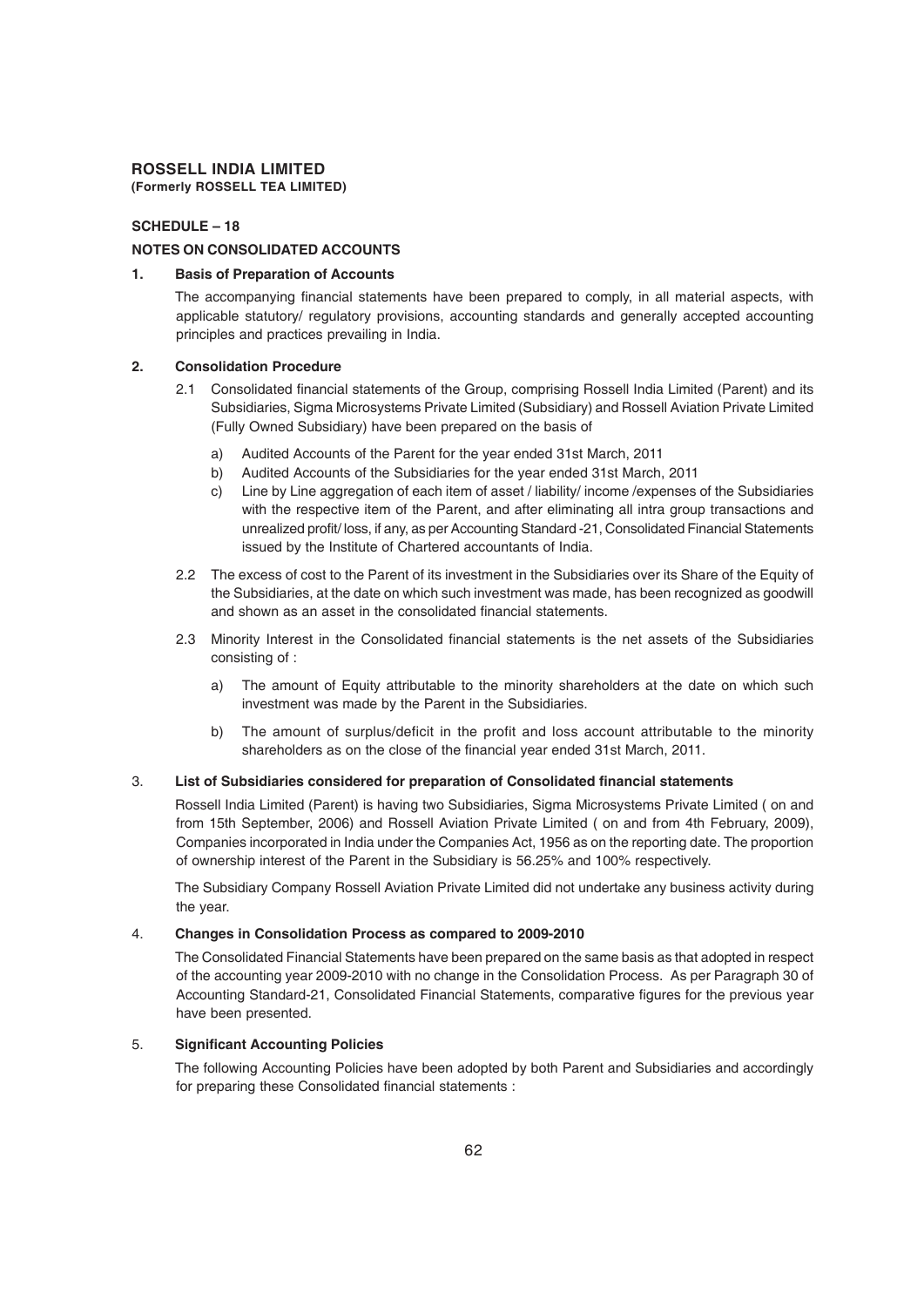#### **5.1 Basis of Accounting**

The financial statements have been prepared in accordance with historical cost concept.

#### **5.2 Revenue Recognition**

Sales represent the invoice value of finished goods supplied, net of Sales Tax and Value Added tax and inclusive of Excise Duty, where applicable. Sales also include insurance claims received for damage/shortage of finished goods. Other items of income and expenditure are recognised on accrual and prudent basis.

#### **5.3 Fixed Assets**

Fixed Assets are stated at cost of acquisition, net of subsidy received and Cenvat Credit, where applicable together with resultant write up due to revaluation and depreciated on straight line method at the rates specified in Schedule XIV of the Companies Act, 1956.

The cost of Extension Planting on cultivable land including cost of development is capitalised. However, cost of upkeep and maintenance of the areas still not matured for plucking and cost of replanting in existing areas are charged to revenue.

Profit or Loss on disposal of Fixed Assets is recognised in the Profit and Loss Account.

Any Impairment Loss is recognized, if and when the carrying value of Fixed Assets of a cash generating unit exceeds its market value or value in use, whichever is higher as per Accounting Standard, AS-28, Impairment of Assets, issued by the Institute of Chartered Accountants of India.

#### **5.4 Foreign Currency Transaction**

Foreign Currency Transactions are converted and accounted for at the rates prevailing on the dates of transaction. Year-end current assets (Monetary Items) and liabilities are restated at the year-end exchange rate and resultant net gain or loss is adjusted in the Profit and Loss Account as prescribed by Accounting Standard-11, Accounting for the Effect of Changes in Foreign Exchange Rates, issued by the Institute of Chartered Accountants of India.

#### **5.5 Investments**

Investments are stated at cost of acquisition and treated as long term investments. Provision is made in case of permanent diminution in the value of Investments.

Profit and Loss on sale of Investments are recognized in the Profit and Loss Account for the year.

#### **5.6 Inventories**

Stock of Tea is valued at lower of cost and net realisable value and that of stores and spares is valued at or under cost. Stock of Raw Materials is valued at cost of acquisition and that of work-inprogress at works cost.

#### **5.7 Staff Benefits**

a) The Parent Company operates Defined Contribution Schemes namely, Provident Fund and Superannuation Fund for certain classes of employees. Monthly contribution is made to these funds which are fully funded and administered by Trustees and are independent of Parent Company's finance. The Subsidiary Company contributes to Regional Provident Fund Authorities. Contributions are recognized in Profit and Loss Account on an accrual basis.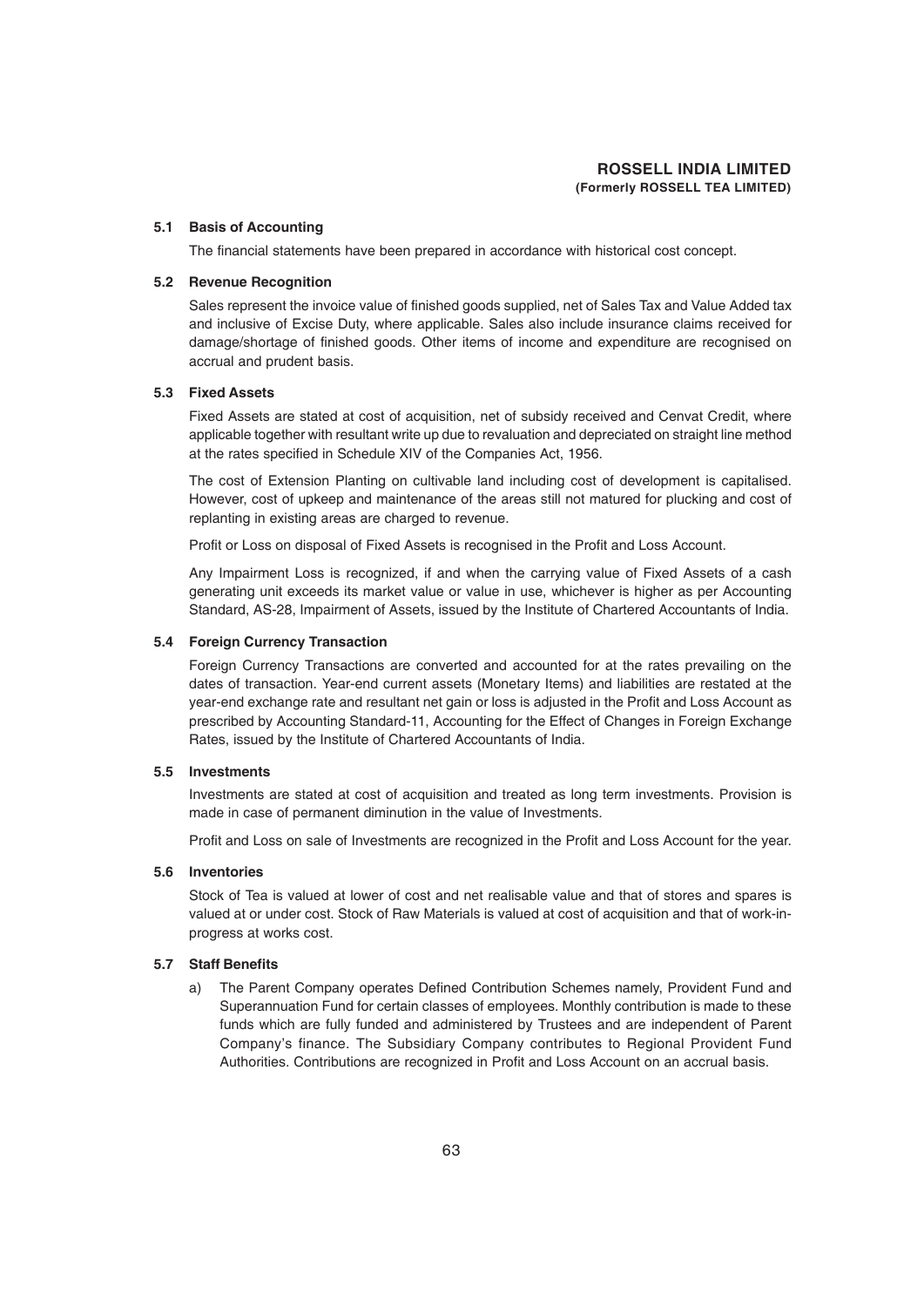- b) Defined Benefit Plans like Gratuity and Pension Schemes (frozen as on 31st March, 2002) are also maintained by the Parent Company. The Parent Company contributes to these funds and such contribution is determined by the actuary at the end of the year. The Parent Company ascertains the liability on the basis of an actuarial valuation at the end of each year. Actuarial gains and losses are recognized in the Profit and Loss Account. The Parent Company also recognizes in the Profit and Loss Account gains or losses on curtailment or settlement of a defined benefit plan as and when the curtailment or settlement occurs. Both the pension fund and gratuity fund are administered by the Trustees and are independent of Parent Company's finance. The Subsidiary Company has provided for gratuity based on actuarial valuation
- c) Leave encashment liability for certain eligible employees, as determined on the basis of an actuarial valuation, is provided for at the end of each year, except where the same is actually ascertained and paid/provided for and charge is recognized in the Profit and Loss Account.

#### **5.8 Borrowing Cost**

Borrowing cost is recognised as an expense to the extent, the same has been incurred for the year, unless such cost is directly attributable to the acquisition, construction or production of a qualifying asset and capitalised as part of the cost of that asset as prescribed by Accounting Standard-16, Borrowing Cost, issued by the Institute of Chartered Accountants of India. Subsidy receivable on this account is adjusted with expense for the year, in which the claim of the Company for such subsidy gets admitted.

#### **5.9 Replanting Subsidy**

Replanting Subsidy is recognised as income in the Profit and Loss Account in the year of receipt on prudent basis.

#### **5.10 Taxes on Income**

Current Tax is determined as the amount of tax payable in respect of taxable income for the period based on applicable tax rates and laws.

Provisions for Deferred Taxation is made at the current rate of taxation, on all timing difference, being the difference between taxable income and accounting income that originate in one period and is capable of reversal in one or more subsequent periods. Deferred Tax Asset/ Deferred Tax Liability is reviewed at each Balance Sheet date to reassess realization.

#### 6. **Segment Information for the year ended 31st March, 2011**

- **1. Business Segments** : The Segment report of the Group has been prepared as per Accounting Standard, AS-17- Segment Reporting issued by the Institute of Chartered Accountants of India. The Group has following Business Segments as Primary Segment for disclosure.
	- A. Cultivation, Manufacture and Sale of Tea.
	- B. Aviation Products and Services

#### **2. Revenue 2010-2011** 2009-2010

|                                             | Rs.             | Rs.          |
|---------------------------------------------|-----------------|--------------|
| A. Cultivation, Manufacture and Sale of Tea | 69,72,95,808    | 70,27,38,337 |
| B. Aviation, Products and Services          | 11,73,21,304    | 11,89,12,571 |
|                                             | 81,46,17,112    | 82,16,50,908 |
| Less: Inter Segment Revenue                 | 30,72,754       | 35,29,322    |
| <b>Total Revenue</b>                        | 81, 15, 44, 358 | 81,81,21,586 |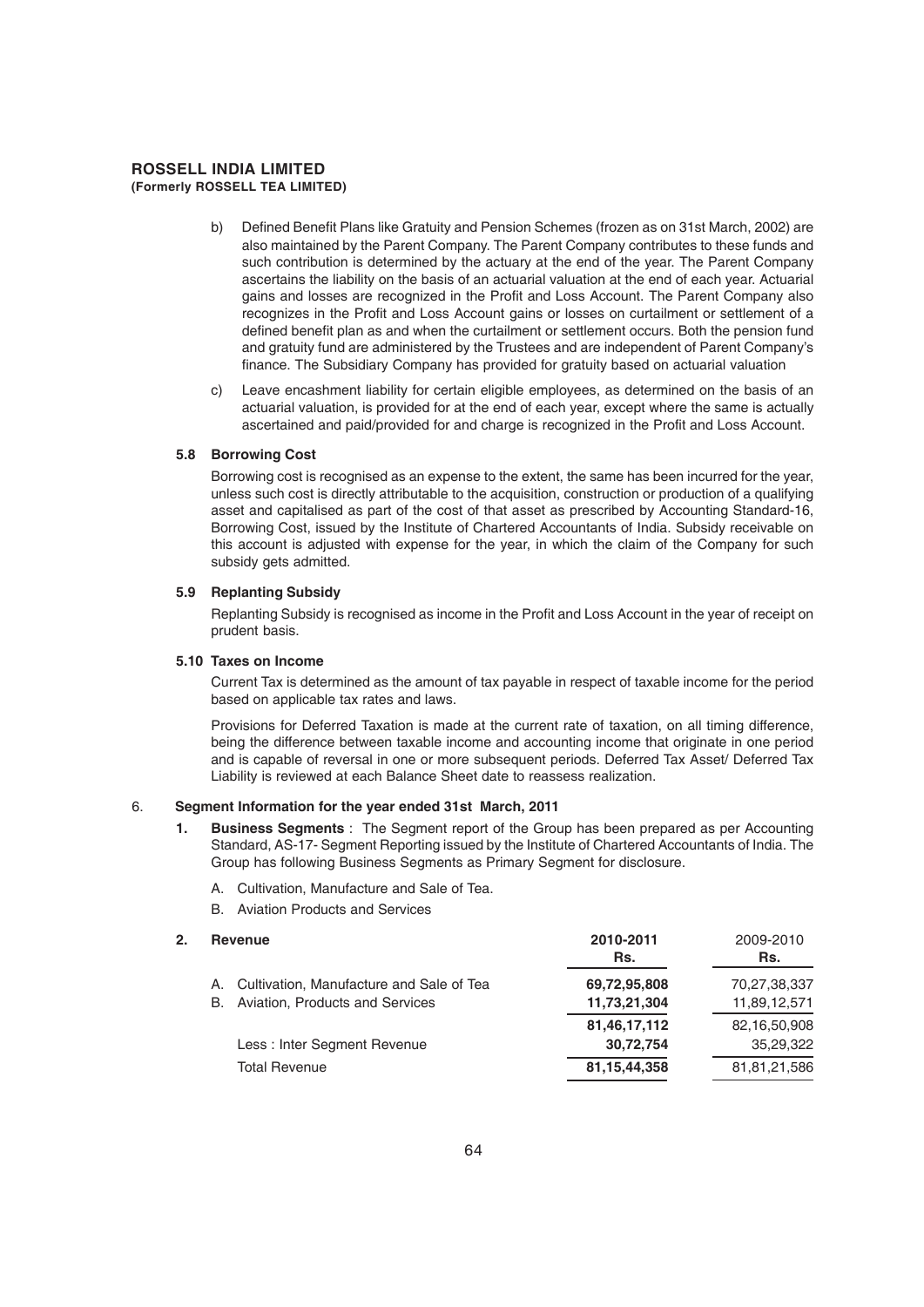|    |                                                    | 2010-2011<br>Rs. | 2009-2010<br>Rs. |
|----|----------------------------------------------------|------------------|------------------|
| 3. | <b>Results</b>                                     |                  |                  |
|    | Cultivation, Manufacture and Sale of Tea<br>Α.     | 22,07,07,432     | 22,79,46,109     |
|    | <b>Aviation Products and Services</b><br>B.        | 2,13,37,995      | 3,76,49,537      |
|    |                                                    | 24, 20, 45, 427  | 26,55,95,646     |
|    | Less : i) Un-allocated expenses, net               |                  |                  |
|    | of un-allocated Income                             |                  |                  |
|    | ii) Interest Net of subsidy                        | 1,40,53,797      | (2,34,92,738)    |
|    | Profit before Taxation                             | 22,79,91,630     | 24,21,02,908     |
| 4. | <b>Segment Assets</b>                              |                  |                  |
|    | Cultivation, Manufacture and Sale of Tea<br>А.     | 1,59,95,38,590   | 1,57,06,72,817   |
|    | <b>Aviation Products and Services</b><br><b>B.</b> | 17,38,26,131     | 19,32,10,770     |
|    |                                                    | 1,77,33,64,721   | 1,76,38,83,587   |
| 5. | <b>Segment Liabilities</b>                         |                  |                  |
|    | Cultivation, Manufacture and Sale of Tea<br>Α.     | 22,84,81,584     | 36,82,33,202     |
|    | <b>Aviation Products and Services</b><br><b>B.</b> | 4,51,57,015      | 5,08,40,652      |
|    |                                                    | 27,36,38,599     | 41,90,73,854     |
| 6. | <b>Capital Expenditure</b>                         |                  |                  |
|    | Cultivation, Manufacture and Sale of Tea<br>А.     | 1,39,45,834      | 4,61,71,203      |
|    | <b>Aviation Products and Services</b><br>В.        | 86,66,211        | 1,13,42,522      |
|    |                                                    | 2,26,12,045      | 5,75,13,725      |
| 7. | <b>Depreciation</b>                                |                  |                  |
|    | Cultivation, Manufacture and Sale of Tea<br>А.     | 1,59,20,985      | 1,47,63,761      |
|    | <b>Aviation Products and Services</b><br>В.        | 31,83,482        | 22,72,091        |
|    |                                                    | 1,91,04,467      | 1,70,35,852      |

#### 7. **The following are the Related Party transactions undertaken by the Group during this accounting period in terms of AS-18 - Related Party Disclosures issued by the Institute of Chartered Accountants of India :**

| а. | Name of related party and nature of relationship: |                                    |  |
|----|---------------------------------------------------|------------------------------------|--|
|    | Key Management Personnel                          | Mr. H.M. Gupta, Executive Chairman |  |
|    |                                                   | Mr. C.S. Bedi, Managing Director   |  |
|    | <b>Holding Company</b>                            | <b>BMG Enterprises Ltd.</b>        |  |

Enterprises over which the Key Management Personnel or their relatives have significant influence

BMG Investments Pvt. Ltd. Harvin Estates Pvt. Ltd. BMG Foundation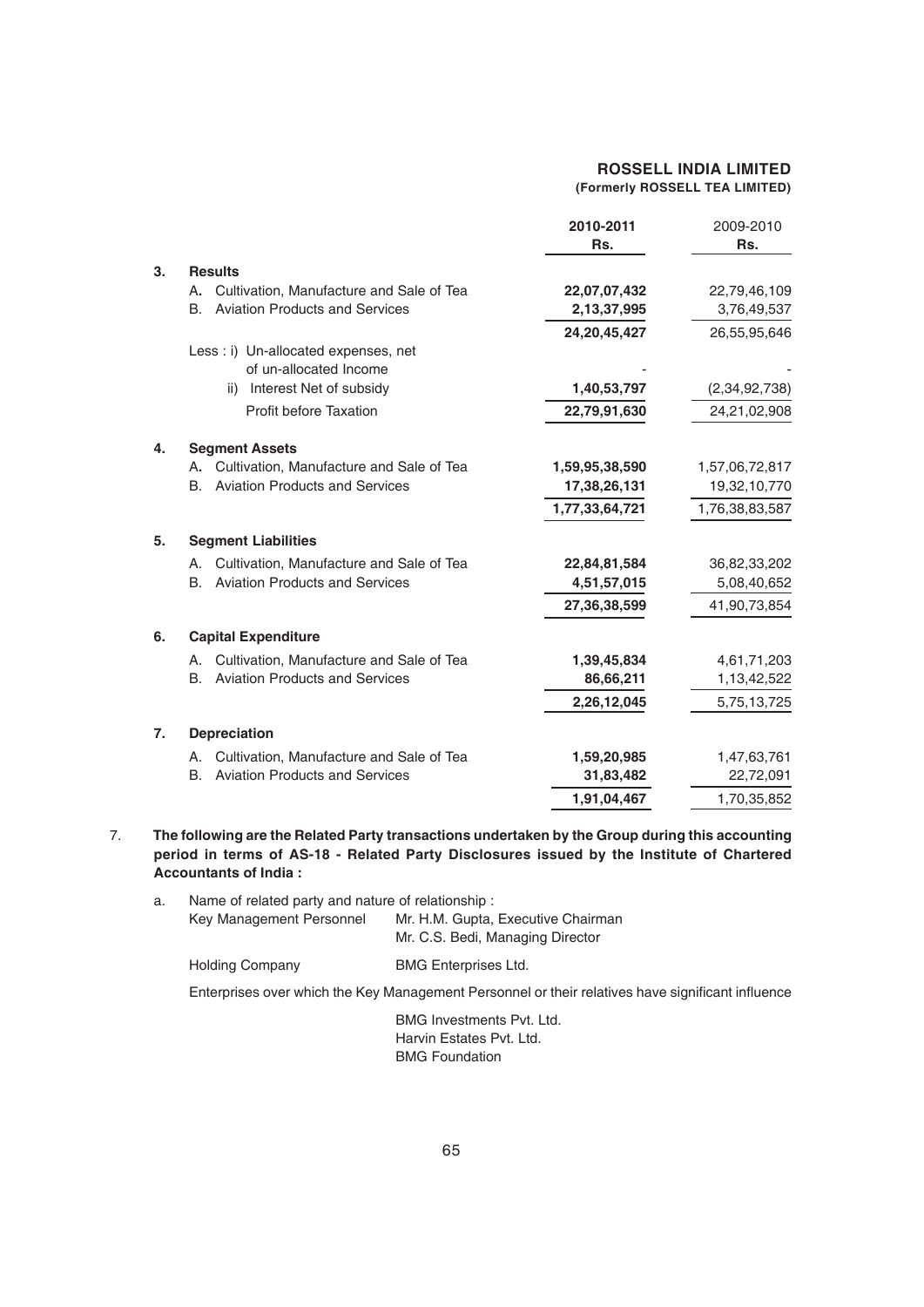# **ROSSELL INDIA LIMITED**

**(Formerly ROSSELL TEA LIMITED)**

b. Particulars of transactions during the year ended 31st March, 2011

|    | Key Management Personnel and relatives                 | 2010-2011<br>Rs. | 2009-2010<br>Rs. |
|----|--------------------------------------------------------|------------------|------------------|
| 1. | <b>Dividend Paid</b>                                   | 7,46,957         | 18,67,392        |
| 2. | Unsecured Loan taken (Net)                             |                  | 5,46,85,000      |
| 3. | Unsecured Loan repaid (Net)                            | 7,44,85,000      |                  |
| 4. | Interest paid on Unsecured Loan taken                  | 48,21,392        | 57,32,282        |
| 5. | Rent for Residential Accommodation                     | 4,20,000         | 4,20,000         |
| 6. | <b>Remuneration Paid</b>                               | 1,43,44,161      | 1,37,89,992      |
| 7. | Remuneration Paid to relative                          | 14,80,000        | 9,40,885         |
|    | <b>Holding Company</b>                                 |                  |                  |
| 1. | Dividend Paid                                          | 46,52,509        | 1, 16, 31, 273   |
| 2. | Net increase in Inter Corporate Deposit                |                  | 1,08,50,000      |
| 3. | Net decrease in Inter Corporate Deposit                | 3,04,60,307      |                  |
| 4. | Interest paid / payable on Inter Corporate Deposit     | 18,43,708        | 41,84,848        |
|    | Enterprises where significant influence is Exercisable |                  |                  |
| 1. | Dividend Paid                                          | 95,979           | 2,39,948         |
| 2. | Rent Paid for Office Space                             | 6,00,000         | 6,00,000         |
| 3. | Rent paid for residential Accommodation                | 6,00,000         | 4,40,000         |
| 4. | Net decrease in Inter Corporate Deposit                | 73,50,000        | 24,75,000        |
| 5. | Interest paid / payable on Inter Corporate Deposit     | 6,49,003         | 7,90,971         |
| 6. | Contributions made for charitable purpose              | 7,50,000         |                  |

8. Additional statutory information disclosed in separate financial statements of the Parent and the Subsidiaries having no bearing on the true and fair view of the Consolidated financial statements and also the information pertaining to the items which are not material have not been disclosed in the Consolidated financial statements in view of the general clarification issued by the Institute of Chartered Accountants of India.

#### 9. **Earning Per Equity Share**

Earnings per Equity Share (Net of Minority Interest) as per Accounting Standard AS-20, Earning per Share issued by the Institute of Chartered Accountants of India, has been computed as under :

|                                                                                                                  | 2010-2011<br>Rs. | 2009-2010<br>Rs. |
|------------------------------------------------------------------------------------------------------------------|------------------|------------------|
| Profit after Taxation (Net of Minority Interest)<br>(a)                                                          | 18,08,35,609     | 18,87,16,795     |
| Weighted average number of Equity Shares outstanding<br>(b)<br>(Restated for previous period after Sub-division) | 3,66,96,475      | 3,66,96,475      |
| Earnings per Share<br>(C)                                                                                        | 4.93             | 5.14             |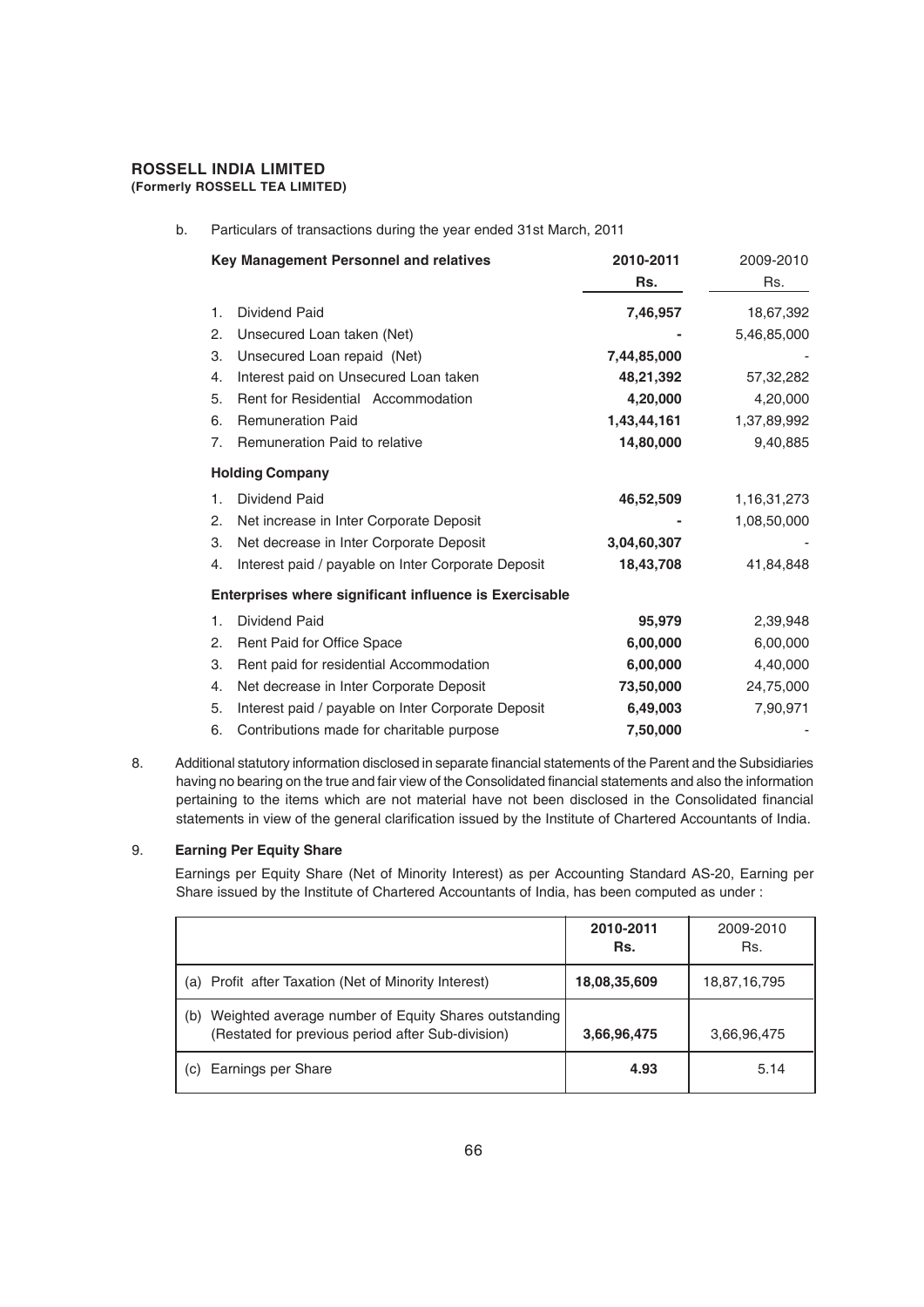10. In terms of General Circular No. 2/2011 issued by the Government of India, Ministry of Corporate Affairs, the required disclosure in respect of the Subsidiary Companies in respect of the Financial Year ended 31st March, 2011 is given below :

|                               | <b>Sigma Microsystems</b><br><b>Private Limited</b><br>Rs. | <b>Rossell Aviation</b><br><b>Private Limited</b><br>Rs. |
|-------------------------------|------------------------------------------------------------|----------------------------------------------------------|
| Capital                       | 1,00,00,000                                                | 1,00,000                                                 |
| Reserves                      | (1,95,89,246)                                              | (37, 344)                                                |
| <b>Total Assets</b>           | 3,04,85,501                                                | 68,171                                                   |
| <b>Total Liabilities</b>      | 4,00,74,747                                                | 5,515                                                    |
| Investment                    |                                                            |                                                          |
| Turnover                      | 2,66,79,545                                                |                                                          |
| <b>Profit before taxation</b> | (1,36,58,055)                                              | (20, 870)                                                |
| Provision for taxation        |                                                            |                                                          |
| <b>Profit after taxation</b>  | (1, 35, 44, 498)                                           | (20, 870)                                                |
| Proposed dividend             |                                                            |                                                          |

12. Previous year's figures have been rearranged wherever necessary.

H. M. Gupta **Dr. S. S. Baijal N. K. Khurana**<br>Executive Chairman H. M. Parekh *Vice President Executive Chairman* H. M. Parekh *Vice President (Finance)-* Place : Kolkata **C.S.Bedi** C.S.Bedi V. P. Agarwal Date : 18th May, 2011 *Managing Director Directors*

P. L. Agarwal *Cum-Company Secretary*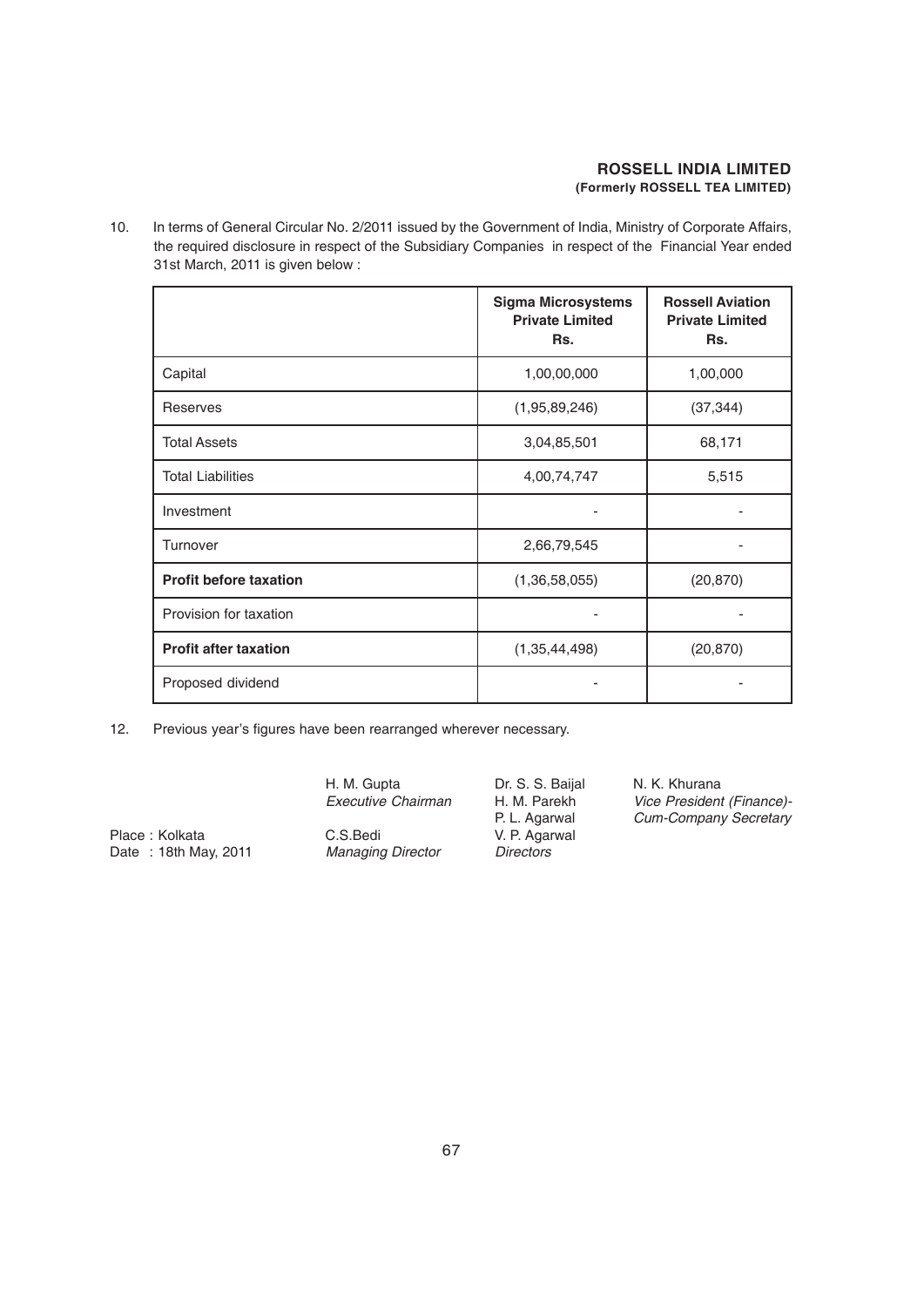#### **Consolidated Cash Flow Statement for the year ended 31st March,2011**

|                                                                   |               | 2010-2011        |                  | 2009-2010         |
|-------------------------------------------------------------------|---------------|------------------|------------------|-------------------|
|                                                                   | Rs.           | Rs.              | Rs.              | Rs.               |
| A. Cash Flow from Operating Activities                            |               |                  |                  |                   |
| Profit before Tax and Extraordinary items                         |               |                  |                  |                   |
| Adjustment for:                                                   |               | 22,79,91,630     |                  | 24,21,02,908      |
| Depreciation                                                      | 1,91,04,467   |                  | 1,70,35,852      |                   |
| Interest (Net)                                                    | 1,40,53,797   |                  | 2,34,92,738      |                   |
| Loss on Disposal of Fixed Assets (Net)                            | 44,660        |                  | 51,280           |                   |
| Unrealised Loss (Gain) on Exchange                                |               |                  | (58, 10, 000)    |                   |
| Liabilities Written back                                          |               |                  | (17,256)         |                   |
| Loss (Profit) on sale of Investments                              | (3,56,586)    |                  | 13,23,099        |                   |
|                                                                   |               | 3,28,46,338      |                  | 3,60,75,713       |
|                                                                   |               | 26,08,37,968     |                  | 27,81,78,621      |
| Items Considered in Investing Activity:                           |               |                  |                  |                   |
| Interest on Deposits etc.                                         | (36, 52, 200) |                  | (35, 49, 046)    |                   |
| <b>Dividend</b>                                                   | (2, 19, 520)  |                  | (1,58,510)       |                   |
|                                                                   |               | (38,71,720)      |                  | (37,07,556)       |
| Operating Profit before Working Capital Changes                   |               | 25,69,66,248     |                  | 27,44,71,065      |
| Adjustment for:                                                   |               |                  |                  |                   |
| <b>Current Assets</b>                                             | (3,63,93,618) |                  | (1, 23, 17, 382) |                   |
| <b>Current Liabilities</b>                                        | (1,62,41,225) | (5,26,34,843)    | (1,75,72,153)    | 52,54,771         |
| Cash Generated from Operations                                    |               | 20,43,31,405     |                  | 27,97,25,836      |
| <b>Interest Paid</b>                                              | (1,40,53,797) |                  | (2,34,92,738)    |                   |
| Direct Taxes (Net of refund)                                      | (4,86,03,566) | (6, 26, 57, 363) | (5,05,44,293)    | (7,40,37,031)     |
| Cash Flow before Extraordinary Items                              |               | 14, 16, 74, 042  |                  | 20,56,88,805      |
| <b>Extraordinary Items</b>                                        |               |                  |                  |                   |
| <b>Net Cash Flow from Operating Activities</b>                    |               | 14, 16, 74, 042  |                  | 20,56,88,805      |
| <b>B. Cash Flow from Investing Activities:</b>                    |               |                  |                  |                   |
| Purchase of Fixed Assets including Advances                       |               |                  |                  |                   |
| for Capital Assets                                                |               | (2,61,21,150)    |                  | (5,91,98,122)     |
| Sale of Fixed Assets including Subsidy<br>received from Tea Board |               | 12,20,830        |                  | 5,06,704          |
| Sale of Investments                                               |               | 1,30,57,902      |                  | 3,10,23,074       |
| Purchase of Investments                                           |               | (2, 10, 03, 355) |                  | (15, 31, 56, 186) |
| <b>Interest Received</b>                                          |               | 36,52,200        |                  | 35,49,046         |
| <b>Dividend Received</b>                                          |               | 2,19,520         |                  | 1,58,510          |
| <b>Net Cash Flow from Investing Activities</b>                    |               | (2,89,74,053)    |                  | (17, 71, 16, 974) |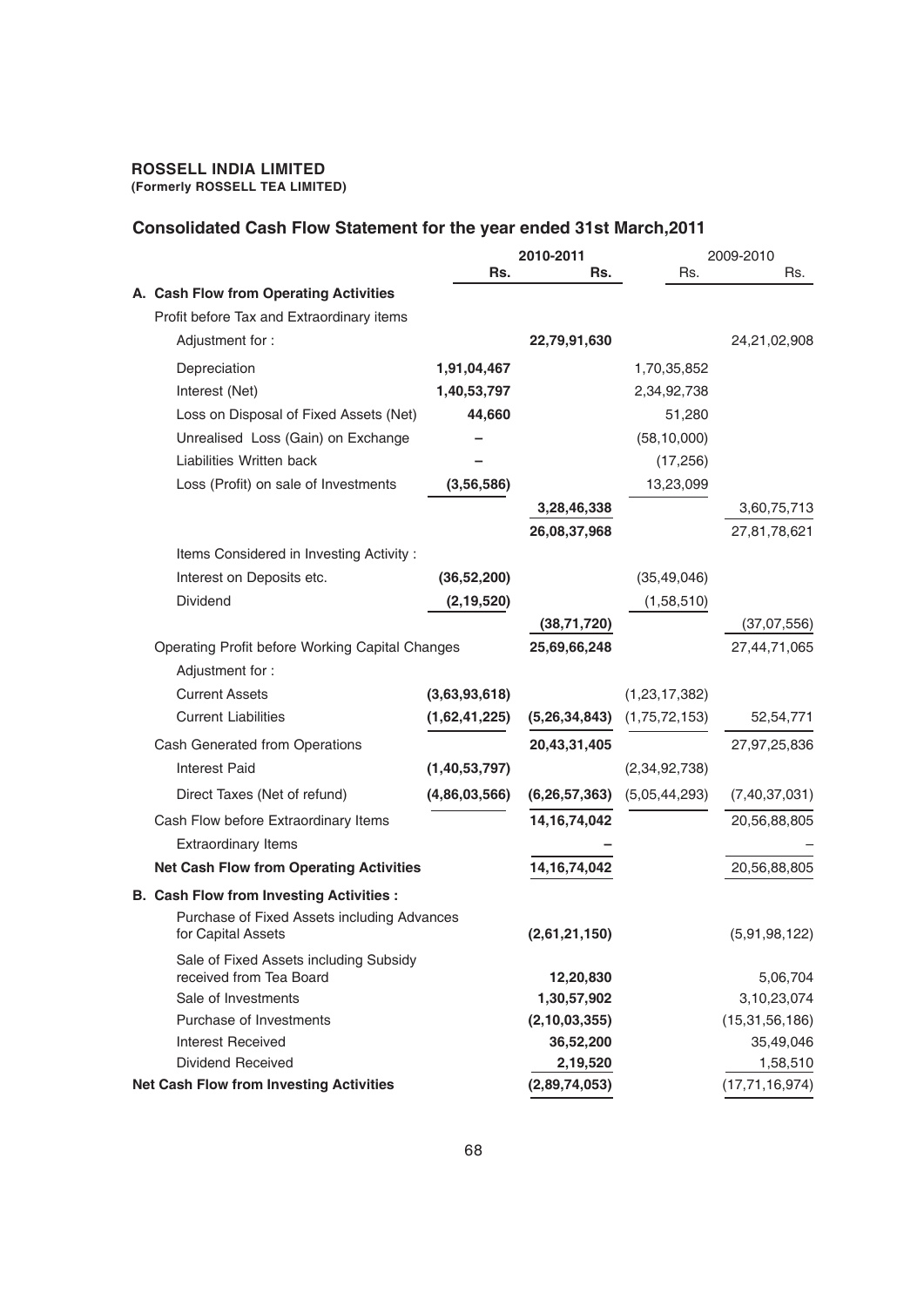|                                                                 |               | 2010-2011         |                  | 2009-2010        |
|-----------------------------------------------------------------|---------------|-------------------|------------------|------------------|
|                                                                 | Rs.           | Rs.               | Rs.              | Rs.              |
| C. Cash Flow from Financing Activities                          |               |                   |                  |                  |
| Intercorporate deposits (ICD) (repaid) /taken                   |               |                   |                  |                  |
| including interest accrued thereon                              |               | (11, 49, 37, 799) |                  | 6,86,05,576      |
| Repayment of External Commercial Borrowings                     |               | (4,51,40,000)     |                  |                  |
| Repayment of Short Term Borrowings from Banks (Net)-            |               |                   | (2,47,08,105)    |                  |
| Proceeds of Short Term Loan from Bank (Net)                     |               | (41, 22, 097)     |                  | 1,14,24,301      |
| Proceeds of Short Term Borrowings from Banks (Net)              |               | 2,66,43,847       |                  |                  |
| Dividend Paid and Tax thereon                                   |               |                   |                  |                  |
| - Dividend 2008-2009                                            |               |                   | (1, 28, 79, 913) |                  |
| - Interim Dividend 2009-2010                                    |               |                   | (85, 86, 608)    |                  |
| - Final Dividend 2009-2010                                      | (85, 86, 608) | (85, 86, 608)     |                  | (2, 14, 66, 521) |
| <b>Net Cash Flow from Financing Activities</b>                  |               | (14,61,42,657)    |                  | 3,38,55,251      |
| Net Increase in Cash and Cash Equivalents (A+B+C)               |               | (3,34,42,668)     |                  | 6,24,27,082      |
| Cash and Cash Equivalents as at 31.03.2010<br>(Opening Balance) |               | 7,34,25,039       |                  | 1,09,97,957      |
| Cash and Cash Equivalents as at 31.03.2011<br>(Closing Balance) |               | 3,99,82,371       |                  | 7,34,25,039      |

**Notes :** The above Statement has been prepared under the Indirect Method as given in Accounting Standard on Cash Flow Statement (AS - 3) issued by the Institute of Chartered Accountants of India.

In terms of our Report of even date

| For S. S. Kothari & Co.<br><b>Chartered Accountants</b><br>(Registration No. 302034E) |                                      |                                   |                                                           |
|---------------------------------------------------------------------------------------|--------------------------------------|-----------------------------------|-----------------------------------------------------------|
| R. K. Roy Chaudhury                                                                   | H. M. Gupta                          | Dr. S. S. Baijal                  | N. K. Khurana                                             |
| Partner                                                                               | Executive Chairman                   | H. M. Parekh<br>P. L. Agarwal     | Vice President (Finance)-<br><b>Cum-Company Secretary</b> |
| Place: Kolkata<br>Date: 18th May, 2011                                                | C.S.Bedi<br><b>Managing Director</b> | V. P. Agarwal<br><b>Directors</b> |                                                           |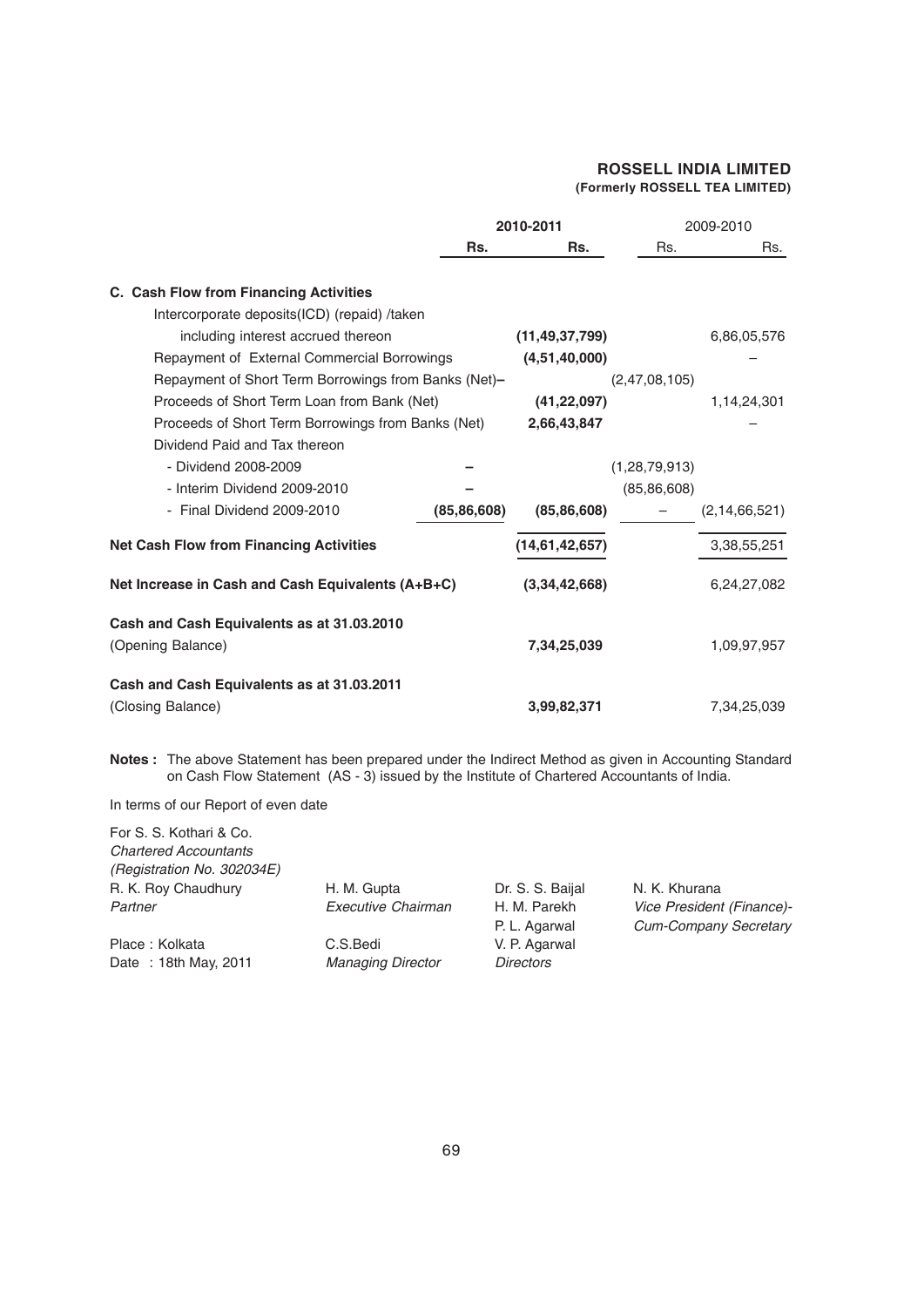### **STATEMENT OF APPROXIMATE AREA, CROP AND YIELD**

| <b>TEA ESTATES</b> | <b>Tea Bearing</b><br>Area in<br><b>Hectares</b> | Crop<br>(Kgs.)<br>2010-2011 | Yield<br>per Bearing<br><b>Hectare</b> |
|--------------------|--------------------------------------------------|-----------------------------|----------------------------------------|
| <b>DIKOM</b>       | 617                                              | 11.16.412                   | 1,809                                  |
| <b>NOKHROY</b>     | 316                                              | 7,15,401                    | 2.264                                  |
| <b>NAGRIJULI</b>   | 567                                              | 11.18.118                   | 1,972                                  |
| <b>BOKAKHAT</b>    | 304                                              | 4.32.308                    | 1,422                                  |
| <b>ROMAI</b>       | 312                                              | 6,70,806                    | 2,150                                  |
| <b>TOTAL</b>       | 2,116                                            | 40,53,045                   | 1,915                                  |